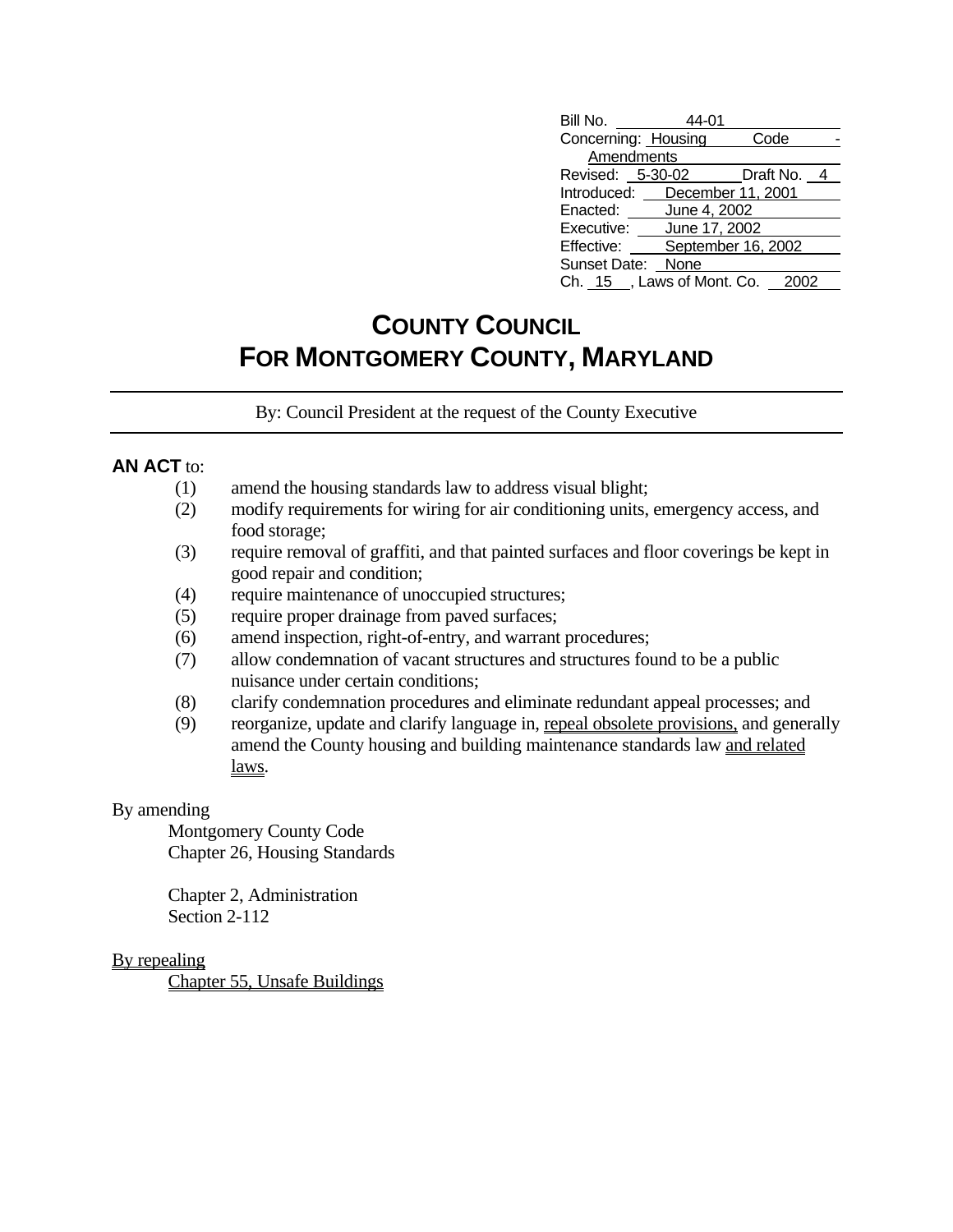**Boldface** *Heading or defined term.* Added to existing law by original bill. **[**Single boldface brackets**]** *Deleted from existing law by original bill.* Added by amendment. **[[**Double boldface brackets**]]** *Deleted from existing law or the bill by amendment.*  $Existing$  law unaffected by bill.

*The County Council for Montgomery County, Maryland approves the following Act:*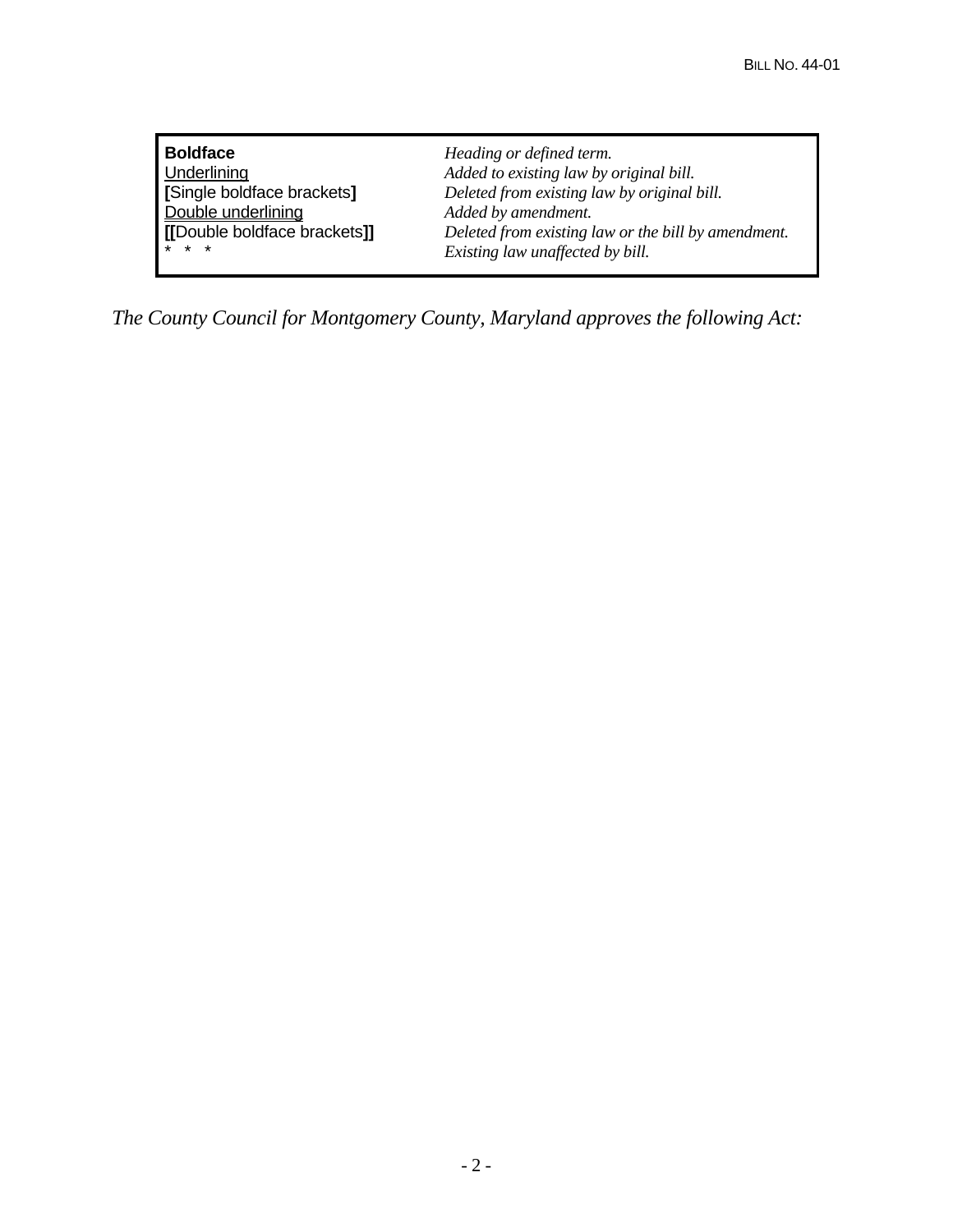## 1 **Sec. 1. Chapter 26 is amended as follows:**

## 2 **Chapter 26. Housing and Building Maintenance Standards.**

3 **[26-1. Definitions.** 

4 In this Chapter, the following words and phrases have the following meanings 5 unless the context indicates otherwise:

6 Accessory structure: A structure or other improvement subordinate in use to, 7 and located on the same lot with, a main structure. Accessory structure includes a 8 building for any use or occupancy, an outbuilding, shed, driveway, parking lot, 9 garage, fence, step, stair, walk, retaining wall, fire escape, railing or anything erected 10 or framed of component parts and fastened to or resting upon the ground or upon a 11 permanent foundation.

12 Basement: A portion of a building located partly underground, but having less 13 than half of its clear floor-to-ceiling height below the average grade of the adjoining 14 ground.

15 Boardinghouse: A dwelling in which, for compensation, lodging or lodging 16 and meals are provided or offered to not more than five (5) guests.

17 Cellar: A portion of a building located partly or wholly underground, and 18 having half or more than half of its clear floor-to-ceiling height below the average 19 grade of the adjoining ground.

20 Chief administrative officer: The Chief Administrative Officer for 21 Montgomery County, or his designee.

22 Deadbolt lock: A bolt which is key-operated from outside the premises and 23 which automatically engages when fully thrown and lacks any springs to extend or 24 retract the bolt.

25 Dwelling: Any building which is wholly or partly used or intended to be used 26 for living or sleeping by human occupants. Temporary housing and fallout or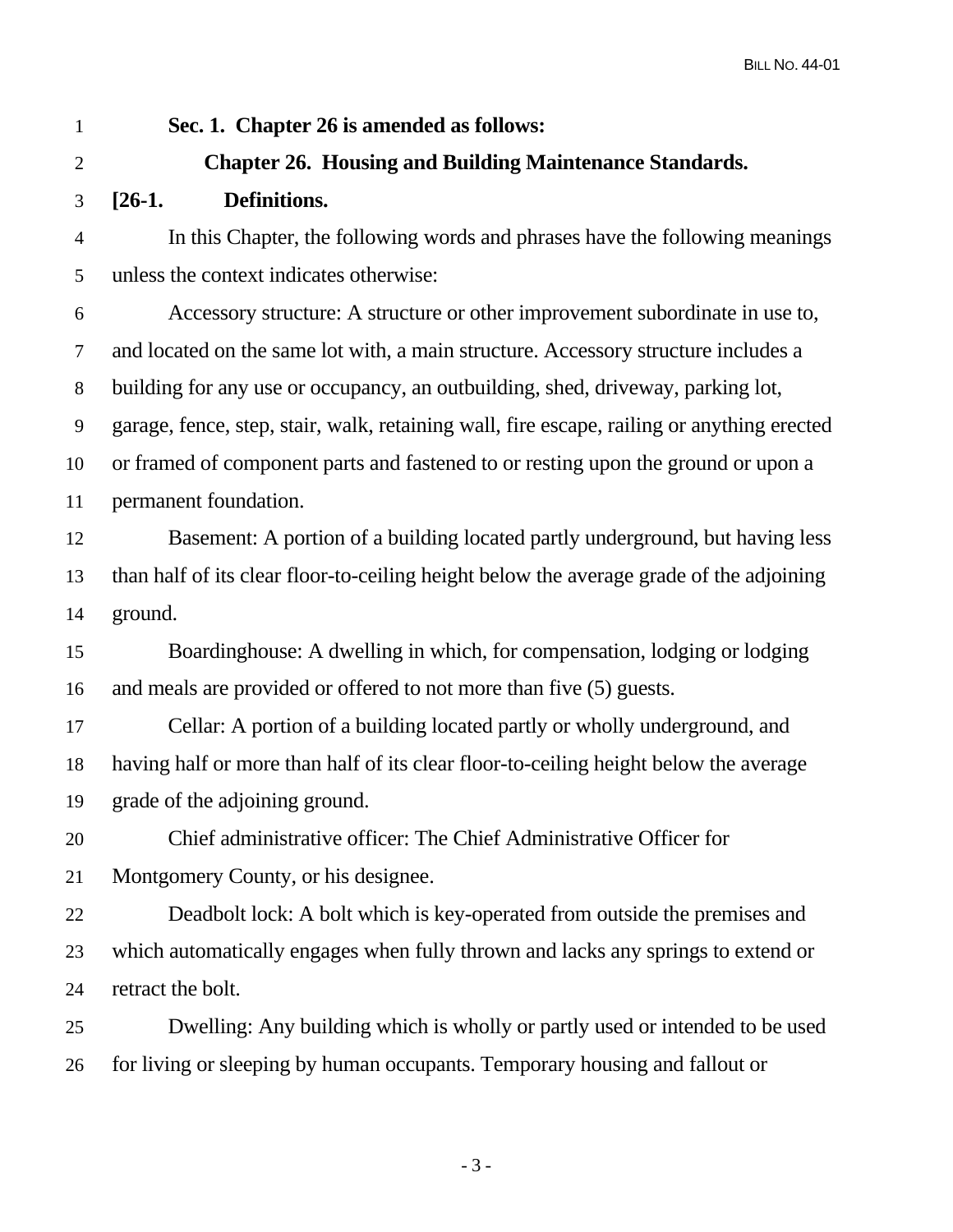27 emergency shelters are not dwellings. Mobile homes and personal living quarters 28 buildings are dwellings.

29 Dwelling unit: Any room or group of rooms located within a dwelling and 30 forming a single habitable unit with facilities which are used or intended to be used 31 for living, sleeping, cooking and eating. Such term shall also include "rooming unit." 32 Enforcing agency: 33 (a) The Department of Housing and Community Affairs; or 34 (b) Any other agency of County government which the chief administrative 35 officer assigns to enforce this Chapter; or 36 (c) An applicable municipal agency in any municipality in which this 37 Chapter applies. 38 Extermination: The control and elimination of insects, rodents or other vermin 39 by: 40 (a) Eliminating their harborage points; 41 (b) Removing or making inaccessible materials that may serve as their 42 food; 43 (c) Poisoning, spraying, fumigating, trapping; or 44 (d) Any other vermin elimination methods approved by the enforcing 45 agency.

46 Garbage: All organic waste, consisting of the residue of animal, fruit or 47 vegetable matter, resulting from the preparation, cooking, handling or storage of 48 food, exclusive of human or animal feces.

49 Habitable room: A room or enclosed floor space used or intended to be used 50 for living, sleeping, cooking or eating purposes excluding bathroom, water closet 51 compartment, laundries, pantries, foyers or communicating corridors, closets, 52 recreation room, private workshops or lobby rooms, storage spaces and fallout or 53 emergency shelters.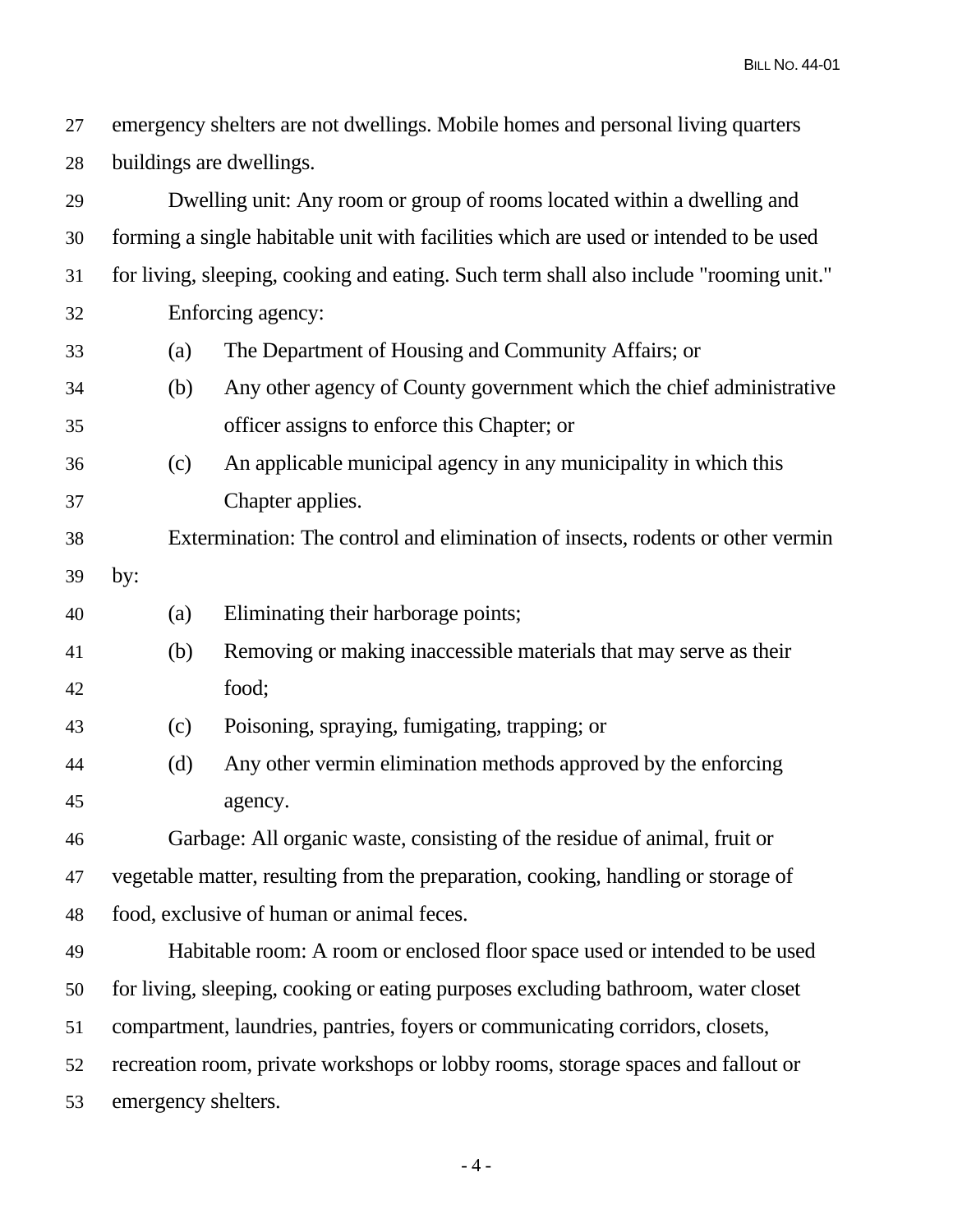54 Hostel: Any building or portion thereof or any group of buildings where, for 55 compensation, lodging or lodging and meals are provided or offered to three (3) or 56 more transient guests and shall include hotels, motels, tourist courts, motor courts, 57 tourist camps and similar establishments.

58 Individual living unit: A private living accommodation, located in a personal 59 living quarters building, which may contain complete sanitation facilities and 60 equipment for incidental food preparation, such as small portable kitchen appliances, 61 but must not contain complete cooking facilities, such as a stove, oven, or similar 62 device.

63 Infestation: The presence, within or around a dwelling, of any insects, rodents 64 or other vermin.

65 Mobile home: A structure, transportable in one (1) or more sections, which is 66 eight (8) body feet or more in width and is thirty-two (32) body feet or more in 67 length, and which is built on a permanent chassis, and designed to be used as a 68 dwelling with or without permanent foundation when connected to the required 69 utilities, and includes the plumbing, heating, air-conditioning and electrical systems 70 contained therein and is used for living or sleeping by human occupants for more 71 than thirty (30) consecutive days or more than ninety (90) days in any calendar year. 72 Multiple dwelling: Any dwelling containing two (2) or more dwelling units. 73 Nonresidential structure: Any structure, building, accessory structure, or any 74 part thereof used for purposes other than human habitation.

75 Occupant: Any person, over one year of age, living, sleeping, cooking or 76 eating in or having actual possession of a dwelling unit, rooming unit, or individual 77 living unit.

78 Operator: Any person who has charge, care or control of a building or part 79 thereof in which dwelling units or rooming units are let.

80 Owner: Any person who, alone or jointly or severally with others:

 $-5 -$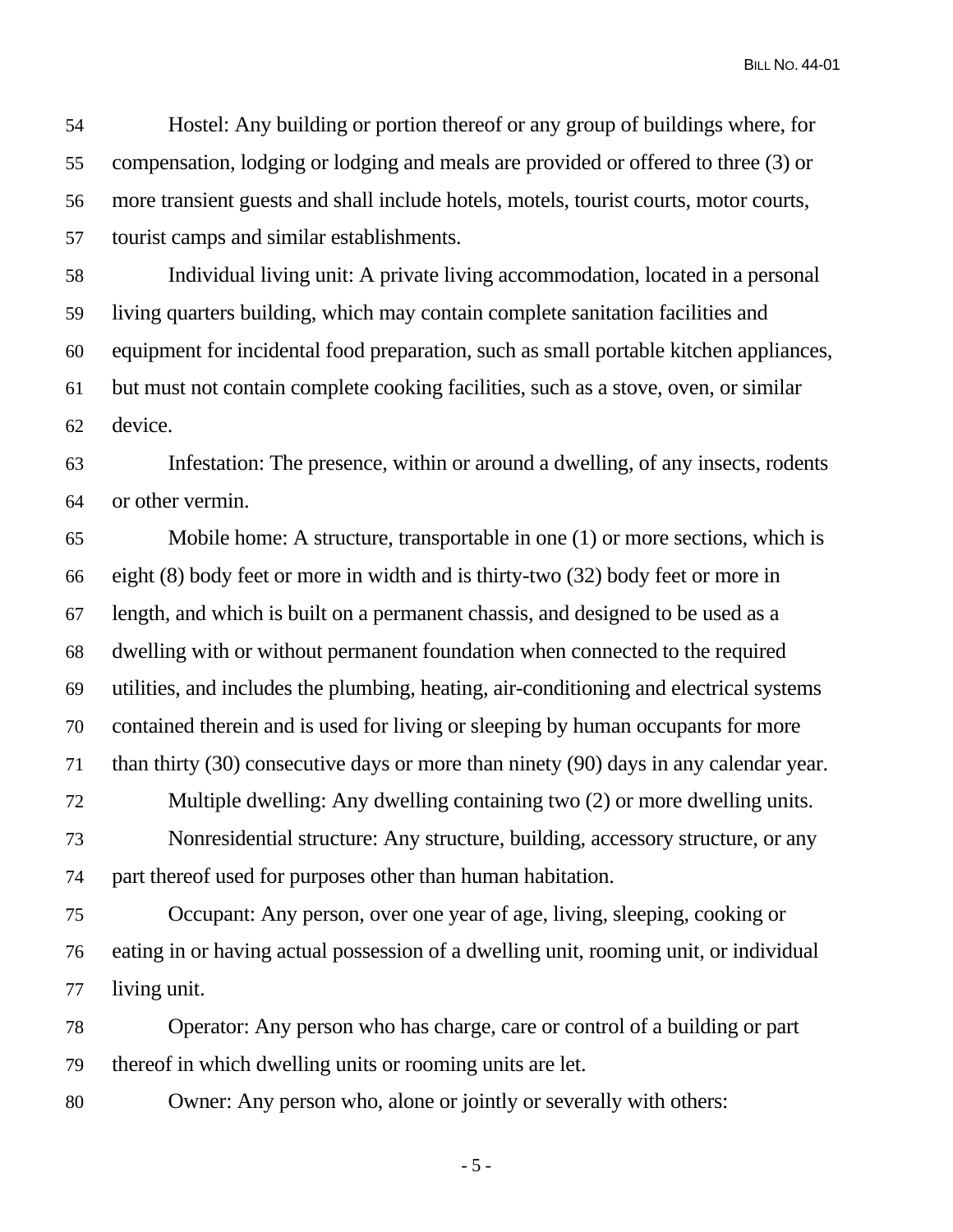| 81  | (a) | Shall have legal title to any dwelling or dwelling unit, with or without              |
|-----|-----|---------------------------------------------------------------------------------------|
| 82  |     | accompanying actual possession thereof; or                                            |
| 83  | (b) | Shall have charge, care or control of any dwelling or dwelling unit, as               |
| 84  |     | owner or agent of the owner, or as executor, executrix, administrator,                |
| 85  |     | administratrix, trustee or guardian of the estate of the owner. Any such              |
| 86  |     | person thus representing the actual owner shall comply with the                       |
| 87  |     | provisions of this chapter and rules as if he were the owner.                         |
| 88  |     | Personal living quarters building: Any building or portion of a building              |
| 89  |     | containing at least 6 individual living units which must have cooking facilities that |
| 90  |     | the residents may share, and which may also have shared sanitation facilities.        |
| 91  |     | Plumbing: All of the following supplied facilities and equipment: Gas pipes,          |
| 92  |     | gas-burning equipment, water pipes, garbage disposal units, waste pipes, water        |
| 93  |     | closets, sinks, installed dishwashers, lavatories, bathtubs, shower baths, installed  |
| 94  |     | clothes-washing machines, catch basins, drains, vents and any other similar supplied  |
| 95  |     | fixtures, and all connections to water, sewer or gas lines.                           |
| 96  |     | Public nuisance: Any dwelling, dwelling unit, nonresidential structure and its        |
| 97  |     | premises, or any part thereof, that is:                                               |
| 98  | (a) | An attractive nuisance to children, including vacant unsecured                        |
| 99  |     | buildings, unprotected or abandoned wells, open shafts, open                          |
| 100 |     | basements, excavations, unsafe fences, unsafe stairways, and unsafe                   |
| 101 |     | steps;                                                                                |
| 102 | (b) | Unsanitary, littered with rubbish or garbage, used for outdoor storage or             |
| 103 |     | abandonment of appliances for more than two (2) days, or of equipment                 |
| 104 |     | which poses a threat of injury or danger to life;                                     |
| 105 | (c) | Severely deteriorated, dilapidated, structurally unsafe, or fire-damaged;             |
| 106 | (d) | Not equipped with properly functioning sanitary sewage and plumbing                   |
| 107 |     | facilities;                                                                           |
|     |     |                                                                                       |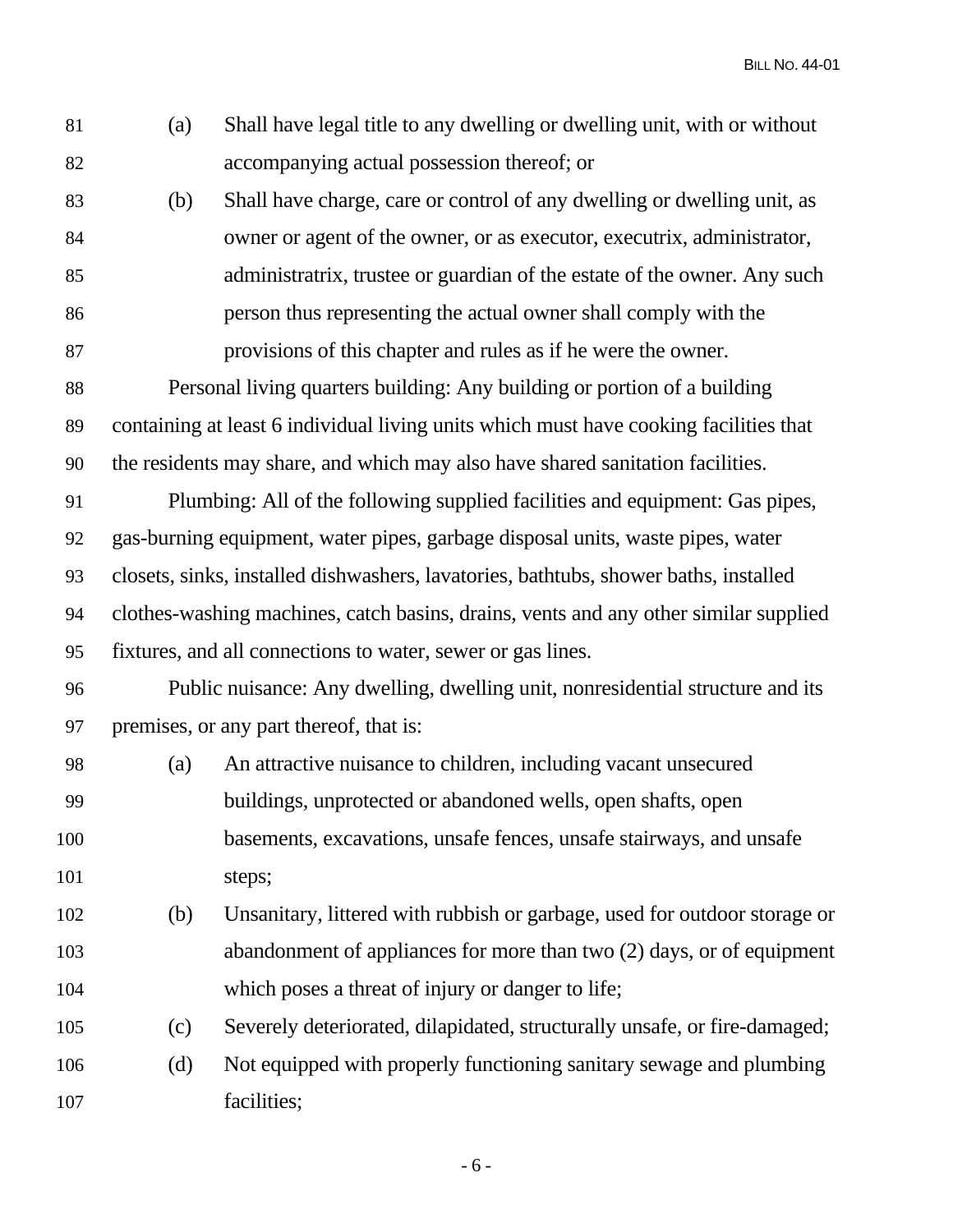108 (e) Creating a condition that results in or potentially may result in 109 substantial damage to another property;

110 (f) Unsafe, dangerous, or unhealthful to occupants, neighbors, employees, 111 or visitors, guests, and tradesmen.

112 Recreational vehicles: A vehicular type unit primarily designed as temporary 113 living quarters for recreational, camping or travel use, which either has its own 114 motive power or is mounted on or towed by another vehicle. The basic entities are: 115 Travel trailer, camping trailer, truck camper and motor home.

116 Rooming house: Any dwelling or that part of any dwelling containing one (1) 117 or more rooming units, in which space is let or offered by the owner or operator to 118 three (3) or more persons who are not husband or wife, son or daughter, mother or 119 father or sister or brother of the owner or operator.

120 Rooming unit: Any room or group of rooms forming a single habitable unit 121 used or intended to be used for living and sleeping, but not for cooking or eating 122 purposes.

123 Rubbish: All refuse other than garbage, whether combustible or 124 noncombustible, including but not limited to the following: Rubbish from building 125 construction or reconstruction, dead trees, uprooted tree stumps, slash, rubble, street 126 refuse, abandoned automobiles, machinery, bottles, cans, waste paper, cardboard, 127 sawdust piles, slash from sawmill operations and all other waste material.

128 Security measure: A device, action or precaution, as established by executive 129 regulation, designed and intended to improve an occupant's ability to protect against 130 another person's entry into his dwelling unit without permission. Security measures 131 shall include but not be limited to efforts such as key control programs, changing 132 cylinders or pin settings between tenancies, and devices such as deadbolt locks, cane 133 bolts, header and threshold bolts, viewers, window locks or pins, charlie bars and 134 track locks.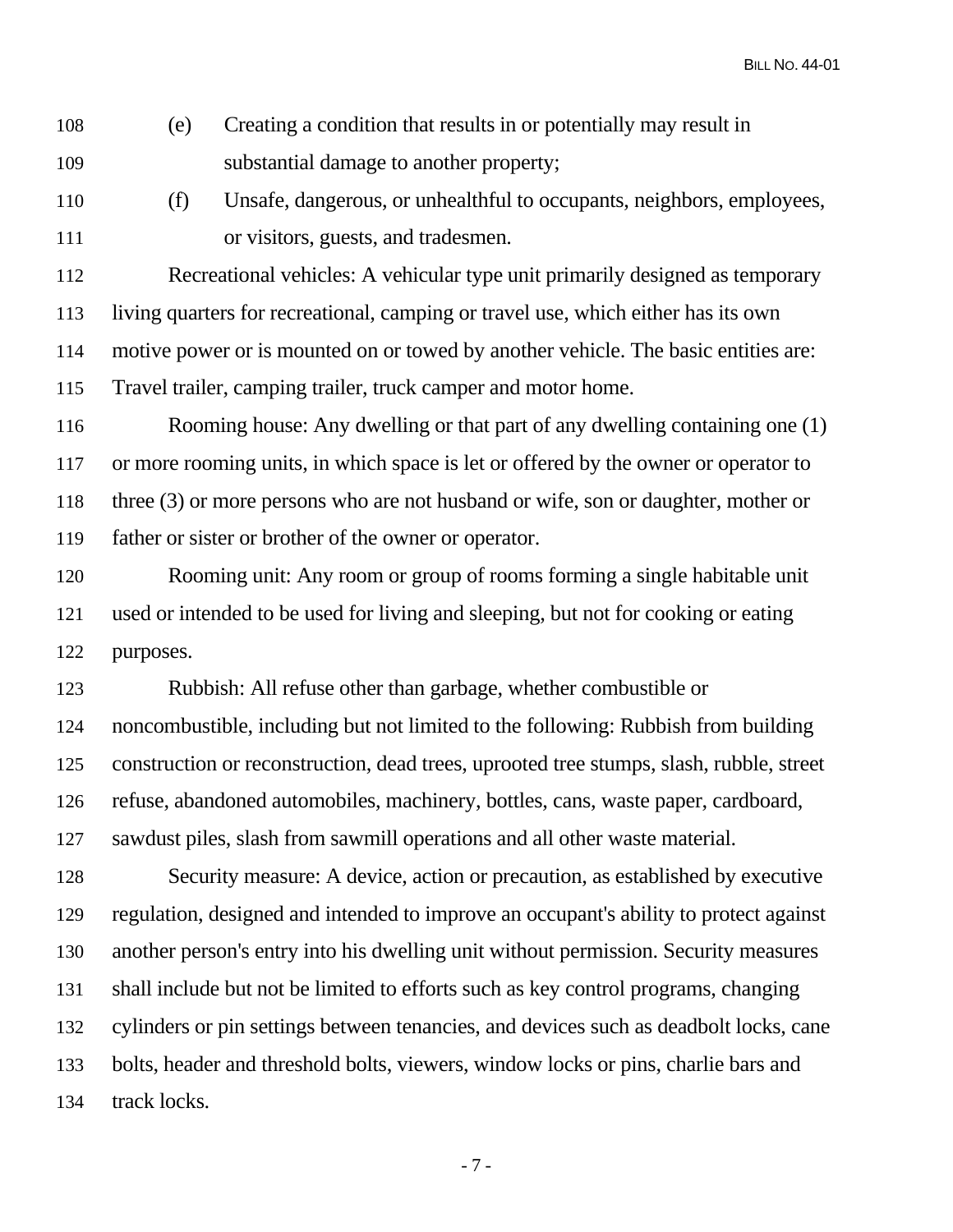135 Shelter, fallout or emergency: A structure or portion of a structure intended to 136 provide protection to human life during periods of danger from nuclear fallout, 137 enemy action, storms or like emergencies.

138 Structure: An assembly of materials constructed for occupancy or use, 139 including a building, stadium, gospel or circus tent, reviewing stand, platforming, 140 observation tower, radio or television broadcasting tower, water tank, trestle, pier, 141 wharf, open shed, coal bin, shelter, fence, wall, sign, power line tower, pipeline, 142 railroad track, or pole.

143 Supplied: Paid for, furnished or provided by or under the control of the owner 144 or operator.

145 Temporary housing: Any tent, recreational vehicle or similar structure which is 146 used for human shelter for not more than thirty (30) consecutive days nor more than 147 ninety (90) days in any calendar year; provided, that such tent, recreational vehicle or 148 similar structure shall comply with the statutes, ordinances and regulations of the 149 County. Nothing is herein intended to prohibit the use of the tent, recreational vehicle 150 or similar structure as a dwelling for more than thirty (30) consecutive days or more 151 than ninety (90) days in any calendar year if such tent, recreational vehicle or similar 152 structure complies with the provisions of this Chapter and the statutes, ordinances 153 and regulations of the County. Mobile homes, as defined above, shall not be regarded 154 as temporary housing.

155 Tourist home: A dwelling in which, for compensation, lodging or lodging and 156 meals are provided or offered to not more than twelve (12) transient guests.

157 The words "dwelling," "dwelling unit," "hostel," "boardinghouse," "personal 158 living quarters," "tourist home," "rooming house," "rooming unit," or "premises" 159 include any part thereof.**]**

160 **[26-2. Reserved.]**

161 **[26-3. Certain institutions exempted from provisions of chapter.** 

- 8 -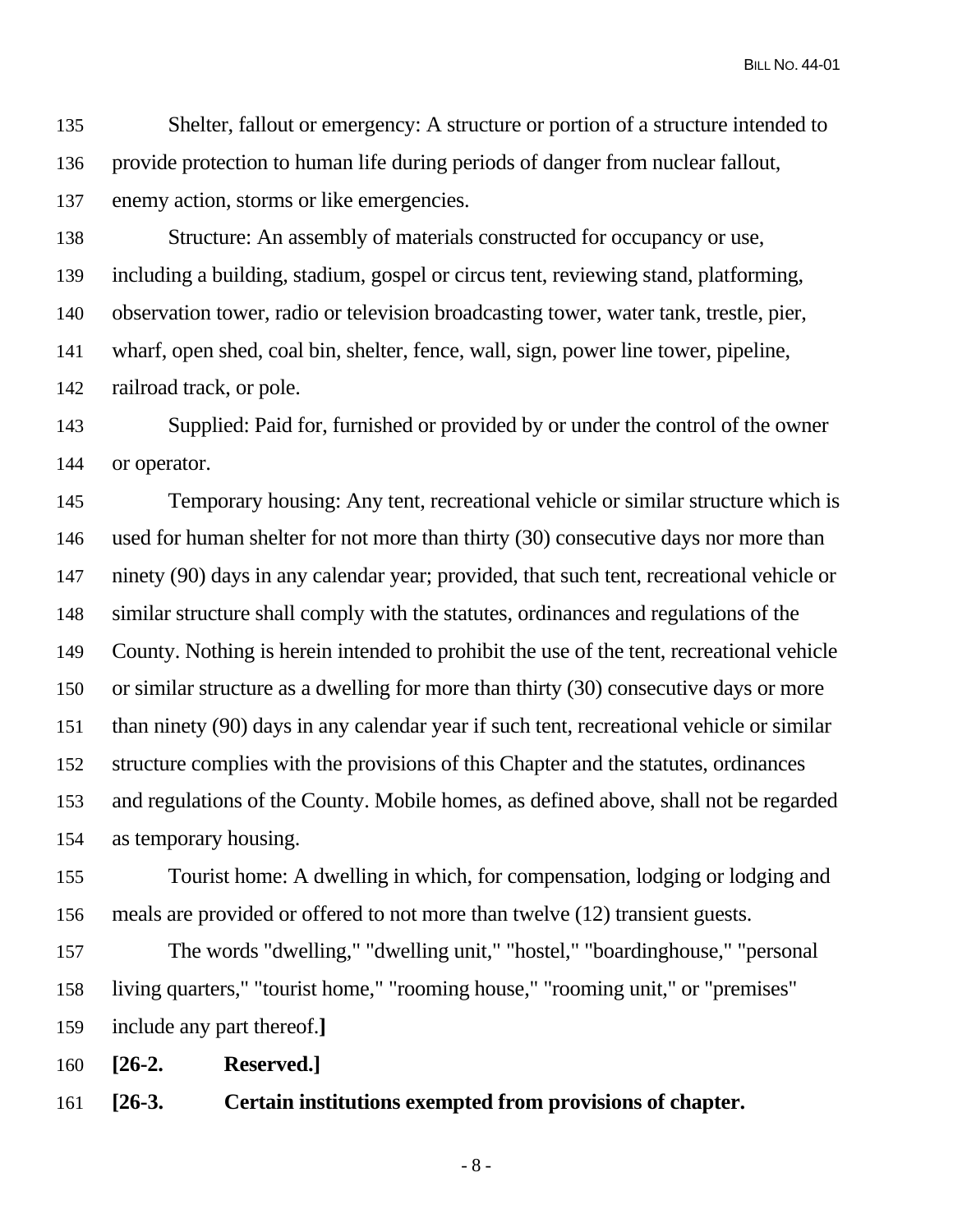162 Sanitariums, hospitals, nursing homes, care homes, child care homes and other 163 similar institutional facilities which are operated under a license granted by the state 164 department of health or the county shall not be subject to the terms and provisions of 165 this Chapter.**]**

166 **[26-4. Inspections generally; when warrants required; right of entry of**  167 **inspectors and owners.** 

- 168 (a) The enforcing agency may inspect the condition of dwellings, 169 nonresidential structures, and premises located in the county to 170 safeguard the health and safety of the occupants and the general public. 171 For the purpose of making such inspections, the enforcing agency may 172 enter, examine and survey, at all reasonable times, all dwellings, 173 nonresidential structures, and premises. Before an inspection, the 174 enforcing agency must give notice either orally or in writing of the day 175 of the inspection and obtain the consent of the owner, operator or 176 occupant to the inspection.
- 177 (b) If the owner, operator or occupant refuses to consent to such inspection, 178 the enforcing agency must, before any entry or inspection, obtain a 179 warrant for such inspection. The warrant must be obtained by a written 180 application, signed and sworn to by an officer of the enforcing agency, 181 setting forth the purpose of the inspection and the address or location of 182 the dwelling or premises to be inspected. When, upon such application, 183 any court with jurisdiction finds that there is probable cause to believe 184 that a violation of this Chapter exists, then the court may forthwith issue 185 a warrant directed to the enforcing agency authorizing it to enter and 186 inspect such dwelling or premises. The warrant must state that any 187 inspection made thereunder must be made within thirty (30) calendar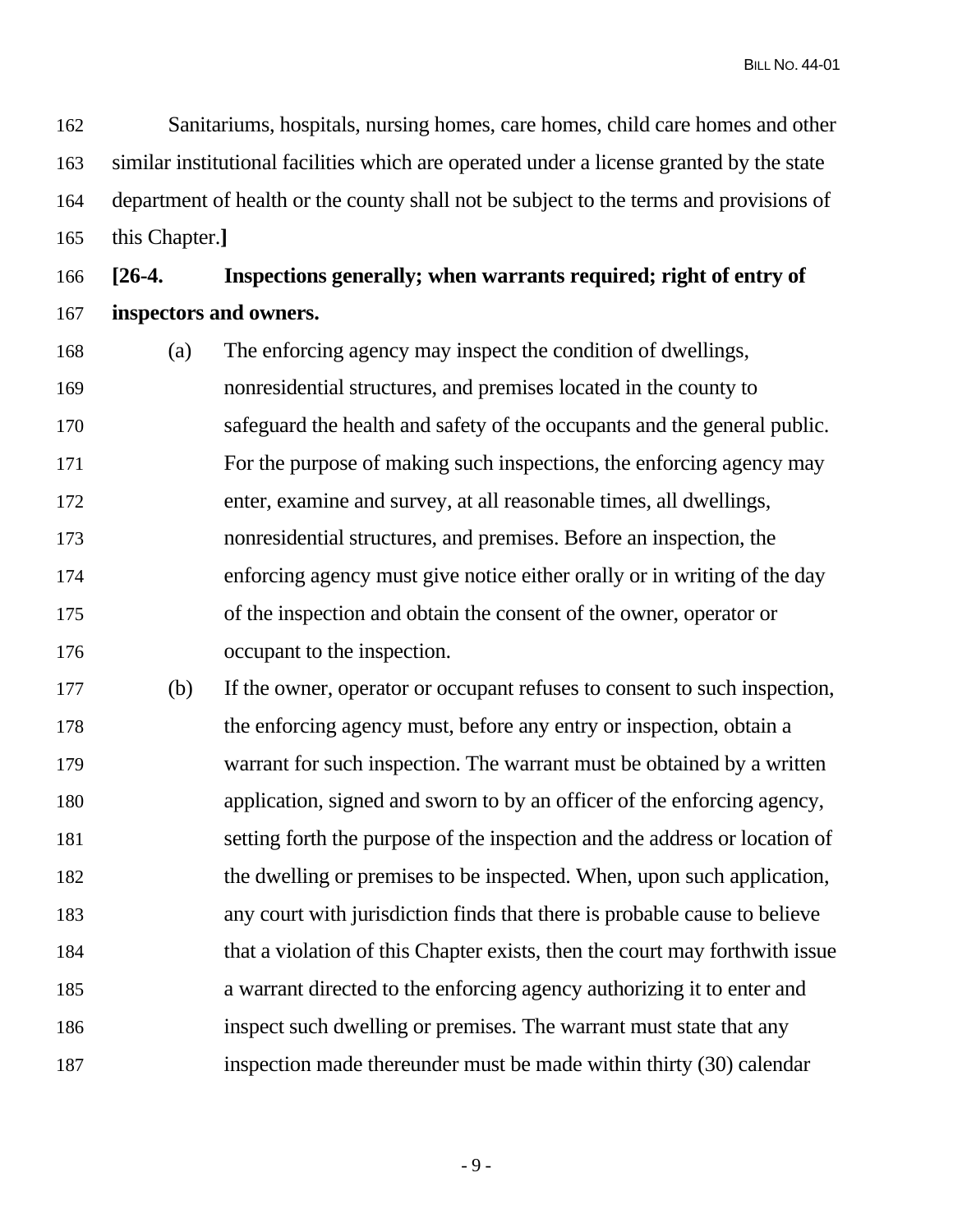| 188 |          |     | days after the warrant is issued. After the thirty-day period expires, the |
|-----|----------|-----|----------------------------------------------------------------------------|
| 189 |          |     | warrant is void.                                                           |
| 190 | (c)      |     | Each occupant of a dwelling or premises must give the owner thereof or     |
| 191 |          |     | his agent or employee access to any part of such dwelling or its           |
| 192 |          |     | premises at all reasonable times to make repairs or alterations or take    |
| 193 |          |     | such action as necessary to comply with this Chapter or any lawful         |
| 194 |          |     | order issued under this Chapter.                                           |
| 195 | (d)      |     | When a violation of this Chapter also falls within the jurisdiction of     |
| 196 |          |     | another county department or office, the Chief Administrative Officer      |
| 197 |          |     | determines which agency will handle the investigation, enforcement and     |
| 198 |          |     | administration.]                                                           |
| 199 | $[26-5]$ |     | Minimum standards for basic equipment and facilities.                      |
| 200 |          |     | The owner of any dwelling or dwelling unit must assure compliance with the |
| 201 |          |     | following standards during human habitation:                               |
| 202 | (a)      |     | Every dwelling unit and personal living quarters building must contain a   |
| 203 |          |     | room or space for the storage, preparation, and cooking of food, which     |
| 204 |          |     | must include:                                                              |
| 205 |          | (1) | A stove or other comparable installed cooking facilities;                  |
| 206 |          | (2) | Space for dry food storage;                                                |
| 207 |          | (3) | A refrigerator or other facilities for refrigerated food storage;          |
| 208 |          | (4) | A kitchen sink installed.                                                  |
| 209 |          |     | The sink must be in good working condition and properly                    |
| 210 |          |     | connected to a hot and cold running water system under pressure,           |
| 211 |          |     | and a sewer system. The sink and systems must be installed and             |
| 212 |          |     | maintained as prescribed by applicable County regulations, or by           |
| 213 |          |     | the Washington Suburban Sanitary Commission. Dwelling units                |
| 214 |          |     | on property where Washington Suburban Sanitary Commission                  |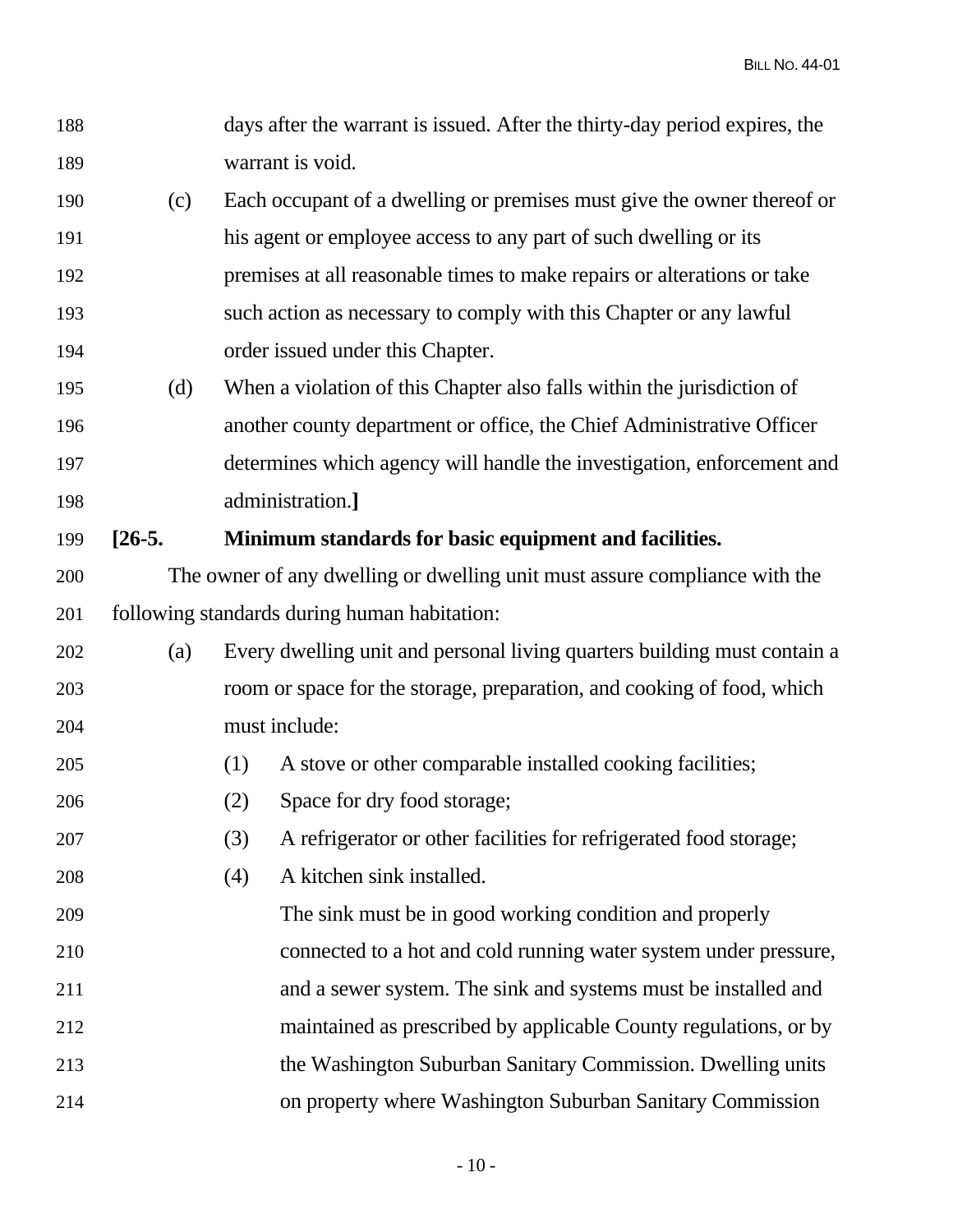| 215 |     | water or sewer services are not available and private water supply        |
|-----|-----|---------------------------------------------------------------------------|
| 216 |     | and sewage disposal systems cannot be legally installed may be            |
| 217 |     | eligible for a waiver under conditions set in this Chapter. In            |
| 218 |     | mobile homes, plumbing systems must be protected from                     |
| 219 |     | freezing. Complete cooking facilities must not be included in an          |
| 220 |     | individual living unit located in a personal living quarters              |
| 221 |     | building. Any cooking facility which is installed in every                |
| 222 |     | individual living unit need not be installed in a shared kitchen.         |
| 223 |     | (b) (1) Every dwelling unit and personal living quarters building must be |
| 224 |     | equipped with a complete bathroom fixture group consisting of a           |
| 225 |     | flush water closet, lavatory basin and bathtub or shower in good          |
| 226 |     | working condition and installed and maintained in a manner                |
| 227 |     | prescribed by applicable County regulations. That fixture group           |
| 228 |     | must be properly connected to an approved sewage disposal                 |
| 229 |     | system and an approved hot and cold running water system under            |
| 230 |     | pressure; except that the flush water closet must be connected to         |
| 231 |     | an approved sewage disposal system and to an approved cold                |
| 232 |     | running water system under pressure.                                      |
| 233 | (2) | The flush water closet, lavatory basin and bathtub or shower need         |
| 234 |     | not be installed in the same room, but that room where it is              |
| 235 |     | installed must afford privacy to a person within that room. A             |
| 236 |     | flush water closet and lavatory must be accessible from each              |
| 237 |     | bedroom without passing through another bedroom.                          |
| 238 | (3) | Every personal living quarters building that does not contain a           |
| 239 |     | flush water closet, lavatory basin, and bathtub or shower in each         |
| 240 |     | individual living unit must contain shared facilities, located in the     |
| 241 |     | building and accessible to all occupants from common halls or             |

- 11 -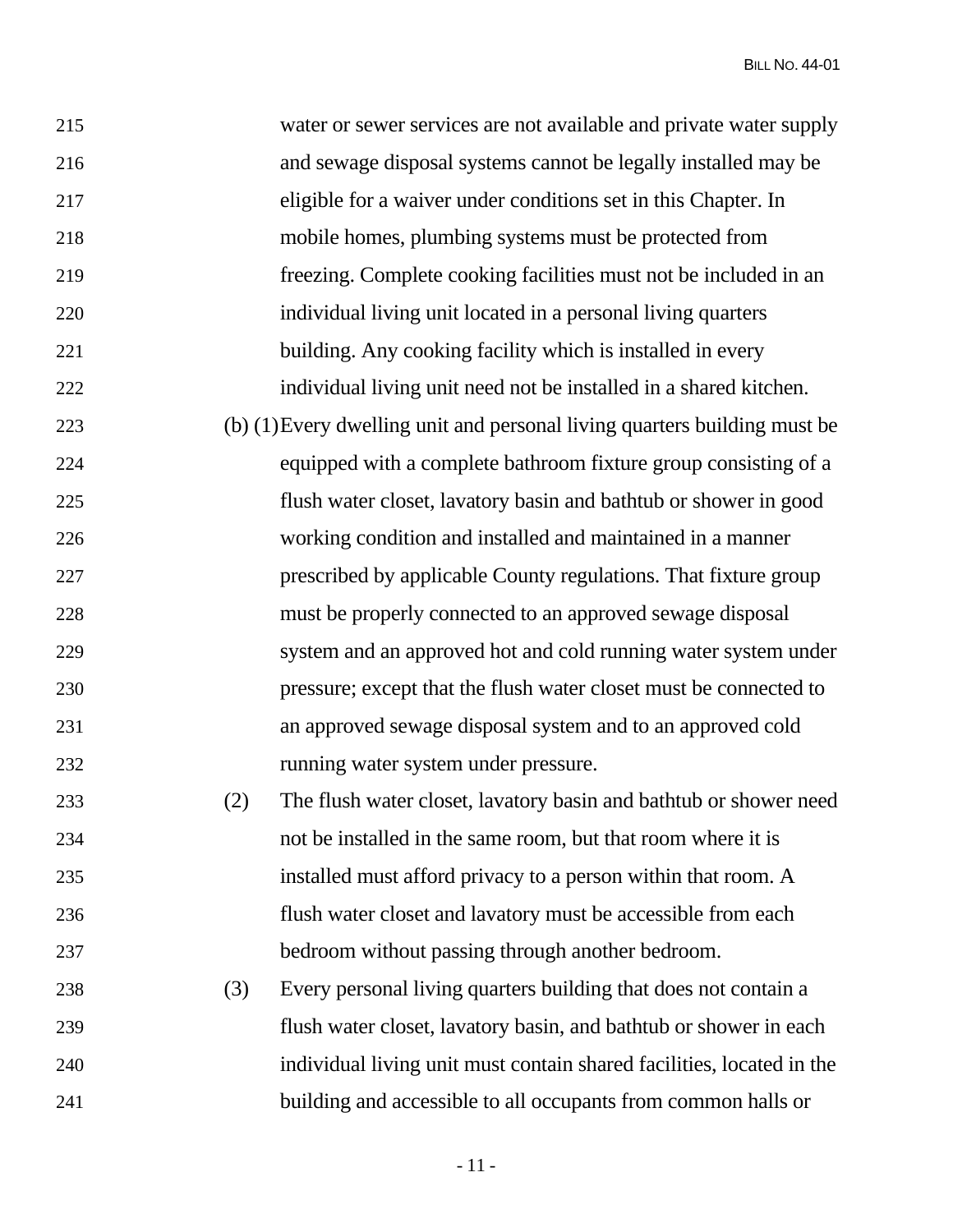| 242 |     | passageways, with at least one flush water closet, lavatory basin,          |
|-----|-----|-----------------------------------------------------------------------------|
| 243 |     | and bathtub or shower for each 6 occupants.                                 |
| 244 | (c) | Every dwelling unit, personal living quarters, hostel, boardinghouse,       |
| 245 |     | tourist home and rooming house must be supplied with adequate               |
| 246 |     | rubbish storage facilities and with adequate garbage disposal facilities or |
| 247 |     | garbage storage containers as required by chapter 48.                       |
| 248 | (d) | Water-heating facilities necessary to provide the hot water required by     |
| 249 |     | this section must be properly installed and connected to the hot water      |
| 250 |     | lines required under this section, must be maintained in safe and good      |
| 251 |     | working condition and must be capable of heating water to such a            |
| 252 |     | temperature as to permit an adequate amount of water to be drawn at         |
| 253 |     | every required kitchen sink, lavatory basin, bathtub or shower at a         |
| 254 |     | temperature of not less than 120 degrees or more than 140 degrees           |
| 255 |     | Fahrenheit. Such supplied water-heating facilities must be capable of       |
| 256 |     | meeting the requirements of this subsection when the heating facilities     |
| 257 |     | required under this chapter are not in operation.                           |
| 258 | (e) | Every dwelling unit, individual living unit, and rooming unit must have     |
| 259 |     | safe, unobstructed means of escape leading to safe and open space at        |
| 260 |     | ground level as required by chapters 8 and 22.                              |
| 261 | (f) | Every mobile home must have at least two (2) exit doors which must          |
| 262 |     | provide a means of unobstructed escape and must be located at a             |
| 263 |     | sufficient distance from each other to assure safe escape from any part     |
| 264 |     | of the mobile home in a fire or emergency. Exterior mobile home doors       |
| 265 |     | must:                                                                       |
| 266 |     | (1)<br>Be constructed for exterior use;                                     |
| 267 |     | Open outward;<br>(2)                                                        |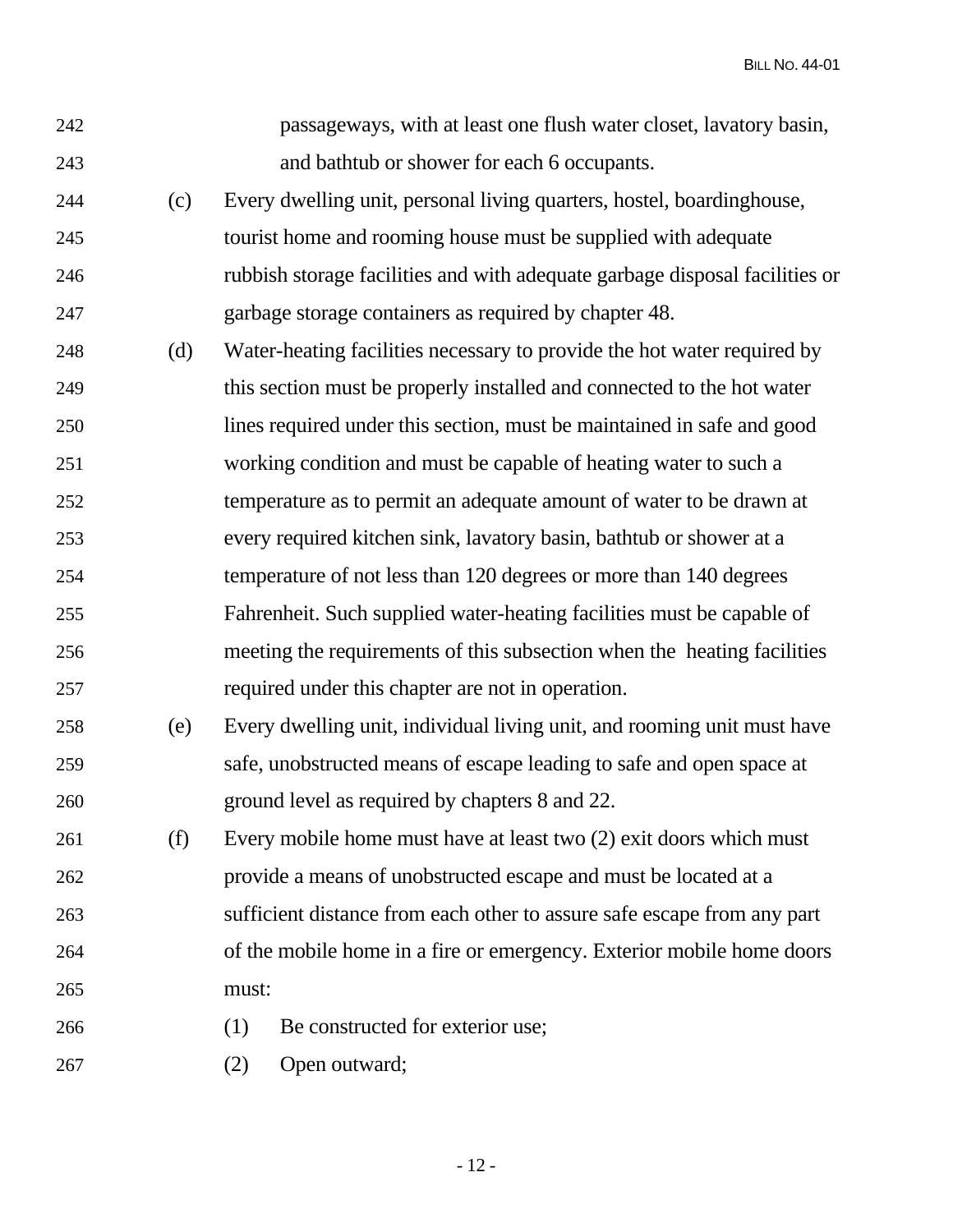| 268 |                                                                            | (3)   | Be capable of being opened from the inside by the use of a lever,          |
|-----|----------------------------------------------------------------------------|-------|----------------------------------------------------------------------------|
| 269 |                                                                            |       | knob, button, handle or other device which does not require a key          |
| 270 |                                                                            |       | for operation from the inside; and                                         |
| 271 |                                                                            | (4)   | Provide a twenty-six-inch-wide clear opening unless otherwise              |
| 272 |                                                                            |       | permitted as an emergency exit only.                                       |
| 273 |                                                                            |       | Every room in a mobile home designed expressly for sleeping purposes,      |
| 274 |                                                                            |       | unless it has an exit door, must have at least one outside window which    |
| 275 |                                                                            |       | can be opened from the inside without the use of tools to provide a clear  |
| 276 |                                                                            |       | opening of not less than twenty-two (22) inches in the least dimension     |
| 277 |                                                                            |       | and five $(5)$ square feet in area with the bottom of the opening not more |
| 278 |                                                                            |       | than four (4) feet above the floor. Where a screen or storm window must    |
| 279 |                                                                            |       | be removed from this window to permit emergency escape, it must be         |
| 280 |                                                                            |       | readily removable without the use of a tool.                               |
| 281 | (g)                                                                        |       | Every mobile home, except mobile homes located in licensed mobile          |
| 282 |                                                                            |       | home parks, must meet the following additional requirements:               |
| 283 |                                                                            | (1)   | Every mobile home must be placed on a permanent foundation                 |
| 284 |                                                                            |       | which meets the requirements of Chapter 8.                                 |
| 285 |                                                                            | (2)   | Every mobile home must be securely tied down with ties and                 |
| 286 |                                                                            |       | ground anchors which meet the requirements of Chapter 8.                   |
| 287 | (h)                                                                        |       | The access to any sleeping room must not pass through another sleeping     |
| 288 |                                                                            | room. |                                                                            |
| 289 | (i)                                                                        |       | Dwelling units, individual living units, and rooming units must be         |
| 290 |                                                                            |       | arranged to provide privacy.]                                              |
| 291 | $[26-6]$                                                                   |       | Minimum standards for light, ventilation and heating.                      |
| 292 | The owner of any dwelling or dwelling unit must assure compliance with the |       |                                                                            |
| 293 | following standards during human habitation:                               |       |                                                                            |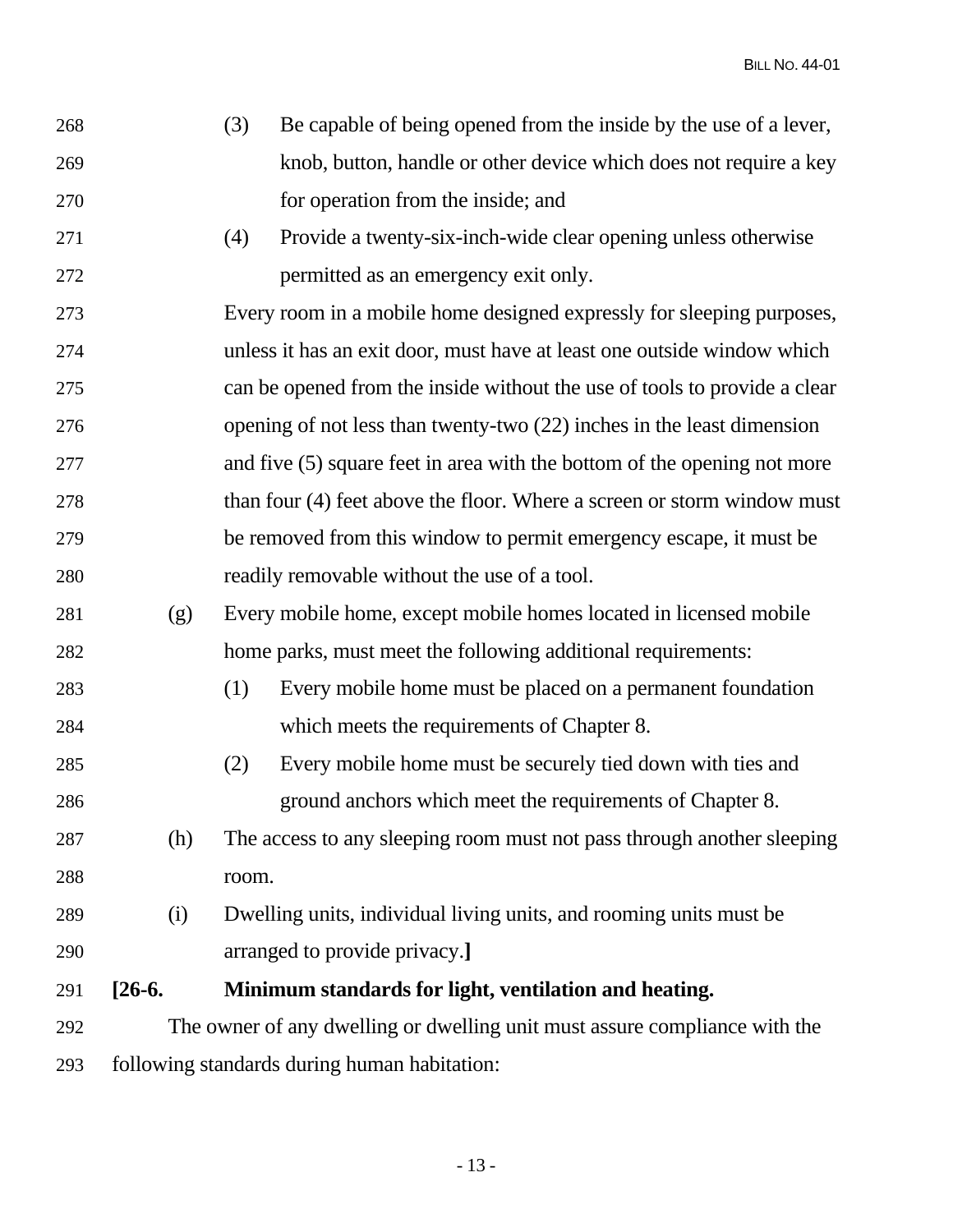294 (a) Every habitable room must contain windows, skylights, shutters, 295 monitors, glazed doors, transoms, glass block panels or other light 296 transmitting media open to the sky or to a public street, yard or court 297 which comply with the provisions for lighting of rooms in Chapter 8. 298 When windows and exterior doors are used as a natural means of light 299 and ventilation, their aggregate glass area must be at least 8 percent of 300 the floor area. If walls or other portions of structures face a window of 301 any habitable room and such light obstruction structures are located less 302 than 3 feet from the window and extend above the ceiling of the room, 303 such a window must not be included in the required minimum total 304 window area. If the only window in a room is a skylight in the ceiling, 305 the minimum aggregate glass area of the skylight must be at least 15 306 percent of the floor area of such room. Alternate arrangements of 307 windows, doors or other methods that will provide the equivalent 308 minimum light performance as prescribed in Chapter 8 may be used, 309 except that every individual living unit must have at least one window 310 with aggregate glass area greater than 4 percent of the floor area of all 311 rooms in the individual living unit. 312 (b) Every habitable room must provide adequate natural or artificial

313 ventilation that meets the minimum standards prescribed in Chapter 8. 314 When ventilation is provided by windows and exterior doors, the total 315 of the openable window or door area in each habitable room must be at 316 least forty-five (45) percent of the minimum aggregate glass area of the 317 window or skylight as required in subsection (a) or four (4) percent of 318 the floor area.

319 (c) Every bathroom and water closet compartment shall comply with the 320 light and ventilation requirements for such rooms contained in the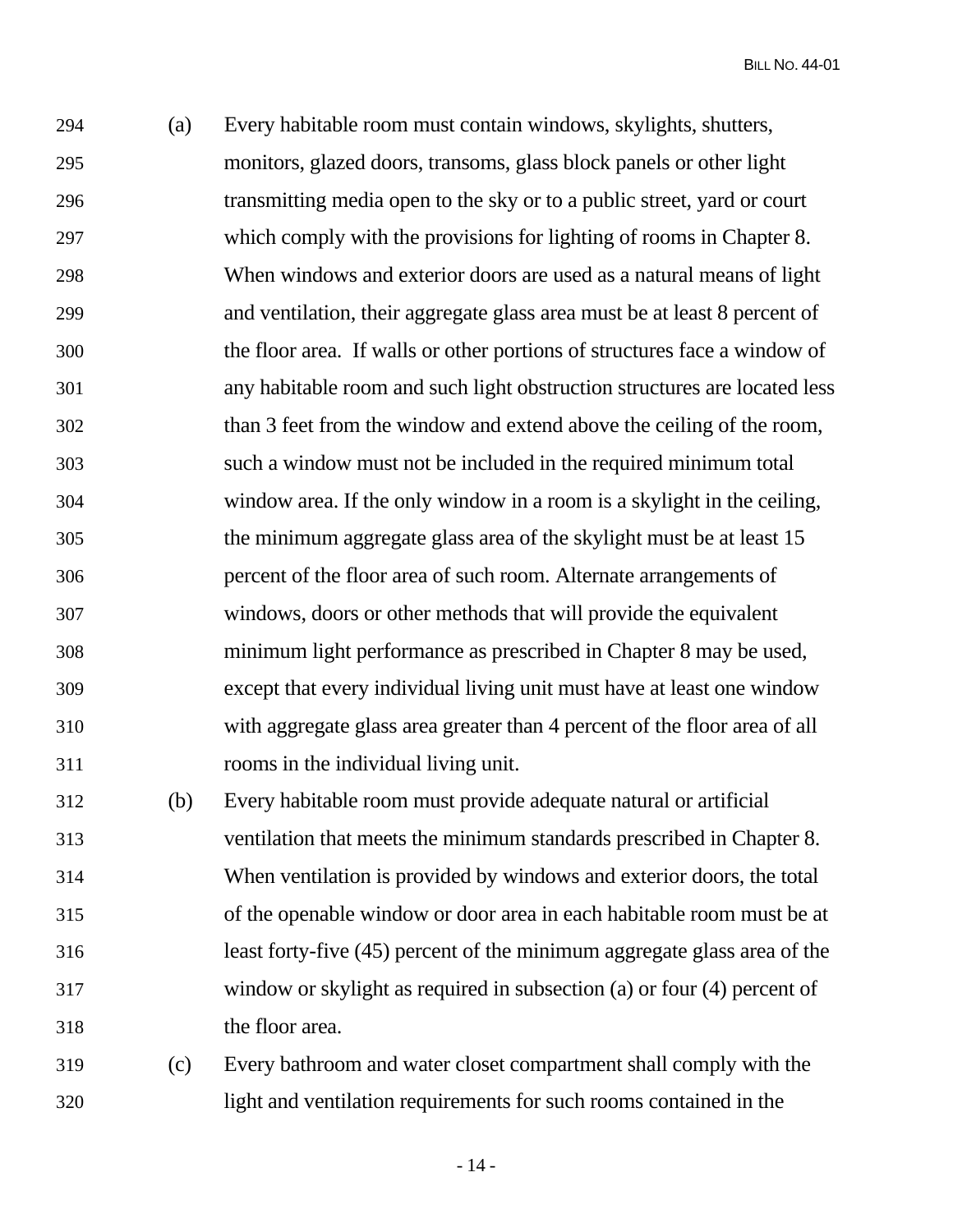321 plumbing regulations of the Washington Suburban Sanitary District or 322 of the County (as contained in Chapter 34) as applicable to the location 323 of the dwelling.

- 324 (d) Where electric service is available from power lines which are not more 325 than 300 feet away, every dwelling, dwelling unit, personal living 326 quarters, hostel, boardinghouse, tourist home, rooming house and all 327 public and common areas must be supplied with electric service, outlets 328 and fixtures which must be properly installed, maintained in good and 329 safe working condition, and connected to the source of electric power in 330 a manner prescribed by applicable County regulations. The capacity of 331 such services and the number of outlets and fixtures must be as follows:
- 332 (1) Every habitable room must have an electric service and outlets or 333 fixtures or both capable of providing at least 3 watts per square 334 foot of floor area.
- 335 (2) Every habitable room must have at least one floor-or-wall electric 336 convenience outlet for each 60 square feet or fraction thereof of 337 floor area, and in no case less than 2 such outlets.
- 338 (3) Every water closet compartment, bathroom, laundry room, 339 furnace room and public hall must contain at least one supplied 340 ceiling- or-wall-type electric light fixture.
- 341 (4) Every cooking area must be supplied with at least one circuit 342 rated for at least 20 ampere service capacity.
- 343 (5) Circuit breakers, fuses and other circuit protection devices must 344 not exceed the rated capacity of the circuit and must 345 accommodate normal household use.
- 346 (e) Every dwelling or dwelling unit, personal living quarters building, 347 hostel, boardinghouse, tourist home and rooming house must be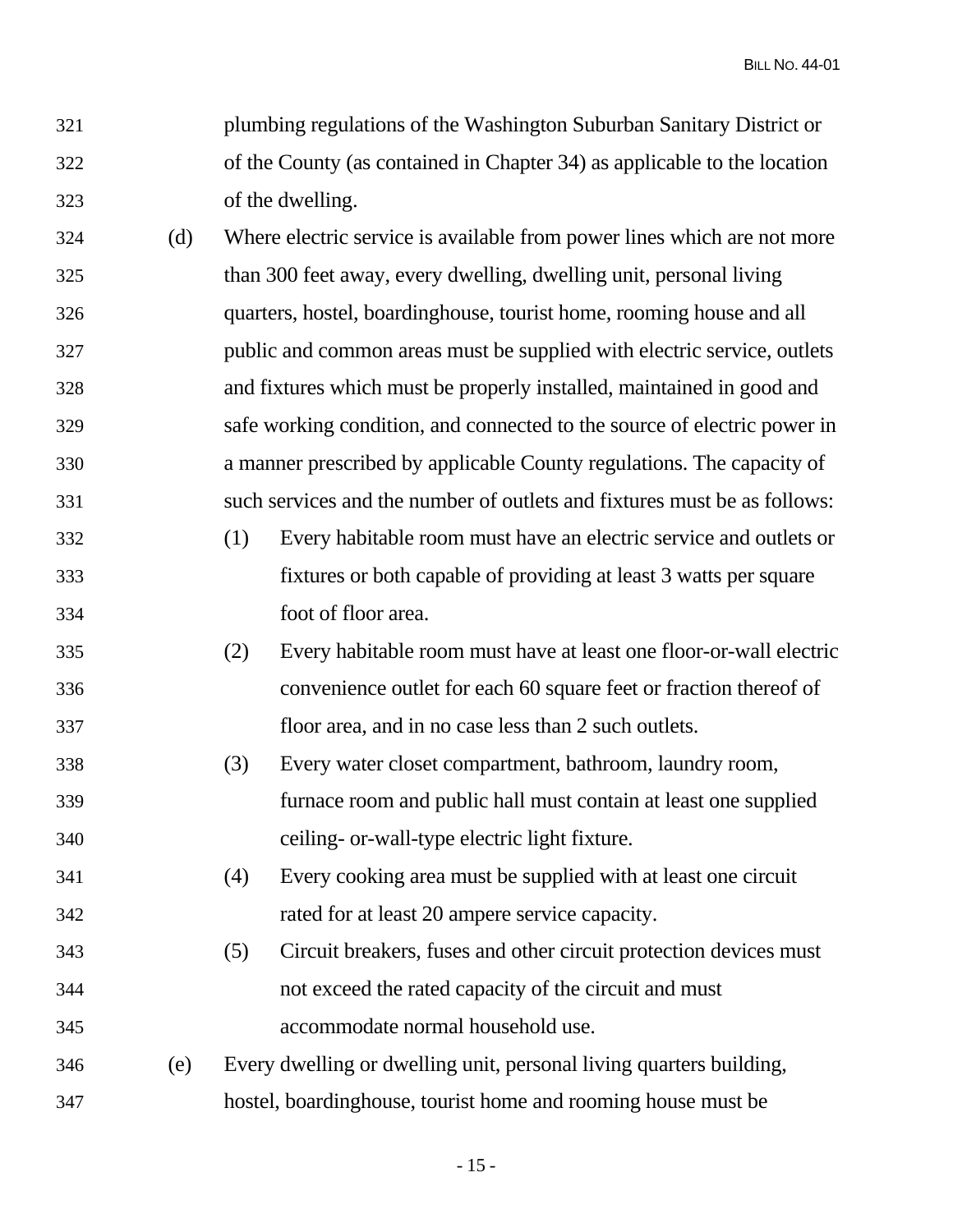| 348 |     |               | supplied with heating facilities which are properly installed and are  |
|-----|-----|---------------|------------------------------------------------------------------------|
| 349 |     |               | maintained in safe and good working condition. Either central or space |
| 350 |     |               | heating facilities may be used, but must meet the following            |
| 351 |     | requirements: |                                                                        |
| 352 | (1) |               | Every central heating unit or central hot water heating unit must:     |
| 353 |     | (A)           | Have every heat duct, steam pipe or hot water pipe free of             |
| 354 |     |               | leaks and functioning properly to provide an adequate                  |
| 355 |     |               | amount of heat and hot water to the intended place of                  |
| 356 |     |               | delivery;                                                              |
| 357 |     | (B)           | Be provided with seals between sections of hot air furnaces            |
| 358 |     |               | to prevent the escape of toxic gases into heat ducts;                  |
| 359 |     | (C)           | If the unit uses electricity, be connected to an electric              |
| 360 |     |               | circuit of adequate capacity in an approved manner; and                |
| 361 |     | (D)           | Be provided with automatic safety devices and be installed             |
| 362 |     |               | and operated in the manner required by applicable County               |
| 363 |     |               | regulations.                                                           |
| 364 | (2) |               | Every space heating unit or unit hot water facility must:              |
| 365 |     | (A)           | Not use gasoline as a fuel;                                            |
| 366 |     | (B)           | Not be manufactured or designed to be portable if the unit             |
| 367 |     |               | uses solid, liquid or gaseous fuel;                                    |
| 368 |     | (C)           | If the unit uses a flame, be connected to a flue or vent in            |
| 369 |     |               | the manner required by applicable County regulations;                  |
| 370 |     | (D)           | If the unit uses solid or liquid fuels, have a fire resistant          |
| 371 |     |               | panel beneath it;                                                      |
| 372 |     | (E)           | Be located at least 2 feet away from any wall, or be                   |
| 373 |     |               | equipped with insulation sufficient to prevent the                     |
| 374 |     |               | overheating of any wall in a manner prescribed by the                  |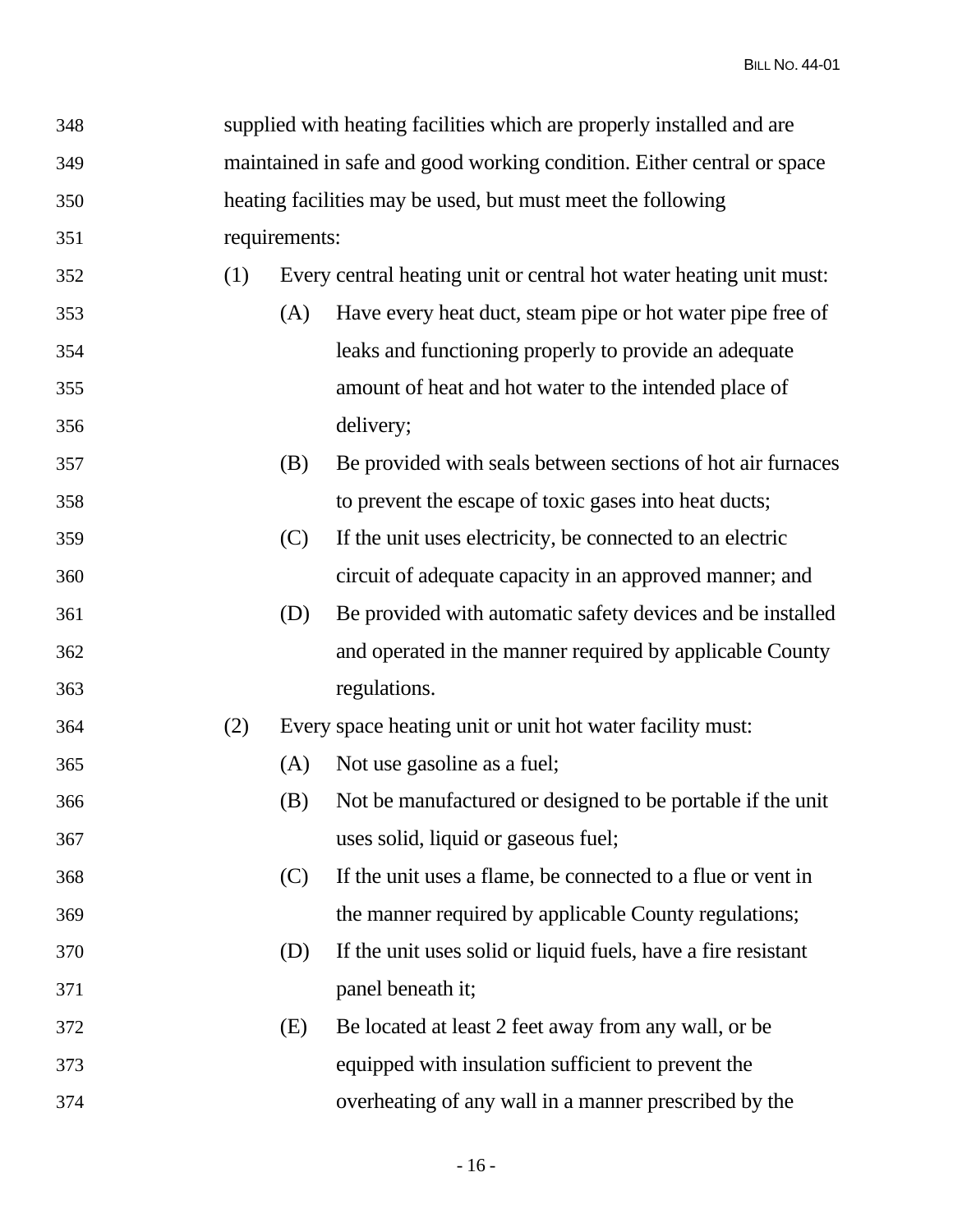| 375 |          |                             | current standards of the American Standards Association                      |
|-----|----------|-----------------------------|------------------------------------------------------------------------------|
| 376 |          |                             | and the National Fire Protection Association;                                |
| 377 |          | (F)                         | If the unit uses gaseous fuel, be connected with a non-                      |
| 378 |          |                             | flexible metal tubing;                                                       |
| 379 |          | $\left( G\right)$           | If the unit uses electricity, be connected to an electric                    |
| 380 |          |                             | circuit of adequate capacity in an approved manner; and                      |
| 381 |          | (H)                         | Be installed and operated in a manner required by                            |
| 382 |          |                             | applicable County regulations.                                               |
| 383 | (f)      |                             | Every common hallway and stairway in every multiple dwelling and             |
| 384 |          |                             | personal living quarters building must be adequately lighted with            |
| 385 |          |                             | lighting facilities sufficient to provide at least 3 footcandles of light at |
| 386 |          |                             | the floor or stair tread level at all times. Every common hallway and        |
| 387 |          |                             | stairway in structures devoted solely to dwelling occupancy and              |
| 388 |          |                             | containing not more than 4 dwelling units may be supplied with               |
| 389 |          |                             | conveniently located light switches controlling an adequate lighting         |
| 390 |          |                             | system which may be turned on when needed, instead of full-time              |
| 391 |          | lighting.                   |                                                                              |
| 392 | (g)      |                             | During that portion of each year when it is necessary for protection         |
| 393 |          |                             | against mosquitos, flies, and other insects, every window or other           |
| 394 |          |                             | device with openings to outdoor space, used or intended to be used for       |
| 395 |          |                             | ventilation, must be supplied with screens. In lieu of screens, other        |
| 396 |          |                             | methods of insect control may be used where such method has been             |
| 397 |          |                             | approved by the enforcing agency. Every window used or intended to           |
| 398 |          |                             | be used for ventilation, and every other opening in any dwelling which       |
| 399 |          |                             | might provide an entry for rodents, must be supplied with a screen or        |
| 400 |          |                             | such other device that effectively prevents, their entrance.]                |
| 401 | $[26-7]$ | <b>Temperature control.</b> |                                                                              |

- 17 -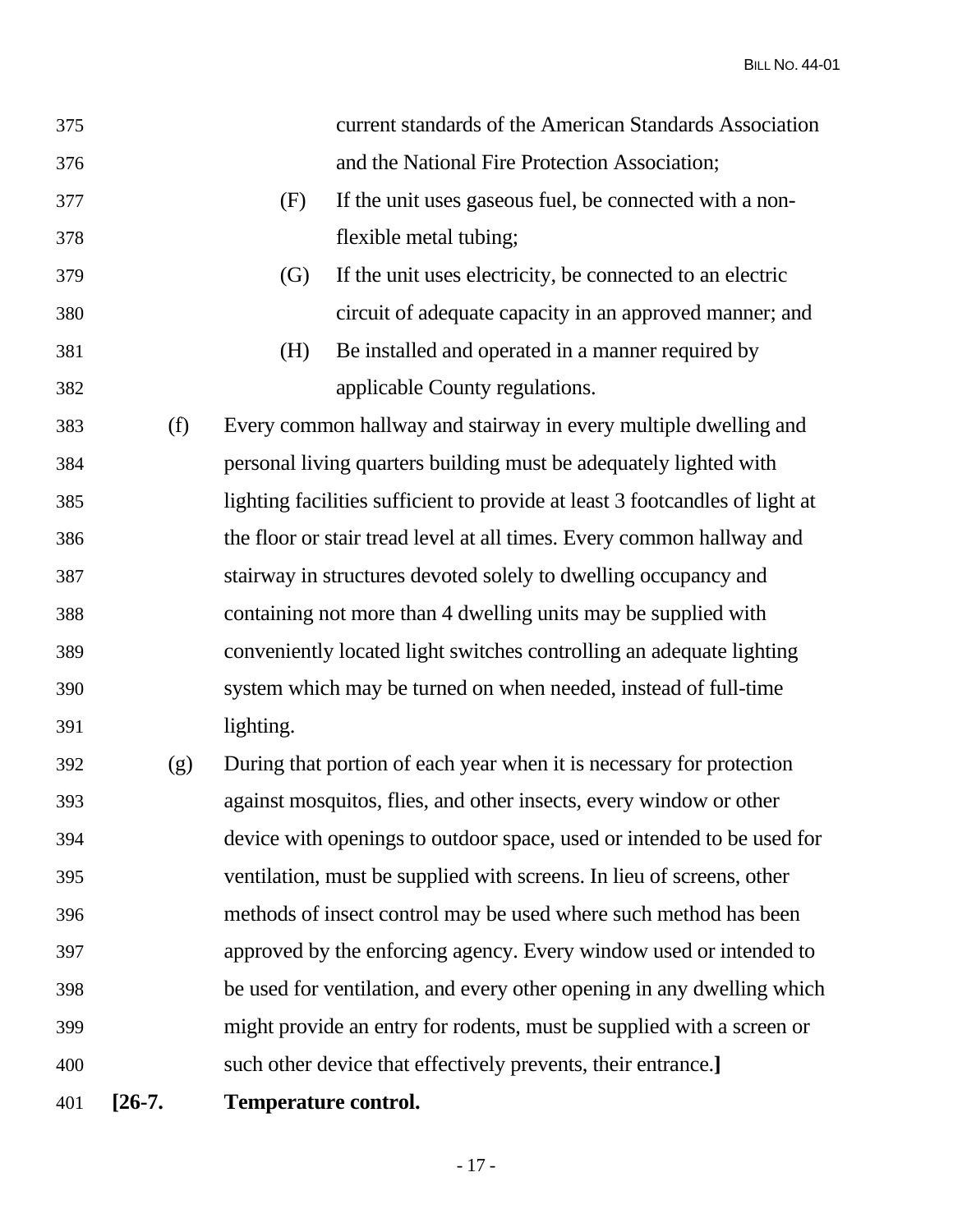402 (a) Every owner of a dwelling unit or individual living unit in which the 403 heat is not under the control of the tenant must maintain in such unit a 404 temperature of at least 68 degrees Fahrenheit in all habitable rooms, 405 bathrooms and water closet compartments at a distance of 3 feet above 406 floor level.

- 407 (b) Every owner of a dwelling unit or individual living unit in which the 408 heat is under the control of the tenant must provide in working condition 409 heating equipment capable of maintaining in such unit a temperature of 410 at least 68 degrees Fahrenheit in all habitable rooms, bathrooms and 411 water closet compartments at a distance of 3 feet above floor level.
- 412 (c) If the thermostat or other mechanism governing the heat in more than 413 one dwelling unit in a multiple dwelling or individual living unit in a 414 personal living quarters building is located in a dwelling unit or 415 individual living unit where the occupant of that unit controls the heat 416 delivery to other dwelling units or individual living units, the owner 417 must provide the tenants with an emergency phone number to directly 418 contact a person who has twenty-four-hour access to adjust the heat and 419 who will adjust the heat within 2 hours.**]**

420 **[26-8. General requirements relating to safe and sanitary maintenance.** 

- 421 The owner of any dwelling or dwelling unit must assure compliance with the 422 following standards during human habitation:
- 423 (a) Every foundation, floor, wall, ceiling and roof must be reasonably 424 weather-tight, water- tight and rodent-proof, must be capable of 425 affording privacy, and must be kept in good repair.
- 426 (b) Every window, exterior door and basement hatchway must be 427 reasonably weather-tight, water-tight and rodent-proof, and must be 428 kept in sound working condition and good repair.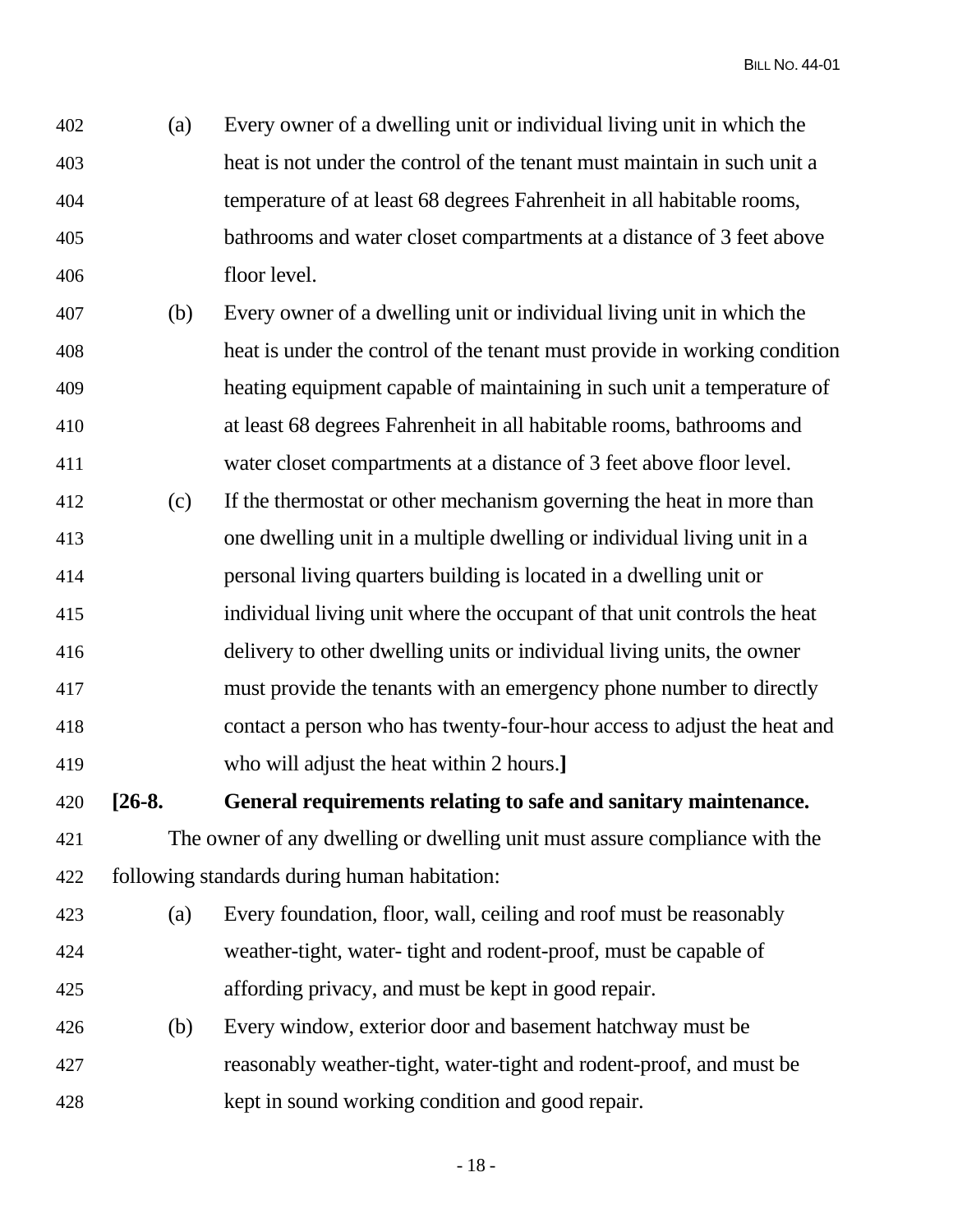| 429 | (c) | Every inside and outside stair, every porch and every appurtenance        |
|-----|-----|---------------------------------------------------------------------------|
| 430 |     | thereto must be maintained and kept in sound condition and good repair.   |
| 431 | (d) | Every plumbing fixture and water and waste pipe must be properly          |
| 432 |     | installed and maintained in good sanitary working condition, free from    |
| 433 |     | defects, leaks and obstructions.                                          |
| 434 | (e) | Every water closet compartment floor surface and bathroom floor           |
| 435 |     | surface must be constructed and maintained so as to be reasonably         |
| 436 |     | impervious to water and so as to permit such floor to be easily kept in a |
| 437 |     | clean and sanitary condition as provided in applicable plumbing           |
| 438 |     | regulations.                                                              |
| 439 | (f) | All rain water must be so drained and conveyed from every roof so as      |
| 440 |     | not to cause dampness in walls, ceilings or floors.                       |
| 441 | (g) | All exterior wood surfaces must be adequately protected from water        |
| 442 |     | seepage and against decay.                                                |
| 443 | (h) | All walls, ceilings, interior woodwork, doors and windows must be kept    |
| 444 |     | free of flaking, peeling or loose paint, and only lead-free paint may be  |
| 445 |     | used.                                                                     |
| 446 | (i) | Every supplied facility, piece of equipment or utility which is required  |
| 447 |     | under this Chapter must be constructed or installed so that it will       |
| 448 |     | function safely and effectively, and must be maintained in satisfactory   |
| 449 |     | working condition.                                                        |
| 450 | (j) | An owner, operator or occupant must not cause any service, facility,      |
| 451 |     | equipment or utility which is required under this Chapter to be removed   |
| 452 |     | from or shut off from or discontinued for any occupied dwelling, except   |
| 453 |     | for such temporary interruption that is necessary while actual repairs or |
| 454 |     | alterations are in process, or during temporary emergencies when          |
| 455 |     | discontinuance of service is approved by the enforcing agency. If a       |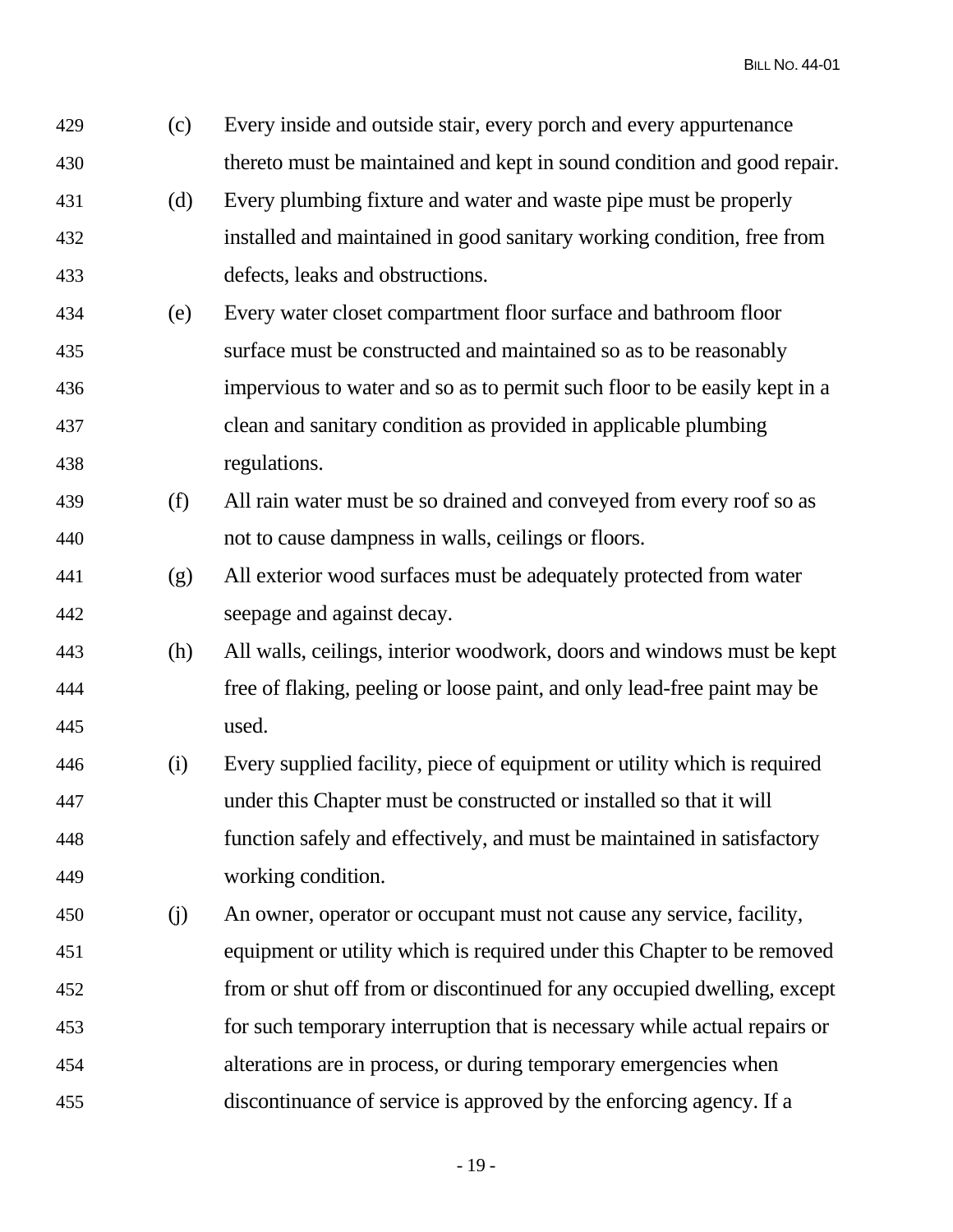| 456 |            | rental dwelling unit or individual living unit is not equipped with a        |
|-----|------------|------------------------------------------------------------------------------|
| 457 |            | separate meter for a utility, the owner must make sufficient utility         |
| 458 |            | payments to prevent the utility service from being discontinued.             |
| 459 | (k)        | An owner or operator must not occupy or initially let to any other           |
| 460 |            | occupant any vacant dwelling, individual living unit, or rooming unit        |
| 461 |            | unless it is clean, sanitary and fit for human occupancy.                    |
| 462 | (1)        | The owner or operator of a rental dwelling unit or individual<br>(1)         |
| 463 |            | living unit must repaint the painted interior surfaces of the unit;          |
| 464 |            | If after the third year of tenancy:<br>(A)                                   |
| 465 |            | i.<br>The paint is stained or is not intact and cleanable;                   |
| 466 |            | and                                                                          |
| 467 |            | This condition is not due to tenant abuse; and<br>ii.                        |
| 468 |            | At least every 5 years.<br>(B)                                               |
| 469 |            | (2)<br>Painting required under subsection (1) may be postponed for 5         |
| 470 |            | years or until a change in occupancy, whichever occurs first,                |
| 471 |            | when an occupant certifies that the occupants do not want the unit           |
| 472 |            | to be painted at the scheduled time.]                                        |
| 473 | $[26-9]$ . | Minimum space, use and location requirements.                                |
| 474 |            | The owner of any dwelling or dwelling unit must assure compliance with the   |
| 475 |            | following standards during human habitation:                                 |
| 476 | (a)        | Every dwelling unit must contain at least 150 square feet of floor area      |
| 477 |            | for the first occupant and at least 100 additional square feet of floor area |
| 478 |            | for every additional occupant.                                               |
| 479 | (b)        | In every dwelling unit of 2 or more rooms, every room occupied for           |
| 480 |            | sleeping purposes by one occupant must contain at least 70 square feet       |
| 481 |            | of usable floor area, and every room occupied for sleeping purposes by       |
| 482 |            | more than one occupant must contain at least 50 square feet of usable        |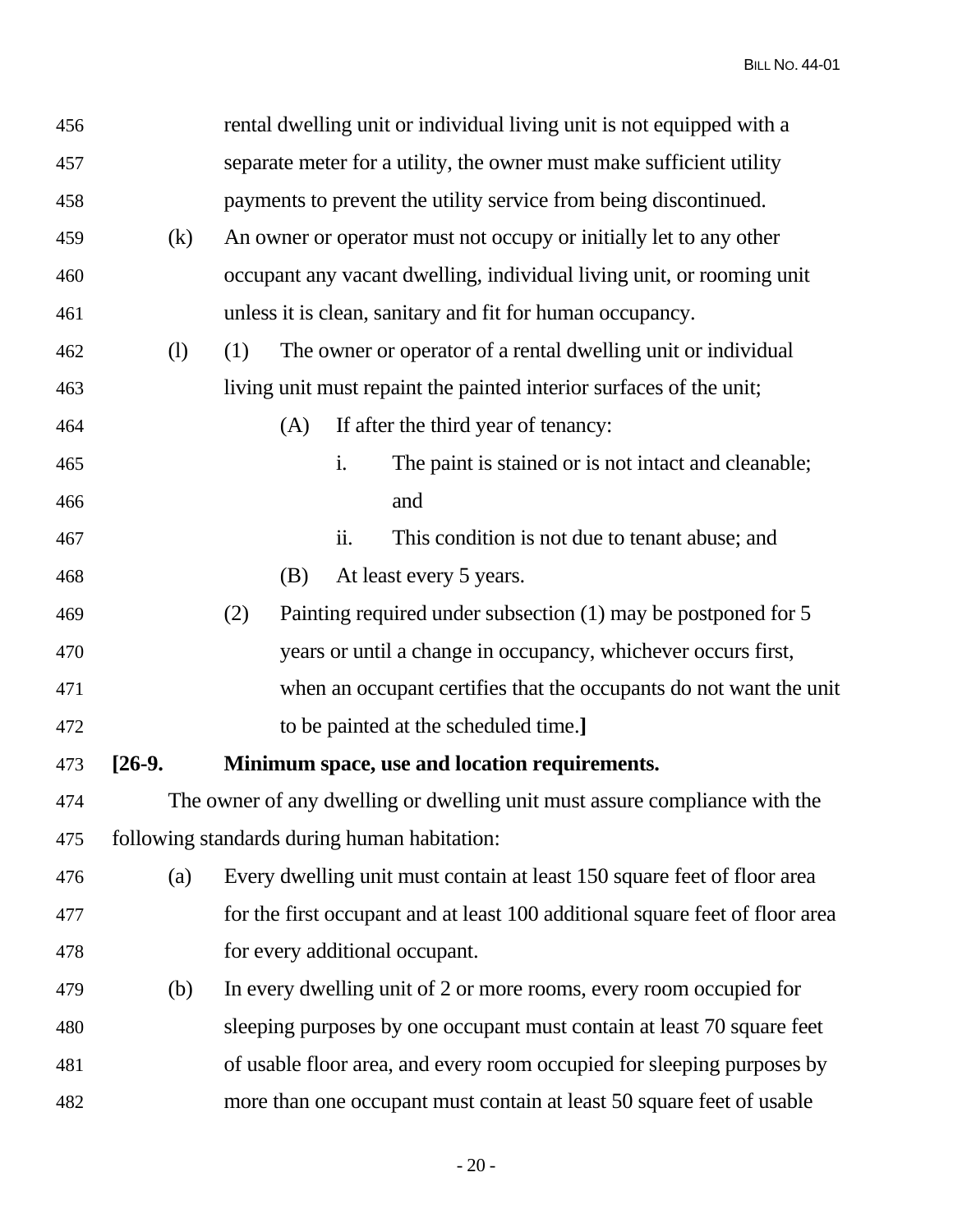483 area for each occupant. However, in every mobile home every room 484 occupied for sleeping purposes by one occupant must contain at least 50 485 square feet of usable floor area, every room occupied for sleeping 486 purposes by 2 occupants must contain at least 70 square feet of usable 487 floor area, and every room occupied for sleeping purposes by more than 488 2 occupants must contain at least an additional 50 square feet of usable 489 floor area for each additional occupant.

- 490 (c) The minimum floor areas required by this Section must be calculated on 491 the basis of total usable floor area of habitable rooms. The calculation of 492 general living area in subsection (a) must not include rooms or space 493 used in the calculation of sleeping area in subsection (b), except that a 494 dwelling unit without a separate bedroom may meet both requirements 495 with separate space in one room.
- 496 (d) Each individual living unit must contain at least 150 square feet of floor 497 area for each occupant.
- 498 (e) At least one-half of the floor area of every habitable room must have a 499 ceiling height of at least 7 feet. The floor area of that part of any room 500 where the ceiling height is less than 5 feet or where the room width is 501 less than 7 feet must not be considered in computing the usable floor 502 area of the room to determine its maximum permissible occupancy.
- 503 (f) Cellar space must not be used as a habitable room or dwelling unit 504 without written permission from the enforcing agency.
- 505 (g) Basement space must not be used as a habitable room or dwelling unit 506 unless, in addition to the other requirements of this Chapter:
- 507 (1) The floor and walls are impervious to leakage of underground 508 and surface runoff water and insulated against dampness; and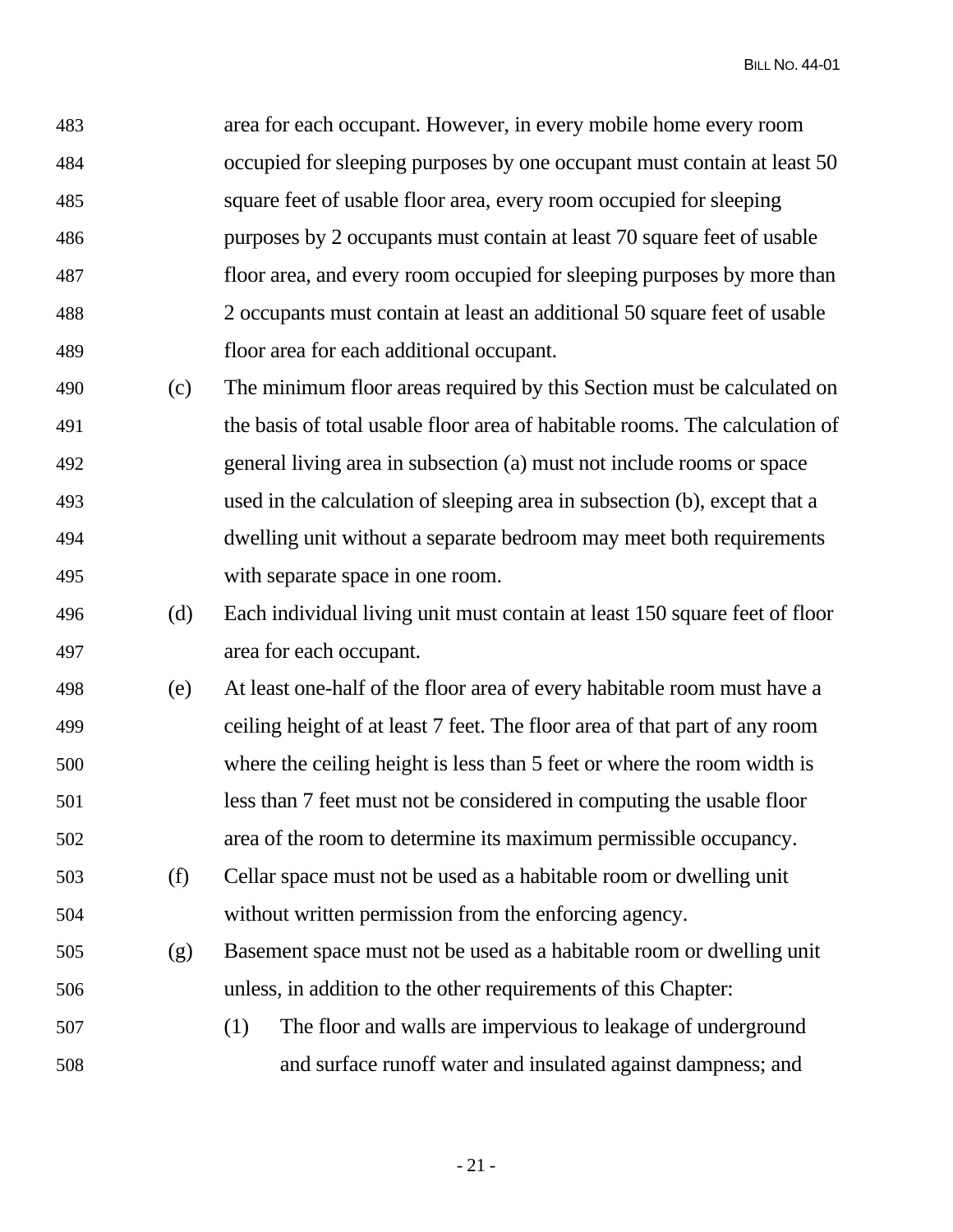| 509 | The minimum aggregate glass area of windows as required by     |
|-----|----------------------------------------------------------------|
| 510 | this Chapter is located entirely above the grade of the ground |
| 511 | adjoining the window area.                                     |

## 512 **[26-10. Responsibilities of owners and occupants.**

513 The following responsibilities of owners and occupants of residential property 514 are in addition to those specified elsewhere in this Chapter:

- 515 (a) Every owner of a multiple dwelling or personal living quarters building 516 is responsible for maintaining in a clean and sanitary condition the 517 shared or common area of the land and buildings.
- 518 (1) All equipment and facilities provided in laundry rooms and other 519 shared spaces must be maintained in clean condition and good 520 working order.
- 521 (2) All rubbish and garbage must be stored and maintained in 522 approved containers which conform to Chapter 48. Rubbish and 523 garbage must not remain outside of the approved storage 524 containers, or containment areas approved for bulk objects, for 525 more than 24 hours. The owner must provide a sufficient number 526 of containers for storage of rubbish and garbage to prevent 527 overflow.
- 528 (b) Every occupant of a dwelling, dwelling unit, or individual living unit 529 must keep in a clean and sanitary condition that part of the dwelling, 530 dwelling unit, individual living unit, and premises which the occupant 531 occupies and controls.
- 532 (c) Every occupant of a dwelling, dwelling unit or individual living unit 533 must dispose of all rubbish in a clean and sanitary manner by placing it 534 in rubbish containers as required by Chapter 48.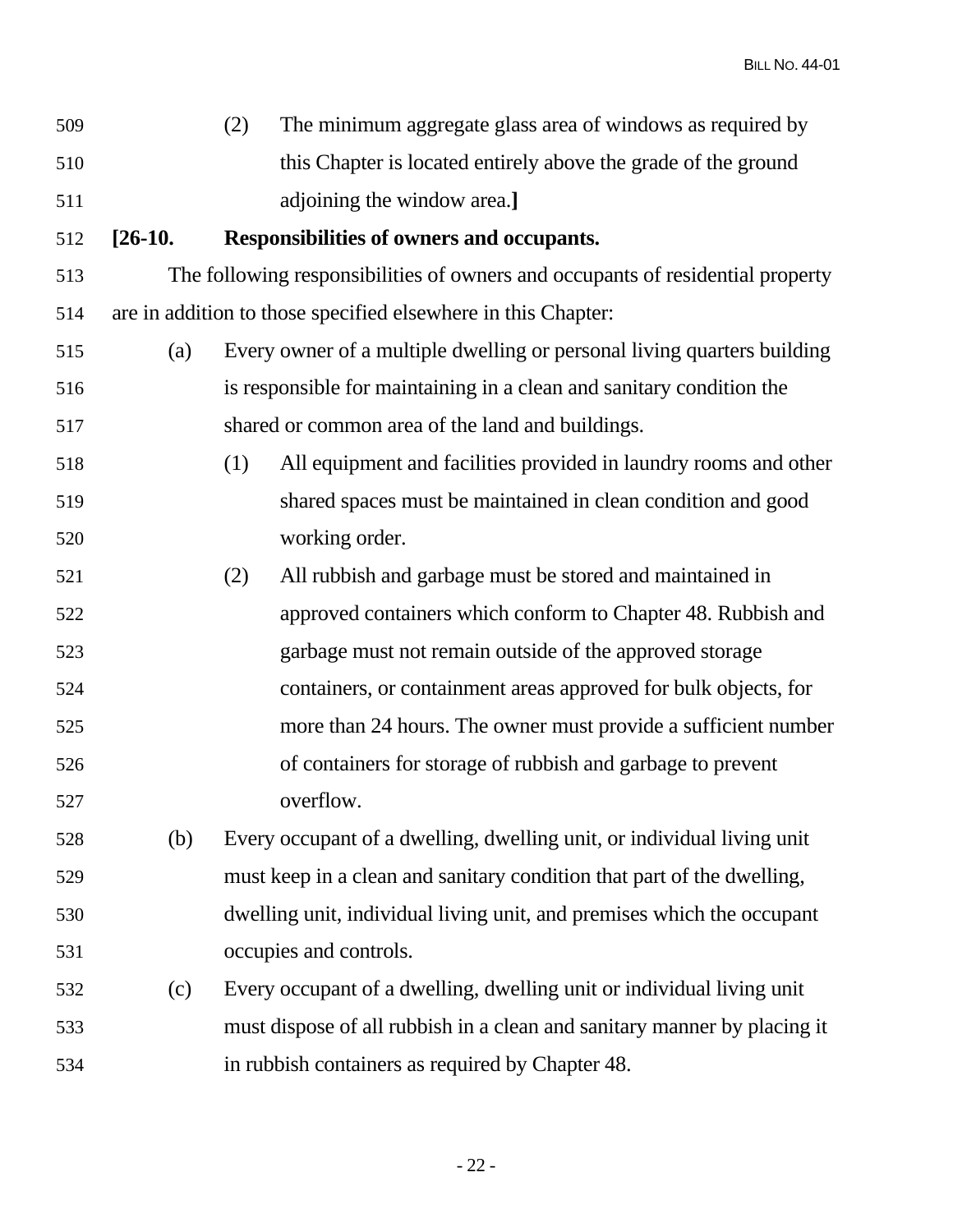535 (d) Every occupant of a dwelling, dwelling unit, or individual living unit 536 must dispose of all his garbage and any other organic waste which 537 might be food for rodents, in a clean and sanitary manner, by placing it 538 in the garbage disposal facilities or garbage storage containers required 539 by Chapter 48.

- 540 (e) Every occupant of a dwelling unit is responsible for hanging all screens 541 except where the owner has agreed to supply such service.
- 542 (f) Every occupant of a dwelling containing a single dwelling unit is 543 responsible for the extermination of any insects, rodents, or other 544 vermin therein or on the premises.
- 545 (1) Every occupant of a dwelling unit or individual living unit in a 546 dwelling containing more than one dwelling unit is responsible 547 for extermination whenever that unit is the only unit infested.
- 548 (2) Notwithstanding the foregoing provisions of this subsection, 549 whenever infestation is caused by failure of the owner to 550 maintain a dwelling in a ratproof or reasonably insect proof 551 condition, extermination is the responsibility of the owner.
- 552 (3) Whenever infestation exists in 2 or more dwelling units or 553 individual living units in any dwelling, or in the shared or 554 common parts of any dwelling containing 2 or more dwelling 555 units or individual living units, extermination is the responsibility 556 of the owner.
- 557 (g) Every occupant of a dwelling unit or individual living unit must keep all 558 plumbing fixtures therein in a clean and sanitary condition and is 559 responsible for the exercise of reasonable care in the proper use and 560 operation thereof.

- 23 -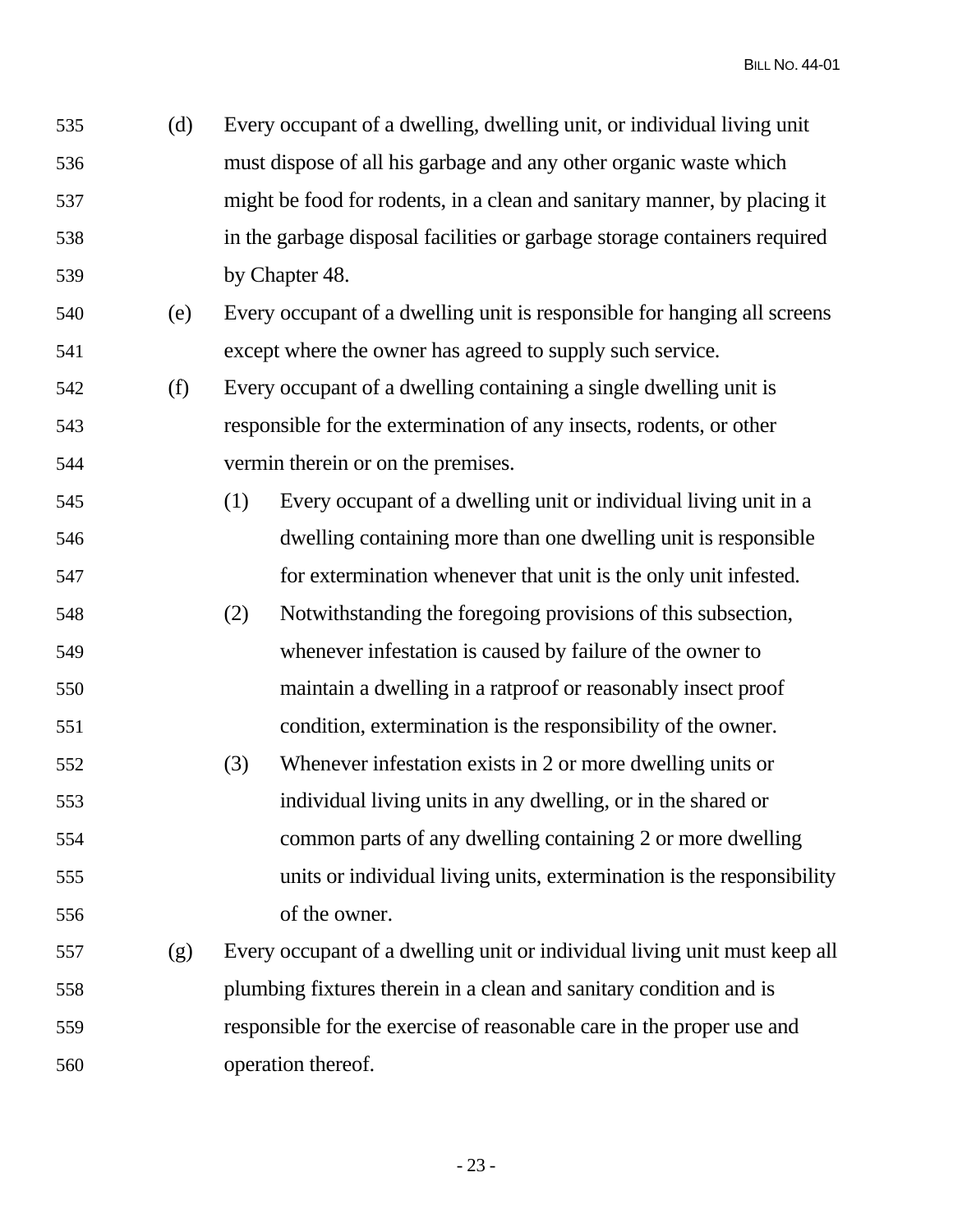561 (h) Every occupant of a single-family dwelling, owner of a multiple 562 dwelling or personal living quarters, or owner of a vacant building, and 563 any occupant of a dwelling unit in a multifamily dwelling who controls 564 a lawn or yard area, must cut any grass or weeds periodically and must 565 not allow grass or weeds to grow more than 12 inches high.

- 566 (i) Every owner must keep lawns and other land not covered by structures 567 reasonably free of erosion or gullying and must replace damaged 568 ground cover.
- 569 (j) Every owner must maintain shrubbery, trees, vines, hedges and other 570 vegetation, including dead trees and branches, so they do not constitute 571 a danger to the public health or safety.
- 572 (k) Every owner must keep all accessory structures structurally sound and 573 maintained in good repair. Each surface exposed to the elements and 574 susceptible to deterioration must be painted or provided with other 575 suitable, weather-resistant protective coating sufficient to prevent 576 deterioration.
- 577 (l) Every owner must maintain each paved and gravel surface of entry 578 aprons, driveways, sidewalks and parking lots in good, serviceable and 579 safe condition.
- 580 (m) Every owner must eliminate any condition which creates a public 581 nuisance.
- 582 (n) Every owner must complete each exterior surface, including windows, 583 wall siding, and roof, of every renovation, addition and new 584 construction of a dwelling or accessory structure within one year after 585 the building permit is first issued, or within one year after the start of 586 construction if no building permit was issued. This subsection does not 587 apply to dwellings containing more than 4 dwelling units. When more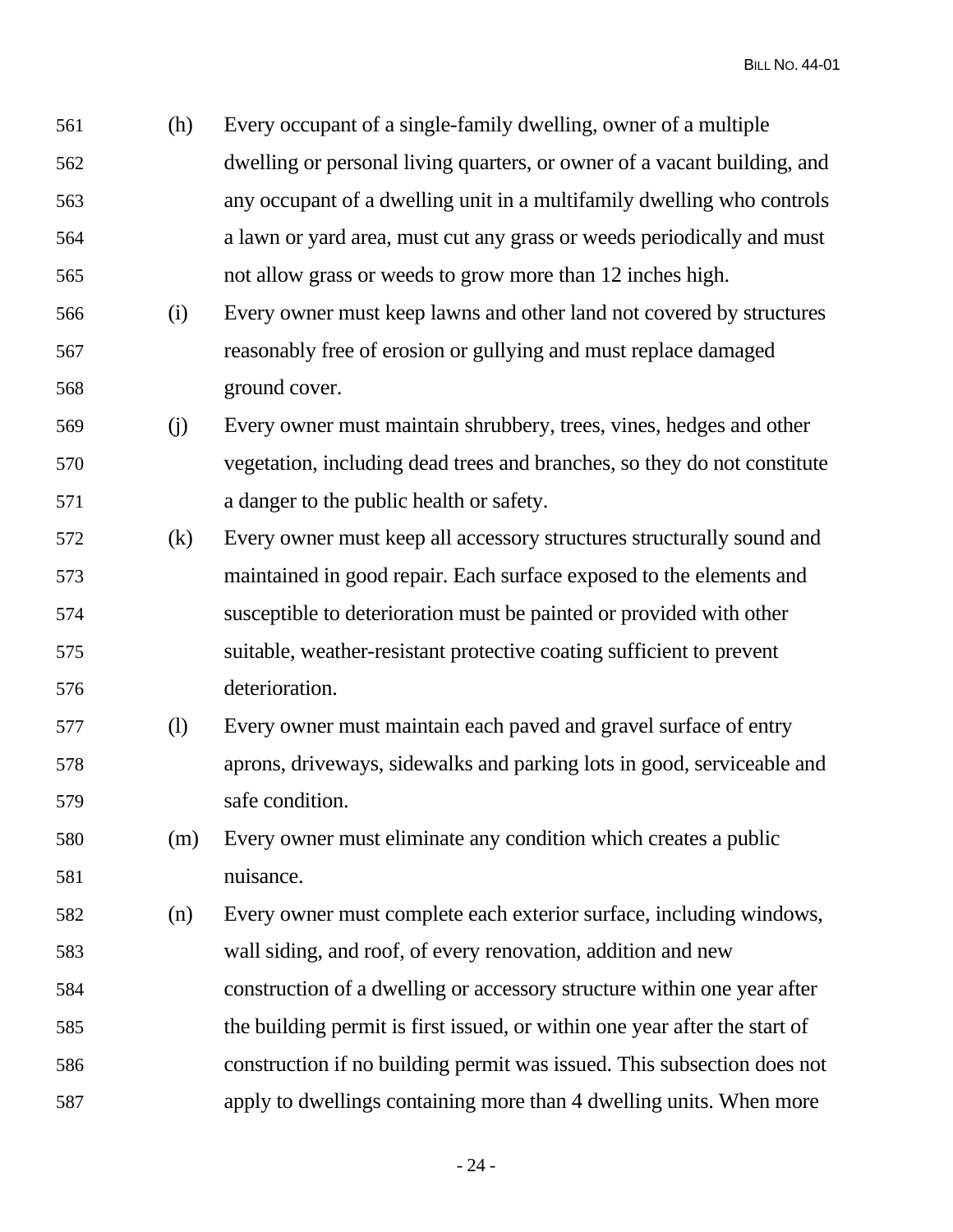| 588 |                    |          |     | than 5 dwelling units are being developed at one location, as defined in  |
|-----|--------------------|----------|-----|---------------------------------------------------------------------------|
| 589 |                    |          |     | chapter 25A, this subsection does not apply during a halt in construction |
| 590 |                    |          |     | due to bankruptcy of the property owner.                                  |
| 591 | $\left( 0 \right)$ |          |     | Every owner must direct any exterior lighting away from the windows       |
| 592 |                    |          |     | of any adjacent dwelling unit or individual living unit.]                 |
| 593 | $[26-10A]$         |          |     | Security requirements for rental dwelling units and personal living       |
| 594 | quarters.          |          |     |                                                                           |
| 595 | (a)                |          |     | Every owner of any rental dwelling unit in any multiple dwelling and      |
| 596 |                    |          |     | every owner of a personal living quarters building must supply, install   |
| 597 |                    |          |     | and maintain deadbolt locks and other security measures for doors and     |
| 598 |                    | windows. |     |                                                                           |
| 599 |                    | (1)      |     | Key control.                                                              |
| 600 |                    |          | (A) | Every owner of a personal living quarters building or 2 or                |
| 601 |                    |          |     | more contiguous rental dwelling units must alter the                      |
| 602 |                    |          |     | required deadbolt locks on all affected dwelling unit,                    |
| 603 |                    |          |     | personal living quarters, and individual living unit entrance             |
| 604 |                    |          |     | doors between tenancies to protect against misuse of a                    |
| 605 |                    |          |     | master key or whenever the enforcing agency notifies the                  |
| 606 |                    |          |     | owner that there is reason to believe that a master key has               |
| 607 |                    |          |     | been lost, stolen or is being used in the commission of a                 |
| 608 |                    |          |     | crime.                                                                    |
| 609 |                    |          | (B) | The owner must restrict access to any master key, or any                  |
| 610 |                    |          |     | other key which is operable in more than one key cylinder.                |
| 611 |                    |          |     | Every master key must be accounted for at all times, and                  |
| 612 |                    |          |     | records must be available for inspection by the enforcing                 |
| 613 |                    |          |     | agency or the police department during normal business                    |
| 614 |                    |          |     | hours.                                                                    |

- 25 -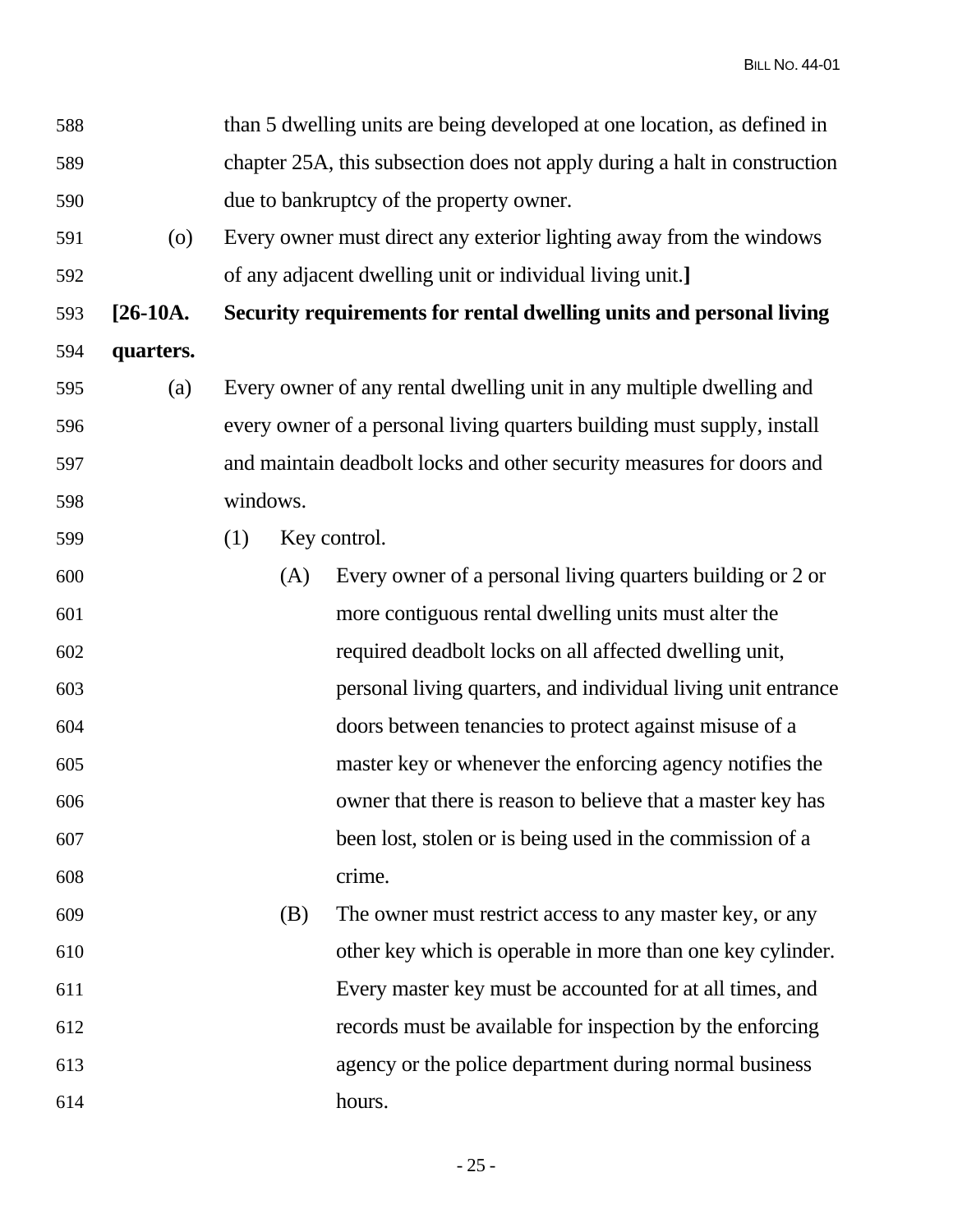| 615 | (2) | Door locks. |                                                                    |
|-----|-----|-------------|--------------------------------------------------------------------|
| 616 |     | (A)         | All swinging entrance and exit doors to a personal living          |
| 617 |     |             | quarters building, individual living unit, or rental dwelling      |
| 618 |     |             | unit must have deadbolt locks or other security devices.           |
| 619 |     |             | Security measures other than the manufacturer's latch are          |
| 620 |     |             | not required for those doors which only allow access to a          |
| 621 |     |             | balcony located 3 stories or more above the ground.                |
| 622 |     | (B)         | Every sliding, double, french or paired exterior door less         |
| 623 |     |             | than 3 stories above the ground must be installed and              |
| 624 |     |             | maintained to protect the door from sliding or being pried         |
| 625 |     |             | out of its track or forced open when locked. One door of           |
| 626 |     |             | all sliding door structures must be stationary and secured         |
| 627 |     |             | in place by screws or pins.                                        |
| 628 | (3) |             | Viewers. A viewer must be installed in every entrance or exit      |
| 629 |     |             | door to individual living units and rental dwelling units; but a   |
| 630 |     |             | viewer need not be installed if windows, vision panels or similar  |
| 631 |     |             | devices are located within 2 feet of such door and face the        |
| 632 |     |             | external area in front of the door.                                |
| 633 | (4) |             | Window locks. Openable windows in exterior walls of rental         |
| 634 |     |             | dwelling units, personal living quarters buildings, and individual |
| 635 |     |             | living units that are located within reach of the ground or any    |
| 636 |     |             | adjacent surface must be constructed, repaired and maintained to   |
| 637 |     |             | protect them from being opened from the outside and from being     |
| 638 |     |             | pried out of their frames or tracks.                               |
| 639 | (5) |             | Encouraging use. Every owner must provide each new tenant          |
| 640 |     |             | with information about the reasons for the security measures and   |
| 641 |     |             | how to use them.                                                   |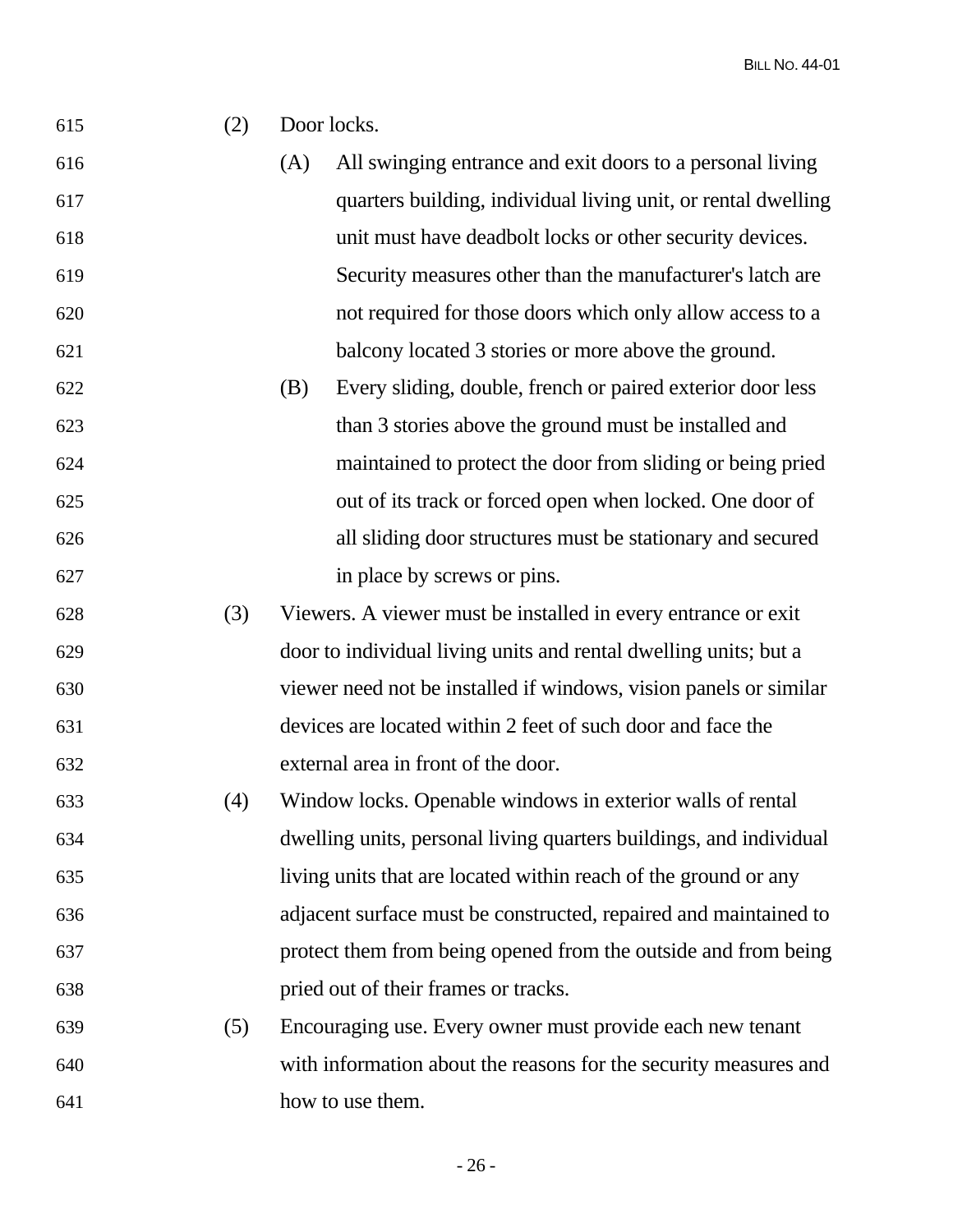642 (b) Every owner of any rental dwelling unit which is not in a multiple 643 dwelling must supply, install and maintain a lock for every door to the 644 outside, and each door must close securely. The owner must supply the 645 tenant with a key which will operate the lock from the outside, and the 646 lock must operate by a thumb turn from the inside. A comparable lock 647 may be substituted on doors with thin frames.

648 (c) The owner of any multiple dwelling with rental dwelling units or any 649 personal living quarters building must lock any access panel to a roof, 650 attic, crawl space, storage area, and any other area which is not used 651 daily.**]**

652 **[26-11. Hotels, boardinghouses, rooming houses and tourist homes.** 

653 (a) The provisions of this Chapter shall apply to all hostels,

- 654 boardinghouses, rooming houses and tourist homes, and no person shall 655 operate such facilities or shall occupy or rent to another for occupancy 656 any such facilities or units in such facilities except in compliance with 657 provisions of every section of this chapter, except the provisions of 658 Sections 26-5 and 26-10, which shall not apply to such facilities except 659 as otherwise set forth.
- 660 (b) No person shall operate a hostel, rooming house, boardinghouse, or 661 tourist home unless he holds a valid license as required by Chapter 54 of 662 this Code and complies with the provisions of that chapter.
- 663 (c) At least one flush water closet, lavatory basin and bathtub or shower, 664 properly connected to a water and sewer system approved by the 665 enforcing agency and in good working condition, must be supplied for 666 each 6 persons or fractional number thereof residing with a hostel, 667 boardinghouse, rooming house or tourist home, including members of 668 the owner's or operator's family wherever they share the use of such

- 27 -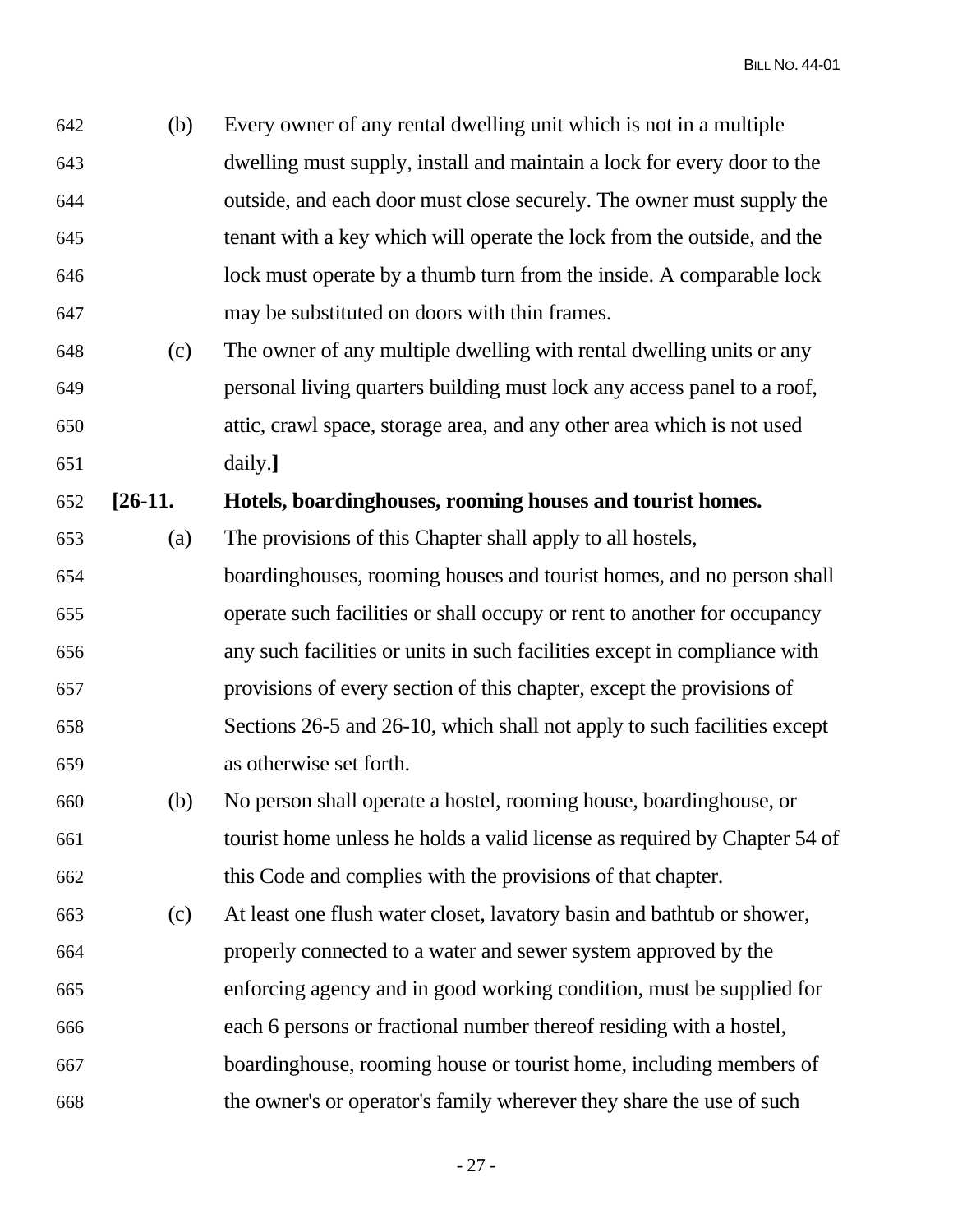| 669 |     | facilities; but in any such facility where rooms are let only to males,  |
|-----|-----|--------------------------------------------------------------------------|
| 670 |     | flush urinals may be substituted for not more than one-half of the       |
| 671 |     | required number of water closets. All such required bathroom facilities  |
| 672 |     | must be located within the building so as to be reasonably accessible    |
| 673 |     | from common hall or passageways to all persons sharing such facilities.  |
| 674 |     | A bathroom unit must be provided on each floor on which guests'          |
| 675 |     | sleeping rooms are located. Every lavatory basin and bathtub or shower   |
| 676 |     | must be supplied with hot water at all times in accordance with this     |
| 677 |     | chapter. No such bathroom facilities may be located in a basement        |
| 678 |     | except by written approval of the enforcing agency.                      |
| 679 | (d) | Establishments mentioned in this section shall comply with the           |
| 680 |     | provisions of subsections $(c)$ , $(d)$ and $(e)$ of Section 26-5.       |
| 681 | (e) | Every owner-occupant or other operator of any hostel, boardinghouse,     |
| 682 |     | rooming house or tourist home shall be responsible for the sanitary      |
| 683 |     | maintenance of all walls, floors and ceilings and for maintenance of     |
| 684 |     | sanitary conditions in every other part of the establishment. He shall   |
| 685 |     | also be responsible for the sanitary maintenance of the entire premises  |
| 686 |     | where the entire structure or building is occupied, leased or controlled |
| 687 |     | by the operator. Such operator or owner-operator shall be responsible    |
| 688 |     | for maintenance of the establishment in accordance with all provisions   |
| 689 |     | of this chapter.                                                         |
| 690 | (f) | No person shall operate in any hostel, tourist home, boardinghouse or    |
| 691 |     | rooming house an enterprise for the preparation or merchandising of      |
| 692 |     | food and drink for human consumption for compensation except under       |
| 693 |     | permit and in compliance with the provisions of Chapter 15 of this       |

694 Code.

- 28 -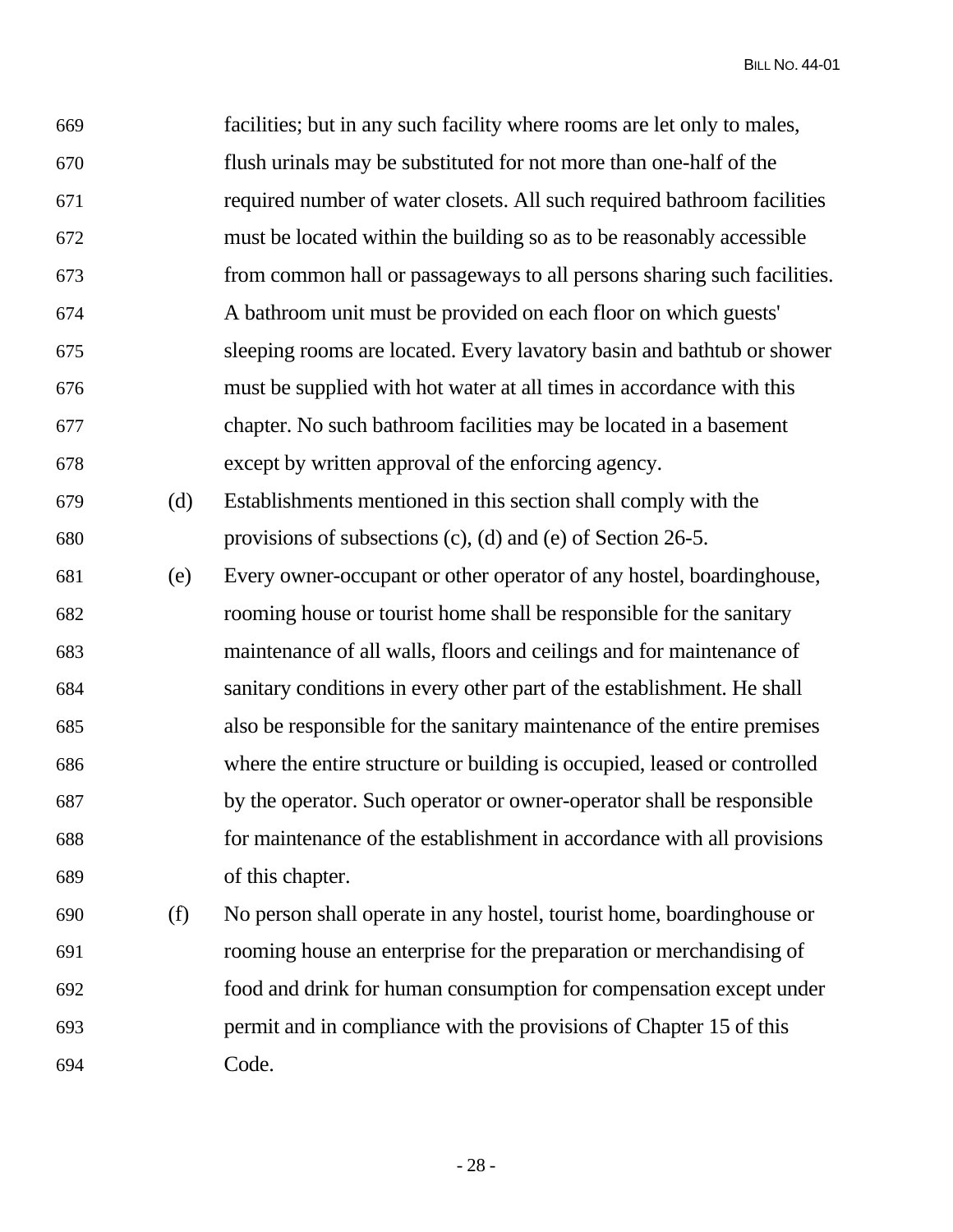695 (g) The operator or owner-operator of any rooming house shall post in 696 every rooming unit a sign on which shall be written or printed, in letters 697 not less than three-eights of one inch in height, the following words: 698 "No Cooking Permitted in This Room," and such sign shall remain so 699 posted at all times the room is occupied.**]**

700 **[26-12. Designation of unfit dwellings and unsafe nonresidential structures;**  701 **legal procedure of condemnation.**

702 The designation of dwellings or dwelling units as unfit for human habitation 703 and the designation of nonresidential structures as unsafe for human occupancy or 704 use under this Chapter, and the condemnation and placarding of unfit dwellings or 705 dwelling units and unsafe nonresidential structures, must comply with the following 706 requirements:

- 707 (a) Any dwelling or dwelling unit and any nonresidential structure which 708 has any of the following defects may be condemned as unfit for human 709 habitation or unsafe for human occupancy or use by the enforcing 710 agency:
- 711 (1) One which is, entirely or in part, so damaged, decayed, 712 dilapidated, unsanitary, unsafe or vermin-infested that it creates a 713 serious hazard to the health or safety of the occupants or of the 714 public.
- 715 (2) One which lacks, entirely or in part, illumination, ventilation, 716 heating, water supply, or sanitation facilities adequate to protect 717 the health or safety of the occupants or of the public, as required 718 in this Chapter.
- 719 (3) One which because of its general condition is, entirely or in part, 720 unsanitary or otherwise dangerous to the health or safety of the 721 occupants or the public.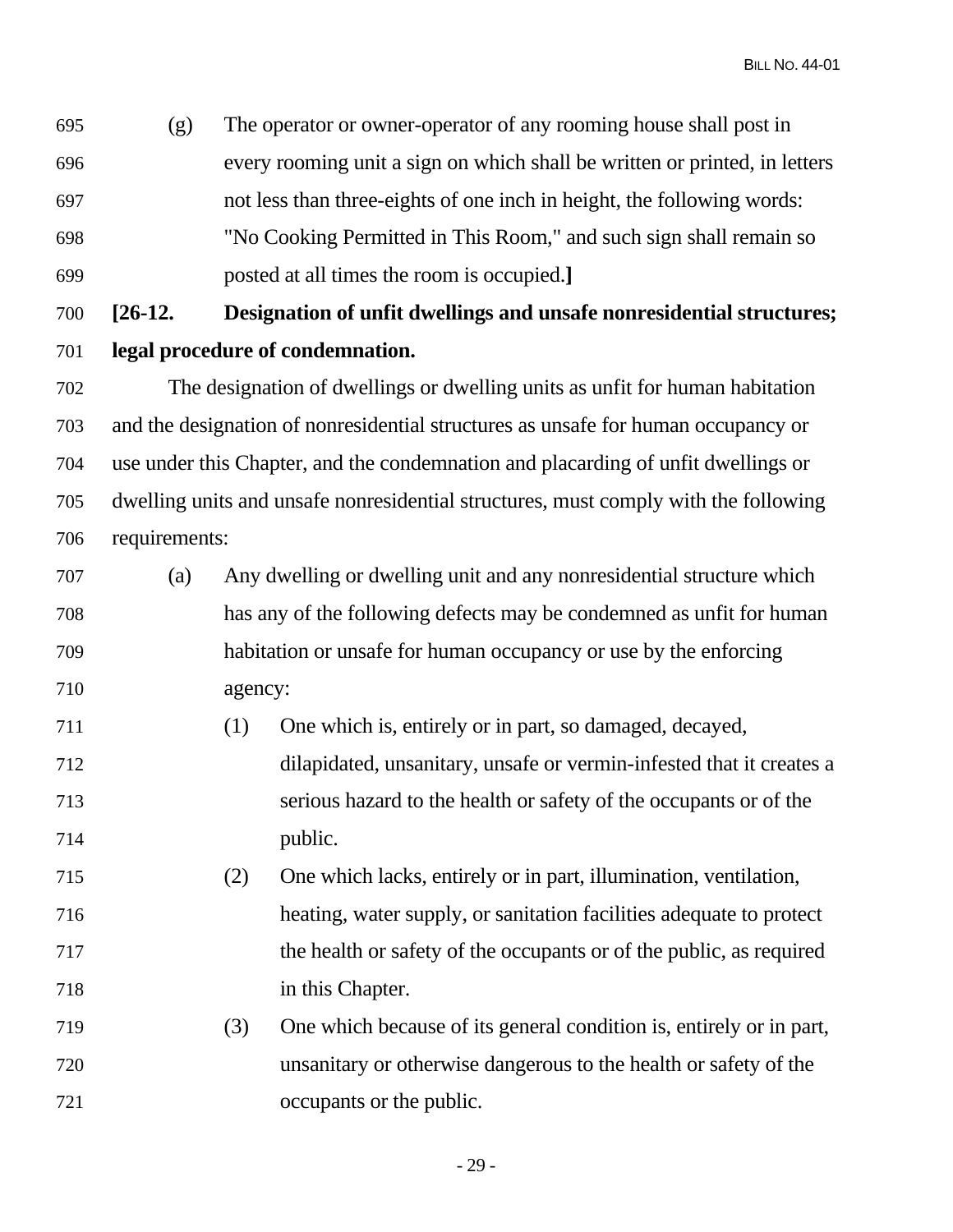| 722 |     | (4) | One which contains unsafe equipment, including any boiler,             |
|-----|-----|-----|------------------------------------------------------------------------|
| 723 |     |     | heating equipment, elevator, moving stairway, electrical wiring        |
| 724 |     |     | or device, flammable liquid containers or other equipment, on the      |
| 725 |     |     | premises or in the structure which is in such disrepair or             |
| 726 |     |     | condition that it is a hazard to the life, health, property or safety  |
| 727 |     |     | of the occupants or the public.                                        |
| 728 | (b) |     | The enforcing agency must notify the owner of every dwelling or        |
| 729 |     |     | dwelling unit and every nonresidential structure condemned for human   |
| 730 |     |     | habitation, occupancy or use. The enforcing agency must post a warning |
| 731 |     |     | placard on the property.                                               |
| 732 | (c) | (1) | Any person occupying a dwelling or dwelling unit when it is            |
| 733 |     |     | condemned as unfit for human habitation must vacate the dwelling unit  |
| 734 |     |     | within a reasonable time as ordered by the enforcing agency.           |
| 735 |     | (2) | Any person occupying or using a nonresidential structure when it       |
| 736 |     |     | is condemned as unsafe for human use or occupancy must vacate          |
| 737 |     |     | the building or structure immediately after a warning placard is       |
| 738 |     |     | posted.                                                                |
| 739 |     | (3) | A person must not occupy or use and an owner must not permit a         |
| 740 |     |     | person to occupy or use a dwelling, a dwelling unit, or a              |
| 741 |     |     | nonresidential structure which has been condemned as unfit for         |
| 742 |     |     | human habitation or unsafe for human occupancy or use until the        |
| 743 |     |     | enforcing agency approves the occupancy or use and removes the         |
| 744 |     |     | placard. The enforcing agency may remove the placard if all            |
| 745 |     |     | defects upon which the condemnation was based have been                |
| 746 |     |     | eliminated.                                                            |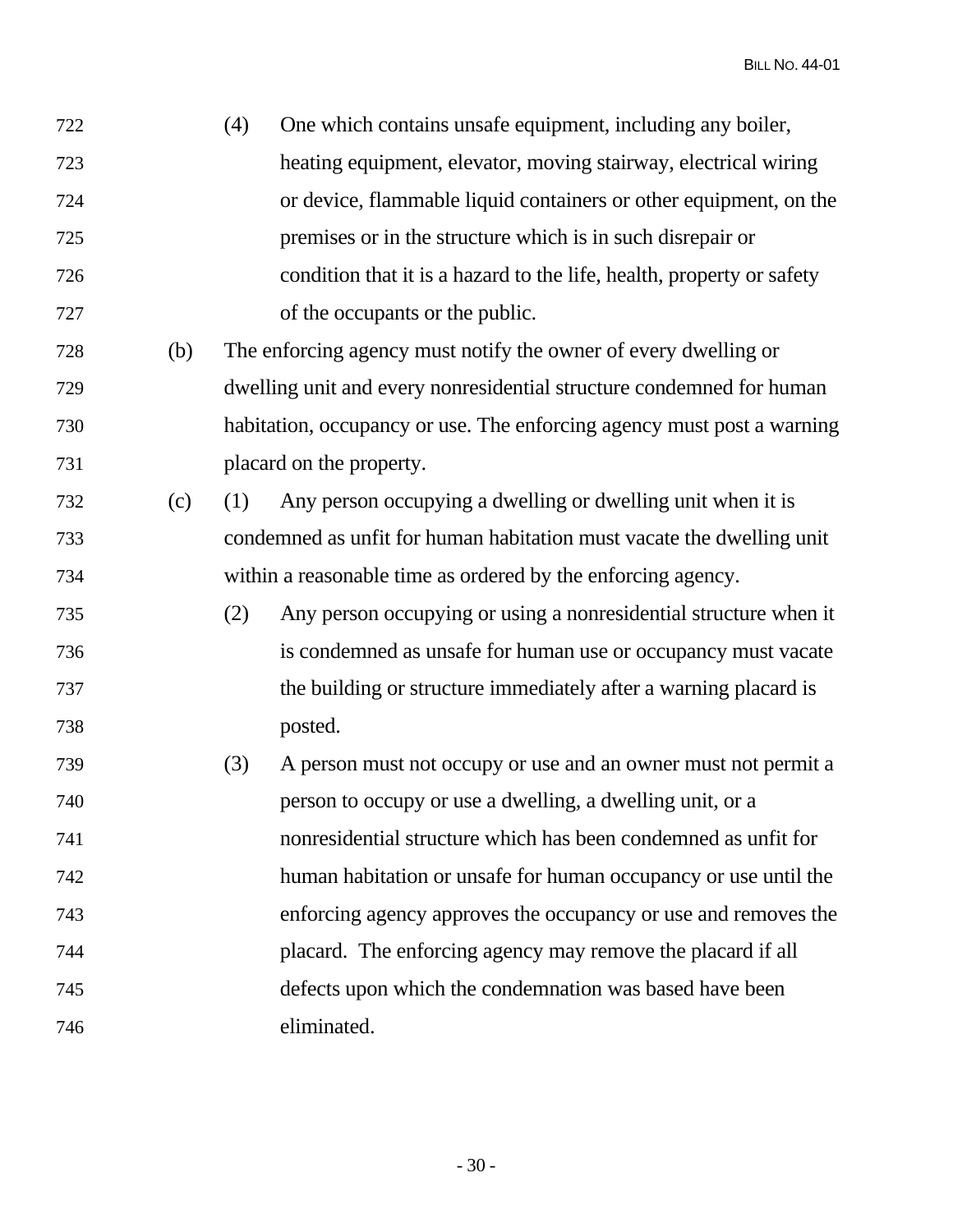| 747 | (d)       |                                                                           | A person must not deface or remove a placard from any dwelling,             |  |
|-----|-----------|---------------------------------------------------------------------------|-----------------------------------------------------------------------------|--|
| 748 |           |                                                                           | dwelling unit, or nonresidential structure, except as authorized by the     |  |
| 749 |           |                                                                           | enforcing agency.                                                           |  |
| 750 | (e)       |                                                                           | Every owner of a condemned or abandoned structure must secure all           |  |
| 751 |           |                                                                           | windows and doors that are accessible from the ground, from an              |  |
| 752 |           |                                                                           | adjacent structure, or by the reasonably foreseeable use of a ladder, table |  |
| 753 |           |                                                                           | or other device, and must keep them secured against unauthorized            |  |
| 754 |           | entry.]                                                                   |                                                                             |  |
| 755 | $[26-13]$ |                                                                           | Reserved.]                                                                  |  |
| 756 | $[26-14]$ |                                                                           | Notice of violation and order to comply with chapter; appeal.               |  |
| 757 | (a)       |                                                                           | Notice and orders. If the enforcing agency determines that there has        |  |
| 758 |           |                                                                           | been a violation of this chapter, except for occupancy of a condemned       |  |
| 759 |           | dwelling or dwelling unit under section $26-12(c)$ , the enforcing agency |                                                                             |  |
| 760 |           |                                                                           | must notify the person responsible and order action to be taken. Such       |  |
| 761 |           |                                                                           | notice and order must:                                                      |  |
| 762 |           | (1)                                                                       | be in writing;                                                              |  |
| 763 |           | (2)                                                                       | describe in general terms a remedial action which, if taken, will           |  |
| 764 |           |                                                                           | effect compliance with this chapter;                                        |  |
| 765 |           | (3)                                                                       | provide or establish a reasonable time for the performance of any           |  |
| 766 |           |                                                                           | action required;                                                            |  |
| 767 |           | (4)                                                                       | be served on the owner or his agent, or the occupant as the case            |  |
| 768 |           |                                                                           | may require. A notice and order is properly served upon an owner            |  |
| 769 |           |                                                                           | or agent, or upon an occupant, if:                                          |  |
| 770 |           |                                                                           | a copy is served personally;<br>(A)                                         |  |
| 771 |           |                                                                           | a copy is sent by certified mail to the owner's or occupant's<br>(B)        |  |
| 772 |           |                                                                           | last-known address;                                                         |  |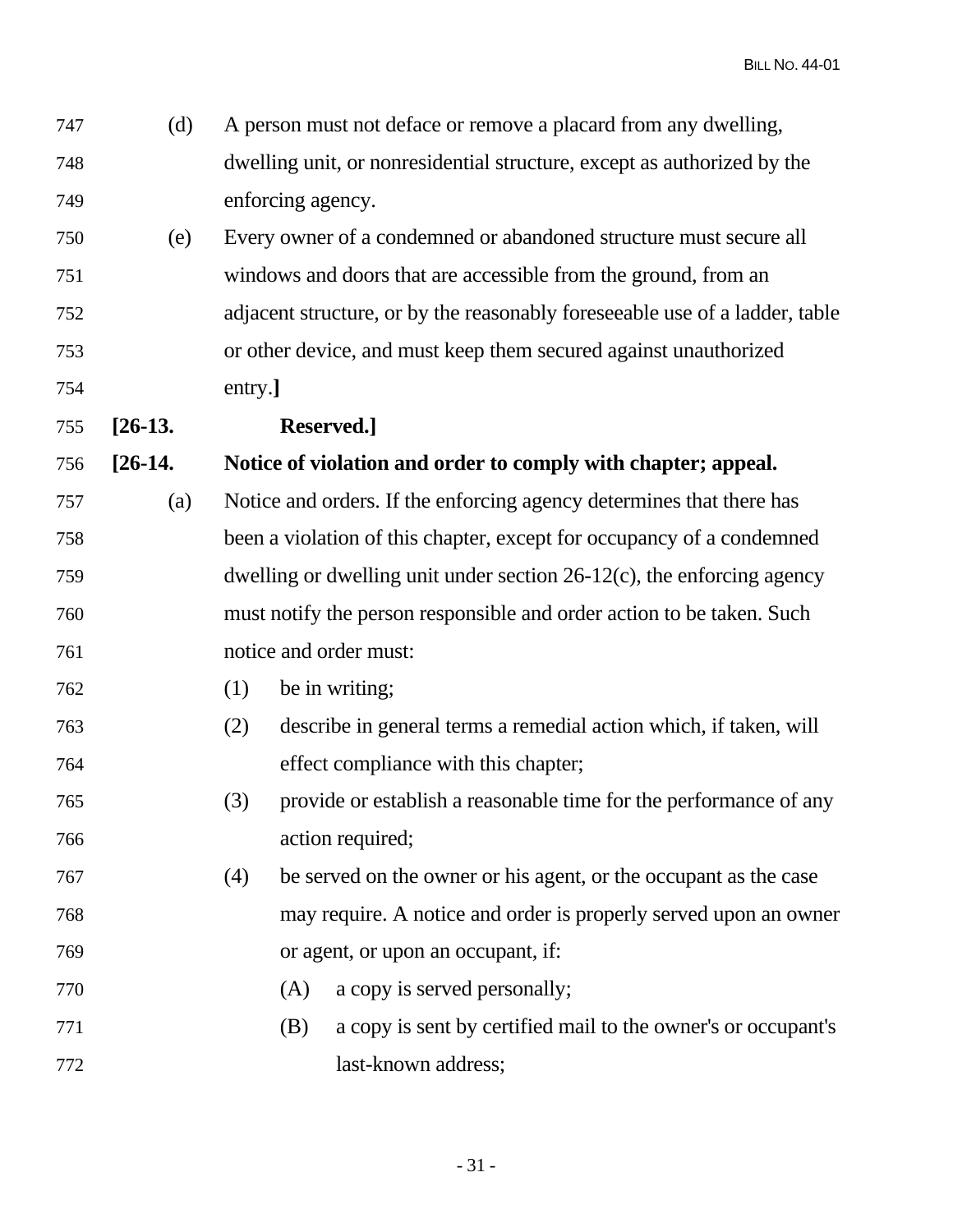| 773 |           | (C)             | a copy is posted in a conspicuous place on or near the                      |  |
|-----|-----------|-----------------|-----------------------------------------------------------------------------|--|
| 774 |           |                 | dwelling affected by the notice; or                                         |  |
| 775 |           | (D)             | the owner, agent or occupant is served by any other                         |  |
| 776 |           |                 | method authorized by state law.                                             |  |
| 777 |           | (5)             | also be sent to the Historic Preservation Commission if any                 |  |
| 778 |           |                 | affected building or structure:                                             |  |
| 779 |           | (A)             | has been designated on the master plan for historic                         |  |
| 780 |           |                 | preservation as an historic site or an historic resource                    |  |
| 781 |           |                 | within an historic district, or                                             |  |
| 782 |           | (B)             | is listed on the locational atlas and index of historic sites               |  |
| 783 |           |                 | maintained by the Maryland-National Capital Park and                        |  |
| 784 |           |                 | Planning Commission.                                                        |  |
| 785 | (b)       |                 | Appeal. Any person affected by any notice issued in connection with         |  |
| 786 |           |                 | the enforcement of this Chapter may appeal to the County Board of           |  |
| 787 |           |                 | Appeals within 15 days after service is first effective under subsection    |  |
| 788 |           |                 | $(a)(4)$ . The hearing may be held on less than 30 days notice on a written |  |
| 789 |           |                 | request from the enforcing agency after reasonable notice to all parties.]  |  |
| 790 | $[26-15]$ | Reserved.]      |                                                                             |  |
| 791 | $[26-16]$ | <b>Waivers.</b> |                                                                             |  |
| 792 | (a)       |                 | The enforcing agency may waive provisions of this chapter if:               |  |
| 793 |           | (1)             | No violation presents an immediate danger to the health, safety,            |  |
| 794 |           |                 | or welfare of the occupants of a dwelling or the public; and                |  |
| 795 |           | (2)<br>a.       | The property owner is experiencing extreme financial                        |  |
| 796 |           |                 | hardship, has insufficient resources and cannot obtain financing            |  |
| 797 |           |                 | to rehabilitate the dwelling to comply with this chapter; or                |  |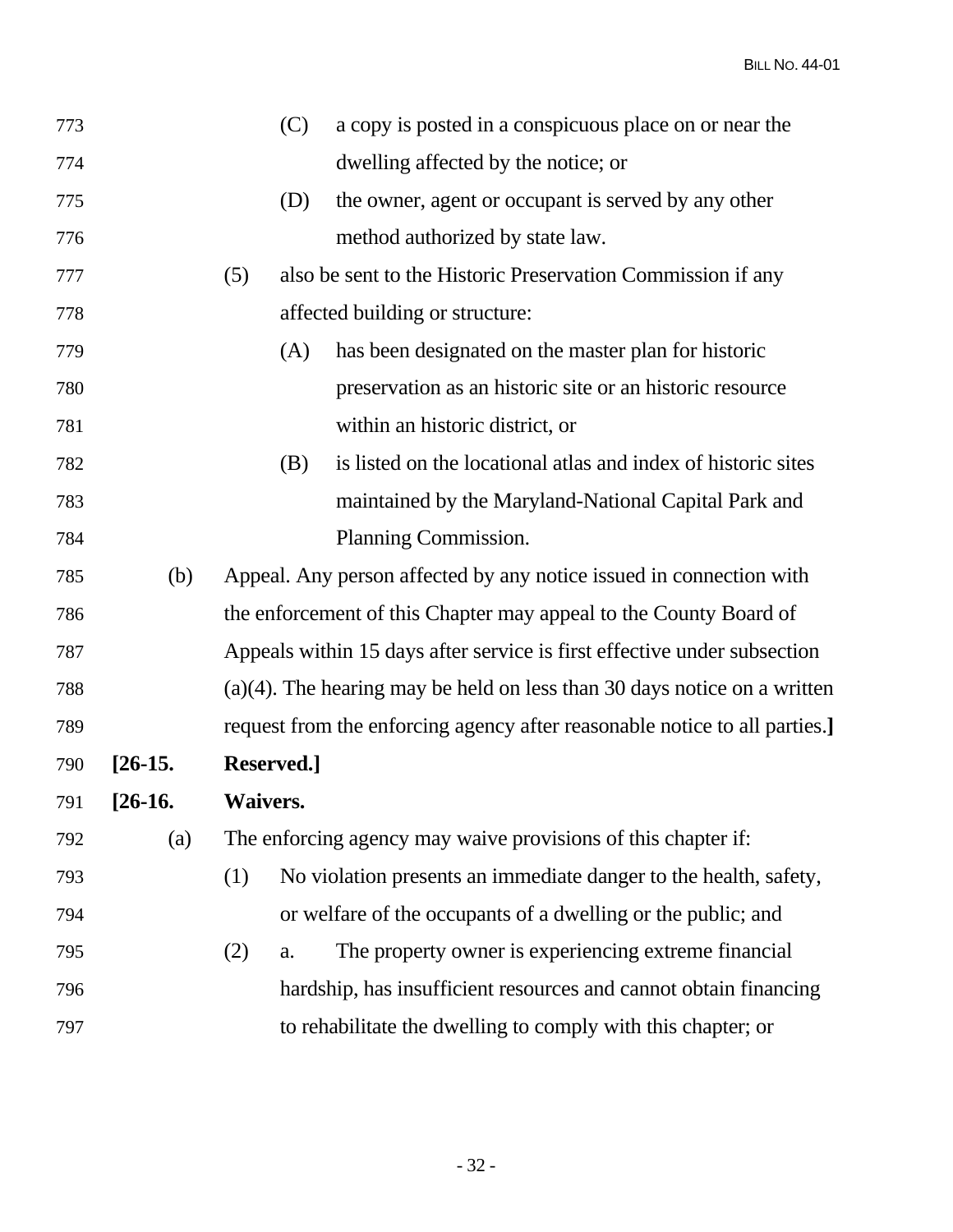| 798 |             | $\mathbf b$ .     | Physical conditions of the site or other conditions beyond                 |
|-----|-------------|-------------------|----------------------------------------------------------------------------|
| 799 |             |                   | the control of the owner make it impossible to bring the                   |
| 800 |             |                   | dwelling into compliance with this chapter; or                             |
| 801 |             | C.                | Legal or other unusual constraints, such as unclear title or               |
| 802 |             |                   | probate disputes, prevent or delay the owner from bringing                 |
| 803 |             |                   | the dwelling into compliance with this chapter; or                         |
| 804 |             | d.                | The dwelling or dwelling unit(s) cannot<br>(i)                             |
| 805 |             |                   | economically be made to comply with this chapter without                   |
| 806 |             |                   | the occupants vacating the dwelling; and                                   |
| 807 |             |                   | No other adequate housing is available at a cost the<br>(ii)               |
| 808 |             |                   | occupants can afford.                                                      |
| 809 | (b)         |                   | The enforcing agency may revoke a waiver if:                               |
| 810 |             | (1)               | A danger to health, safety or welfare is presented or would be             |
| 811 |             |                   | presented if the waiver continued; or                                      |
| 812 |             | (2)               | The circumstances that justified the waiver change.                        |
| 813 | (c)         |                   | Nothing in this section prevents the reasonable enforcement of this        |
| 814 |             |                   | chapter or alleviates the requirement to keep dwellings, dwelling units,   |
| 815 |             |                   | nonresidential structures, and their premises in as sanitary and healthful |
| 816 |             |                   | condition as circumstances permit.]                                        |
| 817 | $[26-17]$ . |                   | Effect of chapter on other laws.                                           |
| 818 | (a)         |                   | This chapter does not repeal, modify, or otherwise affect any other        |
| 819 |             |                   | County law or regulation. However, except as specified in subsection       |
| 820 |             |                   | (b), if this Chapter imposes more stringent limits or requirements, this   |
| 821 |             | Chapter prevails. |                                                                            |
| 822 | (b)         |                   | If an enforcing agency proposes to take any action under Sections 26-      |
| 823 |             |                   | 12, 26-14, 26-18, or 26-19(b) that would directly affect any building or   |
| 824 |             |                   | structure (1) which has been designated on the master plan for historic    |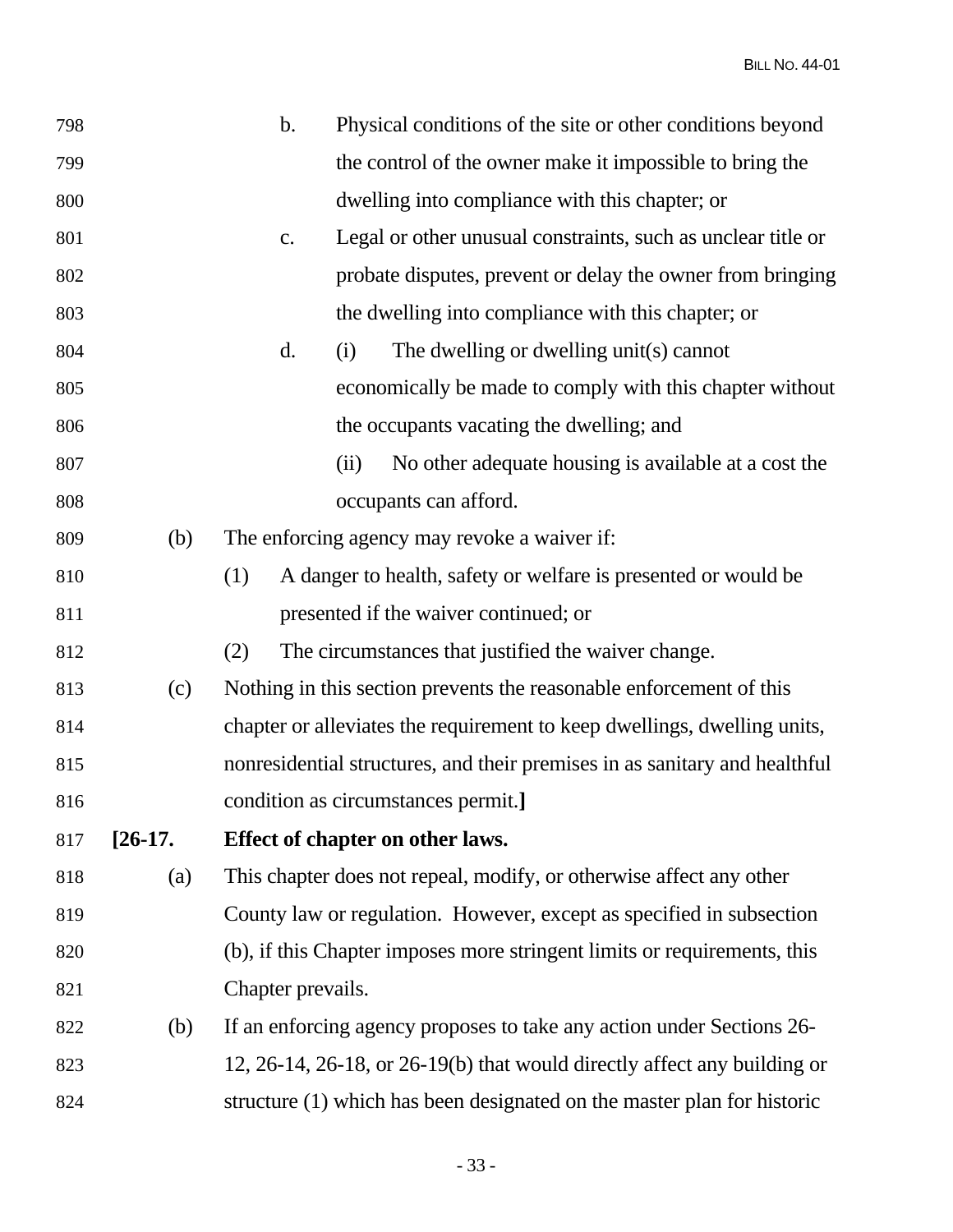| 825 | preservation as an historic site or an historic resource within an historic    |
|-----|--------------------------------------------------------------------------------|
| 826 | district, or (2) which is listed on the locational atlas and index of historic |
| 827 | sites maintained by the Maryland-National Capital Park and Planning            |
| 828 | Commission, the enforcing agency must apply for a historic area work           |
| 829 | permit under Section 24A-7 or a permit under Section 24A-10,                   |
| 830 | whichever applies, before the enforcing agency removes the building or         |
| 831 | structure, substantially alters its exterior features, or contracts to do      |
| 832 | either.]                                                                       |

## 833 **[26-18. Repair or removal of condemned buildings or structures.**

- 834 (a) If the owner of any building or structure or part of a building or 835 structure condemned under this Chapter does not remedy in a manner 836 satisfactory to the enforcing agency the conditions which led to the 837 condemnation by causing the building or structure or part of a building 838 or structure to be put into full compliance with this Chapter, or to be 839 demolished and removed, within the time specified by the enforcing 840 agency in the order of condemnation or any extension, the enforcing 841 agency may, after 30 days' written notice to the owner, order the 842 demolition of the building or structure, the filling of any excavation and 843 the clearing of the property so that it will be in a safe condition. The 844 County may charge the cost of removal to the owner of the property and 845 collect it as taxes on real property or other debts are collected. Any such 846 charge is a lien on the property.
- 847 (b) Any person aggrieved by an order of the enforcing agency under this 848 Section may appeal the order to the County Board of Appeals.**]**
- 849 **[26-19. Emergency and corrective actions.**
- 850 (a) Whenever, in the judgment of the enforcing agency, a severe emergency 851 exists which requires immediate action to protect the public health and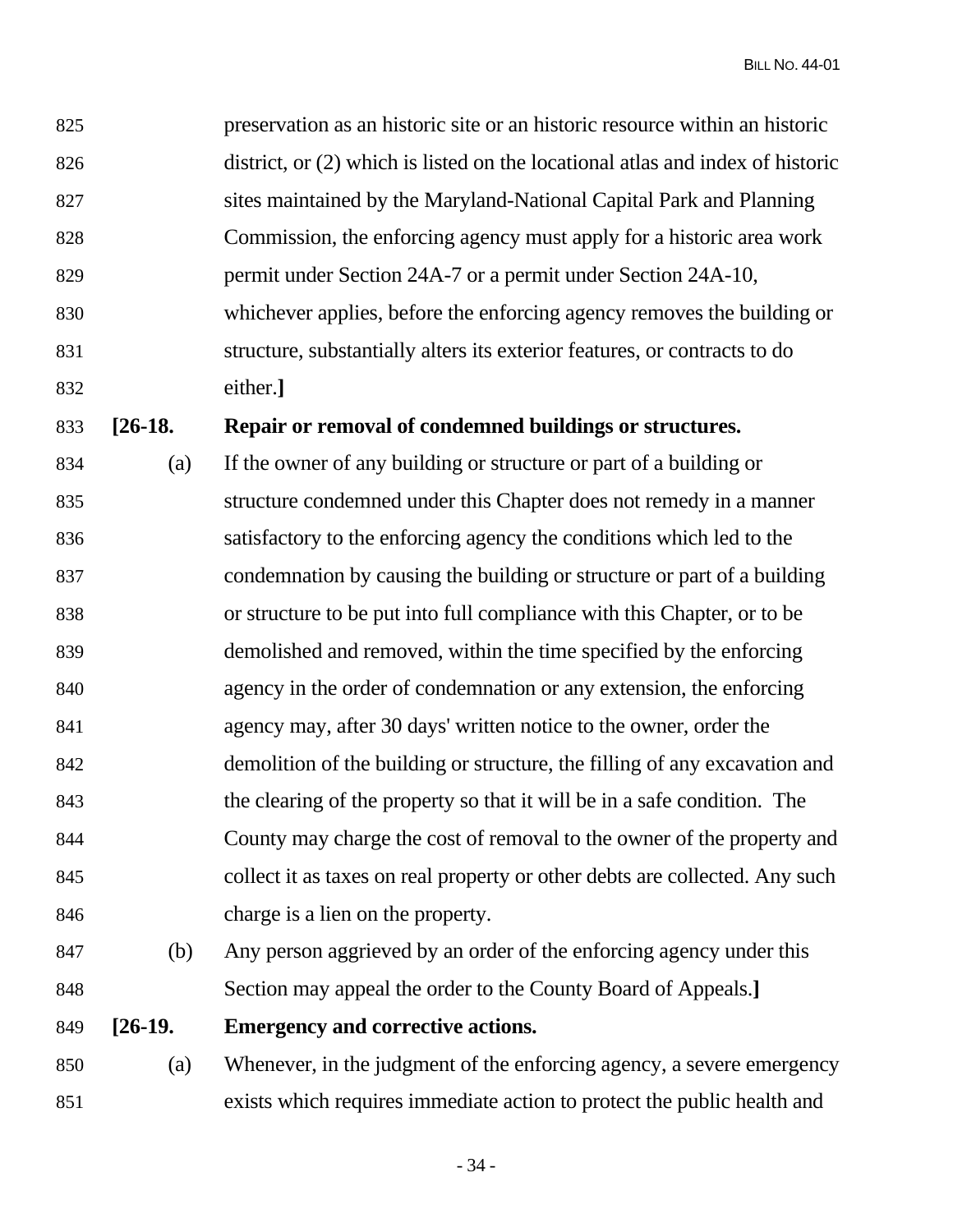852 safety, resulting from violations of this chapter, chapter 22, chapter 8, or 853 chapter 17, the enforcing agency may, without notice, conference or 854 hearing, order the owner, agent or operator to take action to correct or 855 abate the emergency. The order must be hand-delivered to the owner, 856 agent or operator. If the order cannot be hand-delivered, the order must 857 be posted on the property in a conspicuous location on or near each 858 dwelling affected by the order. If the owner, agent or operator does not 859 take the action to abate or correct the emergency within twenty-four 860 (24) hours after the delivery or posting of the order, the enforcing 861 agency, after determining that a severe emergency still exists which 862 endangers the health and safety of the public or any individual, may 863 take any action reasonably necessary to abate or correct the emergency, 864 or may enter into a contract to have corrective action taken. An appeal 865 filed with the County Board of Appeals does not stay an order to abate 866 or correct an emergency. If an enforcing agency proposes to take any 867 action under this subsection that would directly affect any building or 868 structure which has been designated on the master plan for historic 869 preservation as an historic site or an historic resource within an historic 870 district, the enforcing agency must make its best efforts to consult with 871 the Chair of the Planning Board or the Chair's designee during the 24 872 hour period referred to in this subsection before the enforcing agency 873 removes the building or structure, substantially alters its exterior 874 features, or contracts to do either.

875 (b) If the enforcing agency finds that any violation of this chapter affects 876 neighboring properties or the health or safety of the occupants or the 877 public, the enforcing agency may order the necessary corrections by 878 notice and service as provided in subsection (a). If an order is not

 $-35 -$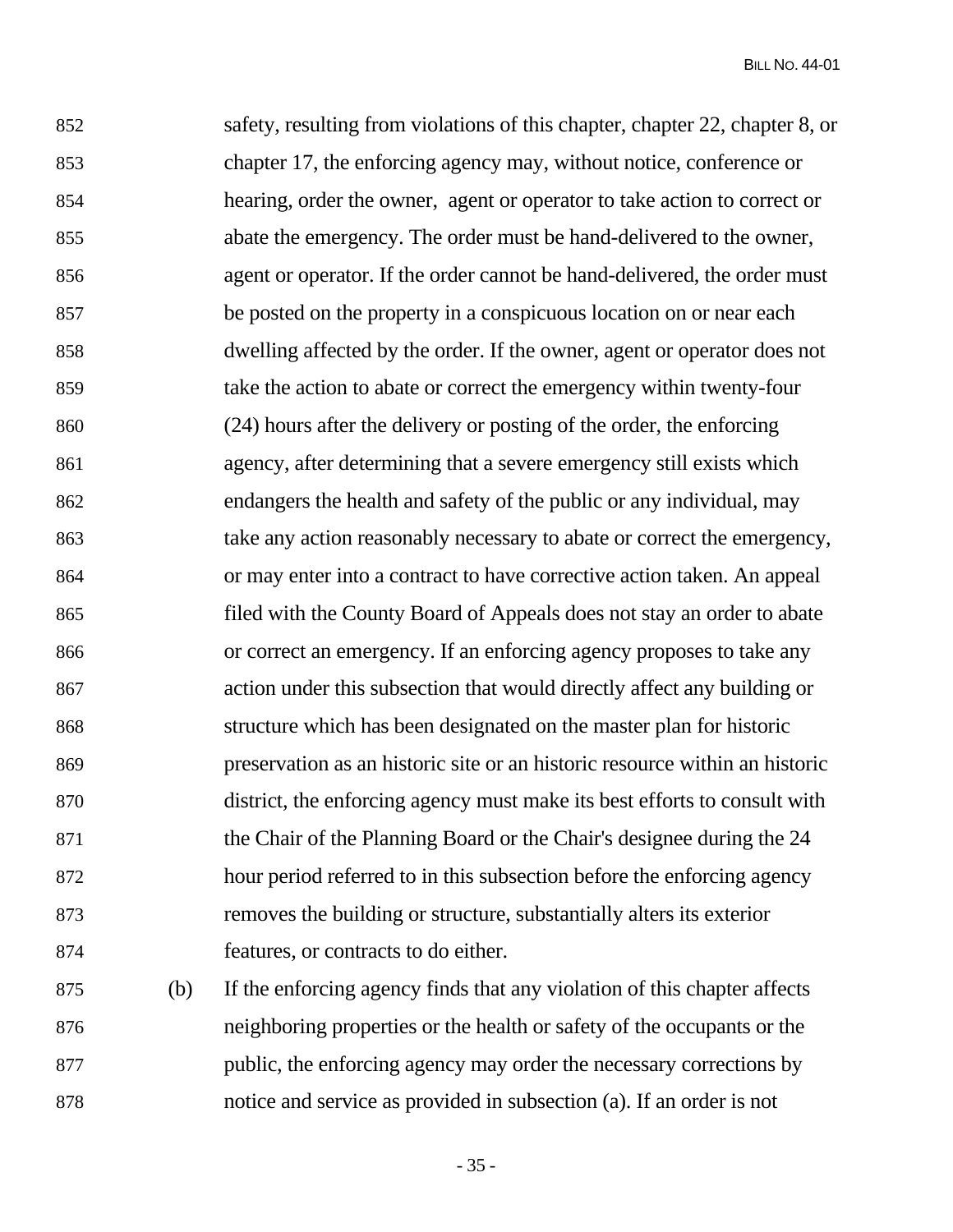- 879 complied with in the time and manner prescribed, the enforcing agency 880 may authorize an officer, agent or employee of the county, or a 881 contractor, to execute the order.
- 882 (c) The owner is liable to the county for all reasonable and necessary costs 883 incurred by the county as a result of an action taken under subsection (a) 884 or (b). Such costs constitute a debt owed the county and may be placed 885 upon the tax bill as a lien on the property and be collected in the manner 886 in which ordinary taxes are collected. In the alternative, such costs may 887 be collected as any other debt.**]**

888 **[26-20. Penalty for violations of chapter; injunctive, etc., relief.** 

889 Any violation of any provisions of this chapter or regulations promulgated 890 hereunder shall be punished as a class A violation as set forth in section 1-19 of 891 chapter 1 of the County Code. Each day a violation of the provisions of this chapter 892 continues to exist shall constitute a separate offense.**]**

893 **[26-21. Smoke detectors.** 

- 894 (a) Requirement: It shall be the responsibility of the owner of each new and 895 existing occupied dwelling unit to install smoke detectors in each such 896 dwelling unit as hereinafter provided. Said smoke detectors shall be 897 either the ionization or photo-electric type capable of sensing visible or 898 invisible particles of combustion and providing a suitable audible alarm 899 thereof; further, they shall be installed by July 1, 1978, in the manner 900 hereinafter provided (unless any other provision of County, state or 901 federal law shall require installation before that date).
- 902 (b) Location:
- 903 (1) At least one smoke detector shall be installed to protect each 904 sleeping area. A sleeping area is defined as the area or areas of 905 the family living unit in which the bedrooms (or sleeping rooms)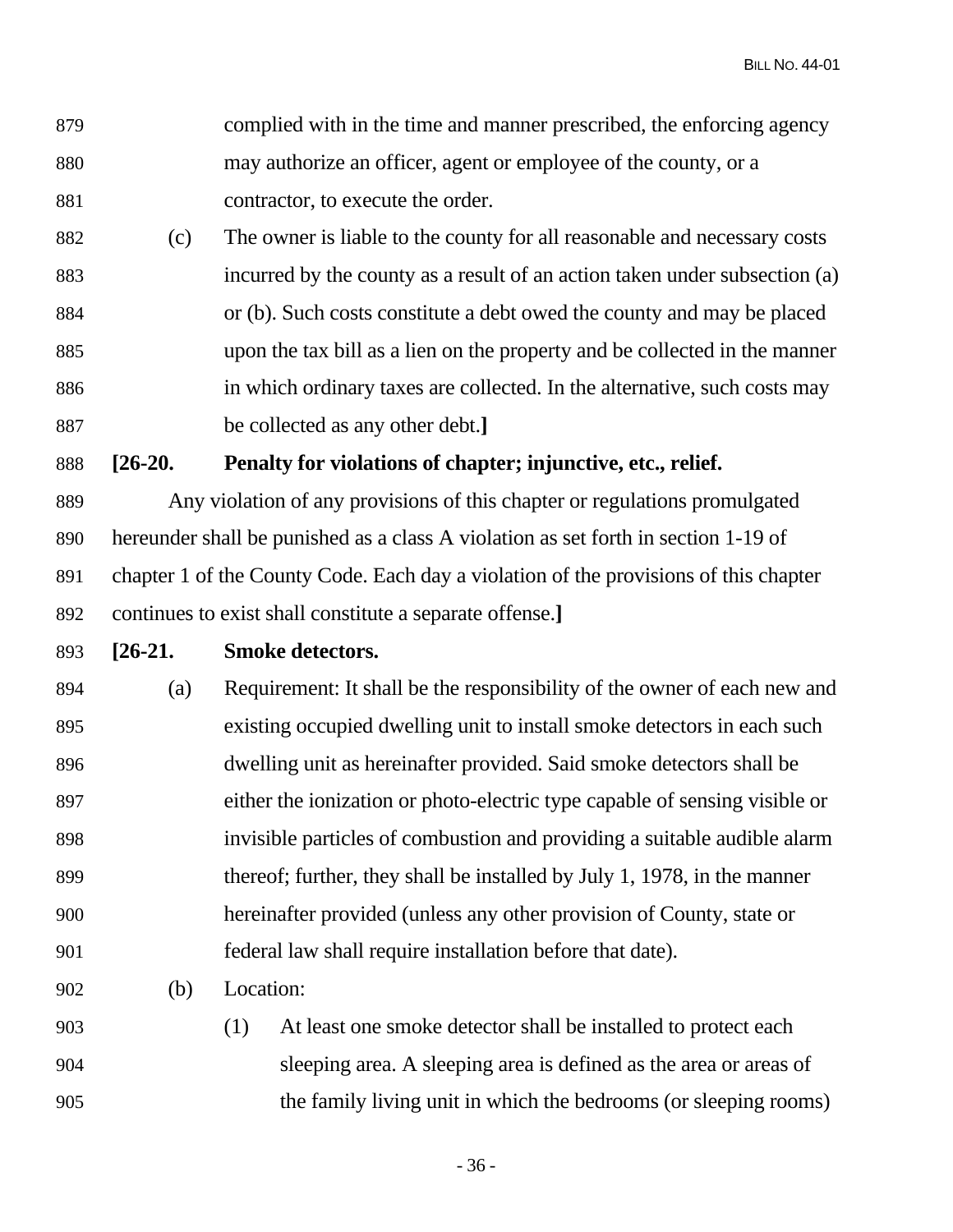| 906 |     |     | are located. Where bedrooms or rooms ordinarily used for                |
|-----|-----|-----|-------------------------------------------------------------------------|
| 907 |     |     | sleeping are separated by other-use areas (such as kitchens or          |
| 908 |     |     | living rooms, but not bathrooms or closets), they shall be              |
| 909 |     |     | considered as separate sleeping areas for the purposes of this          |
| 910 |     |     | section.                                                                |
| 911 |     | (2) | At least one smoke detector shall be installed in or near each          |
| 912 |     |     | stairway leading to an occupied area in such a manner as to             |
| 913 |     |     | assure that rising smoke is not obstructed in reaching the detector     |
| 914 |     |     | and that rising smoke cannot effectively bypass the detector            |
| 915 |     |     | before it reaches the occupied area.                                    |
| 916 |     | (3) | The director may grant exceptions to subsections $(1)$ and $(2)$        |
| 917 |     |     | including, but not limited to, installation of smoke detectors on       |
| 918 |     |     | every level of the home.                                                |
| 919 |     | (4) | Smoke detectors installed or in the process of installation in          |
| 920 |     |     | compliance with subsection $(b)(2)$ of Section 22-96 prior to the       |
| 921 |     |     | effective date of these amendments shall be deemed to have              |
| 922 |     |     | complied with this law.                                                 |
| 923 | (c) |     | Alternative: Where smoke detectors are installed as part of an approved |
| 924 |     |     | fire detection system, the requirements for single station smoke        |
| 925 |     |     | detectors may be set aside. An approved system shall be defined as a    |
| 926 |     |     | combination of devices that meets the requirements of this section and  |
| 927 |     |     | is installed in accordance with National Fire Protection Association    |
| 928 |     |     | Standard 74.                                                            |
| 929 | (d) |     | Equipment: All devices, combinations of devices and equipment           |
| 930 |     |     | required herein must be installed in conformance with the building code |
| 931 |     |     | and this section and approved by the Department of Fire and Rescue      |
| 932 |     |     | Services for the purpose for which they are intended. Such approval is  |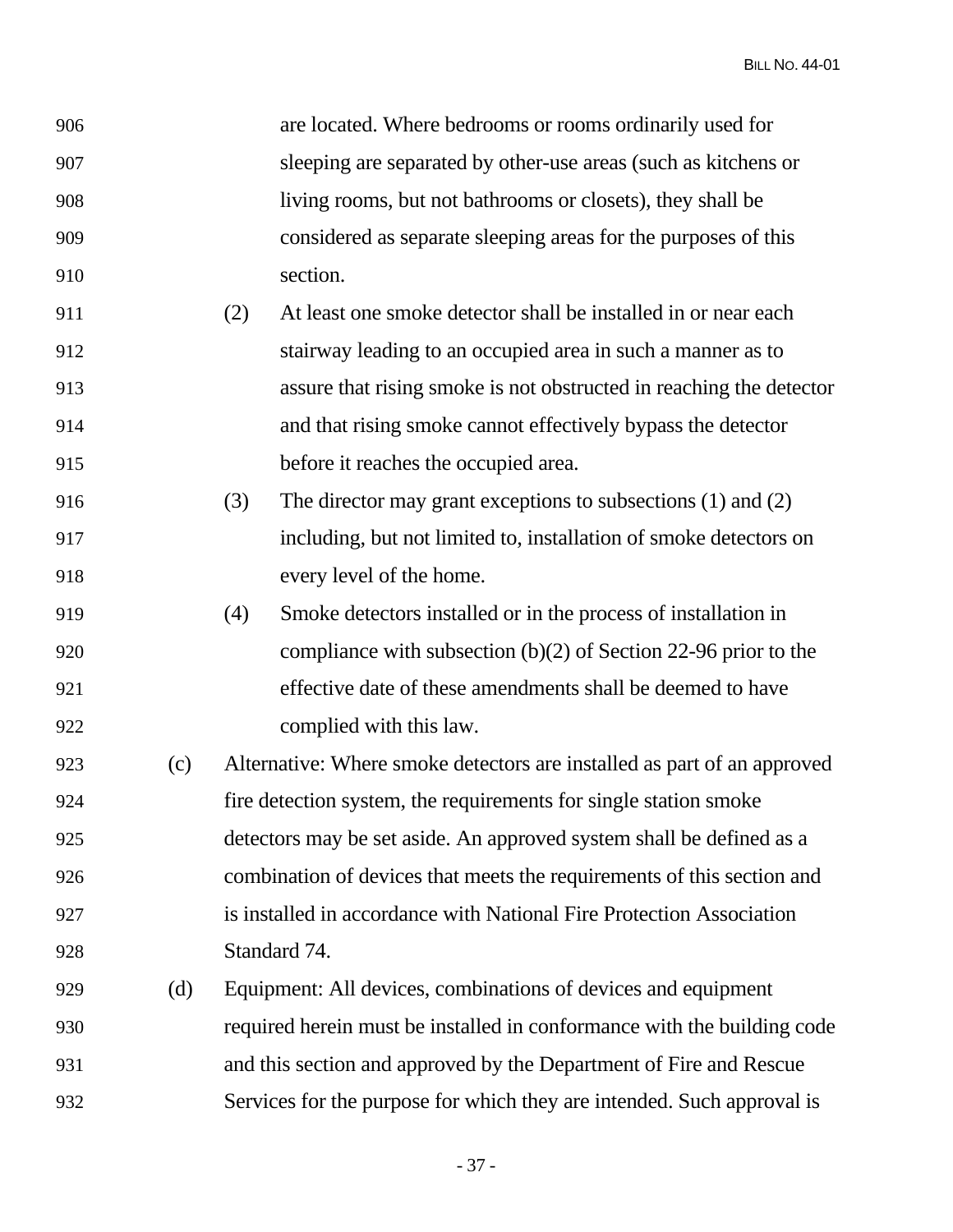| 933 |     | permanent unless the Department later finds that the equipment is             |  |
|-----|-----|-------------------------------------------------------------------------------|--|
| 934 |     | hazardous or unreliable, in which case the Department may suspend or          |  |
| 935 |     | revoke approval. The enforcing agency may in any such case determine          |  |
| 936 |     | whether replacement of an existing installation is required. Transfer to      |  |
| 937 |     | the inactive list does not affect equipment approval.                         |  |
| 938 | (e) | Installation:                                                                 |  |
| 939 |     | (1)<br>In new residential dwellings, single-station smoke detectors must      |  |
| 940 |     | be wired directly (hard-wired) to the building's power supply.                |  |
| 941 |     | In existing multifamily buildings of four (4) units or more, the<br>(2)       |  |
| 942 |     | detectors must meet the multifamily building power source                     |  |
| 943 |     | requirements of state law or, in the absence of state law, the                |  |
| 944 |     | requirements for other existing dwellings.                                    |  |
| 945 |     | (3)<br>In other existing dwellings, single-station smoke detectors must       |  |
| 946 |     | be wired directly to the power supply, except that said detectors             |  |
| 947 |     | may be powered by a self-monitored battery or operated through                |  |
| 948 |     | a plug-in outlet fitted with a plug restrainer device if the outlet is        |  |
| 949 |     | not controlled by any switch other than the main power supply.                |  |
| 950 | (f) | Change in occupancy: After July 1, 1978, at every change of occupancy         |  |
| 951 |     | of every dwelling unit occasioned by or incidental to a sale, lease or        |  |
| 952 |     | sublease of said unit, it shall be the duty of the grantor thereof (i.e., the |  |
| 953 |     | seller, lessor or sublessor, as the case may be) to provide before            |  |
| 954 |     | occupancy, all smoke detectors as required by this section (or other          |  |
| 955 |     | applicable laws) in proper working condition. Failure to comply with          |  |
| 956 |     | this subsection shall be punishable as set forth herein; provided,            |  |
| 957 |     | however, that this subsection shall not be construed to vitiate or render     |  |
| 958 |     | void any contract, lease or sublease subject hereto.                          |  |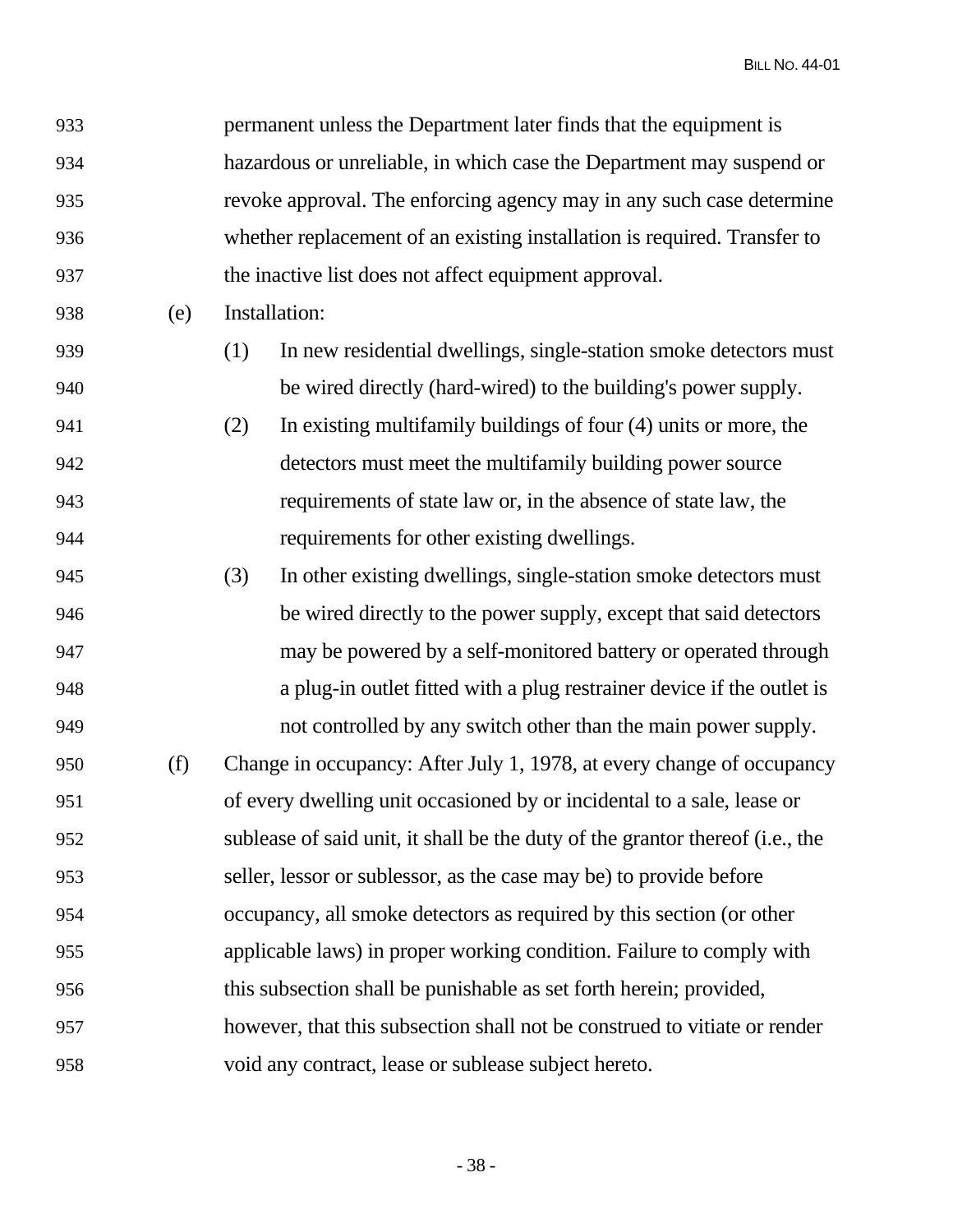959 (g) Permits and fees. A smoke detector or alternative system must not be 960 directly connected (permanently wired) to the electrical system of the 961 structure unless an electrical permit is first obtained from the 962 Department of Permitting Services or the municipal electrical permit 963 authority having jurisdiction. The County Executive may by regulations 964 under method (3), adopt a fee schedule for the issuance of a permit 965 which must not exceed the cost of administering this Section, and may 966 waive, partially or wholly, the fee requirement or issue multiple permits 967 after payment of a single fee.

- 968 (h) Supplemental standards: This section is intended to be used with and 969 supplemented by the applicable provisions of the NFPA Standards 72-E 970 and 74, 1974 Editions, which are hereby incorporated herein; however, 971 if there shall be any conflict between this statute and the same 972 supplemental standards, this statute and any rules and regulations 973 adopted pursuant thereto shall prevail.
- 974 (i) Enforcement: Where any inspector of any dwelling unit finds that 975 smoke detectors have not been installed pursuant to this section, he shall 976 report this violation to the Department of Fire and Rescue Services or 977 proceed directly under the provisions of this Chapter. Failure to install 978 smoke detectors as and where required by said date will subject the 979 property owners to the penalties set forth in Section 26-20, Montgomery 980 County Code, as amended.
- 981 (j) Where any provision of this law shall conflict with any county, state or 982 federal law, the more stringent law shall apply.**]**
- 983 **[26-22. Executive regulations.**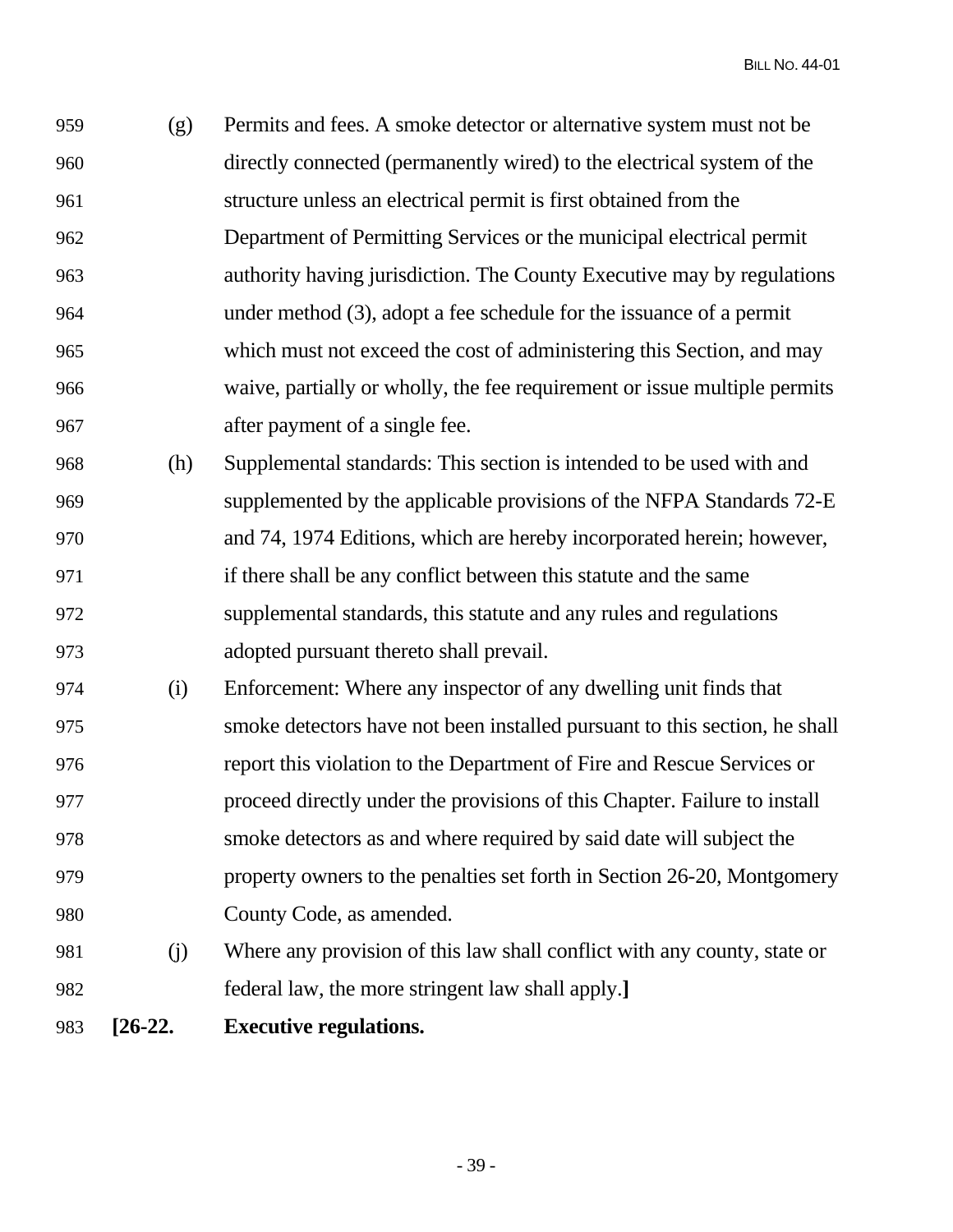984 The county executive is hereby authorized to adopt regulations, under method 985 (2) of section 2A-15 of this Code, to implement and administer the provisions of this 986 chapter and to create standards for materials and equipment.**]**

## 987 **[26-23. Minimum standards for nonresidential property.**

988 The owner of each nonresidential structure and land, including structures and 989 land converted from residential use, must comply with the following requirements:

- 990 (a) Lawns and other land not covered by structures must be properly 991 maintained, reasonably free of erosion, gullying and missing ground 992 cover. All weeds and grass must be cut periodically and must not grow 993 more than twelve (12) inches high. Lawns, shrubbery, trees, vines, 994 hedges, dead trees or branches, and other vegetation must be maintained 995 so they do not constitute a danger to the public health or safety. Weeds 996 and grass must be maintained as required by chapter 58.
- 997 (b) All accessory structures must be structurally sound and maintained in 998 good repair. All surfaces exposed to the elements and susceptible to 999 deterioration must be painted or provided with a suitable, weather-1000 resistant protective coating sufficient to prevent deterioration.
- 1001 (c) All rubbish and garbage must be stored in approved containers which 1002 conform to chapter 48. Litter, rubbish, refuse, and garbage must not 1003 remain on the property outside of approved storage containers. The 1004 owner or operator and the occupant of nonresidential structures are 1005 jointly and severally responsible to provide sufficient containers for 1006 storage of rubbish and garbage to prevent overflow, and to maintain the 1007 premises in accordance with standards established in chapter 48.
- 1008 (d) An owner or occupant of any nonresidential property must not permit 1009 the accumulation of trash, litter, rubbish or other waste matter outside of 1010 approved containers for more than one day, or permit its being carried

 $-40-$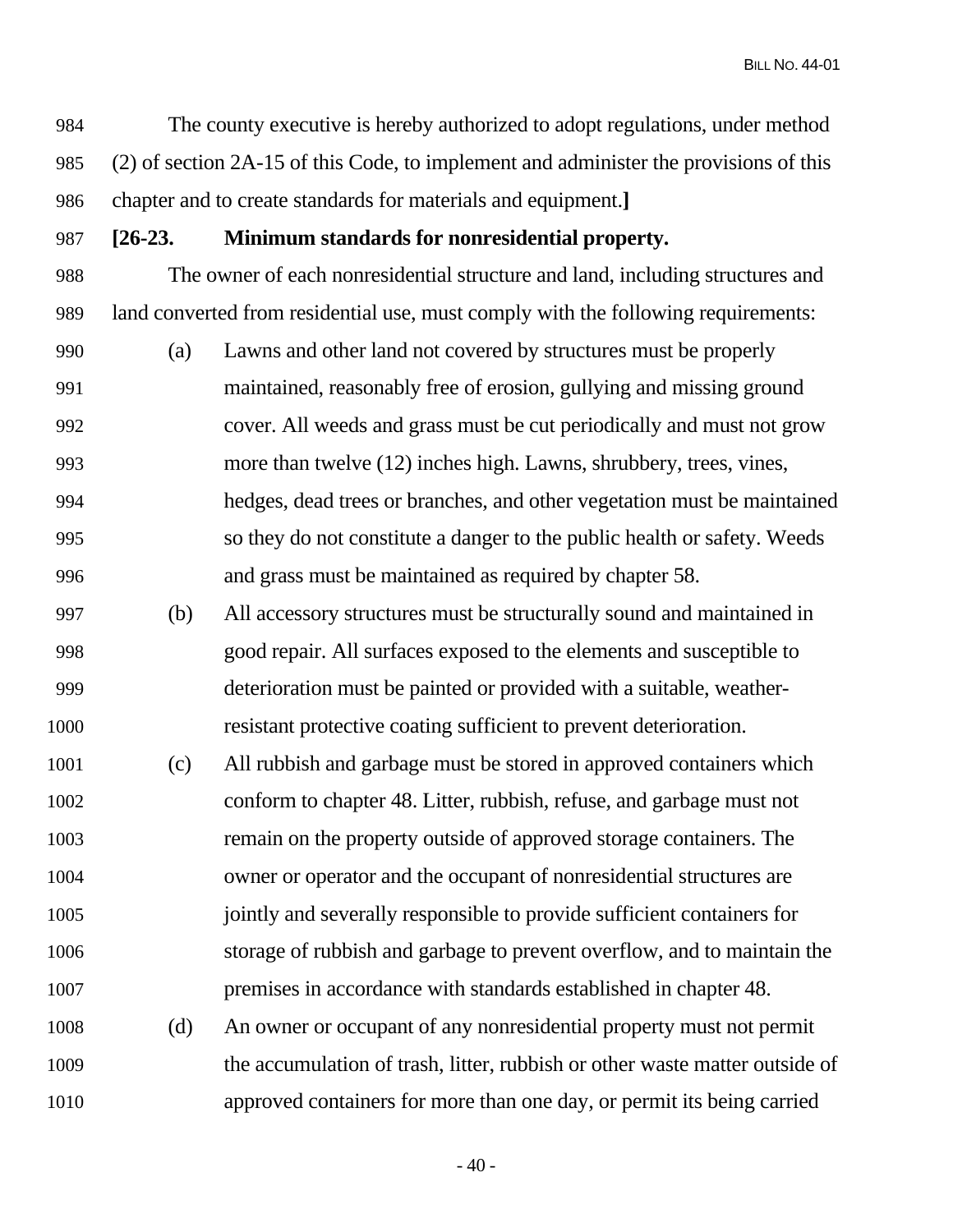| 1011 |                                   | to or deposited upon any street, sidewalk or other public or private                    |
|------|-----------------------------------|-----------------------------------------------------------------------------------------|
| 1012 |                                   | property.                                                                               |
| 1013 | (e)                               | The paved and gravel surfaces of each entry apron, driveway, sidewalk,                  |
| 1014 |                                   | and parking lot must be maintained in good, serviceable and safe                        |
| 1015 |                                   | condition.                                                                              |
| 1016 | (f)                               | All exterior surfaces and appurtenances, such as walls, windows, doors,                 |
| 1017 |                                   | roof, canopy, steps, walkways, planter boxes and signs, must be                         |
| 1018 |                                   | maintained in good condition, with materials having properties and                      |
| 1019 |                                   | qualities substantially equal to the original materials, and substantially              |
| 1020 |                                   | free from damage and deterioration.                                                     |
| 1021 | (g)                               | Every condition which creates a public nuisance must be eliminated in a                 |
| 1022 |                                   | manner that will prevent a repeated occurrence.]                                        |
| 1023 | <b><u>Sec. 26-1. Purpose.</u></b> |                                                                                         |
| 1024 |                                   | <u>This Chapter is intended to protect the people of the County against the</u>         |
| 1025 |                                   | consequences of urban blight, assure the continued economic and social stability of     |
| 1026 |                                   | structures and neighborhoods, and protect the health, safety and welfare of             |
| 1027 |                                   | residents, by authorizing the enforcement of:                                           |
| 1028 | (a)                               | minimum standards of health and safety, fire protection, light and                      |
| 1029 |                                   | ventilation, cleanliness, repair and maintenance, and occupancy for                     |
| 1030 |                                   | residential properties; and                                                             |
| 1031 | <u>(b)</u>                        | minimum standards of repair and maintenance for nonresidential                          |
| 1032 |                                   | properties.                                                                             |
| 1033 | 26-2. Definitions.                |                                                                                         |
| 1034 |                                   | In this Chapter, the following words and phrases have the following meanings            |
| 1035 |                                   | unless the context clearly indicates otherwise:                                         |
| 1036 |                                   | <i>Basement:</i> That portion of a building located below the first floor joists, at    |
| 1037 |                                   | <u>least half of whose clear ceiling height is above the mean level of the adjacent</u> |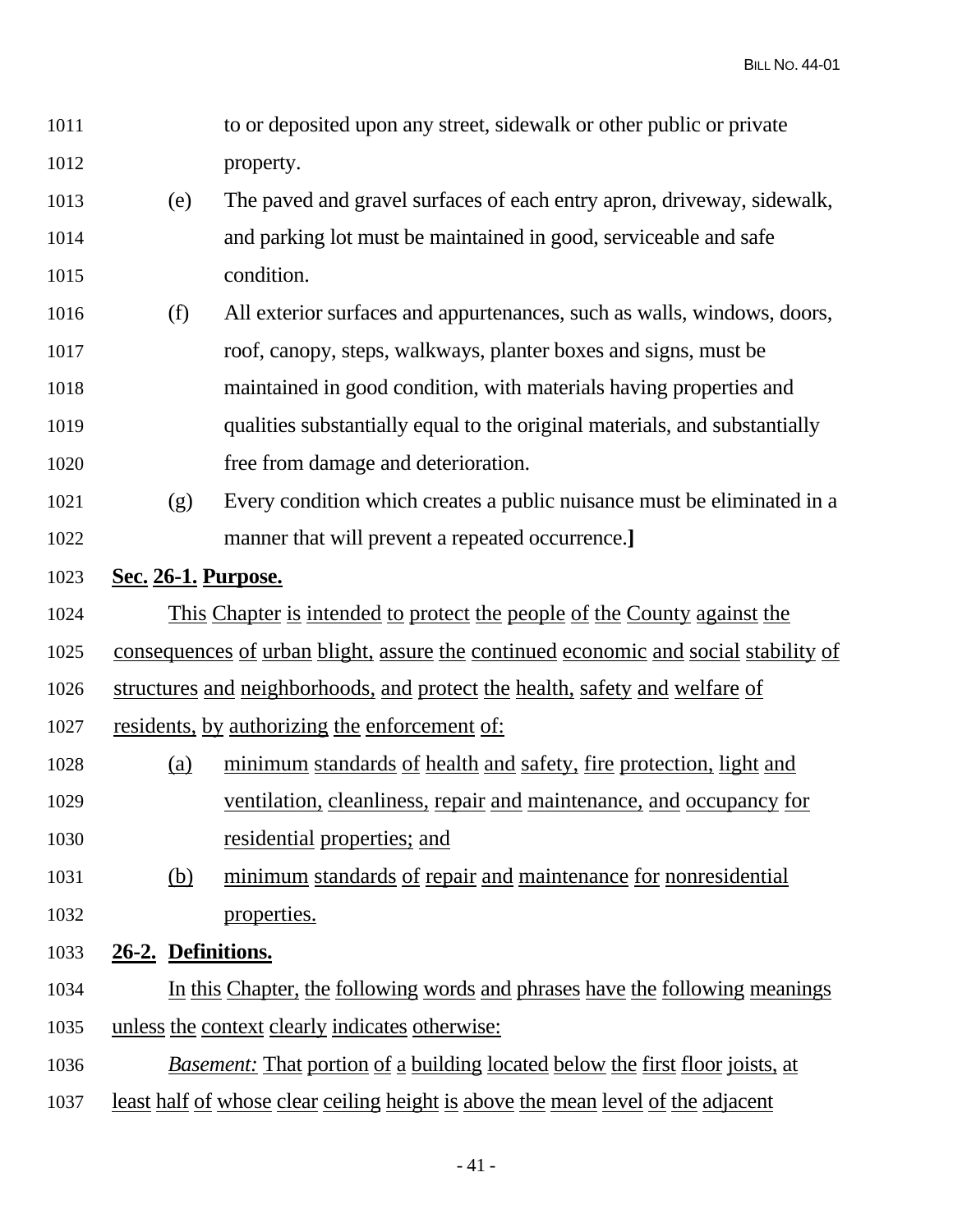| 1038 | ground.                                                                                   |                                                                                           |  |  |
|------|-------------------------------------------------------------------------------------------|-------------------------------------------------------------------------------------------|--|--|
| 1039 |                                                                                           | <i>Cellar:</i> That portion of a building located below the first floor joists, at least  |  |  |
| 1040 | <u>half of whose clear ceiling height is below the mean level of the adjacent ground.</u> |                                                                                           |  |  |
| 1041 |                                                                                           | Chief Administrative Officer or CAO: The Chief Administrative Officer or the              |  |  |
| 1042 | CAO's designee.                                                                           |                                                                                           |  |  |
| 1043 |                                                                                           | <b>Deadbolt lock:</b> A single cylinder bolt lock which:                                  |  |  |
| 1044 | (a)                                                                                       | <u>operates with a thumb turn from inside and a key from outside the</u>                  |  |  |
| 1045 | premises, and                                                                             |                                                                                           |  |  |
| 1046 | (b)                                                                                       | <u>automatically engages when fully thrown and lacks a spring to extend or</u>            |  |  |
| 1047 | retract the bolt.                                                                         |                                                                                           |  |  |
| 1048 |                                                                                           | <b>Director:</b> The Director of the Department of Housing and Community Affairs,         |  |  |
| 1049 |                                                                                           | or the Director's designee.                                                               |  |  |
| 1050 |                                                                                           | <i>Dwelling:</i> Any building which is wholly or partly used or intended to be used       |  |  |
| 1051 |                                                                                           | <u>for residing, lodging, or sleeping by human occupants. Dwelling includes a mobile</u>  |  |  |
| 1052 |                                                                                           | <u>home or personal living quarters building. Dwelling does not include temporary</u>     |  |  |
| 1053 |                                                                                           | housing or a fallout or emergency shelter.                                                |  |  |
| 1054 |                                                                                           | <i>Dwelling unit:</i> Any room or group of rooms located in a <b>dwelling</b> which forms |  |  |
| 1055 |                                                                                           | a single habitable unit with facilities which are used or intended to be used for living, |  |  |
| 1056 |                                                                                           | sleeping, cooking, and eating. Dwelling unit includes a rooming unit.                     |  |  |
| 1057 |                                                                                           | <i>Enforcing agency:</i>                                                                  |  |  |
| 1058 | <u>(a)</u>                                                                                | the Department of Housing and Community Affairs;                                          |  |  |
| 1059 | (b)                                                                                       | any other agency of County government which the Chief                                     |  |  |
| 1060 |                                                                                           | <b>Administrative Officer</b> assigns to enforce this Chapter; or                         |  |  |
| 1061 | (c)                                                                                       | an applicable municipal agency in any municipality where this Chapter                     |  |  |
| 1062 |                                                                                           | applies.                                                                                  |  |  |
| 1063 |                                                                                           | <i>Exterminate:</i> Control or eliminate insects, rodents, or other vermin by:            |  |  |
| 1064 | (a)                                                                                       | eliminating harborage points;                                                             |  |  |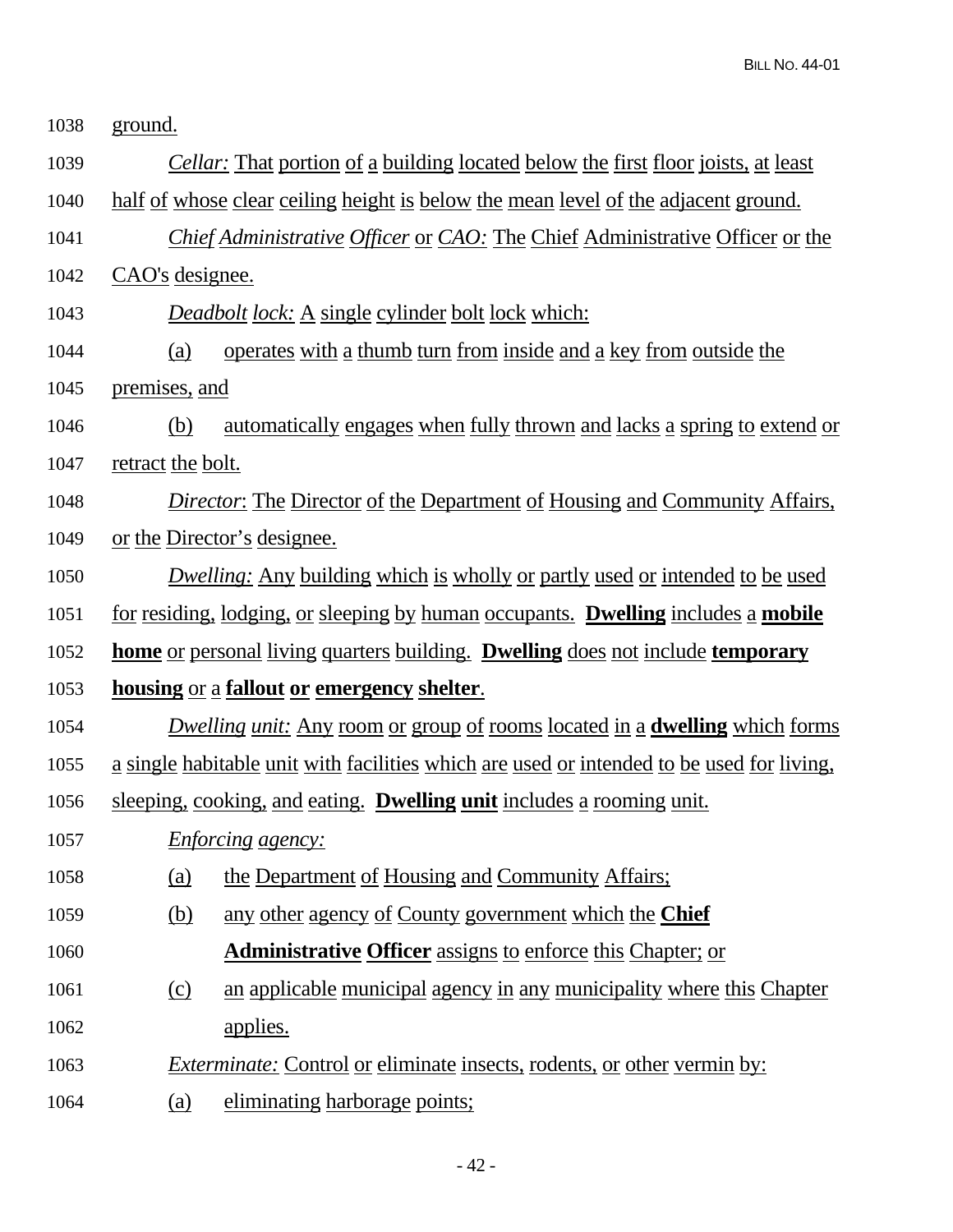- 1065 (b) removing or making inaccessible materials that may serve as food;
- 1066 (c) lawful poisoning, spraying, fumigating, or trapping; or
- 1067 (d) any other method approved by an **enforcing agency**.
- 1068 *Garbage:* All organic waste, consisting of the residue of animal, fruit or

1069 vegetable matter, resulting from the preparation, cooking, handling, or storage of

- 1070 food, but not including human or animal feces.
- 1071 *Habitable room:* A room or enclosed floor space used or intended to be used
- 1072 for living, sleeping, cooking, or eating. **Habitable room** does not include any
- 1073 bathroom, water closet compartment, laundry, pantry, foyer, communicating
- 1074 corridor, closet, recreation room, private workshop or hobby room, storage space, or
- 1075 **fallout or emergency shelter**.
- 1076 *Habitable space:* Any space in a **dwelling unit** or **individual living unit**
- 1077 except a bathroom, water closet compartment, laundry, pantry, foyer or
- 1078 communicating corridor, closet, recreation room, private workshop or hobby room,
- 1079 storage space, and **fallout or emergency shelter**.
- 1080 *Individual living unit:* A private living accommodation, located in a personal
- 1081 living quarters building, which may contain complete sanitation facilities and
- 1082 equipment for incidental food preparation, such as small portable kitchen appliances,
- 1083 but does not contain complete cooking facilities, such as a stove, oven, or similar
- 1084 device.
- 1085 *Infestation:* The presence, in or around a **dwelling**, of any insect, rodent, or 1086 other vermin.
- 1087 *Mobile home:* A structure, transportable in one or more sections, which:
- 1088 (a) is <u>at least 8 body feet wide and 32 body feet long</u>;
- 1089 (b) is built on a permanent chassis;
- 1090 (c) is designed to be used as a **dwelling,** with or without a permanent 1091 foundation, when connected to the required utilities;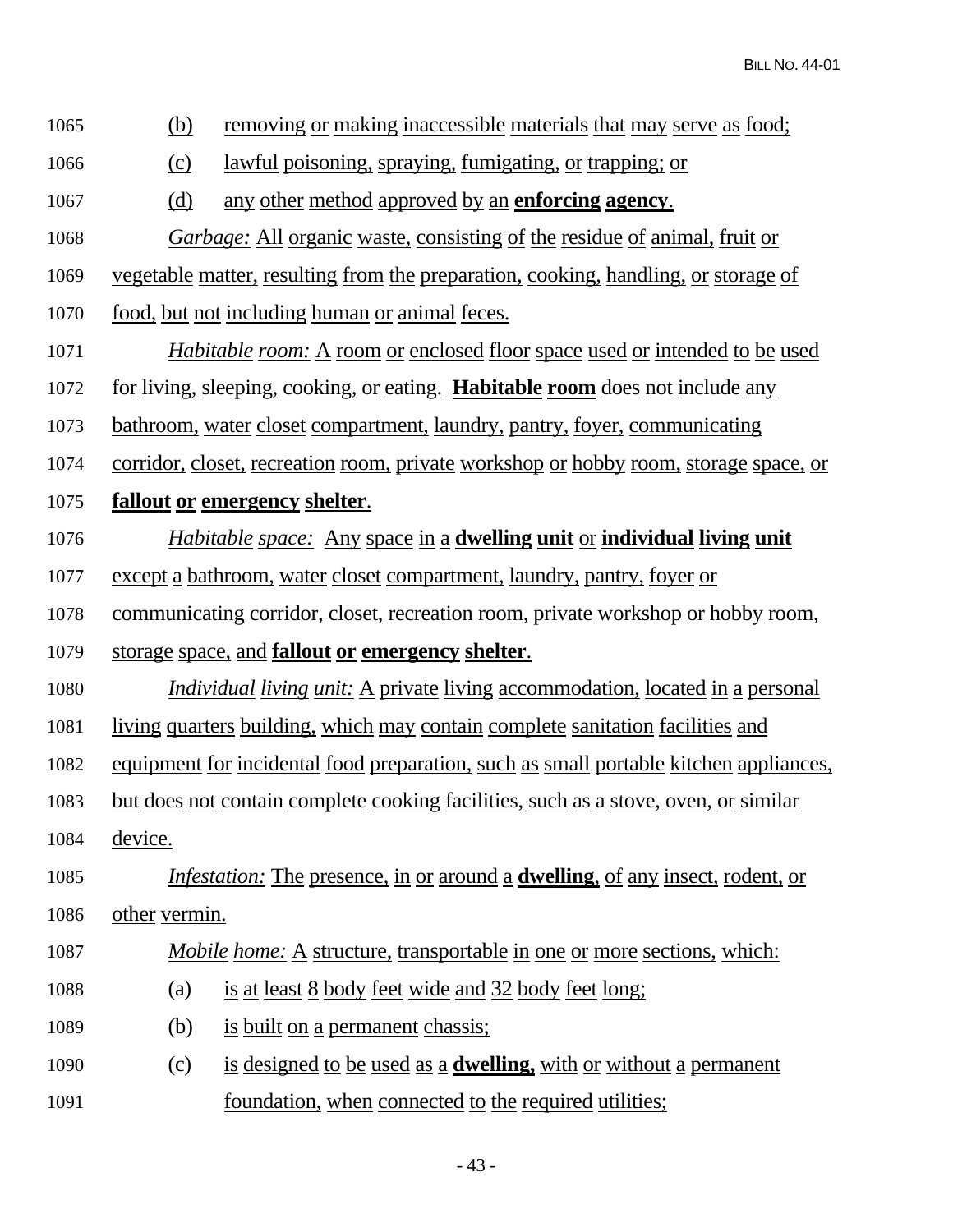| 1092 | (d)                        | includes plumbing, heating, air-conditioning, and electrical systems; and                     |
|------|----------------------------|-----------------------------------------------------------------------------------------------|
| 1093 | (e)                        | is used for living or sleeping by human occupants for more than 90                            |
| 1094 |                            | days, or more than 30 consecutive days, in any calendar year.                                 |
| 1095 |                            | <i>Multiple dwelling:</i> Any <b>dwelling</b> containing 2 or more <b>dwelling</b> units.     |
| 1096 |                            | <u>Nonresidential structure: Any structure or part of a structure used for purposes</u>       |
| 1097 |                            | other than human habitation, and its premises.                                                |
| 1098 |                            | <i><u>Occupant:</u></i> Any person, over one year of age, living, sleeping, cooking, or       |
| 1099 |                            | eating in, or having actual possession of, a dwelling unit, rooming unit, or individual       |
| 1100 | <u>living unit.</u>        |                                                                                               |
| 1101 |                            | <i>Owner:</i> Any person who, alone or jointly or severally with any other person:            |
| 1102 | <u>(a)</u>                 | has legal title to any <b>dwelling</b> or <b>dwelling unit</b> , with or without having       |
| 1103 |                            | <u>actual possession of the unit; or</u>                                                      |
| 1104 | <u>(b)</u>                 | has charge, care, or control of any <b>dwelling</b> or <b>dwelling unit</b> , as <b>owner</b> |
| 1105 |                            | <u>or agent of the <b>owner</b>, or as executor, administrator, trustee, or guardian</u>      |
| 1106 |                            | of the estate of the <b>owner</b> .                                                           |
| 1107 |                            | <b>Personal living quarters building: Any building or portion of a building</b>               |
| 1108 |                            | containing at least 6 <b>individual living units</b> which must have cooking facilities that  |
| 1109 |                            | the residents may share, and which may also have shared sanitation facilities.                |
| 1110 |                            | <b>Plumbing:</b> The following facilities and equipment: gas pipe, gas-burning                |
| 1111 |                            | equipment, water pipe, garbage disposal unit, waste pipe, water closet, sink, installed       |
| 1112 |                            | dishwasher, lavatory, bathtub, shower bath, installed clothes-washing machine, catch          |
| 1113 |                            | <u>basin, drain, or vent; any similar supplied fixture; and all connections to a water,</u>   |
| 1114 | <u>sewer, or gas line.</u> |                                                                                               |
| 1115 |                            | <b>Public nuisance: Any dwelling, dwelling unit, or nonresidential structure,</b>             |
| 1116 |                            | <u>or any part of any of them, that is:</u>                                                   |
| 1117 | <u>(a)</u>                 | <u>a threat or hazard to the health and safety of the community, including</u>                |
| 1118 |                            | any vacant unsecured building, unprotected or abandoned well, open                            |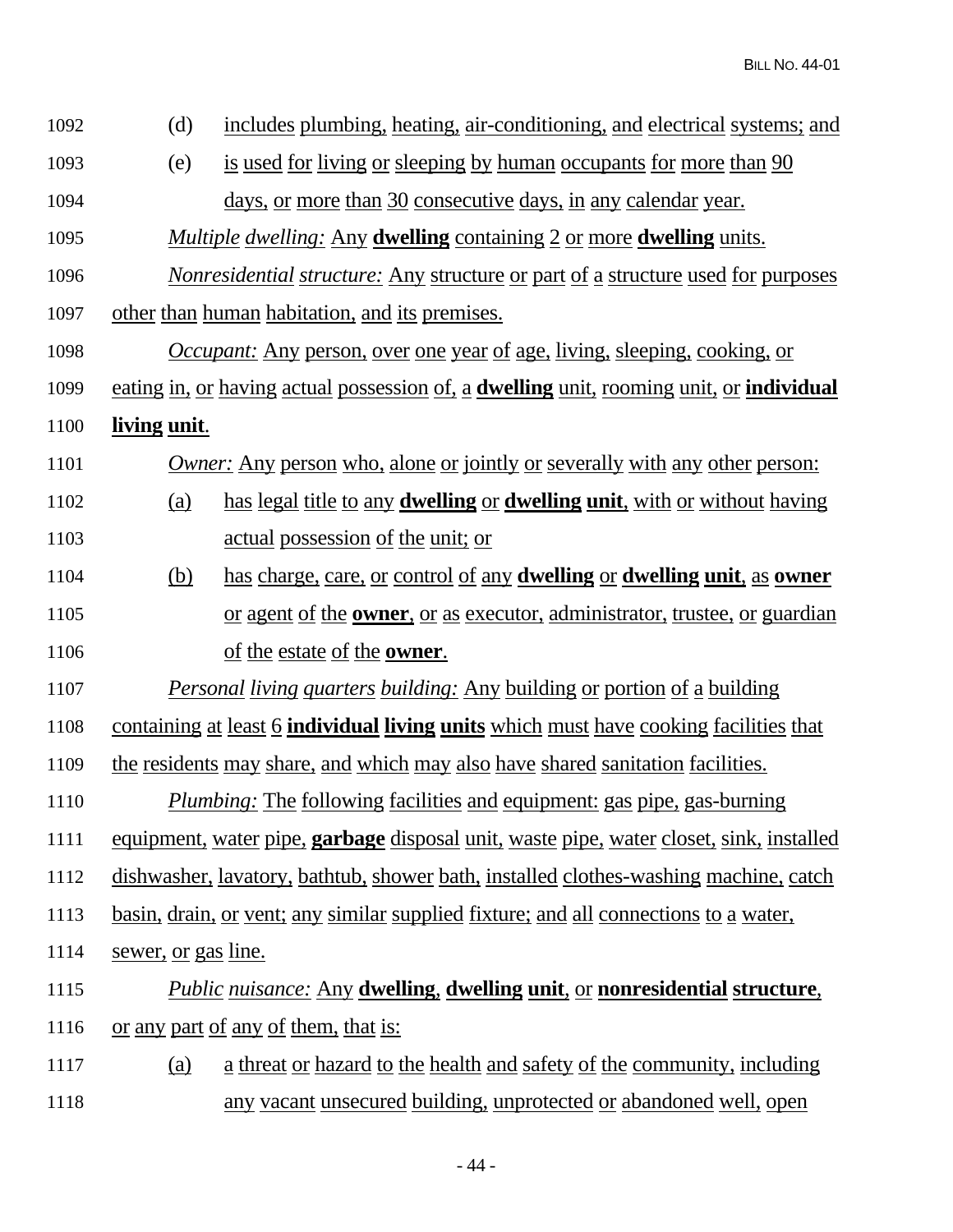| 1119 |            | shaft, open <b>basement</b> , excavation, unsafe fence, unsafe stairway, or                           |
|------|------------|-------------------------------------------------------------------------------------------------------|
| 1120 |            | unsafe step;                                                                                          |
| 1121 | <u>(b)</u> | unsanitary, littered with rubbish or <b>garbage</b> , used for outdoor storage or                     |
| 1122 |            | abandonment of appliances for more than 48 hours or equipment which                                   |
| 1123 |            | poses a threat of injury or danger to life;                                                           |
| 1124 | $\Omega$   | severely deteriorated, dilapidated, structurally unsafe, or fire-damaged;                             |
| 1125 | <u>(d)</u> | not equipped with properly functioning sanitary sewage and plumbing                                   |
| 1126 |            | facilities;                                                                                           |
| 1127 | <u>(e)</u> | creating a condition that would or could result in substantial damage to                              |
| 1128 |            | another property;                                                                                     |
| 1129 | (f)        | unsafe or unhealthful to any <b>occupant</b> , neighbor, employee, visitor,                           |
| 1130 |            | <u>guest, or tradesman; or</u>                                                                        |
| 1131 | (g)        | <u>creating a visual blight.</u>                                                                      |
| 1132 |            | <i>Recreational vehicle:</i> A vehicle or attachment to a vehicle which is primarily                  |
| 1133 |            | designed as temporary living quarters. A recreational vehicle may have its own                        |
| 1134 |            | <u>motive power or be mounted on or towed by another vehicle. Recreational vehicle</u>                |
| 1135 |            | includes a travel trailer, camping trailer, truck camper, or motor home.                              |
| 1136 |            | <u>Rooming house: Any dwelling, or that part of any dwelling, which contains</u>                      |
| 1137 |            | <u>one or more <b>rooming units</b>, in which space is let or offered by the <b>owner</b> to 2 or</u> |
| 1138 |            | more persons who are not husband or wife, son or daughter, mother or father, or                       |
| 1139 |            | sister or brother of the owner.                                                                       |
| 1140 |            | <u>Rooming unit: Any room or group of rooms which forms a single habitable</u>                        |
| 1141 |            | unit used or intended to be used for living and sleeping, but not for cooking or eating.              |
| 1142 |            | <i>Rubbish:</i> All refuse, combustible or noncombustible, except <b>garbage</b> .                    |
| 1143 |            | <b>Rubbish</b> includes any debris from building construction or reconstruction, dead tree,           |
| 1144 |            | uprooted tree stump, rubble, street refuse, <b>unused vehicle</b> , disabled machinery,               |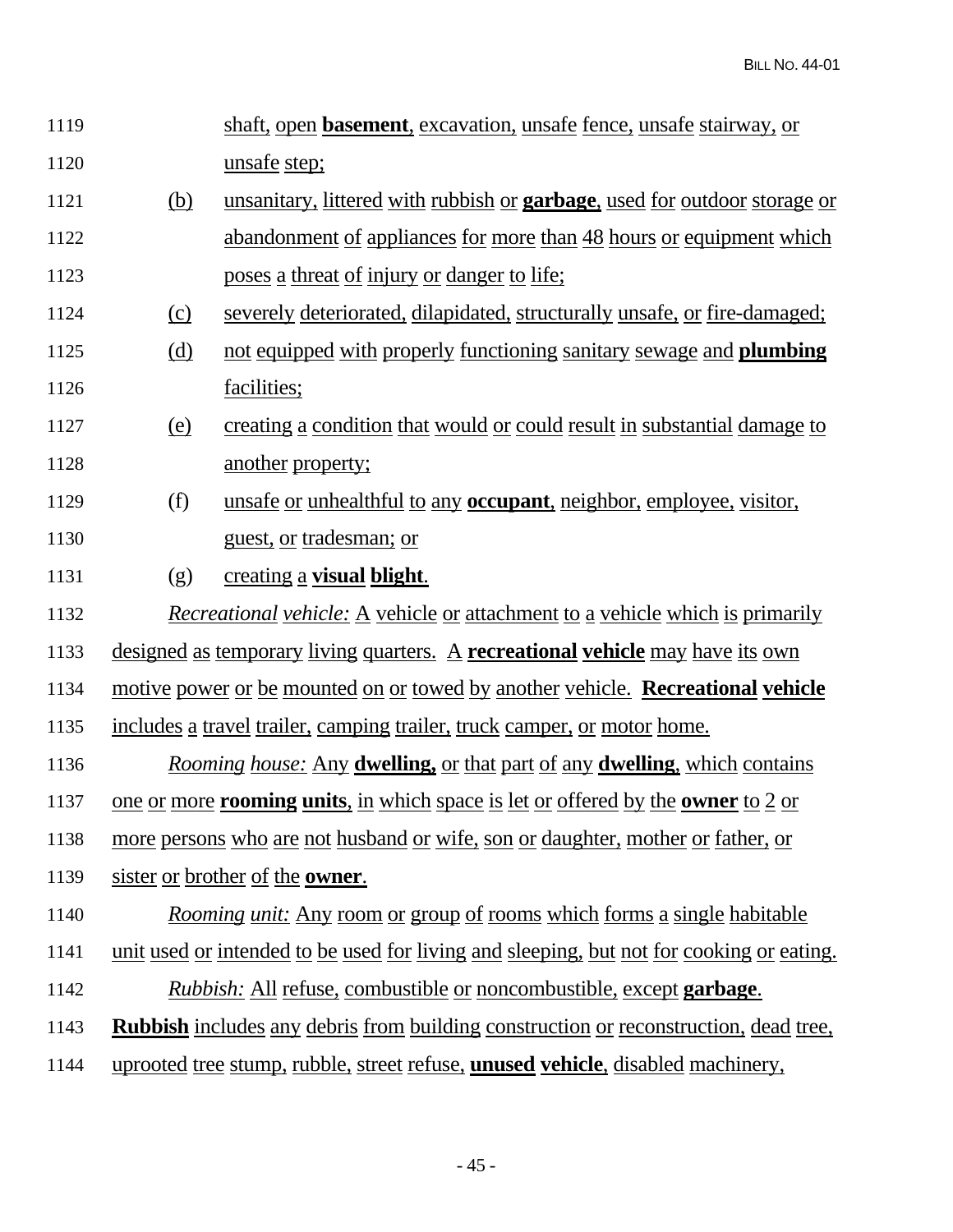1145 bottle, can, waste paper, cardboard, sawdust pile, slash from sawmill operations, or 1146 other waste material.

| 1147 | <i>Security measure:</i> A device, action, or precaution, approved by regulation,                  |
|------|----------------------------------------------------------------------------------------------------|
| 1148 | <u>designed to protect against another person's entry into a dwelling unit without</u>             |
| 1149 | permission. Security measure includes a key control program, changing cylinder or                  |
| 1150 | pin settings between tenancies, and any device such as a <b>deadbolt lock</b> , cane bolt,         |
| 1151 | <u>header and threshold bolt, viewer, window lock or pin, charlie bar, or track lock.</u>          |
| 1152 | <i>Shelter, fallout or emergency:</i> A <b>structure</b> or part of a <b>structure</b> intended to |
| 1153 | protect human life from nuclear fallout, enemy action, storm, or a like emergency.                 |
| 1154 | <i><u>Structure:</u></i> Something which is built or constructed, including a part of a            |
| 1155 | structure.                                                                                         |
| 1156 | <i>Supplied:</i> Paid for, furnished or provided by or under the control of an <b>owner</b> .      |
| 1157 | <b>Temporary housing: Any tent, recreational vehicle, or similar structure</b>                     |
| 1158 | which is used for human shelter for not more than 90 days, nor more than 30                        |
| 1159 | consecutive days, in any calendar year and complies with all applicable laws and                   |
| 1160 | regulations.                                                                                       |
| 1161 | <i>Transient lodging facility:</i> A hostel, boardinghouse, tourist home, or <b>rooming</b>        |
| 1162 | <b>house</b> licensed under Chapter 54.                                                            |
| 1163 | <i>Unused vehicle</i> : A device in, on, or by which any person or property may be                 |
| 1164 | transported on a public street, which is:                                                          |
| 1165 | (a) inoperable or, if operable, not currently registered by a government                           |
| 1166 | agency which registers vehicles of that type in Maryland, and                                      |
| 1167 | not completely enclosed in a garage or other building.<br>(b)                                      |
| 1168 | <u>An unused vehicle does not include any farm equipment which is kept on a</u>                    |
| 1169 | property of 2 or more acres on which crops are grown and harvested, and which is                   |
| 1170 | used to grow and harvest crops.                                                                    |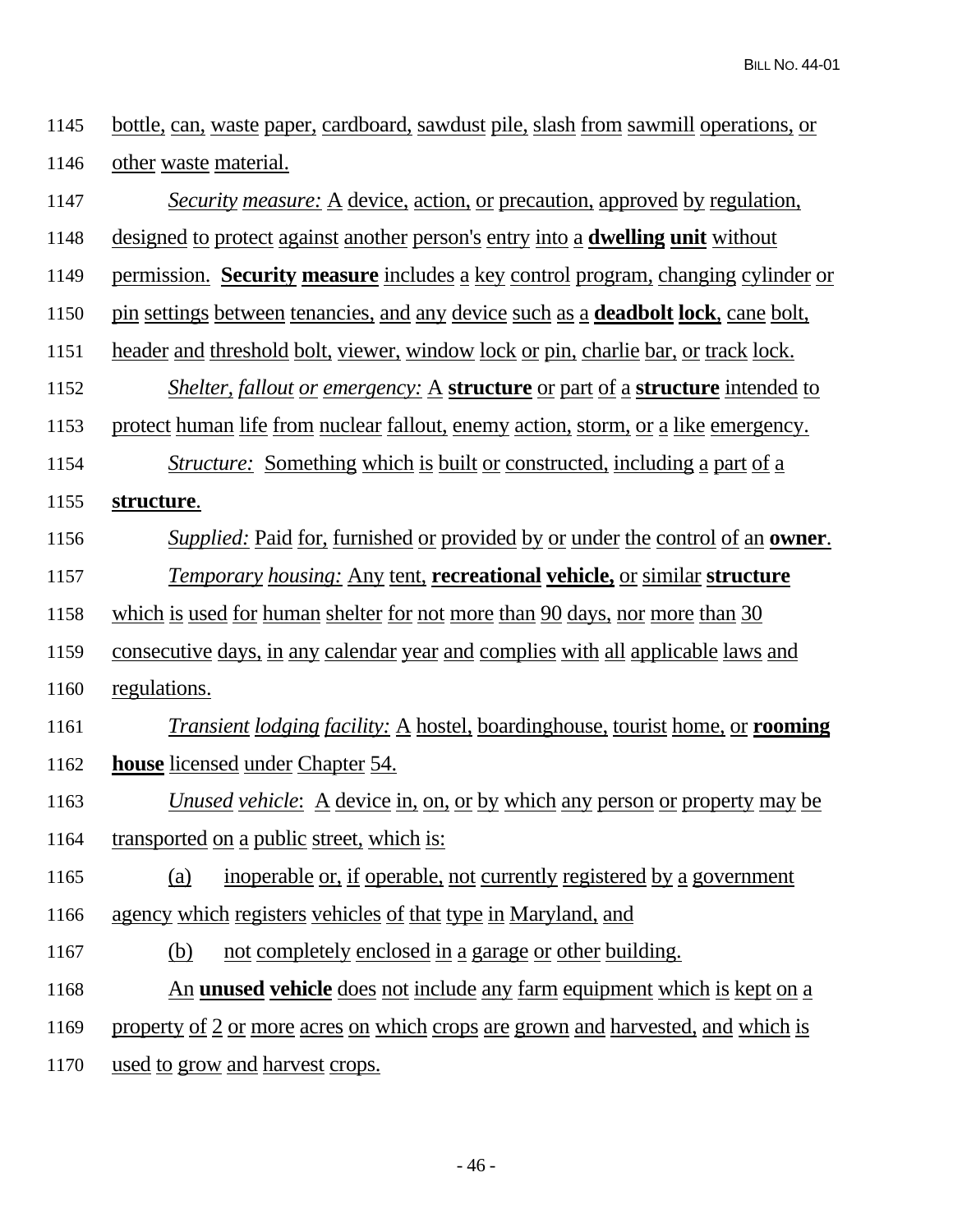| 1171 |                                 | <i>Ventilation:</i> The process of supplying air to, or removing air from, any space        |  |  |
|------|---------------------------------|---------------------------------------------------------------------------------------------|--|--|
| 1172 | by natural or mechanical means. |                                                                                             |  |  |
| 1173 |                                 | <i>Visual blight</i> : [[Any condition or use of a building or surrounding land which       |  |  |
| 1174 |                                 | <u>because of its appearance, viewed at ground level from a public right-of-way or from</u> |  |  |
| 1175 |                                 | neighboring premises, is likely to reduce the value of nearby property. Visual blight       |  |  |
| 1176 |                                 | includes]] keeping, storing, scattering over, or accumulating any of the following          |  |  |
| 1177 |                                 | which can be viewed at ground level from a public right-of-way or from neighboring          |  |  |
| 1178 | premises:                       |                                                                                             |  |  |
| 1179 | (a)                             | rubbish, lumber, packing materials, or building materials;                                  |  |  |
| 1180 | <u>(b)</u>                      | abandoned, discarded or unused object or equipment, including any                           |  |  |
| 1181 |                                 | furniture, appliance, can or container, automobile part or equipment;                       |  |  |
| 1182 |                                 | $[\text{[and]}]$                                                                            |  |  |
| 1183 | (c)                             | abandoned, disabled, dismantled, or <b>unused vehicle</b> or part of a vehicle;             |  |  |
| 1184 |                                 | $\underline{\text{or}}$                                                                     |  |  |
| 1185 |                                 | pile of dirt, mulch, sand, gravel, concrete, or other similar construction                  |  |  |
| 1186 |                                 | materials.                                                                                  |  |  |
| 1187 |                                 | <b>Visual blight</b> also includes any other condition or use of a building or surrounding  |  |  |
| 1188 |                                 | <u>land which because of its appearance, viewed at ground level from a public right-of-</u> |  |  |
| 1189 |                                 | way or from neighboring premises, is likely to reduce the value of nearby property.         |  |  |
| 1190 |                                 | <b>Visual blight</b> does not include [[wood or]] building or construction materials        |  |  |
| 1191 |                                 | intended to be used for any repair or renovation activity for which a building permit       |  |  |
| 1192 |                                 | was issued and has not expired, [[which is]] and stored for the time reasonably             |  |  |
| 1193 |                                 | necessary to promptly complete the work for which the permit was issued.                    |  |  |
| 1194 |                                 | <i>Workmanlike:</i> Executed in a skilled manner; for example, generally plumb,             |  |  |
| 1195 |                                 | <u>level, square, in line, undamaged, and without marring adjacent work.</u>                |  |  |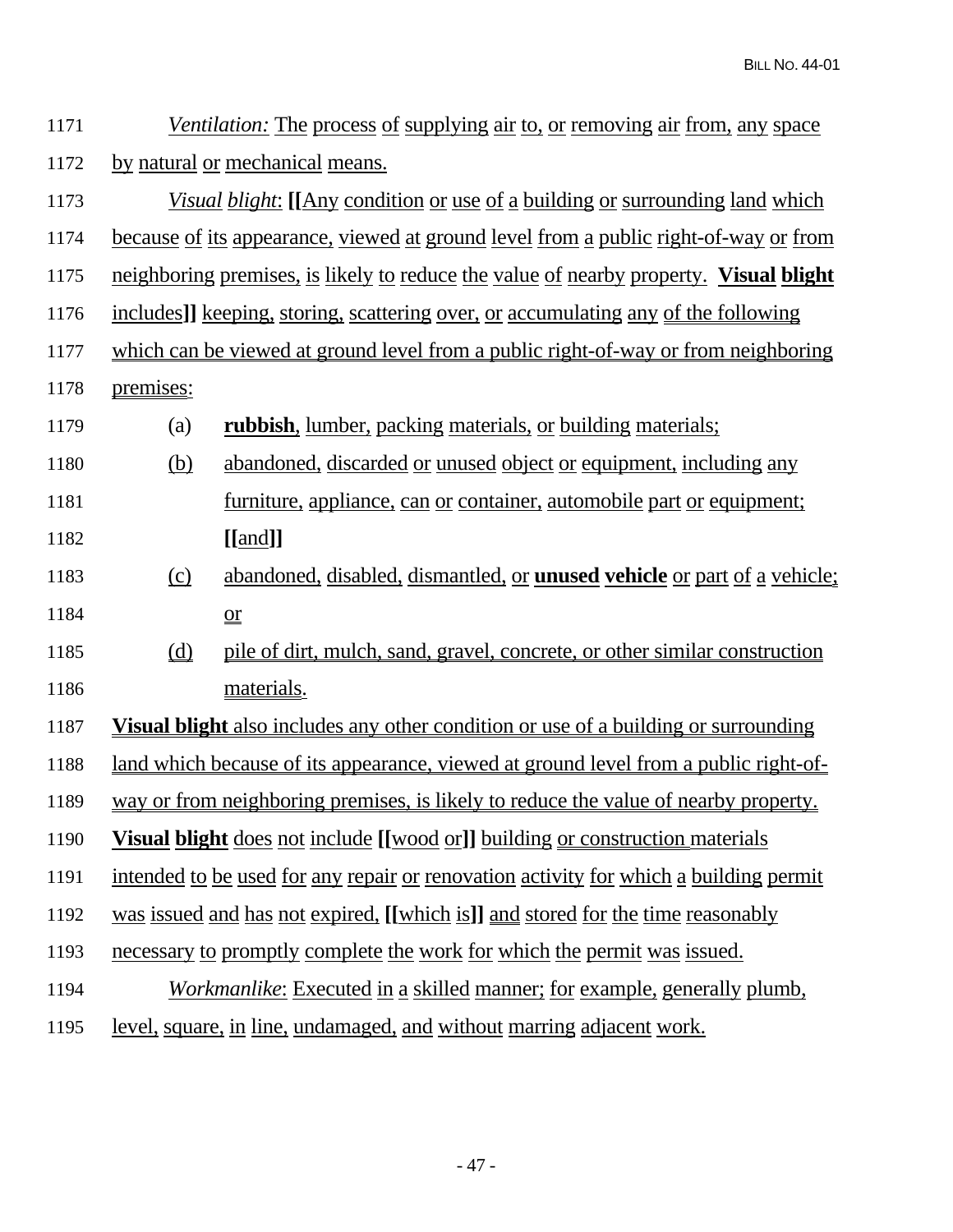| 1196 |                   | The words dwelling, dwelling unit, personal living quarters, rooming                                 |
|------|-------------------|------------------------------------------------------------------------------------------------------|
| 1197 |                   | <u>house, rooming unit, or transient lodging facility include any part of each and the</u>           |
| 1198 | premises of each. |                                                                                                      |
| 1199 | $26-3.$           | <b>Applicability; exemptions.</b>                                                                    |
| 1200 | (a)               | <i>Residential.</i> An <b>owner</b> and any <b>occupant</b> of a <b>dwelling</b> , <b>individual</b> |
| 1201 |                   | <b>living unit, or rooming unit</b> must comply with all applicable provisions                       |
| 1202 |                   | <u>of this Chapter. An owner must not occupy, or initially let to any other</u>                      |
| 1203 |                   | <b><u>occupant, any vacant dwelling, individual living unit, or rooming</u></b>                      |
| 1204 |                   | <b>unit</b> unless it complies with all applicable provisions of law.                                |
| 1205 | (b)               | <i>Exemptions.</i> This Chapter does not apply to any sanitarium, hospital,                          |
| 1206 |                   | <u>nursing home, care home, child day care center, or similar institutional</u>                      |
| 1207 |                   | facility which is operated under a license issued by a state or County                               |
| 1208 |                   | agency.                                                                                              |
| 1209 | (c)               | <u>Nonresidential. Each owner of a nonresidential property must comply</u>                           |
| 1210 |                   | with all applicable provisions of this Chapter.                                                      |
| 1211 | <u>26-4.</u>      | <b>Compliance with other laws.</b>                                                                   |
| 1212 | (a)               | <i>Other County laws apply.</i> In addition to this Chapter, each <b>owner</b> of                    |
| 1213 |                   | property must also comply with any property and <b>structure</b>                                     |
| 1214 |                   | maintenance requirements in Chapter 8, Chapter 17, Chapter 22,                                       |
| 1215 |                   | Chapter 29, Chapter 48, Chapter 55, Chapter 58, and Chapter 59.                                      |
| 1216 | (b)               | <i>Historic properties.</i> If an enforcement action taken under this Chapter                        |
| 1217 |                   | would directly affect any building or <b>structure</b> which has been                                |
| 1218 |                   | designated on the master plan for historic preservation as a historic site                           |
| 1219 |                   | <u>or a historic resource in a historic district, or which is listed on the</u>                      |
| 1220 |                   | <u>locational atlas and index of historic sites maintained by the Planning</u>                       |
| 1221 |                   | <u>Board, the enforcing agency must apply for a historic area work permit</u>                        |
| 1222 |                   | under Section 24-7 or a permit under Section 24A-10, whichever                                       |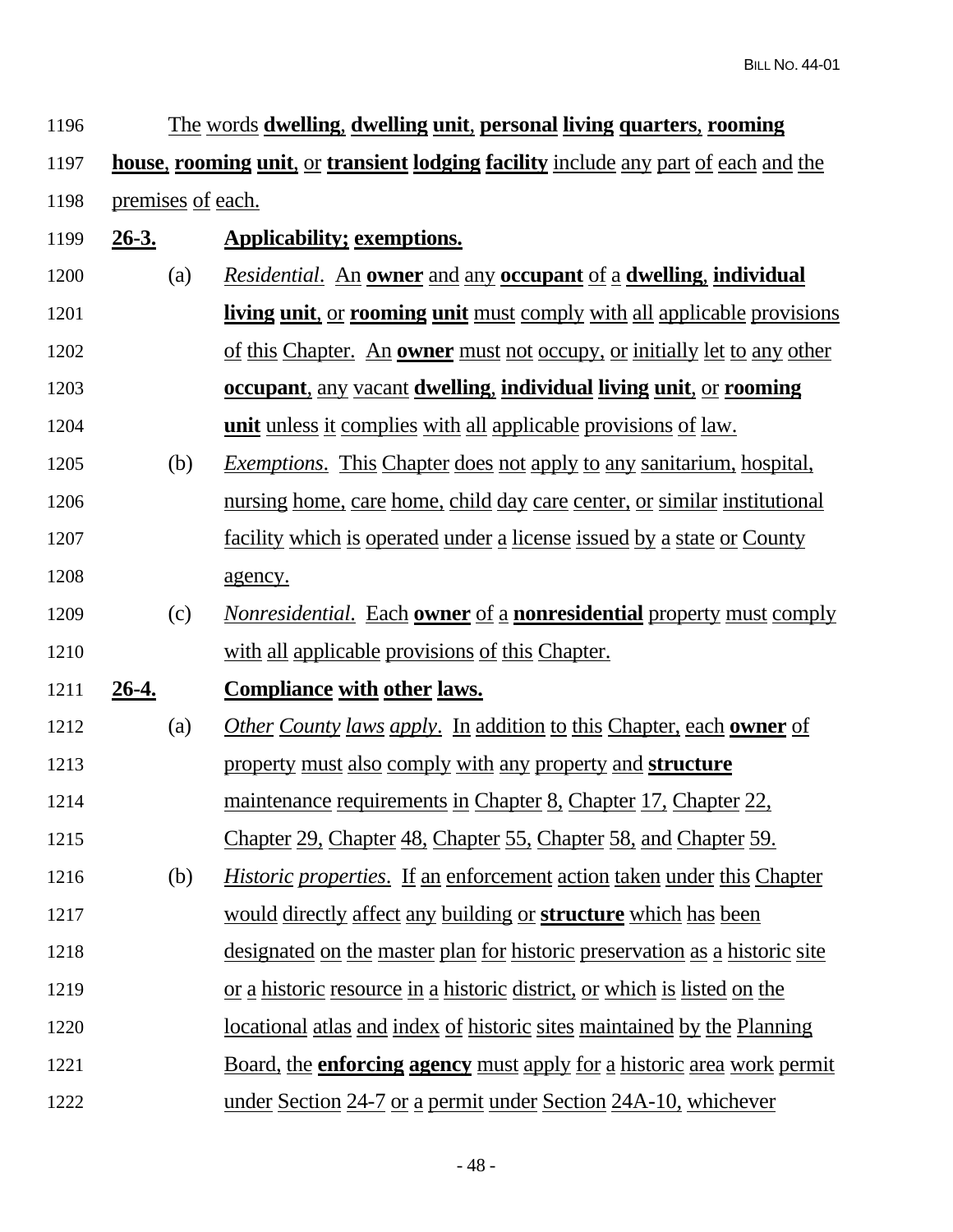| 1223 |            | applies, before the <b>enforcing agency</b> removes the building or                   |
|------|------------|---------------------------------------------------------------------------------------|
| 1224 |            | <b>structure</b> , substantially alters its exterior features, or contracts to do     |
| 1225 |            | either.                                                                               |
| 1226 | (c)        | <i>Conflict of laws.</i> If any provision of this Chapter conflicts with any          |
| 1227 |            | other County, municipal, state, or federal law, the more stringent law                |
| 1228 |            | <u>applies.</u>                                                                       |
| 1229 | $26-5.$    | Space, use, and location.                                                             |
| 1230 |            | The owner of any dwelling or dwelling unit must assure compliance with the            |
| 1231 |            | <u>following standards during human habitation:</u>                                   |
| 1232 | (a)        | <b>Floor area, dwelling unit.</b> Every <b>dwelling unit</b> must contain at least    |
| 1233 |            | 150 square feet of floor area for the first <b>occupant</b> and at least 100          |
| 1234 |            | additional square feet of floor area for every additional <b>occupant</b> . The       |
| 1235 |            | <u>floor area of that part of any room where the ceiling height is less than 5</u>    |
| 1236 |            | <u>feet or where the room width is less than 7 feet must not be considered</u>        |
| 1237 |            | in computing the <b>habitable space</b> of the room to decide its maximum             |
| 1238 |            | <u>permissible</u> occupancy.                                                         |
| 1239 | <u>(b)</u> | Floor area, sleeping. In every <b>dwelling unit</b> of 2 or more rooms, every         |
| 1240 |            | <u>room occupied for sleeping purposes by one occupant must contain at</u>            |
| 1241 |            | <u>least 70 square feet of habitable space, and every room occupied for</u>           |
| 1242 |            | sleeping purposes by more than one <b>occupant</b> must contain at least 50           |
| 1243 |            | <u>square feet of habitable space for each occupant. However, in a</u>                |
| 1244 |            | mobile home every room occupied for sleeping purposes by one                          |
| 1245 |            | <b><u>occupant must contain at least 50 square feet of habitable space; by 2</u></b>  |
| 1246 |            | <b><u>occupants, at least 70 square feet of habitable space; and by more than</u></b> |
| 1247 |            | <u>2 occupants, at least an additional 50 square feet of habitable space for</u>      |
| 1248 |            | each additional occupant.                                                             |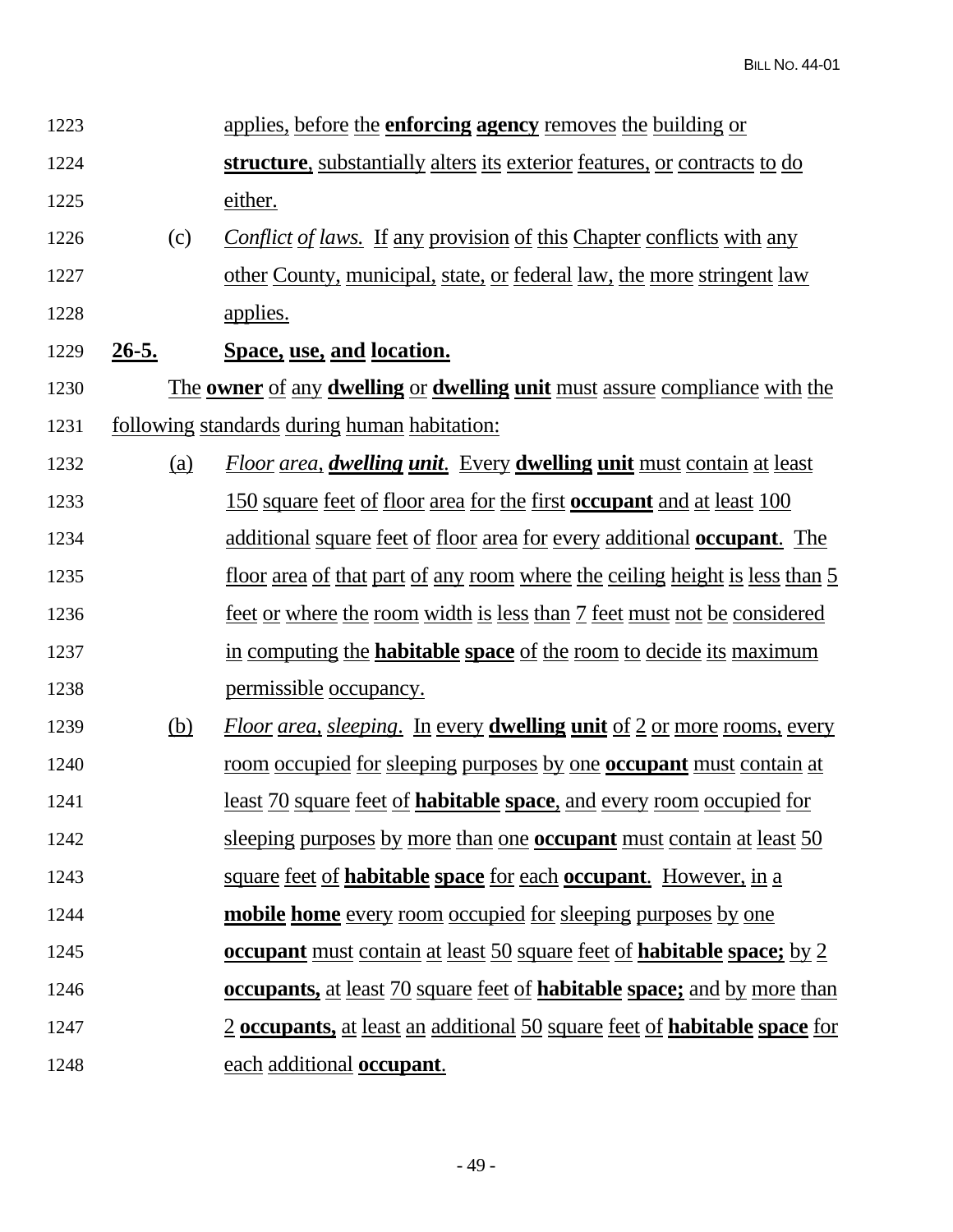| 1249 | (c)        | <b>Floor area, individual living unit.</b> Each <b>individual living unit</b> must                  |
|------|------------|-----------------------------------------------------------------------------------------------------|
| 1250 |            | <u>contain at least 150 square feet of floor area for each occupant. The</u>                        |
| 1251 |            | <u>floor area of that part of any room where the ceiling height is less than 5</u>                  |
| 1252 |            | feet or where the room width is less than 7 feet must not be considered                             |
| 1253 |            | in computing the <b>habitable space</b> of the room to decide its maximum                           |
| 1254 |            | permissible occupancy.                                                                              |
| 1255 | <u>(d)</u> | <i>Ceiling height.</i> At least one-half of the floor area of every <b>habitable</b>                |
| 1256 |            | <u>room must have a ceiling height of at least 7 feet.</u>                                          |
| 1257 | <u>(e)</u> | <b>Cellar</b> space. Cellar space must not be used as habitable space                               |
| 1258 |            | without written permission from an enforcing agency.                                                |
| 1259 | <u>(f)</u> | <b>Basement</b> space. <b>Basement</b> space must not be used as <b>habitable</b> space             |
| 1260 |            | unless, in addition to all other requirements of this Chapter:                                      |
| 1261 |            | (1)<br>the floor and walls and are impervious to leakage of underground                             |
| 1262 |            | and surface runoff water and insulated against dampness; and                                        |
| 1263 |            | (2)<br>the minimum aggregate glass area of windows required by this                                 |
| 1264 |            | <u>Chapter is located entirely above the grade of the ground</u>                                    |
| 1265 |            | adjoining the window area.                                                                          |
| 1266 | (g)        | <u>Access to sleeping room. The access to any sleeping room must not</u>                            |
| 1267 |            | pass through another sleeping room.                                                                 |
| 1268 | (h)        | <b>Privacy.</b> Each dwelling unit and individual living unit must be                               |
| 1269 |            | arranged to provide privacy, with doors and floor to ceiling walls.                                 |
| 1270 | $26-6.$    | <b>Basic equipment and facilities.</b>                                                              |
| 1271 |            | All equipment and facilities must be properly installed, maintained, and kept in                    |
| 1272 |            | good repair. The <b>owner</b> of any <b>dwelling</b> or <b>dwelling unit</b> must assure compliance |
| 1273 |            | with the following standards during human habitation:                                               |
| 1274 | (a)        | <i>Electric service.</i> Where electric service is available from power lines                       |
| 1275 |            | which are not more than 300 feet away, each <b>dwelling</b> , <b>dwelling unit</b> ,                |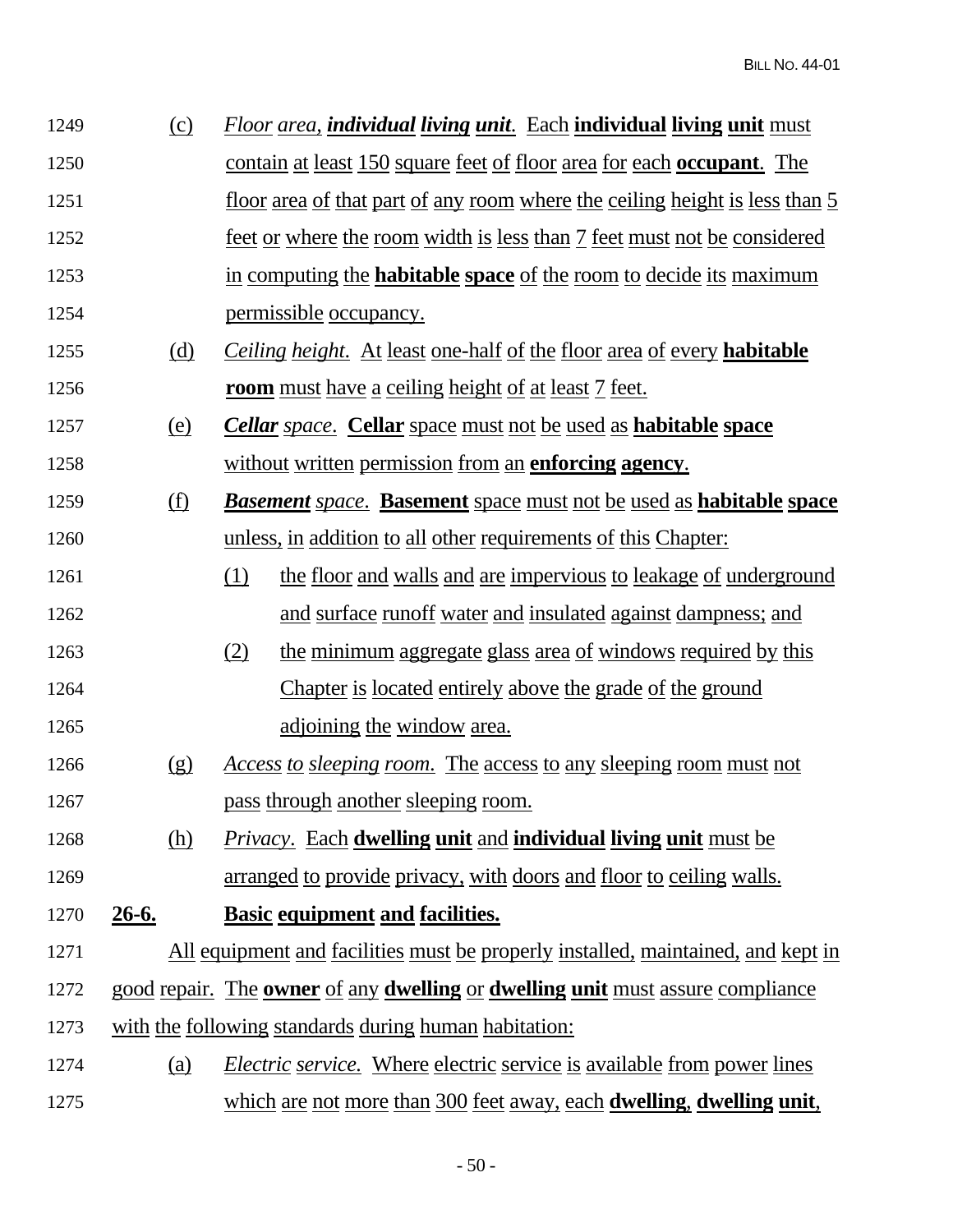| 1276 |            |                   | <b>personal living quarters, transient lodging facility, and all public and</b> |
|------|------------|-------------------|---------------------------------------------------------------------------------|
| 1277 |            |                   | common areas must be <b>supplied</b> with electric service, outlets and         |
| 1278 |            |                   | <u>fixtures which are properly installed, maintained in good and safe</u>       |
| 1279 |            |                   | working condition, and connected to the source of electric power in a           |
| 1280 |            |                   | manner consistent with applicable County regulations. The capacity of           |
| 1281 |            |                   | the services and the number of outlets and fixtures must meet the               |
| 1282 |            |                   | <u>following requirements:</u>                                                  |
| 1283 |            | <u>(1)</u>        | Every habitable room must have an electric service and outlets                  |
| 1284 |            |                   | or fixtures, or both, capable of providing at least 3 watts per                 |
| 1285 |            |                   | <u>square foot of floor area.</u>                                               |
| 1286 |            | (2)               | <u>Every habitable room must have at least one floor or wall</u>                |
| 1287 |            |                   | electric convenience outlet for each 60 square feet of floor area,              |
| 1288 |            |                   | and in no case less than 2 outlets.                                             |
| 1289 |            | (3)               | <u>Every water closet compartment, bathroom, laundry room,</u>                  |
| 1290 |            |                   | <u>furnace room and public hall must contain at least one supplied</u>          |
| 1291 |            |                   | <u>ceiling or wall electric light fixture.</u>                                  |
| 1292 |            | $\left(4\right)$  | Every cooking area must be <b>supplied</b> with at least one circuit            |
| 1293 |            |                   | <u>rated for at least 20 ampere service capacity.</u>                           |
| 1294 |            | (5)               | Circuit breakers, fuses and other circuit protection devices must:              |
| 1295 |            |                   | not exceed the rated capacity of the circuit; and<br>(A)                        |
| 1296 |            |                   | (B)<br>be sufficient for normal household use.                                  |
| 1297 |            | $\underline{(6)}$ | Each individual room air conditioning unit, regardless of its                   |
| 1298 |            |                   | <u>current rating, must be served by not less than an individual 20-</u>        |
| 1299 |            |                   | <u>amp circuit using No. 12 copper wire which terminates in a single</u>        |
| 1300 |            |                   | <u>receptacle.</u>                                                              |
| 1301 | <u>(b)</u> |                   | Water and sewer service.                                                        |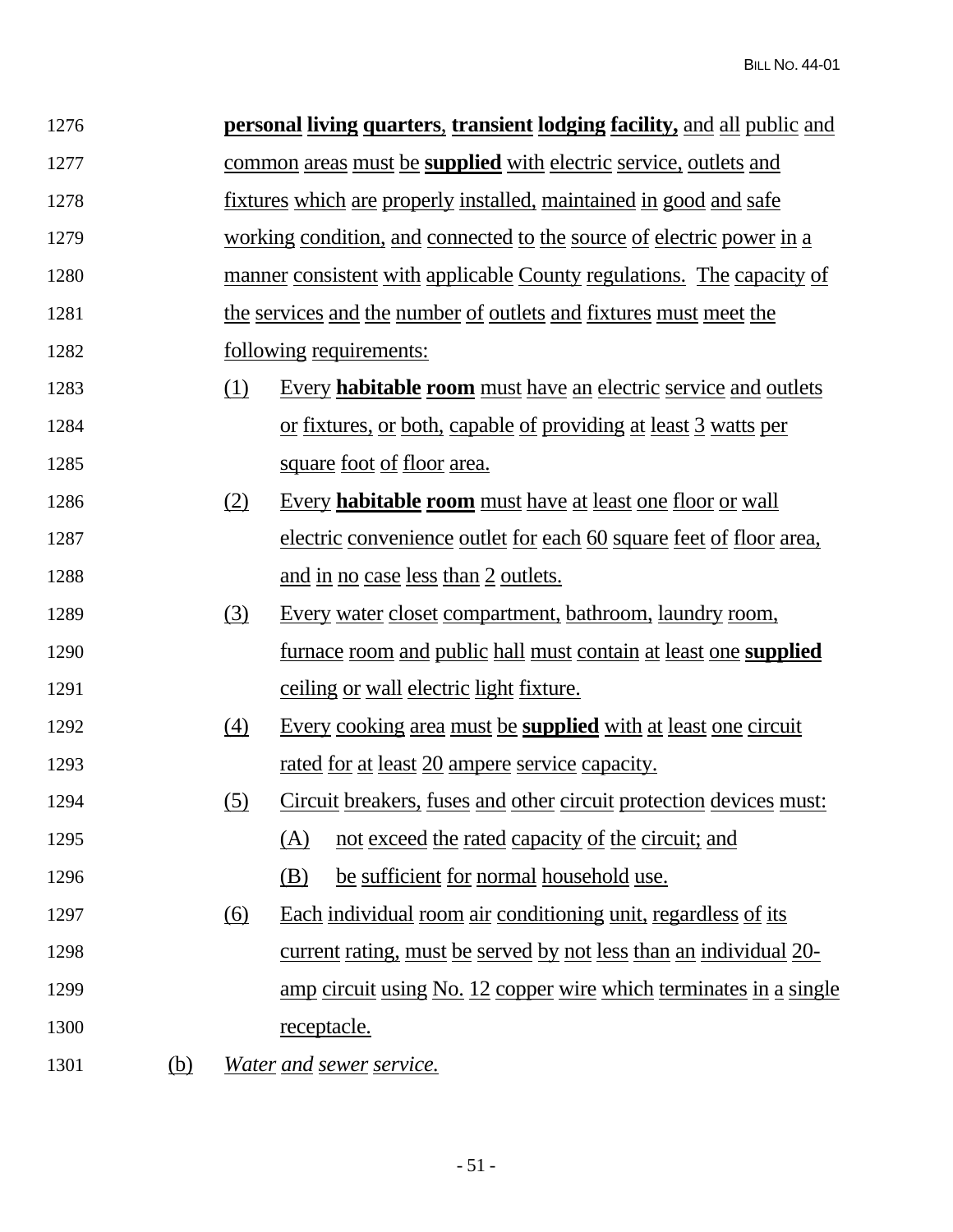| 1302 |     | <u>(1)</u> |                    | All <b>plumbing</b> fixtures and systems must be installed and               |
|------|-----|------------|--------------------|------------------------------------------------------------------------------|
| 1303 |     |            |                    | <u>maintained as prescribed by applicable County or Washington</u>           |
| 1304 |     |            |                    | <b>Suburban Sanitary Commission regulations.</b>                             |
| 1305 |     | (2)        |                    | Any dwelling unit on property where Washington Suburban                      |
| 1306 |     |            |                    | <b>Sanitary Commission water or sewer service is not available and</b>       |
| 1307 |     |            |                    | <u>a private water supply and sewage disposal system cannot be</u>           |
| 1308 |     |            |                    | <u>legally installed may receive a waiver under conditions set by</u>        |
| 1309 |     |            | <u>regulation.</u> |                                                                              |
| 1310 |     | (3)        |                    | In mobile homes, plumbing systems must be protected from                     |
| 1311 |     |            | freezing.          |                                                                              |
| 1312 | (c) | Kitchen.   |                    |                                                                              |
| 1313 |     | (1)        |                    | <b>Every dwelling unit and personal living quarters building must</b>        |
| 1314 |     |            |                    | contain a room or space with the following equipment and                     |
| 1315 |     |            |                    | <u>facilities to store, prepare, and cook food:</u>                          |
| 1316 |     |            | (A)                | <u>cooking and baking facilities;</u>                                        |
| 1317 |     |            | <u>(B)</u>         | storage cabinets;                                                            |
| 1318 |     |            | (C)                | a refrigerator and freezer (compartment or separate unit)                    |
| 1319 |     |            |                    | <u>for perishable food storage. Each refrigerator must be</u>                |
| 1320 |     |            |                    | capable of maintaining a temperature below 45 degrees                        |
| 1321 |     |            |                    | Fahrenheit. Each freezer or freezer unit must be capable of                  |
| 1322 |     |            |                    | maintaining a temperature between 6 and 12 degrees                           |
| 1323 |     |            |                    | Fahrenheit;                                                                  |
| 1324 |     |            | (D)                | <u>a kitchen sink in good working condition, properly</u>                    |
| 1325 |     |            |                    | <u>connected to a hot and cold running water system under</u>                |
| 1326 |     |            |                    | <u>pressure and an approved sewer system.</u>                                |
| 1327 |     | (2)        |                    | <u>Any cooking equipment which is installed in every individual</u>          |
| 1328 |     |            |                    | <b>living unit</b> in a <b>personal living quarters</b> building need not be |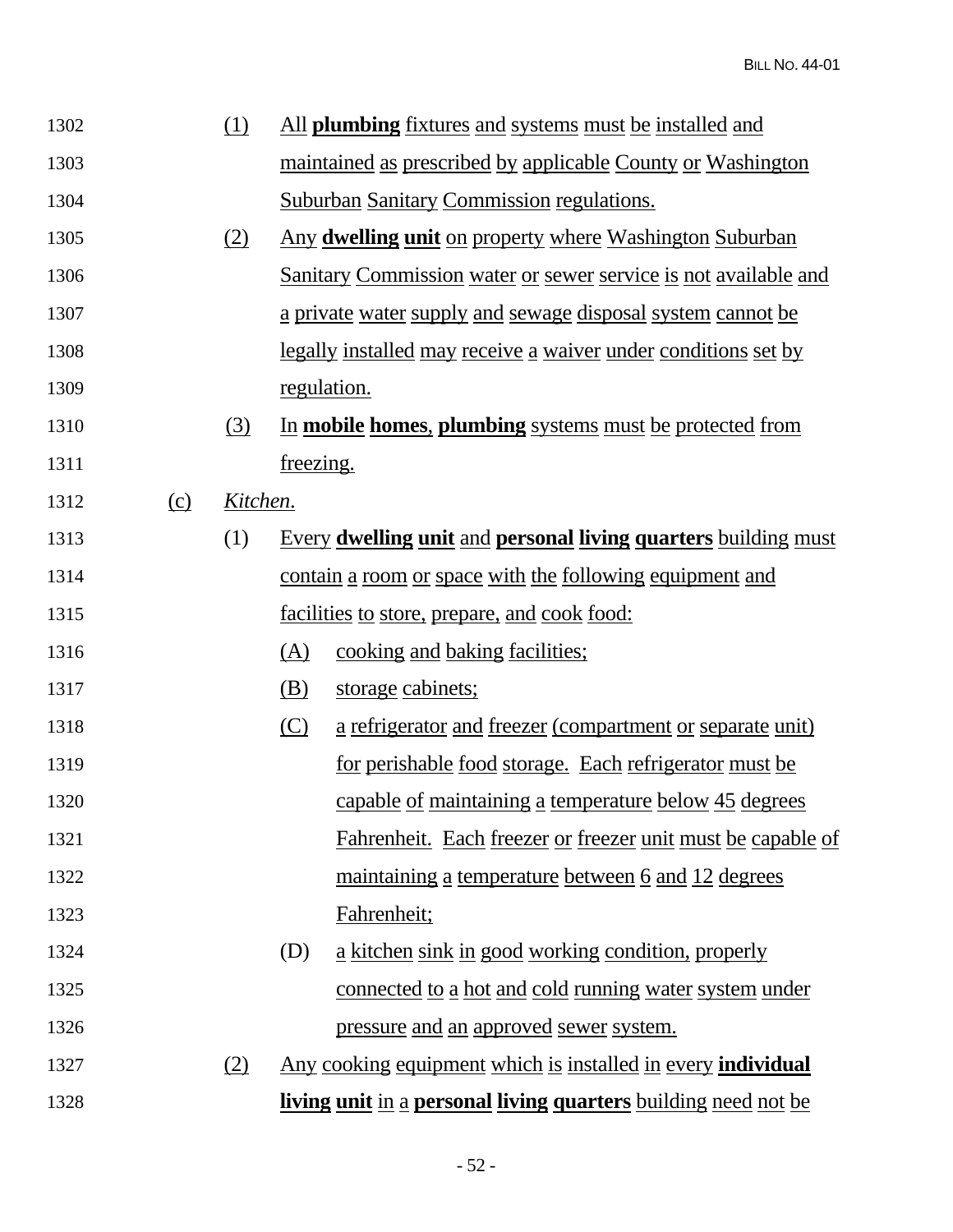| 1329 |            |     | installed in a shared kitchen. However, an <b>individual living unit</b>      |
|------|------------|-----|-------------------------------------------------------------------------------|
| 1330 |            |     | must not be equipped with complete cooking facilities.                        |
| 1331 |            | (3) | The owner of a rooming house must post in each occupied                       |
| 1332 |            |     | <b>rooming unit</b> a sign stating "No Cooking Permitted in This              |
| 1333 |            |     | Room" in letters at least 3/8 inch high.                                      |
| 1334 | <u>(d)</u> |     | <b>Bathroom.</b> Each dwelling unit, personal living quarters building, and   |
| 1335 |            |     | transient lodging facility must be equipped with a complete bathroom          |
| 1336 |            |     | <u>fixture group, consisting of a flush water closet, lavatory basin, and</u> |
| 1337 |            |     | <u>bathtub or shower in good working condition, installed and maintained</u>  |
| 1338 |            |     | <u>as prescribed by applicable County or Washington Suburban Sanitary</u>     |
| 1339 |            |     | Commission regulations.                                                       |
| 1340 |            | (1) | The bathroom fixture group must be properly connected to an                   |
| 1341 |            |     | <u>approved sewage disposal system and an approved hot and cold</u>           |
| 1342 |            |     | <u>running water system under pressure, except that the flush water</u>       |
| 1343 |            |     | <u>closet must be connected to an approved sewage disposal system</u>         |
| 1344 |            |     | and an approved cold running water system under pressure.                     |
| 1345 |            | (2) | <u>The flush water closet, lavatory basin, and bathtub or shower</u>          |
| 1346 |            |     | need not be installed in the same room, but the room where any                |
| 1347 |            |     | <u>of them is installed must afford privacy to a person in that room.</u>     |
| 1348 |            |     | <u>A flush water closet and lavatory must be accessible from each</u>         |
| 1349 |            |     | bedroom without passing through another bedroom.                              |
| 1350 |            | (3) | <b>Every personal living quarters building and every transient</b>            |
| 1351 |            |     | lodging facility that does not contain a flush water closet,                  |
| 1352 |            |     | <u>lavatory basin, and bathtub or shower in each individual living</u>        |
| 1353 |            |     | unit must contain shared facilities, located in the building and              |
| 1354 |            |     | <u>accessible to all <b>occupants</b></u> from common halls or passageways.   |
| 1355 |            |     | <u>At least one flush water closet, lavatory basin, and bathtub or</u>        |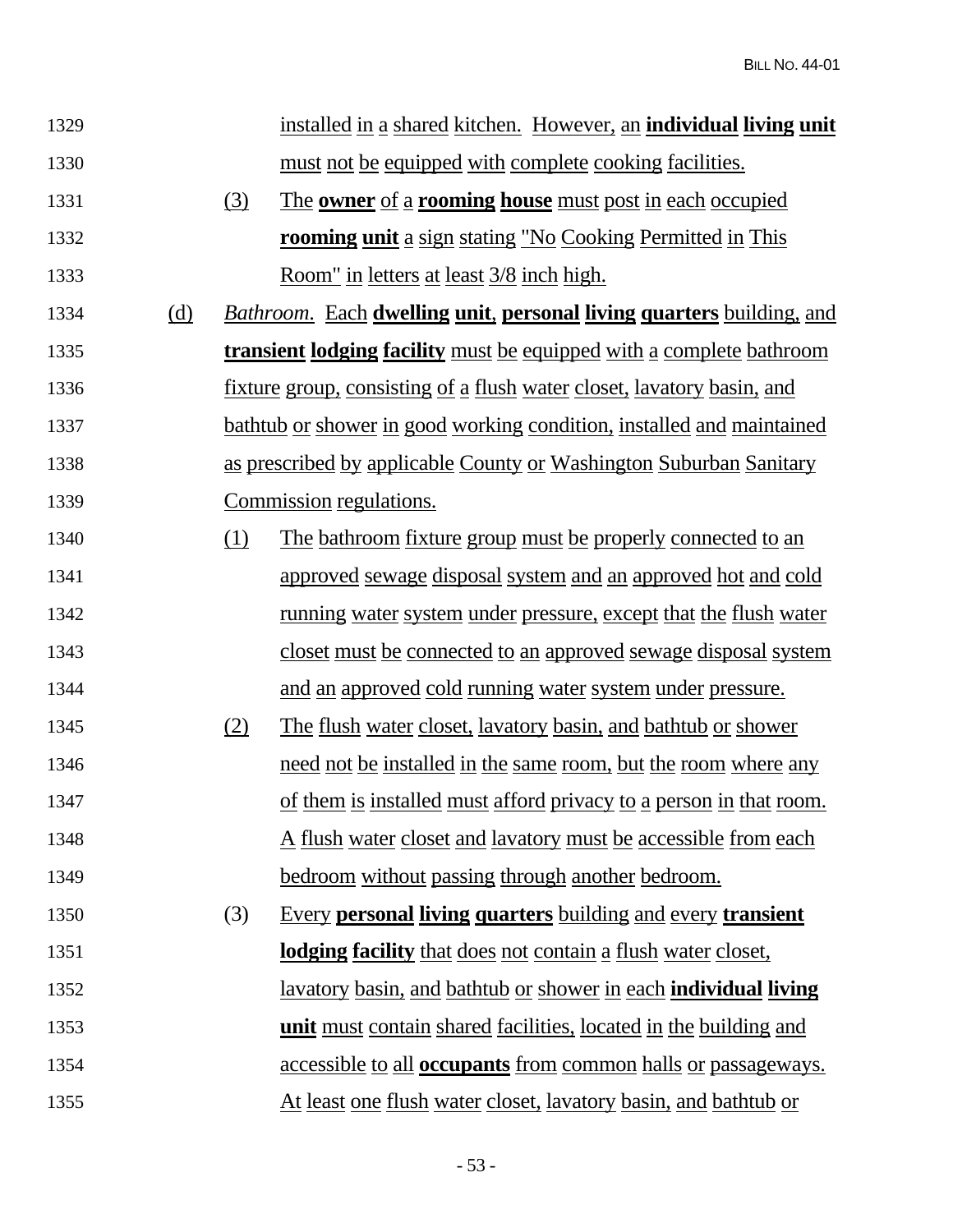| 1356 |            |            | shower must be installed for each 6 occupants or fraction of 6.                       |
|------|------------|------------|---------------------------------------------------------------------------------------|
| 1357 |            |            | In a <b>transient lodging facility</b> where rooms are let only to males,             |
| 1358 |            |            | flush urinals may be substituted for not more than half the                           |
| 1359 |            |            | <u>required water closets.</u>                                                        |
| 1360 | <u>(e)</u> |            | <b>Rubbish</b> and <b>garbage</b> storage. Each <b>dwelling unit, personal living</b> |
| 1361 |            |            | <b>quarters, and transient lodging facility must be supplied with</b>                 |
| 1362 |            |            | adequate rubbish storage facilities and with adequate garbage disposal                |
| 1363 |            |            | <u>facilities or <b>garbage</b></u> storage containers as required by Chapter 48.     |
| 1364 | (f)        |            | <u>Additional requirements for certain mobile homes. Each mobile home,</u>            |
| 1365 |            |            | <u>except a mobile home located in a licensed mobile home park, must</u>              |
| 1366 |            | <u>be:</u> |                                                                                       |
| 1367 |            | <u>(1)</u> | placed on a permanent foundation which meets the requirements                         |
| 1368 |            |            | <u>of Chapter 8; and</u>                                                              |
| 1369 |            | (2)        | securely tied down with ties and ground anchors which meet the                        |
| 1370 |            |            | <u>requirements</u> of Chapter 8.                                                     |
| 1371 | $26-7.$    |            | <b>Light, ventilation and heating, temperature control.</b>                           |
| 1372 |            |            | <u>The owner of each dwelling or dwelling unit must assure compliance with</u>        |
| 1373 |            |            | the following standards during human habitation:                                      |
| 1374 | (a)        |            | <b>Natural light. Each habitable room</b> must contain windows, skylights,            |
| 1375 |            |            | shutters, monitors, glazed doors, transoms, glass block panels, or other              |
| 1376 |            |            | <u>light transmitting media open to the sky or to a public street, yard or</u>        |
| 1377 |            |            | court which comply with the requirements for lighting in Chapter 8.                   |
| 1378 |            | (1)        | <u>When windows and exterior doors are used to provide natural</u>                    |
| 1379 |            |            | <u>light and ventilation, their aggregate glass area must be at least 8</u>           |
| 1380 |            |            | <u>percent of the floor area of each habitable room.</u>                              |
| 1381 |            | (2)        | <u>If walls or other portions of structures face a window of any</u>                  |
| 1382 |            |            | <b>habitable room</b> and are located less than 3 feet from the window                |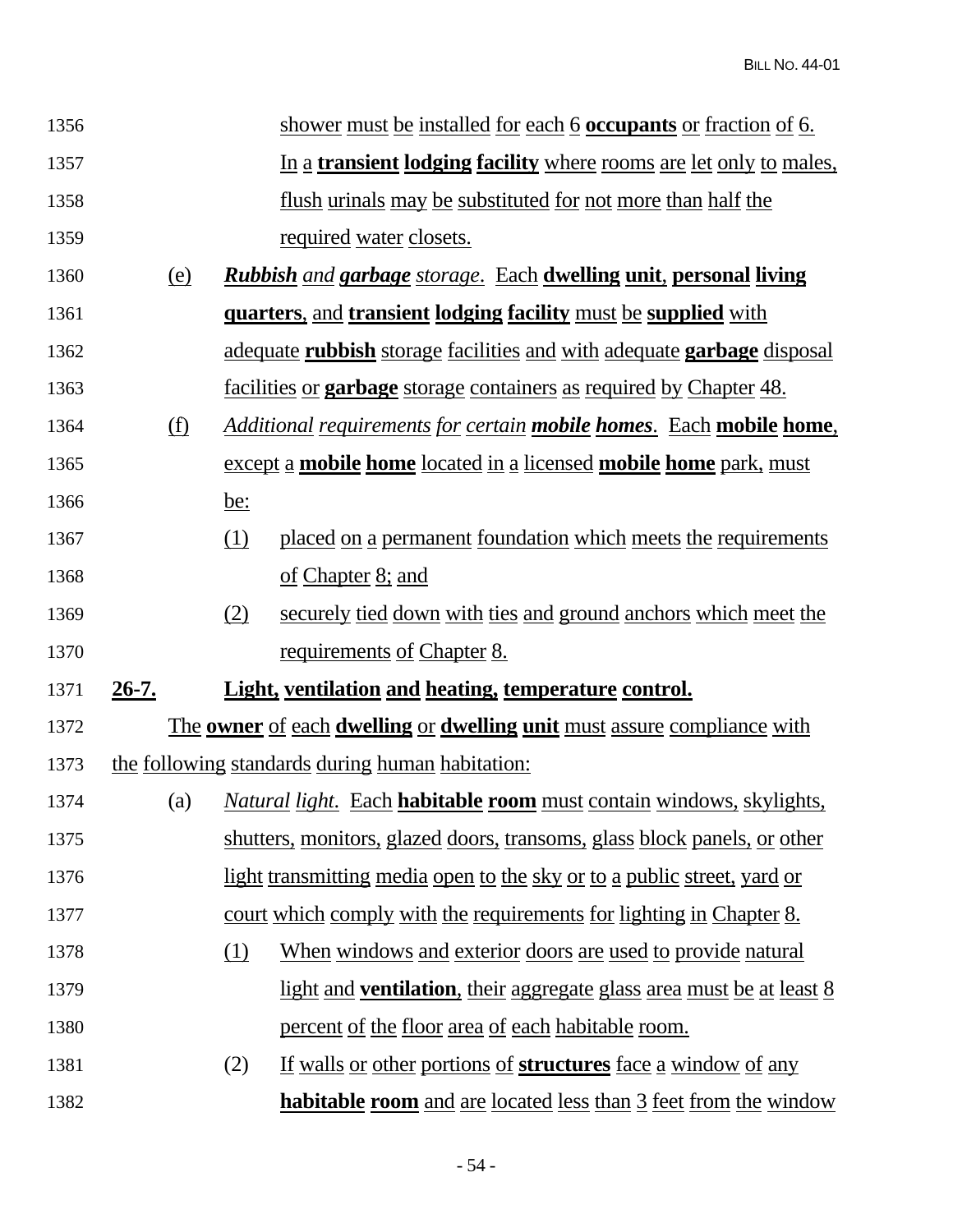| 1383 |     |     | and extend above the ceiling of the room, the window must not                  |
|------|-----|-----|--------------------------------------------------------------------------------|
| 1384 |     |     | be included in the required minimum total window area.                         |
| 1385 |     | (3) | If the only window in a room is a skylight in the ceiling, the                 |
| 1386 |     |     | <u>minimum aggregate glass area of the skylight must be at least 15</u>        |
| 1387 |     |     | <u>percent of the floor area of the room.</u>                                  |
| 1388 |     | (4) | <u>Alternate arrangements of windows, doors or other methods that</u>          |
| 1389 |     |     | will provide the equivalent minimum light performance as                       |
| 1390 |     |     | <u>prescribed in Chapter 8 may be used, but every individual living</u>        |
| 1391 |     |     | <u>unit must have at least one window with aggregate glass area</u>            |
| 1392 |     |     | greater than 4 percent of the floor area of all rooms in the                   |
| 1393 |     |     | <u>individual living unit.</u>                                                 |
| 1394 | (b) |     | <i><u>Artificial light.</u></i> Each common hallway and stairway in a multiple |
| 1395 |     |     | <u>dwelling and personal living quarters building must be adequately</u>       |
| 1396 |     |     | <u>lighted with lighting facilities sufficient to provide at least 3 foot-</u> |
| 1397 |     |     | <u>candles of light at the floor or stair tread level at all times. Each</u>   |
| 1398 |     |     | <u>common hallway and stairway in a structure devoted solely to</u>            |
| 1399 |     |     | <u>dwelling occupancy and containing not more than 4 dwelling units</u>        |
| 1400 |     |     | may be <b>supplied</b> with conveniently located light switches controlling an |
| 1401 |     |     | adequate lighting system which may be turned on when needed, instead           |
| 1402 |     |     | of full-time lighting.                                                         |
| 1403 | (c) |     | Ventilation. Each habitable room must provide adequate ventilation             |
| 1404 |     |     | that meets the minimum standards prescribed in Chapter 8.                      |
| 1405 |     | (1) | When ventilation is provided by windows and exterior doors, the                |
| 1406 |     |     | <u>total of the openable window or door area in each habitable</u>             |
| 1407 |     |     | room must be at least 45 percent of the minimum aggregate glass                |
| 1408 |     |     | <u>area of the window or skylight as required in subsection (a) or 4</u>       |
| 1409 |     |     | <u>percent of the floor area of every habitable room.</u>                      |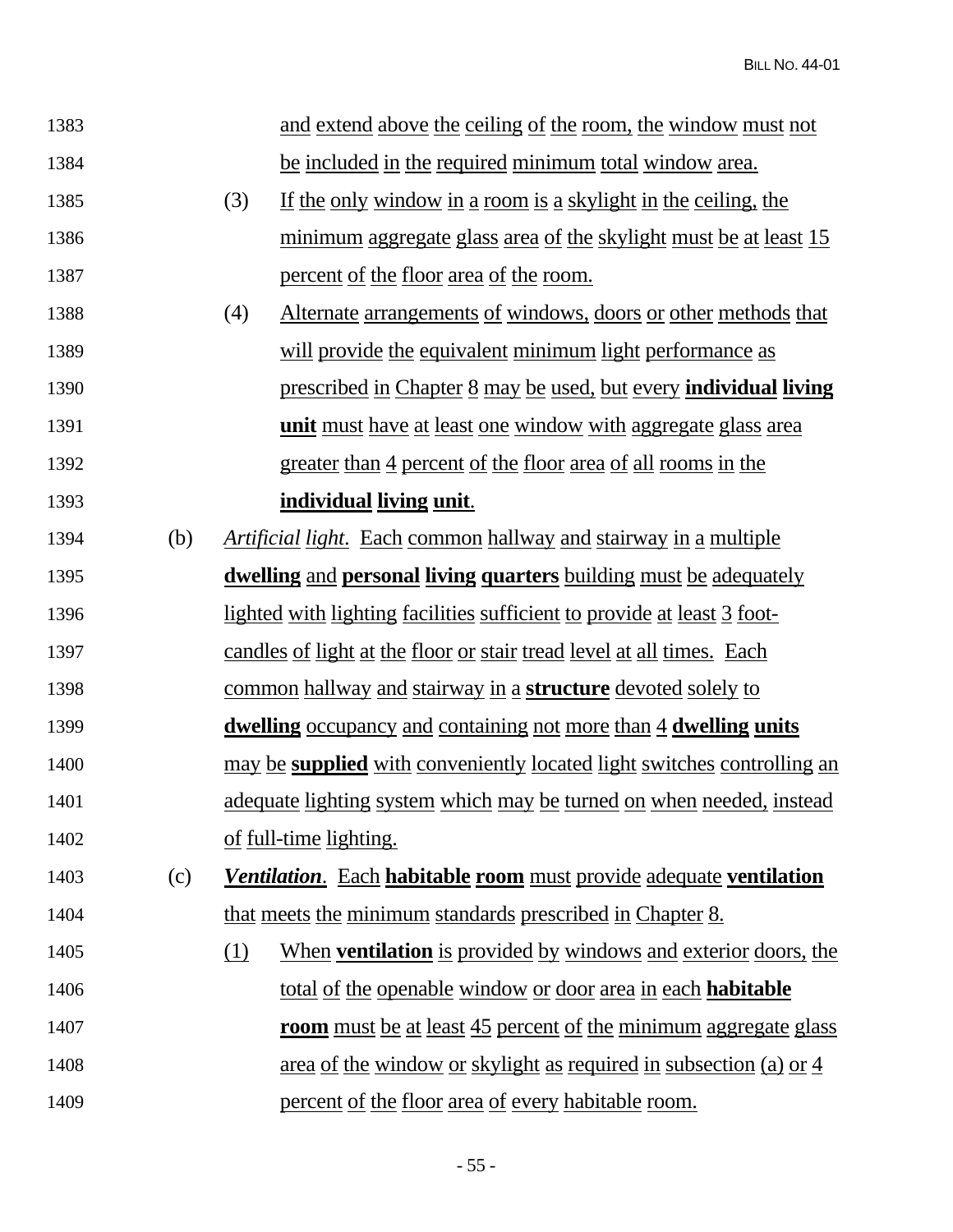| 1410 |            | (2) |               | Every window or opening to outdoor space, used or intended to                     |
|------|------------|-----|---------------|-----------------------------------------------------------------------------------|
| 1411 |            |     |               | be used for <b>ventilation</b> , must be <b>supplied</b> with screens or other    |
| 1412 |            |     |               | method of insect control approved by the Director.                                |
| 1413 |            | (3) |               | Every window used or intended to be used for <b>ventilation</b> , and             |
| 1414 |            |     |               | every other opening in any <b>dwelling</b> which might provide an                 |
| 1415 |            |     |               | entry for rodents, must be <b>supplied</b> with a screen or other device          |
| 1416 |            |     |               | which effectively prevents their entrance.                                        |
| 1417 | (d)        |     |               | <i>Light and ventilation for bathrooms.</i> Each bathroom and water closet        |
| 1418 |            |     |               | <u>compartment must comply with the light and <b>ventilation</b> requirements</u> |
| 1419 |            |     |               | in Chapter 34 or applicable plumbing regulations of the Washington                |
| 1420 |            |     |               | Suburban Sanitary District.                                                       |
| 1421 | <u>(e)</u> |     |               | Space and water heating. Each dwelling or dwelling unit, personal                 |
| 1422 |            |     |               | living quarters building, and transient lodging facility must be                  |
| 1423 |            |     |               | supplied with space and water heating facilities which are properly               |
| 1424 |            |     |               | installed and are maintained in safe and good working condition. Either           |
| 1425 |            |     |               | central or space heating may be used, but each must meet the following            |
| 1426 |            |     | requirements: |                                                                                   |
| 1427 |            | (1) |               | <b>Central heating.</b> Each central heating unit or central hot water            |
| 1428 |            |     |               | heating unit must:                                                                |
| 1429 |            |     | (A)           | have each heat duct, steam pipe, or hot water pipe free of                        |
| 1430 |            |     |               | <u>leaks</u> and functioning properly to provide a sufficient                     |
| 1431 |            |     |               | <u>amount of heat and hot water to the intended place of</u>                      |
| 1432 |            |     |               | delivery;                                                                         |
| 1433 |            |     | (B)           | be equipped with seals between sections of hot air furnaces                       |
| 1434 |            |     |               | to prevent the escape of toxic gases into heat ducts;                             |
| 1435 |            |     | (C)           | if the unit uses electricity, be connected to an electric                         |
| 1436 |            |     |               | circuit of sufficient capacity in an approved manner; and                         |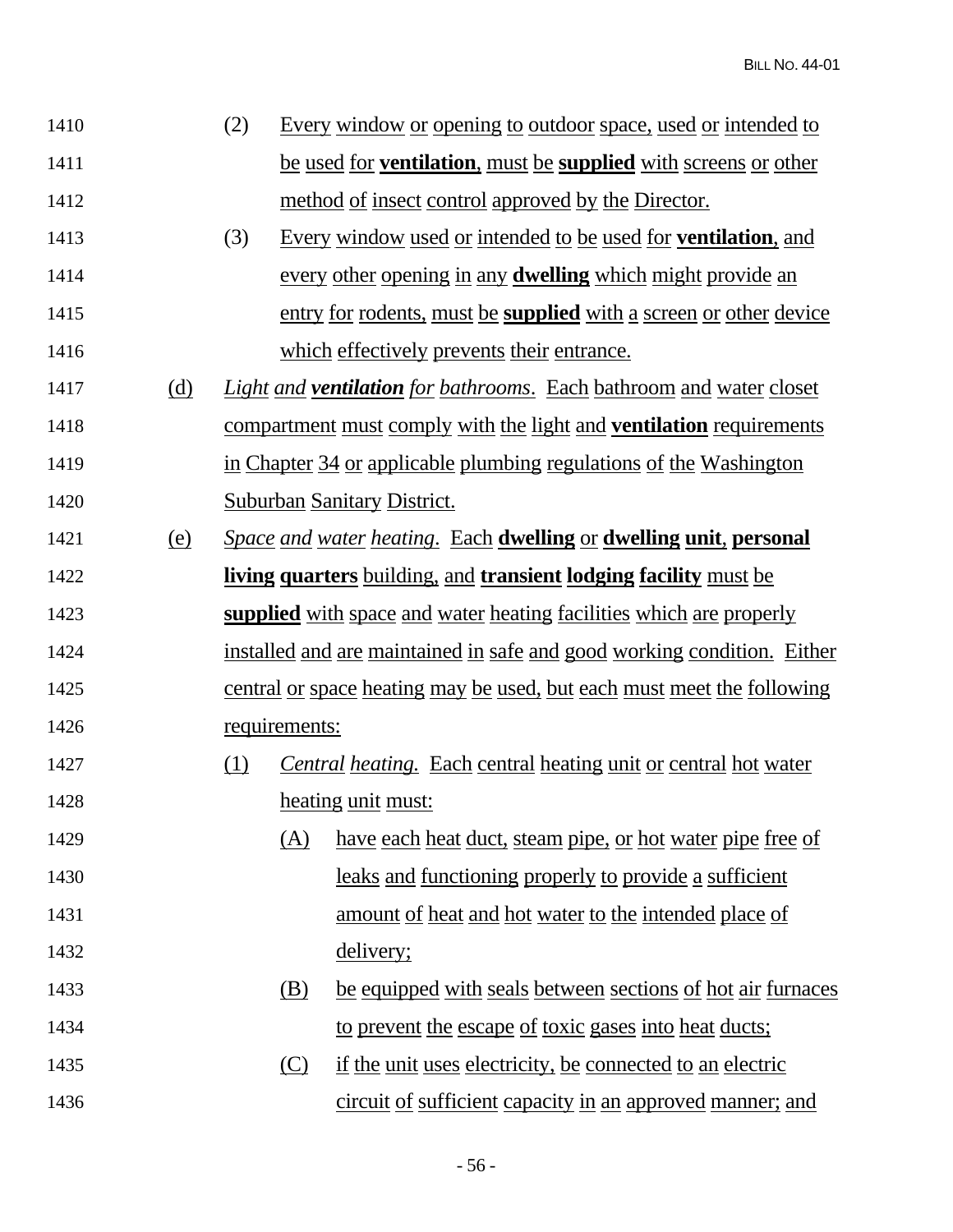| 1437 |     | (D)        | be provided with automatic safety devices which are                   |
|------|-----|------------|-----------------------------------------------------------------------|
| 1438 |     |            | installed and operated as required by applicable County               |
| 1439 |     |            | regulations.                                                          |
| 1440 | (2) |            | <i>Space heating; hot water.</i> Each space heating or hot water unit |
| 1441 |     | must:      |                                                                       |
| 1442 |     | <u>(A)</u> | not use gasoline as a fuel;                                           |
| 1443 |     | (B)        | not be manufactured or designed to be portable if the unit            |
| 1444 |     |            | uses solid, liquid, or gaseous fuel;                                  |
| 1445 |     | (C)        | <u>if the unit uses a flame, be connected to a flue or vent as</u>    |
| 1446 |     |            | <u>required by applicable County regulations;</u>                     |
| 1447 |     | (D)        | if the unit uses gaseous fuel, be connected with a non-               |
| 1448 |     |            | flexible metal tubing;                                                |
| 1449 |     | (E)        | <u>if the unit uses solid or liquid fuels, have a fire resistant</u>  |
| 1450 |     |            | <u>panel</u> beneath it;                                              |
| 1451 |     | (E)        | <u>be located at least 2 feet away from any wall, or be</u>           |
| 1452 |     |            | equipped with insulation sufficient to prevent the                    |
| 1453 |     |            | <u>overheating of any wall as prescribed by applicable</u>            |
| 1454 |     |            | standards of the American National Standards Association              |
| 1455 |     |            | or the National Fire Protection Association;                          |
| 1456 |     | (G)        | if the unit uses electricity, be connected to an electric             |
| 1457 |     |            | circuit of sufficient capacity in an approved manner; and             |
| 1458 |     | (H)        | be installed and operated as required by applicable County            |
| 1459 |     |            | regulations.                                                          |
| 1460 | (3) |            | <u>Temperature control - space heating.</u>                           |
| 1461 |     | (A)        | <u>Each owner of a dwelling unit or individual living unit</u>        |
| 1462 |     |            | where the heat is not under the control of the tenant must            |
| 1463 |     |            | maintain a temperature of at least 68 degrees Fahrenheit in           |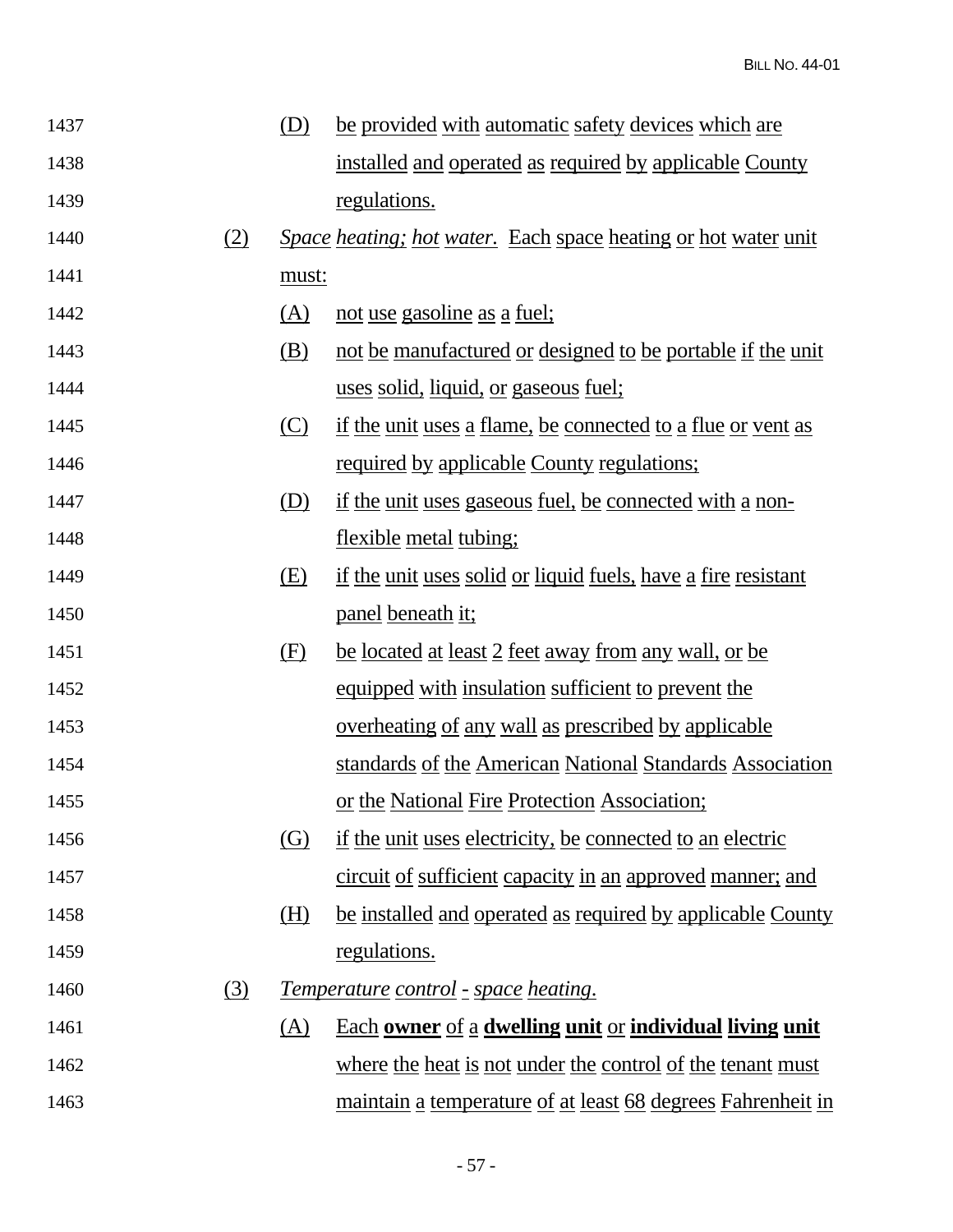| 1464 |                   |     | each habitable room, bathroom, and water closet                                |
|------|-------------------|-----|--------------------------------------------------------------------------------|
| 1465 |                   |     | <u>compartment at a distance of 3 feet above floor level.</u>                  |
| 1466 |                   | (B) | Each owner of a dwelling unit or individual living unit                        |
| 1467 |                   |     | where the heat is under the control of the tenant must                         |
| 1468 |                   |     | provide in working condition heating equipment capable of                      |
| 1469 |                   |     | <u>maintaining a temperature of at least 68 degrees Fahrenheit</u>             |
| 1470 |                   |     | in each <b>habitable room</b> , bathroom, and water closet                     |
| 1471 |                   |     | <u>compartment at a distance of 3 feet above floor level.</u>                  |
| 1472 |                   | (C) | If the thermostat or other mechanism governing the heat in                     |
| 1473 |                   |     | more than one <b>dwelling unit</b> in a multiple <b>dwelling</b> or            |
| 1474 |                   |     | individual living unit in a personal living quarters                           |
| 1475 |                   |     | <u>building is located in a dwelling unit or individual living</u>             |
| 1476 |                   |     | <u>unit where the occupant of that unit controls the heat</u>                  |
| 1477 |                   |     | <u>delivery to other dwelling units or individual living units.</u>            |
| 1478 |                   |     | the <b>owner</b> must provide each tenant with an emergency                    |
| 1479 |                   |     | phone number to directly contact a person who has 24-                          |
| 1480 |                   |     | hour access to adjust the heat and who will adjust the heat                    |
| 1481 |                   |     | within 2 hours.                                                                |
| 1482 | $\left( 4\right)$ |     | <i><u><b>Temperature control - hot water. Water-heating facilities</b></u></i> |
| 1483 |                   |     | necessary to provide hot water required by this Chapter must be                |
| 1484 |                   |     | capable of heating water to a temperature that permits a sufficient            |
| 1485 |                   |     | amount of water to be drawn at every required kitchen sink,                    |
| 1486 |                   |     | <u>lavatory basin, bathtub or shower at a temperature of not less than</u>     |
| 1487 |                   |     | 120 degrees or more than 140 degrees Fahrenheit. The supplied                  |
| 1488 |                   |     | water-heating facilities must be capable of meeting applicable                 |
| 1489 |                   |     | water heat requirements when heating facilities required under                 |
| 1490 |                   |     | this Chapter are not operating.                                                |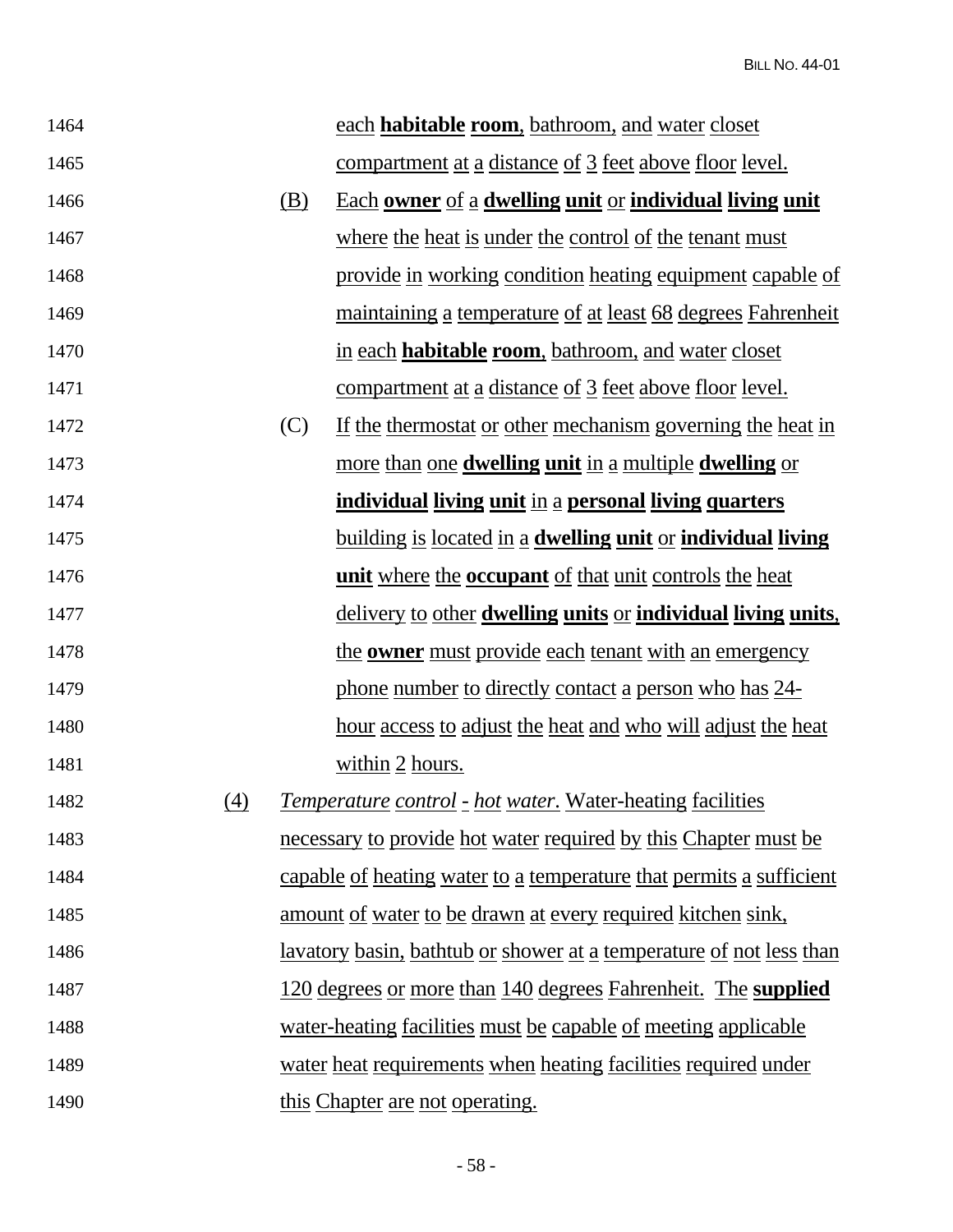| 1491 | $26 - 8.$  |          |                           | <b>Fire safety and security.</b>                                            |
|------|------------|----------|---------------------------|-----------------------------------------------------------------------------|
| 1492 | <u>(a)</u> |          |                           | <u>Fire safety - means of escape.</u>                                       |
| 1493 |            | $\Omega$ |                           | <b>Each dwelling unit, individual living unit, and rooming unit</b>         |
| 1494 |            |          |                           | <u>must have a safe, unobstructed means of escape leading to safe</u>       |
| 1495 |            |          |                           | and open space at ground level, as required by Chapters 8 and 22.           |
| 1496 |            | (2)      |                           | Each <b>mobile home</b> must have at least 2 exit doors which provide       |
| 1497 |            |          |                           | <u>a means of unobstructed escape and are located at a sufficient</u>       |
| 1498 |            |          |                           | <u>distance from each other to assure safe escape from any part of</u>      |
| 1499 |            |          |                           | <u>the mobile home in a fire or emergency. Each exterior mobile</u>         |
| 1500 |            |          |                           | <b>home</b> door must:                                                      |
| 1501 |            |          | (A)                       | be constructed for exterior use;                                            |
| 1502 |            |          | <u>(B)</u>                | open outward;                                                               |
| 1503 |            |          | $\circ$                   | be capable of being opened from the inside by the use of a                  |
| 1504 |            |          |                           | lever, knob, button, handle, or other device which does not                 |
| 1505 |            |          |                           | require a key for operation from the inside; and                            |
| 1506 |            |          | $\overline{(\mathbf{D})}$ | provide a 26-inch-wide clear opening, unless otherwise                      |
| 1507 |            |          |                           | permitted as an emergency exit only.                                        |
| 1508 |            | (3)      |                           | <u>Each room in a mobile home designed expressly for sleeping</u>           |
| 1509 |            |          |                           | <u>purposes, unless it has an exit door, must have at least one outside</u> |
| 1510 |            |          |                           | window which:                                                               |
| 1511 |            |          | (A)                       | can be opened from the inside without using tools;                          |
| 1512 |            |          | (B)                       | has a clear opening of not less than 22 inches in the least                 |
| 1513 |            |          |                           | <u>dimension and 5 square feet in area, with the bottom of the</u>          |
| 1514 |            |          |                           | <u>opening not more than 4 feet above the floor; and</u>                    |
| 1515 |            |          | (C)                       | if supplied with a screen or storm window, must have the                    |
| 1516 |            |          |                           | <u>screen or storm window readily removable without using a</u>             |
| 1517 |            |          |                           | <u>tool.</u>                                                                |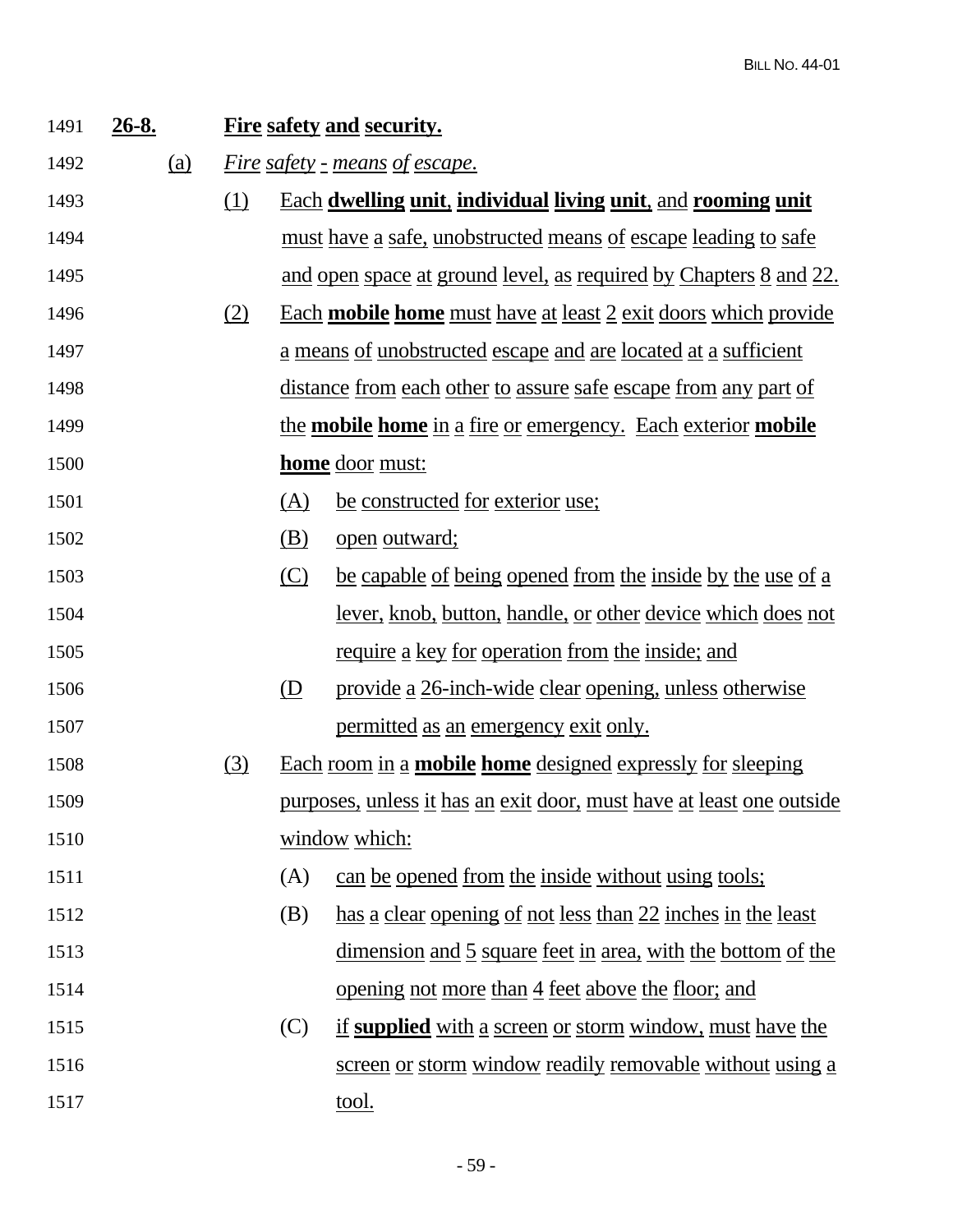| 1518 | (b) |            | <u>Fire safety - smoke detectors.</u>                                                |
|------|-----|------------|--------------------------------------------------------------------------------------|
| 1519 |     | (1)        | The <b>owner</b> of each occupied <b>dwelling unit</b> must provide smoke            |
| 1520 |     |            | <u>detectors in that <b>dwelling unit</b></u> as required by Section 22-96 and       |
| 1521 |     |            | <u>Section 17-37.</u>                                                                |
| 1522 |     | (2)        | <u>Where an enforcing agency finds that smoke detectors have not</u>                 |
| 1523 |     |            | been properly installed or maintained in working order, the                          |
| 1524 |     |            | agency must promptly report this fact to the Fire and Rescue                         |
| 1525 |     |            | Service or notify the nearest fire station.                                          |
| 1526 | (c) |            | <u>Doors off common areas, multi-family <b>dwelling</b>s. Any door in a multi-</u>   |
| 1527 |     |            | <u>family <b>dwelling</b> which opens onto an exit access corridor must be self-</u> |
| 1528 |     |            | closing and self-latching, and must have a minimum 20-minute fire                    |
| 1529 |     |            | protection rating under the applicable fire safety provision.                        |
| 1530 | (d) |            | <b>Security in multiple dwelling units and personal living quarters</b>              |
| 1531 |     | buildings. |                                                                                      |
| 1532 |     | (1)        | Each owner of a rental dwelling unit in any multiple dwelling                        |
| 1533 |     |            | <u>or of a <b>personal living quarters</b> building must supply, install and</u>     |
| 1534 |     |            | maintain locks and other security measures for doors and                             |
| 1535 |     |            | windows.                                                                             |
| 1536 |     | (2)        | <u>A person must not replace or alter any keyed lock, or place a new</u>             |
| 1537 |     |            | <u>lock on the entrance of a dwelling unit, without first providing</u>              |
| 1538 |     |            | both the tenant and <b>owner</b> of that <b>dwelling unit</b> with a suitable        |
| 1539 |     |            | <u>functional key to operate the lock. A tenant must obtain</u>                      |
| 1540 |     |            | permission from the <b>owner</b> , in writing, before installing a lock.             |
| 1541 |     | (3)        | Every owner of a personal living quarters building or 2<br>(A)                       |
| 1542 |     |            | or more contiguous rental <b>dwelling units</b> must alter the required              |
| 1543 |     |            | deadbolt locks on all affected dwelling unit, personal living                        |
| 1544 |     |            | <u>quarters, and individual living unit entrance doors between</u>                   |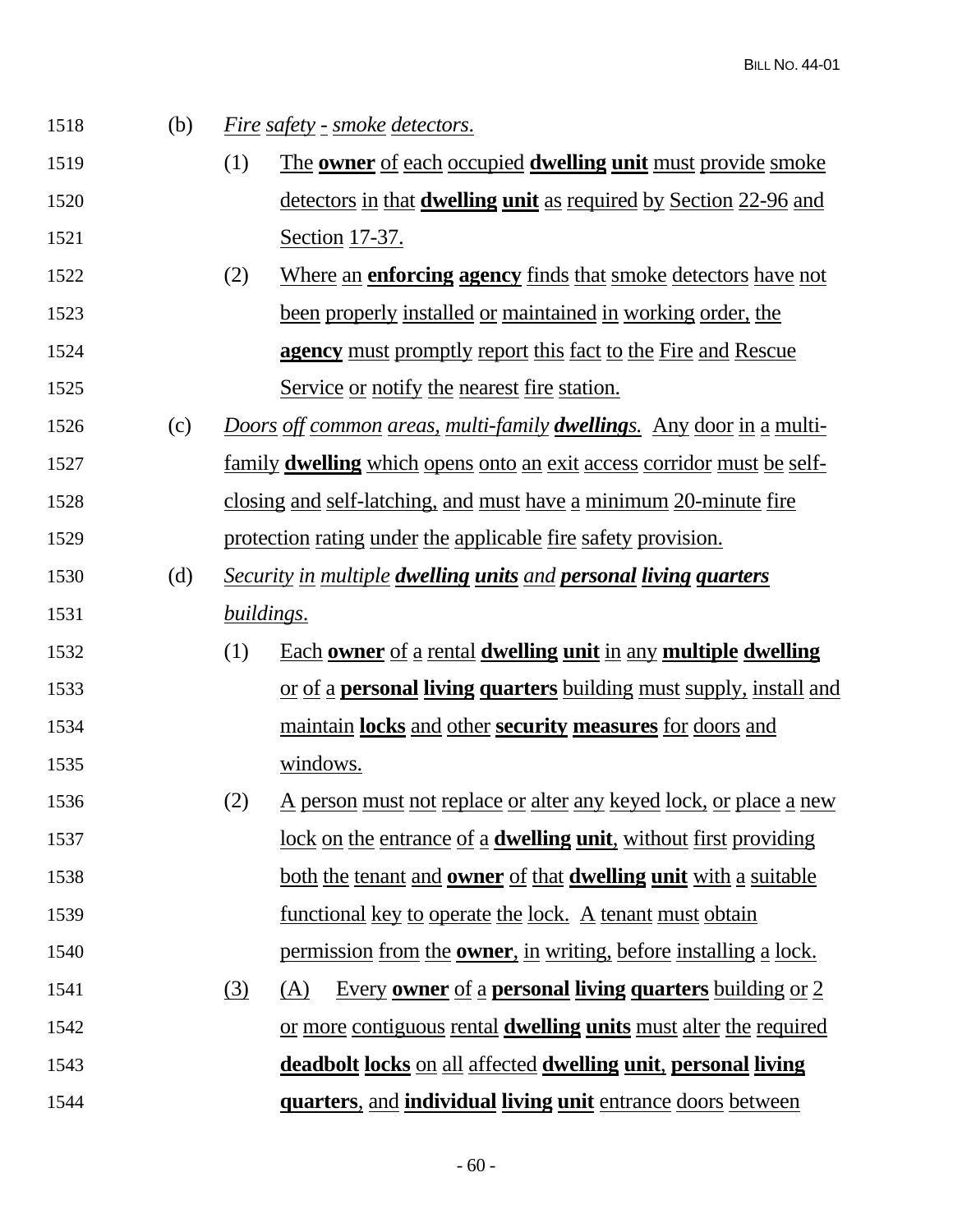| 1545 |     |     | <u>tenancies to protect against misuse of a master key or if the</u>              |
|------|-----|-----|-----------------------------------------------------------------------------------|
| 1546 |     |     | enforcing agency notifies the owner that the agency has reason                    |
| 1547 |     |     | to believe that a master key has been lost or stolen or is being                  |
| 1548 |     |     | used in the commission of a crime.                                                |
| 1549 |     | (B) | <u>The owner must restrict access to any master key, or any</u>                   |
| 1550 |     |     | other key which operates more than one key cylinder.                              |
| 1551 |     |     | <u>Every master key must be accounted for at all times.</u>                       |
| 1552 |     |     | <u>Master key records must be available for inspection by the</u>                 |
| 1553 |     |     | enforcing agency or the police department during normal                           |
| 1554 |     |     | business hours.                                                                   |
| 1555 | (4) |     | Door locks.                                                                       |
| 1556 |     | (A) | <u>Each swinging entrance and exit door to a personal living</u>                  |
| 1557 |     |     | <u>quarters building, individual living unit, or rental</u>                       |
| 1558 |     |     | dwelling unit must have a deadbolt lock with a minimum                            |
| 1559 |     |     | <u>one-inch throw, or another acceptable security device.</u>                     |
| 1560 |     |     | <b>Security measures</b> other than the manufacturer's latch are                  |
| 1561 |     |     | not required for a door which only allows access to a                             |
| 1562 |     |     | <u>balcony located at least 3 stories above the ground.</u>                       |
| 1563 |     | (B) | Each sliding, double, french or paired exterior door less                         |
| 1564 |     |     | than 3 stories above the ground must be installed and                             |
| 1565 |     |     | <u>maintained to protect the door from sliding or being pried</u>                 |
| 1566 |     |     | <u>out of its track, or forced open when locked. One door of</u>                  |
| 1567 |     |     | each sliding door structure must be stationary and secured                        |
| 1568 |     |     | in place by screws or pins.                                                       |
| 1569 | (5) |     | <u>Viewers. A viewer must be installed in each entrance or exit door</u>          |
| 1570 |     |     | to an <b>individual living unit</b> or rental <b>dwelling unit</b> , but a viewer |
| 1571 |     |     | need not be installed if a window, vision panel, or similar                       |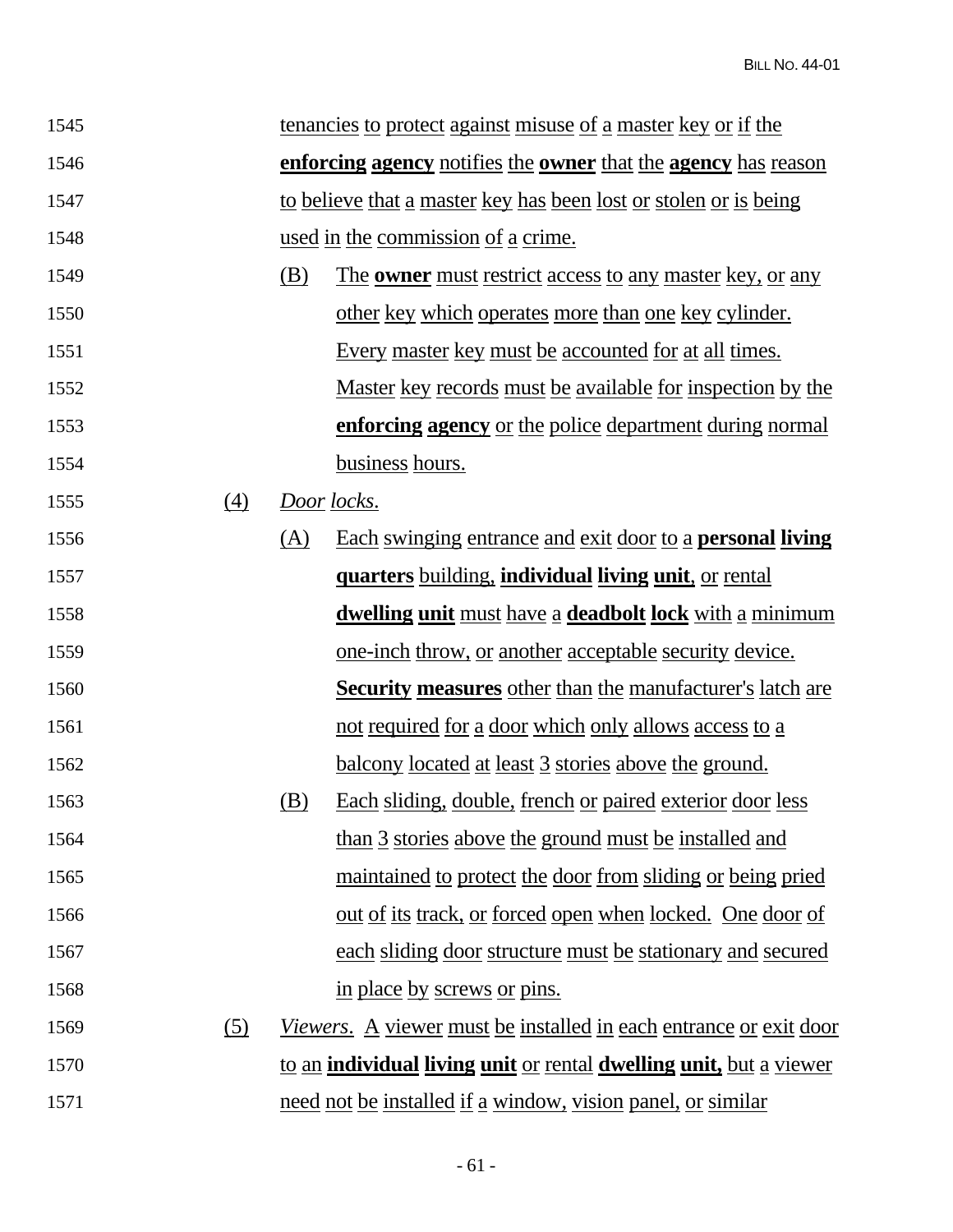| 1572 |            |     | <u>transparent device is located within 2 feet of the door and faces</u>                       |
|------|------------|-----|------------------------------------------------------------------------------------------------|
| 1573 |            |     | the external area in front of the door.                                                        |
| 1574 |            | (6) | <i><u>Windows.</u></i> Each openable window in an exterior wall of a rental                    |
| 1575 |            |     | <u>dwelling unit, personal living quarters building, or individual</u>                         |
| 1576 |            |     | <b>living unit</b> that is located within reach of the ground or any                           |
| 1577 |            |     | <u>adjacent surface must be constructed and maintained to protect it</u>                       |
| 1578 |            |     | from being opened from the outside and from being pried out of                                 |
| 1579 |            |     | <u>its frame or track.</u>                                                                     |
| 1580 |            | (7) | <i><u>Other locks required. The <b>owner</b> of each multiple <b>dwelling</b> with</u></i>     |
| 1581 |            |     | <u>rental dwelling units or personal living quarters building must</u>                         |
| 1582 |            |     | <u>lock any access panel to a roof, attic, crawl space, storage area,</u>                      |
| 1583 |            |     | and any other area which is not used daily.                                                    |
| 1584 | (e)        |     | <b>Security in other rental dwelling units.</b> Each <b>owner</b> of any rental                |
| 1585 |            |     | dwelling unit must supply, install, and maintain a lock for every door to                      |
| 1586 |            |     | <u>the outside, and each door must close securely. The <b>owner</b> must supply</u>            |
| 1587 |            |     | the tenant with a key which will operate the lock from the outside, and                        |
| 1588 |            |     | <u>the lock must operate by a thumb turn from the inside. A comparable</u>                     |
| 1589 |            |     | <u>lock may be substituted on any door with a thin frame.</u>                                  |
| 1590 | (f)        |     | <i>Address number.</i> Each <b>dwelling</b> must be numbered as required in                    |
| 1591 |            |     | Section 22-97. Each individual unit in a <b>dwelling</b> must be numbered.                     |
| 1592 | $26-9.$    |     | <b>Maintenance of dwelling units.</b>                                                          |
| 1593 |            |     | Unless otherwise stated, the <b>owner</b> of each <b>dwelling</b> or <b>dwelling unit</b> must |
| 1594 |            |     | assure compliance with the following standards at all times. All installation, repair,         |
| 1595 |            |     | and replacement must be performed in a workmanlike manner and with materials                   |
| 1596 |            |     | <u>having properties and qualities substantially equal to or better than the original</u>      |
| 1597 | materials. |     |                                                                                                |
| 1598 | (a)        |     | Basic requirements.                                                                            |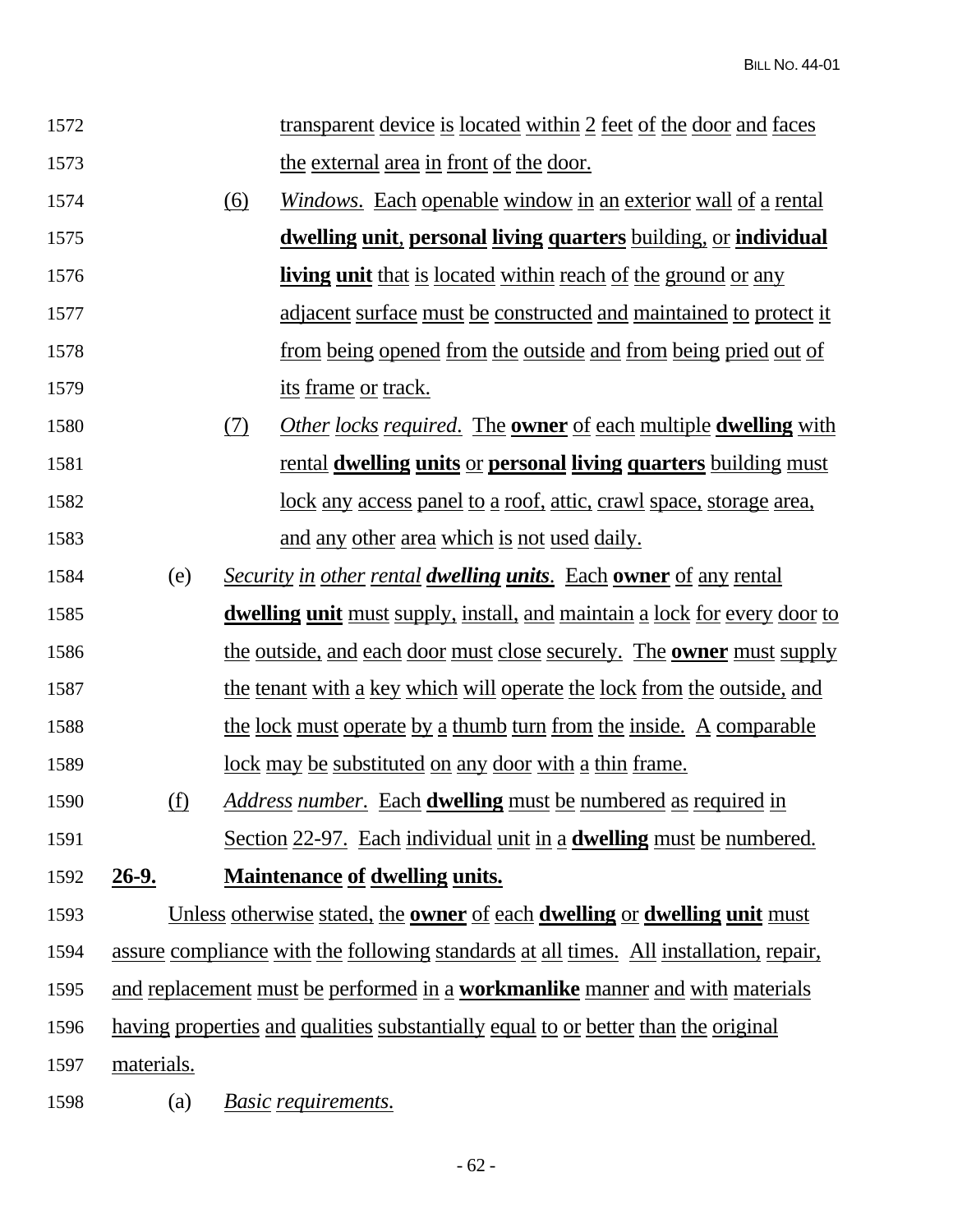| 1599 | (1) | <u>Each structure must be maintained in good repair.</u>                  |
|------|-----|---------------------------------------------------------------------------|
| 1600 | (2) | Each window, door, and hatchway must be maintained in sound               |
| 1601 |     | working condition.                                                        |
| 1602 | (3) | In any renovation, addition or new construction of a <b>dwelling</b> or   |
| 1603 |     | other structure on the premises, the owner must complete each             |
| 1604 |     | exterior surface, including windows, wall siding, and roof within         |
| 1605 |     | <u>one year after the building permit was first issued, or within one</u> |
| 1606 |     | year after construction started if no building permit was required.       |
| 1607 |     | <u>This subsection does not apply to any dwelling containing more</u>     |
| 1608 |     | than 4 dwelling units.                                                    |
| 1609 | (4) | Each supplied facility, piece of equipment, or utility which is           |
| 1610 |     | <u>required under this Chapter must be constructed or installed so</u>    |
| 1611 |     | that it will function safely and effectively, and must be                 |
| 1612 |     | maintained in satisfactory working condition.                             |
| 1613 | (5) | <u>Each owner of a multiple dwelling or personal living quarters</u>      |
| 1614 |     | building must maintain:                                                   |
| 1615 |     | <u>(A)</u><br>the shared or common area of the land and buildings in      |
| 1616 |     | clean and sanitary condition; and                                         |
| 1617 |     | (B)<br>all equipment and facilities in laundry rooms and other            |
| 1618 |     | shared spaces in clean condition and good working order.                  |
| 1619 | (6) | <b>Each occupant of a dwelling, dwelling unit, or individual</b>          |
| 1620 |     | <b>living unit</b> must maintain in safe and sanitary condition that part |
| 1621 |     | of the dwelling, dwelling unit, individual living unit, and               |
| 1622 |     | premises which the <b>occupant</b> occupies and controls.                 |
| 1623 | (7) | <u>An owner or occupant must not cause any service, facility,</u>         |
| 1624 |     | equipment, or utility which is required by this Chapter to be             |
| 1625 |     | removed or discontinued for any occupied <b>dwelling</b> , except for a   |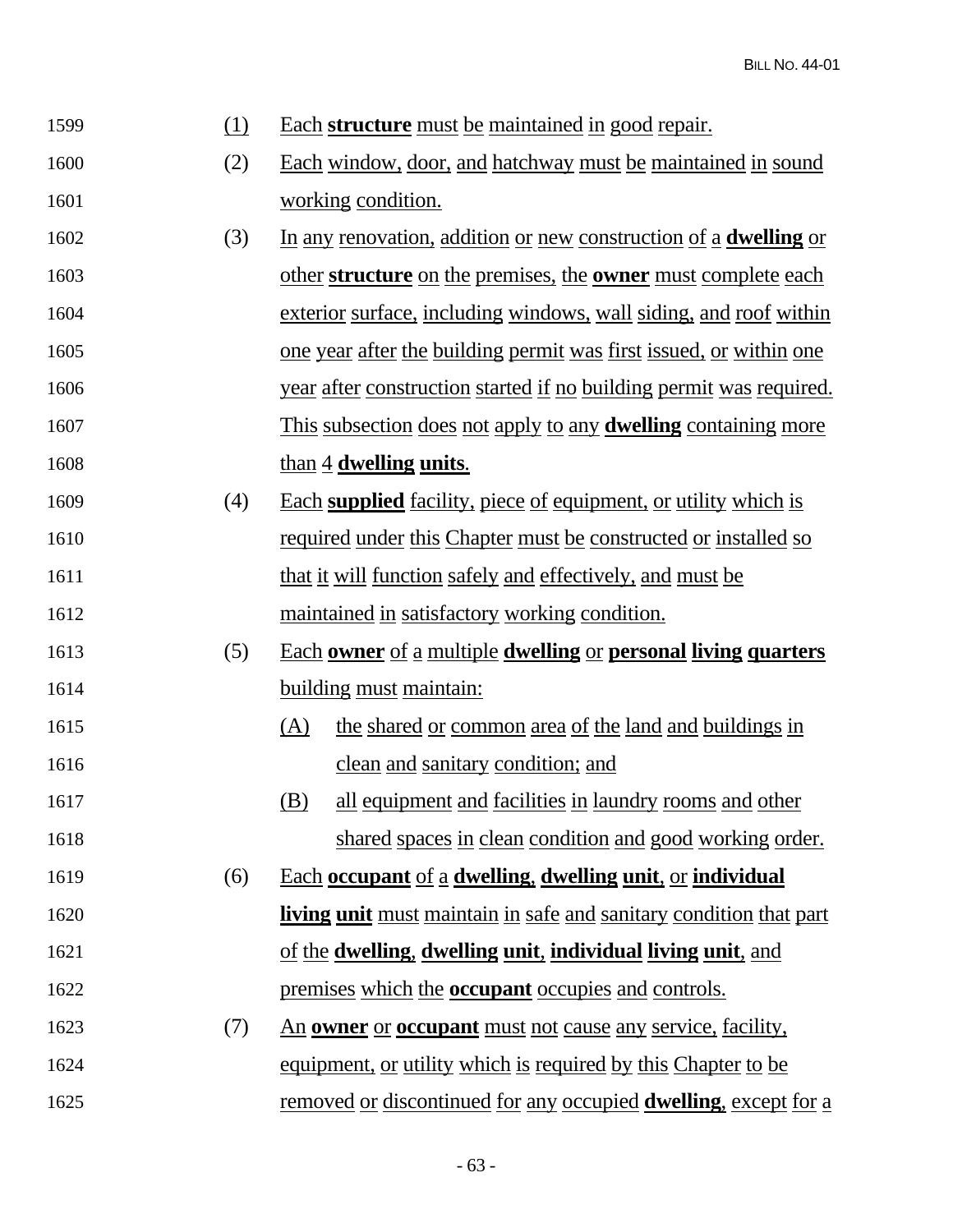| 1626 |     |        | <u>temporary interruption that is necessary while repairs or</u>                  |
|------|-----|--------|-----------------------------------------------------------------------------------|
| 1627 |     |        | alterations are actually taking place, or during a temporary                      |
| 1628 |     |        | emergency when discontinuance of service is approved by an                        |
| 1629 |     |        | enforcing agency. If a rental dwelling unit or individual living                  |
| 1630 |     |        | <u>unit is not equipped with a separate meter for a utility, the <b>owner</b></u> |
| 1631 |     |        | must make sufficient utility payments to prevent the utility                      |
| 1632 |     |        | service from being discontinued.                                                  |
| 1633 | (8) |        | All rubbish and garbage must be stored and maintained in                          |
| 1634 |     |        | approved containers as required by Chapter 48. <b>Rubbish</b> and                 |
| 1635 |     |        | <b>garbage</b> must not remain outside of approved storage containers,            |
| 1636 |     |        | or containment areas approved for bulk objects, for more than 24                  |
| 1637 |     | hours. |                                                                                   |
| 1638 |     | (A)    | The <b>owner</b> must provide a sufficient number of containers                   |
| 1639 |     |        | <u>for storage of rubbish and garbage to prevent overflow</u>                     |
| 1640 |     |        | and must maintain the containers as required by Chapter                           |
| 1641 |     |        | <u>48.</u>                                                                        |
| 1642 |     | (B)    | Each occupant of a dwelling, dwelling unit, or                                    |
| 1643 |     |        | individual living unit must dispose of all rubbish and                            |
| 1644 |     |        | <b>garbage</b> in a clean and sanitary manner by placing it in                    |
| 1645 |     |        | appropriate containers as required by Chapter 48.                                 |
| 1646 | (9) |        | Each occupant of a dwelling containing a single dwelling unit                     |
| 1647 |     |        | must exterminate any insects, rodents, or other vermin in or on                   |
| 1648 |     |        | the premises. Each occupant of a dwelling unit or individual                      |
| 1649 |     |        | living unit in a dwelling containing more than one unit must                      |
| 1650 |     |        | <b>exterminate</b> if that unit is the only infested unit. The <b>owner</b>       |
| 1651 |     |        | must exterminate if the infestation:                                              |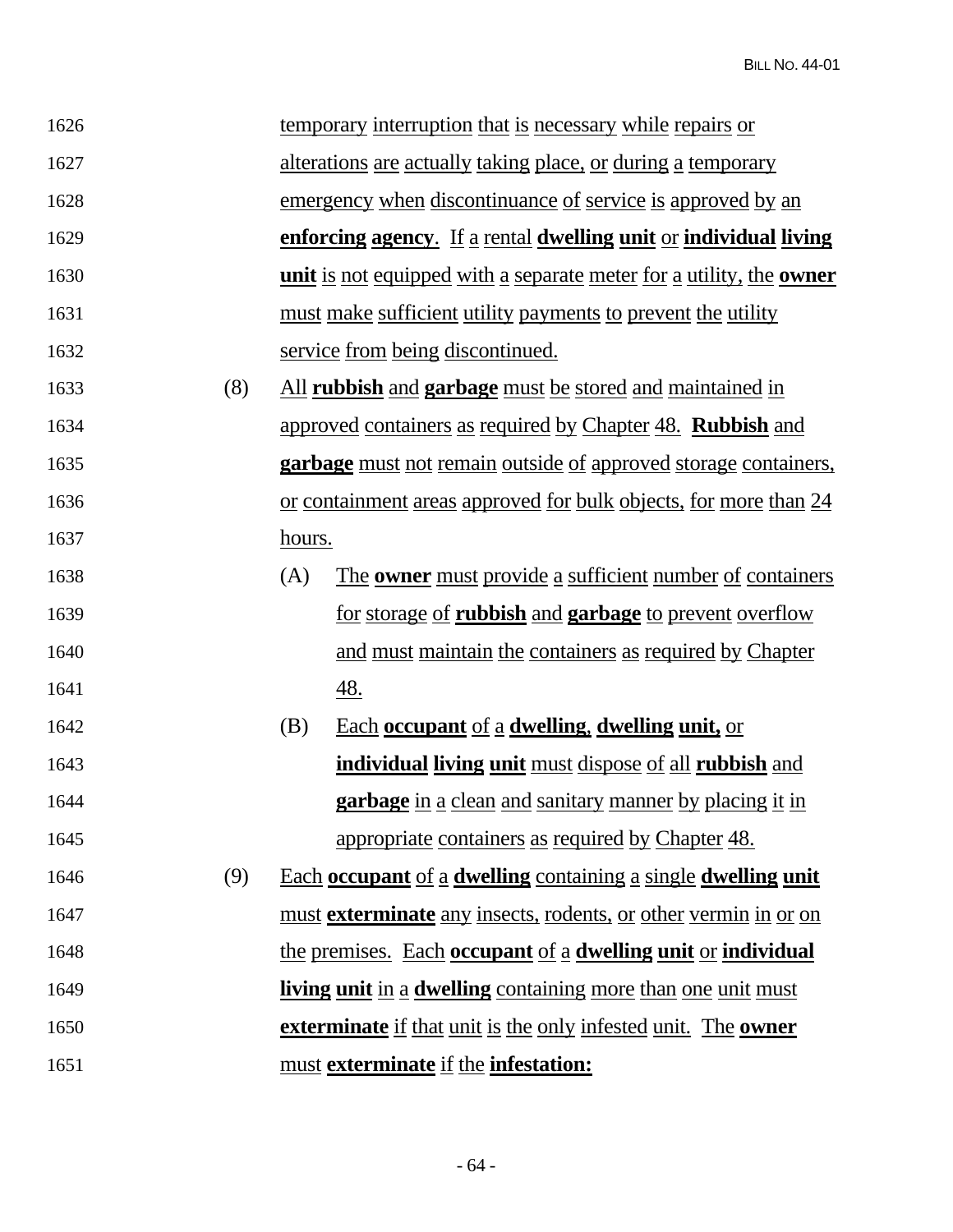| 1652 |     |                  | (A)              | includes more than one unit or the shared or common areas                    |
|------|-----|------------------|------------------|------------------------------------------------------------------------------|
| 1653 |     |                  |                  | of a <b>dwelling</b> , or                                                    |
| 1654 |     |                  | (B)              | was caused by the <b>owner's</b> failure to maintain the                     |
| 1655 |     |                  |                  | <b>dwelling</b> in a rat-proof or reasonably insect-proof                    |
| 1656 |     |                  |                  | condition.                                                                   |
| 1657 |     | (10)             |                  | The exterior surfaces of each <b>structure</b> and the interior surfaces     |
| 1658 |     |                  |                  | <u>of all common areas in each multi-family <b>dwelling</b> must be</u>      |
| 1659 |     |                  |                  | maintained free of graffiti, as defined in Section 32-12A.                   |
| 1660 |     | (11)             |                  | <u>All water must be drained and conveyed from every roof and</u>            |
| 1661 |     |                  |                  | paved surface so it does not cause dampness in any wall, ceiling             |
| 1662 |     |                  | <u>or floor.</u> |                                                                              |
| 1663 |     | (12)             |                  | Each owner, after notice, must eliminate any condition which                 |
| 1664 |     |                  |                  | creates a <b>public nuisance</b> in a manner that will prevent the           |
| 1665 |     |                  |                  | nuisance from reoccurring.                                                   |
| 1666 | (b) | <i>Exterior.</i> |                  |                                                                              |
| 1667 |     | <u>(1)</u>       |                  | Each foundation, floor, wall, ceiling, and roof must be reasonably           |
| 1668 |     |                  |                  | weather-tight, water-tight, rodent-proof, free from foreign matter,          |
| 1669 |     |                  |                  | and capable of affording privacy.                                            |
| 1670 |     | (2)              |                  | Each window, exterior door, and hatchway must be reasonably                  |
| 1671 |     |                  |                  | weather-tight, water-tight, and rodent-proof. Each occupant                  |
| 1672 |     |                  |                  | <u>must hang all window screens unless the <b>owner</b> has agreed to do</u> |
| 1673 |     |                  | <u>so.</u>       |                                                                              |
| 1674 |     | (3)              |                  | All exterior surfaces must be adequately protected from water                |
| 1675 |     |                  |                  | seepage and against decay. All exterior surfaces must be free of             |
| 1676 |     |                  |                  | flaking, peeling, or loose paint.                                            |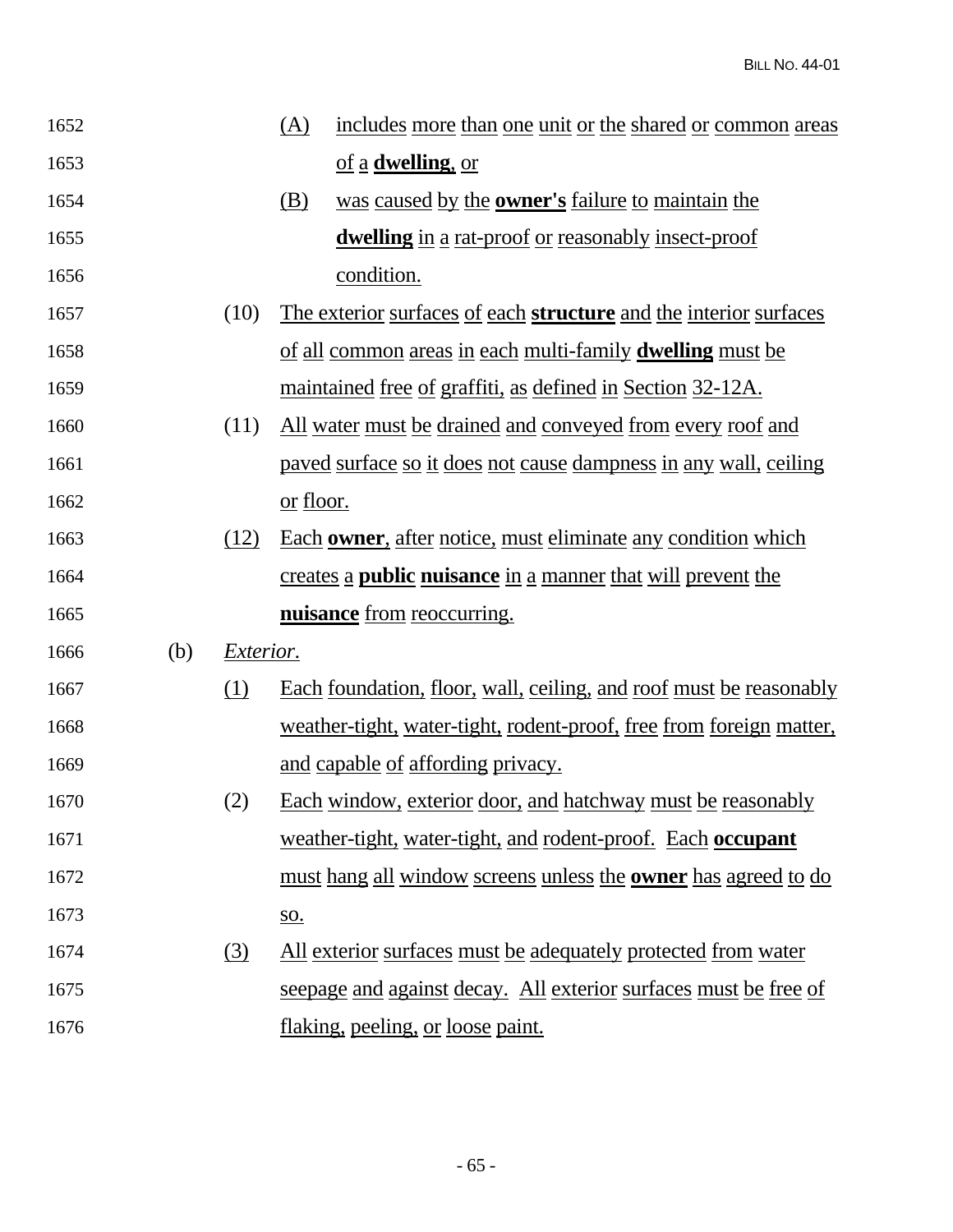| 1677 |          | (4)                            |     | <u>The owner must maintain the paved or gravel surface of each</u>               |
|------|----------|--------------------------------|-----|----------------------------------------------------------------------------------|
| 1678 |          |                                |     | entry apron, driveway, sidewalk and walkway, parking lot, and                    |
| 1679 |          |                                |     | patio in good, serviceable, and safe condition.                                  |
| 1680 |          | (5)                            |     | <u>Each lawn and other land not covered by a structure must be</u>               |
| 1681 |          |                                |     | <u>reasonably free of erosion or gullying. Any grass or weeds must</u>           |
| 1682 |          |                                |     | not be allowed to grow more than 12 inches high where required                   |
| 1683 |          |                                |     | by Chapter 58. Shrubbery, trees, vines, hedges, and other                        |
| 1684 |          |                                |     | <u>vegetation, including dead trees and branches, must be</u>                    |
| 1685 |          |                                |     | <u>maintained so they do not pose a danger to health or safety.</u>              |
| 1686 |          |                                | (A) | <u>The owner of a multiple dwelling or personal living</u>                       |
| 1687 |          |                                |     | <b><u>quarters, the owner of a vacant building, each occupant</u></b>            |
| 1688 |          |                                |     | of a single-family <b>dwelling</b> , and any <b>occupant</b> of a                |
| 1689 |          |                                |     | <u>dwelling unit in a multifamily dwelling who controls a</u>                    |
| 1690 |          |                                |     | <u>lawn or yard area, must keep grass and weeds below any</u>                    |
| 1691 |          |                                |     | <u>required height limit.</u>                                                    |
| 1692 |          |                                | (B) | <u>The owner must keep the premises free of erosion or</u>                       |
| 1693 |          |                                |     | gullying and replace damaged ground cover.                                       |
| 1694 |          |                                | (C) | <u>The owner must maintain shrubbery, trees, vines, hedges,</u>                  |
| 1695 |          |                                |     | and other vegetation.                                                            |
| 1696 |          | $\underline{(6)}$              |     | <u>Each owner must direct any exterior lighting away from the</u>                |
| 1697 |          |                                |     | windows of any adjacent dwelling unit or individual living unit.                 |
| 1698 | $\Omega$ | <i><u><b>Interior.</b></u></i> |     |                                                                                  |
| 1699 |          | <u>(1)</u>                     |     | <b>Each plumbing</b> fixture and water and waste pipe must be                    |
| 1700 |          |                                |     | properly installed and maintained in good sanitary working                       |
| 1701 |          |                                |     | condition, free from defects, leaks, and obstructions. Each                      |
| 1702 |          |                                |     | <b><u>occupant of a dwelling unit or individual living unit must</u></b>         |
| 1703 |          |                                |     | <u>maintain all <b>plumbing</b> fixtures in the unit in a clean and sanitary</u> |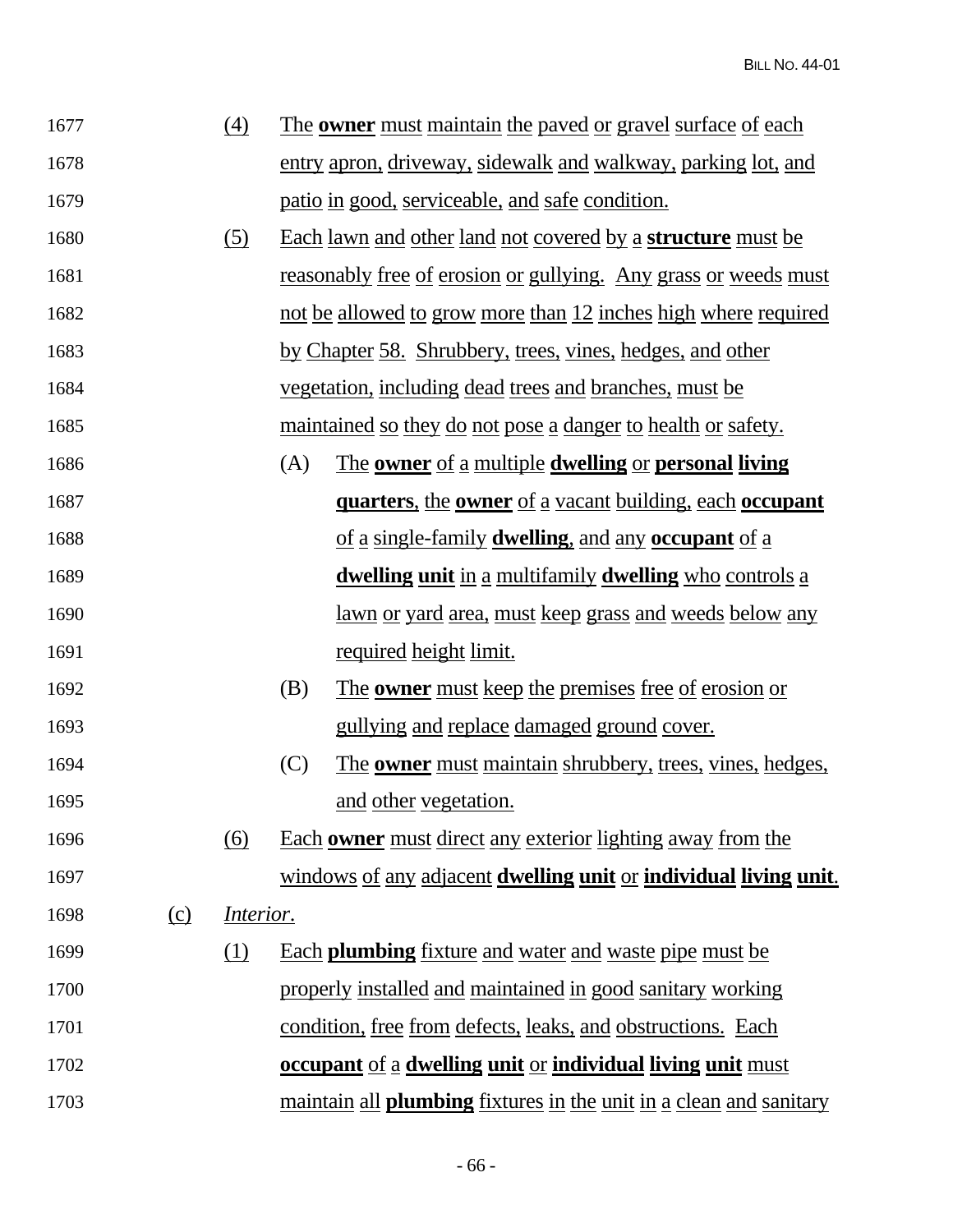| 1704 |          |                  | condition and must exercise reasonable care in their use and                              |
|------|----------|------------------|-------------------------------------------------------------------------------------------|
| 1705 |          |                  | operation.                                                                                |
| 1706 |          | (2)              | Each water closet compartment floor surface and bathroom floor                            |
| 1707 |          |                  | surface must be constructed and maintained reasonably                                     |
| 1708 |          |                  | impervious to water and to permit the floor to be easily                                  |
| 1709 |          |                  | maintained in a clean and sanitary condition.                                             |
| 1710 |          | <u>(3)</u>       | <u>All walls, ceilings, floors, interior woodwork, doors and windows</u>                  |
| 1711 |          |                  | must be maintained in sound condition and good repair, and free                           |
| 1712 |          |                  | of flaking, peeling, or loose paint. Only lead-free paint may be                          |
| 1713 |          |                  | used.                                                                                     |
| 1714 |          | $\left(4\right)$ | The owner of a rental dwelling unit or individual living unit                             |
| 1715 |          |                  | must repaint the painted interior surfaces of the unit:                                   |
| 1716 |          |                  | (A)<br>(i) if after the third year of tenancy, the paint is stained, or                   |
| 1717 |          |                  | is not intact and cleanable; and                                                          |
| 1718 |          |                  | (ii) this condition is not due to tenant abuse; and                                       |
| 1719 |          |                  | (B)<br><u>at least every 5 years.</u>                                                     |
| 1720 |          |                  | Any painting required under this subsection may be postponed                              |
| 1721 |          |                  | <u>for 5 years or until a change in occupancy, whichever occurs first,</u>                |
| 1722 |          |                  | if an <b>occupant</b> certifies that all <b>occupants</b> do not want the unit to         |
| 1723 |          |                  | be painted at the scheduled time.                                                         |
| 1724 |          | (5)              | <u>All floor coverings must be in good repair and sanitary condition.</u>                 |
| 1725 | $26-10.$ |                  | <b>Maintenance of nonresidential property.</b>                                            |
| 1726 |          |                  | The <b>owner</b> of each <b>nonresidential</b> property, including any property converted |
| 1727 |          |                  | <u>from residential use, must comply with the following requirements:</u>                 |
| 1728 | (a)      |                  | <i><u>Grounds maintenance. Each lawn or other land not covered by a</u></i>               |
| 1729 |          |                  | <b>structure</b> must be properly maintained reasonably free of erosion,                  |
| 1730 |          |                  | <u>gullying, and missing ground cover. All weeds and grass must be cut</u>                |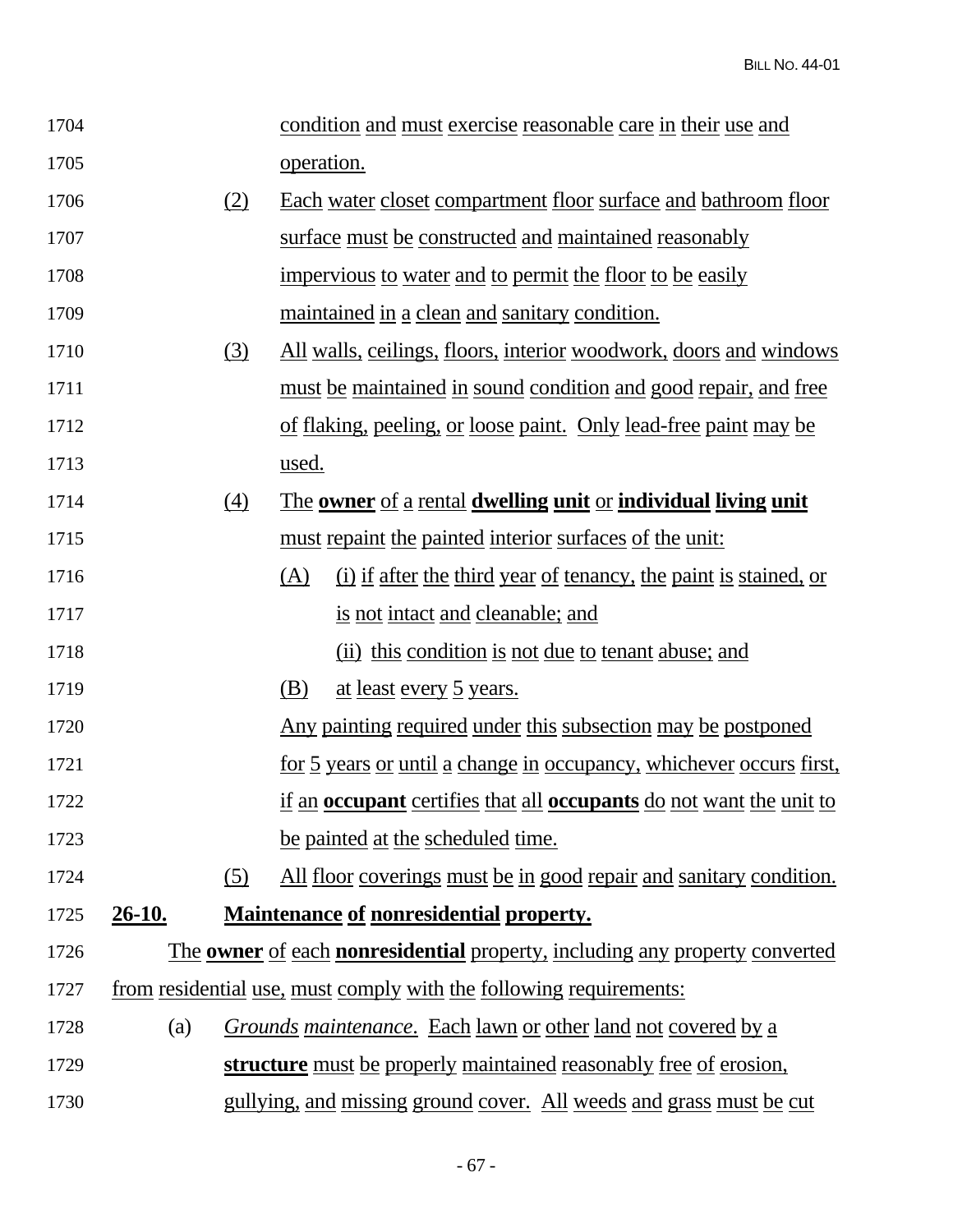| 1731 |            | <u>periodically, and must not grow more than 12 inches high when</u>                |
|------|------------|-------------------------------------------------------------------------------------|
| 1732 |            | <u>required by Chapter 58. Lawns, shrubbery, trees, vines, hedges, dead</u>         |
| 1733 |            | trees or branches, and other vegetation must be maintained so they do               |
| 1734 |            | not endanger public health or safety.                                               |
| 1735 | (b)        | <b>Structure</b> maintenance. Each structure must be structurally sound and         |
| 1736 |            | maintained in good repair. Each surface exposed to the elements and                 |
| 1737 |            | susceptible to deterioration must be painted or provided with a suitable,           |
| 1738 |            | weather-resistant protective coating sufficient to prevent deterioration.           |
| 1739 | (c)        | <i>Exterior surfaces.</i> Each exterior surface and appurtenance, such as a         |
| 1740 |            | wall, window, door, roof, canopy, step, walkway, planter box, or sign,              |
| 1741 |            | must be maintained in good condition, with materials having properties              |
| 1742 |            | and qualities substantially equal to the original materials, and                    |
| 1743 |            | substantially free from damage and deterioration. Each exterior surface             |
| 1744 |            | <u>must be maintained free of flaking, peeling, or loose paint, and graffiti</u>    |
| 1745 |            | as defined in Section 32-12A.                                                       |
| 1746 | <u>(d)</u> | <b>Rubbish</b> and <b>garbage.</b> All rubbish and <b>garbage</b> must be stored in |
| 1747 |            | approved containers as required by Chapter 48. The <b>owner</b> and each            |
| 1748 |            | <u>tenant of a nonresidential structure are both responsible for providing</u>      |
| 1749 |            | sufficient rubbish and garbage containers to prevent overflow, and for              |
| 1750 |            | <u>maintaining the premises as required by Chapter 48. Litter, rubbish,</u>         |
| 1751 |            | refuse, and <b>garbage</b> must not remain on the property outside of               |
| 1752 |            | approved storage containers, or containment areas approved for bulk                 |
| 1753 |            | objects, for more than 24 hours. An <b>owner</b> or tenant of any                   |
| 1754 |            | <u>nonresidential property must not let trash, litter, or rubbish be carried to</u> |
| 1755 |            | or deposited on any street, sidewalk or other public or private property.           |

- 68 -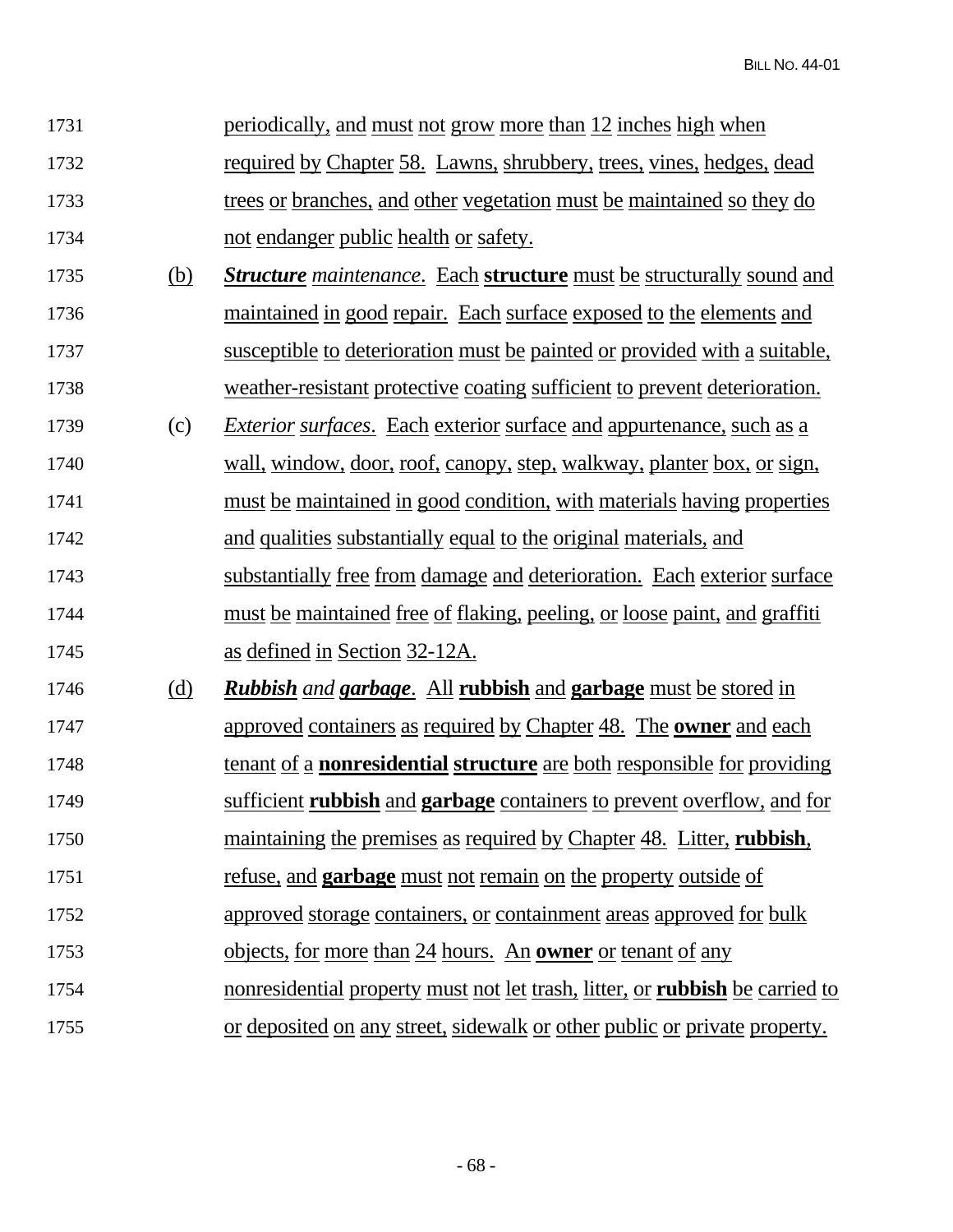| 1756 | (e) | <i>Paved surfaces.</i> The paved and gravel surfaces of each entry apron, |
|------|-----|---------------------------------------------------------------------------|
| 1757 |     | driveway, sidewalk, and parking lot must be maintained in good,           |
| 1758 |     | serviceable, and safe condition.                                          |

- 1759 (f) *Public nuisance*. Each owner, after notice, must eliminate any 1760 condition which creates a **public nuisance** in a manner that will prevent 1761 its reoccurrence.
- 1762 **26-11. Inspections; warrants; right of entry of inspectors and owners.**
- 1763 (a) *Inspection by agency*. An **enforcing agency** may inspect the condition 1764 of any **dwelling**, **nonresidential structure**, and other premises to 1765 safeguard the health and safety of **occupants** and the public.
- 1766 (b) *Administrative search warrant*. The **enforcing agency** may apply to a 1767 judge of the District Court or Circuit Court for an administrative 1768 search warrant to enter any premises regulated under this Chapter to 1769 conduct a code enforcement inspection.
- 1770 (c) *Application for warrant*. The applicant for the warrant must, in 1771 writing and under oath, particularly describe the premises to be 1772 searched and the nature, scope, and purpose of the proposed search.
- 1773 (d) *Grounds for issuance*. A judge may issue the warrant if the judge 1774 finds that:
- 1775 (1) the applicant is authorized or required by law to make the 1776 inspection;
- 1777 (2) the applicant has demonstrated that the inspection of the 1778 premises is sought:
- 1779 (A) as a result of evidence of an existing violation of this 1780 Chapter or other law; or
- 1781 (B) as a result of a general and neutral administrative plan to 1782 conduct fire inspections or a condition of a rental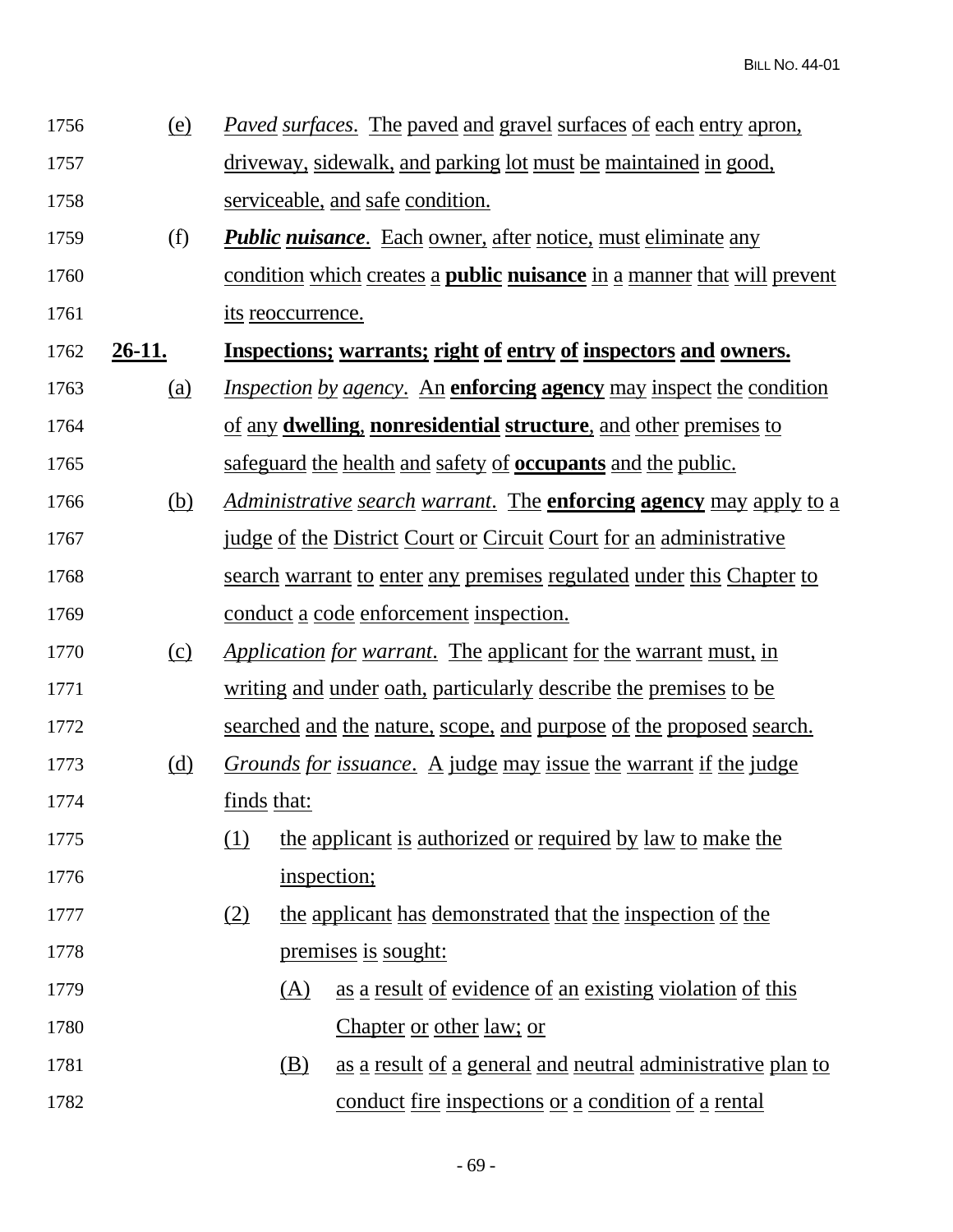| 1783 |            | property license which authorizes periodic inspections;                                   |
|------|------------|-------------------------------------------------------------------------------------------|
| 1784 |            | the <b>owner</b> , tenant, or other individual in charge of the property<br>(3)           |
| 1785 |            | has denied access to the property, or after making a reasonable                           |
| 1786 |            | effort the applicant has been unable to contact any of these                              |
| 1787 |            | individuals for oral communication; and                                                   |
| 1788 |            | the inspection is sought for health, safety, and general welfare<br>(4)                   |
| 1789 |            | <u>related</u> purposes.                                                                  |
| 1790 | <u>(e)</u> | Described premises. An administrative search warrant issued under                         |
| 1791 |            | this Section must describe the premises to be searched. The                               |
| 1792 |            | inspection must not exceed any limit specified in the warrant.                            |
| 1793 | <u>(f)</u> | <u>Time period. An administrative search warrant issued under this</u>                    |
| 1794 |            | Section must be executed and returned to the judge who issued it not                      |
| 1795 |            | <u>later</u> than:                                                                        |
| 1796 |            | (1)<br>the time specified in the warrant, which must not exceed 30                        |
| 1797 |            | <u>days; or</u>                                                                           |
| 1798 |            | if no time period is specified in the warrant, 15 days after it is<br>(2)                 |
| 1799 |            | issued.                                                                                   |
| 1800 | (g)        | <i>Information confidential.</i> Any information obtained under an                        |
| 1801 |            | administrative search warrant is confidential and must not be                             |
| 1802 |            | disclosed, except:                                                                        |
| 1803 |            | (1)<br>in an administrative or judicial proceeding arising out of a                       |
| 1804 |            | <u>violation relating to the purpose for which the warrant was</u>                        |
| 1805 |            | <u>issued and within the scope of the warrant; or</u>                                     |
| 1806 |            | to an <b>owner</b> or <b>occupant</b> of the premises.<br>(2)                             |
| 1807 | (h)        | <b>Access.</b> Each occupant of a <b>dwelling</b> or <b>nonresidential structure</b> must |
| 1808 |            | give the <b>owner</b> access to the <b>dwelling</b> or <b>nonresidential structure</b> at |
| 1809 |            | all reasonable times to make repairs or alterations or take other action                  |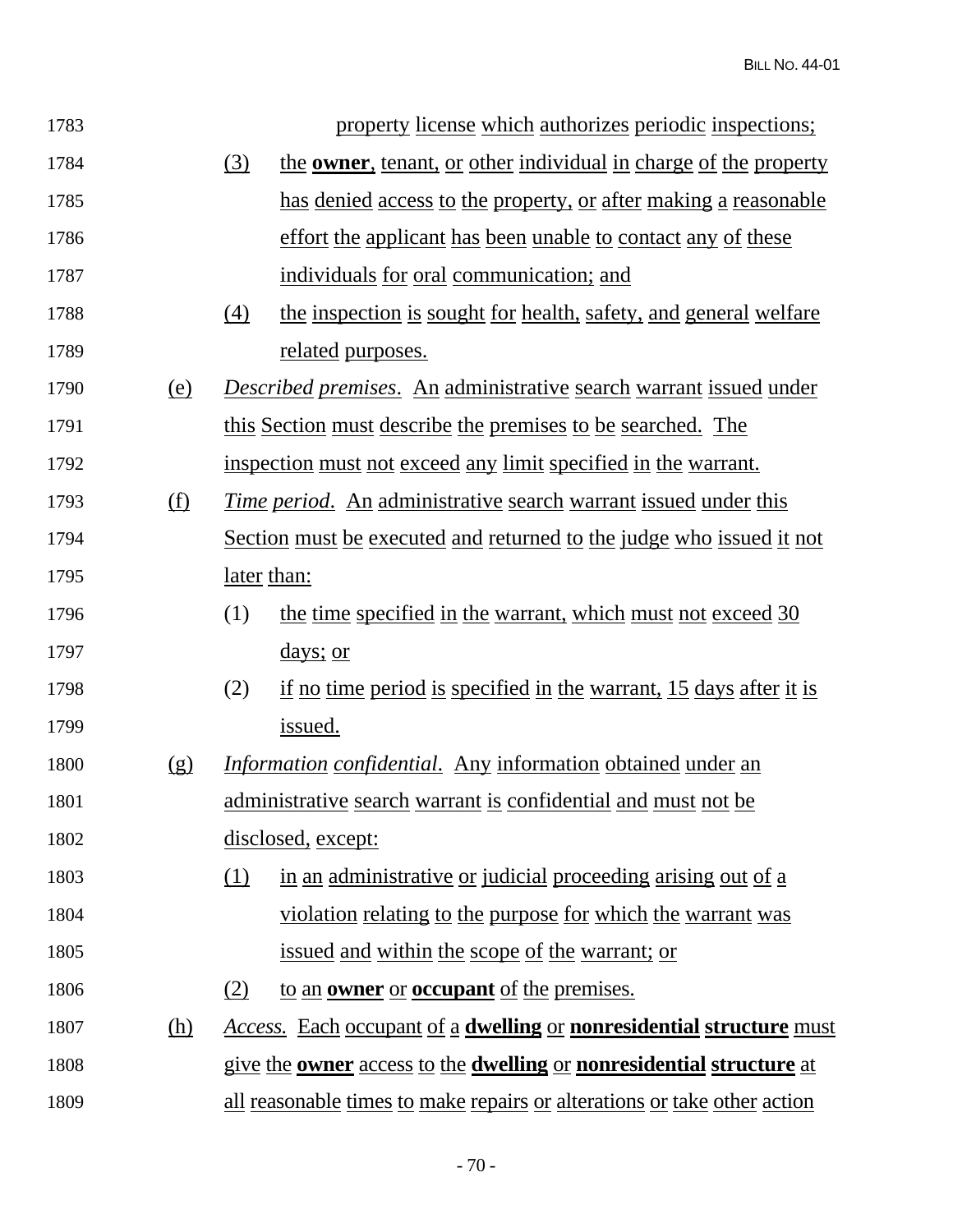| 1810 |               |                 | necessary to comply with this Chapter or an order issued under this                         |
|------|---------------|-----------------|---------------------------------------------------------------------------------------------|
| 1811 |               | <u>Chapter.</u> |                                                                                             |
| 1812 | <u>(i)</u>    |                 | Determination of lead agency. When a violation of this Chapter also                         |
| 1813 |               |                 | <u>falls under the jurisdiction of another County department or office, the</u>             |
| 1814 |               |                 | <b>Chief Administrative Officer must determine which agency will</b>                        |
| 1815 |               |                 | investigate possible violations and enforce this Chapter.                                   |
| 1816 | <u>26-12.</u> |                 | Notice of violation; order to comply.                                                       |
| 1817 |               |                 | If an enforcing agency finds a violation of this Chapter, except for occupancy              |
| 1818 |               |                 | <u>of a condemned dwelling or dwelling unit under Section 26-13(c), the enforcing</u>       |
| 1819 |               |                 | <b>agency</b> may order action to be taken and, if it so orders, must notify the person     |
| 1820 |               |                 | responsible. The notice and order must:                                                     |
| 1821 | (a)           |                 | be in writing;                                                                              |
| 1822 | (b)           |                 | describe in general terms a remedial action which, if taken, will achieve                   |
| 1823 |               |                 | <u>compliance with this Chapter:</u>                                                        |
| 1824 | (c)           |                 | specify a reasonable time to perform any required action;                                   |
| 1825 | <u>(d)</u>    |                 | <u>be served on the <b>owner</b> or <b>occupant</b> as the order requires. A notice and</u> |
| 1826 |               |                 | <u>order is properly served if:</u>                                                         |
| 1827 |               | (1)             | <u>a copy is served personally;</u>                                                         |
| 1828 |               | <u>(2)</u>      | a copy is sent by certified mail to the last known address of the                           |
| 1829 |               |                 | owner or occupant;                                                                          |
| 1830 |               | (3)             | <u>a copy is posted in a conspicuous place on or near the dwelling</u>                      |
| 1831 |               |                 | affected by the notice; or                                                                  |
| 1832 |               | (4)             | the <b>owner</b> or <b>occupant</b> is served by any other method authorized                |
| 1833 |               |                 | <u>by state law.</u>                                                                        |
| 1834 | (e)           |                 | also be sent to the Historic Preservation Commission if any affected                        |
| 1835 |               |                 | building or structure:                                                                      |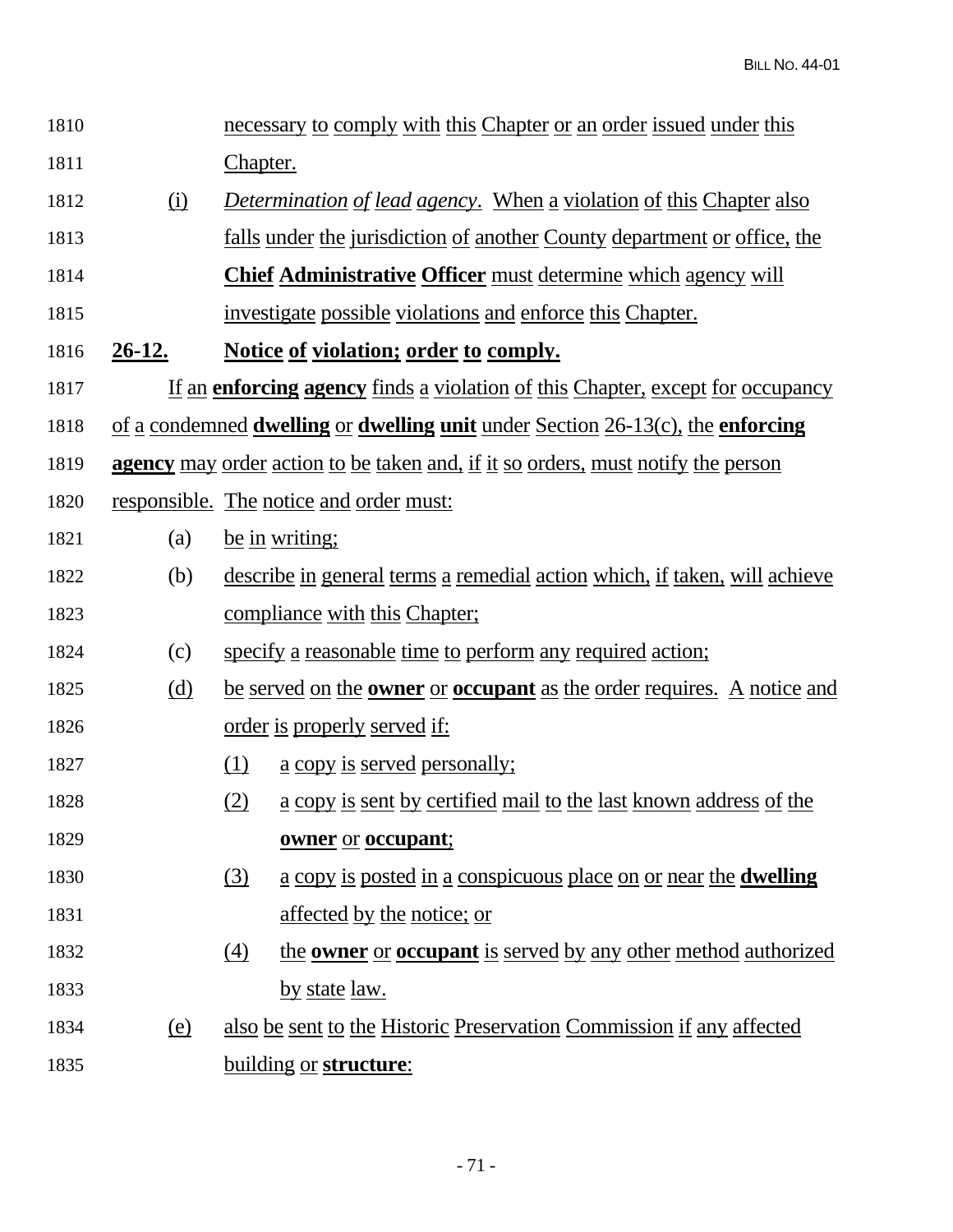| 1836 |               | <u>(1)</u>       | has been designated on the master plan for historic preservation                |
|------|---------------|------------------|---------------------------------------------------------------------------------|
| 1837 |               |                  | <u>as a historic site or a historic resource in a historic district, or</u>     |
| 1838 |               | (2)              | is listed on the locational atlas and index of historic sites                   |
| 1839 |               |                  | <u>published by the Planning Board.</u>                                         |
| 1840 | <u>26-13.</u> |                  | <b>Designation of unfit dwellings and unsafe nonresidential structures;</b>     |
| 1841 | condemnation. |                  |                                                                                 |
| 1842 | <u>(a)</u>    |                  | <b>Standards for condemnation. The enforcing agency may condemn as</b>          |
| 1843 |               |                  | <u>unfit for human habitation any individual living unit, dwelling, or</u>      |
| 1844 |               |                  | <b>dwelling unit</b> or its premises, or as unsafe for human occupancy or use   |
| 1845 |               |                  | <u>any nonresidential structure or its premises, which:</u>                     |
| 1846 |               | (1)              | is entirely or partly so damaged, decayed, dilapidated, unsanitary,             |
| 1847 |               |                  | unsafe, or vermin-infested that it creates a serious hazard to the              |
| 1848 |               |                  | <u>health or safety of the <b>occupants</b> or the public;</u>                  |
| 1849 |               | (2)              | lacks, entirely or partly, illumination, ventilation, heating, water            |
| 1850 |               |                  | supply, or sanitation facilities, as required by this Chapter;                  |
| 1851 |               | $\left(3\right)$ | is, because of its general condition, unsanitary or otherwise                   |
| 1852 |               |                  | <u>dangerous to the health or safety of the <b>occupants</b> or the public;</u> |
| 1853 |               | $\left(4\right)$ | contains unsafe equipment, including any boiler, heating                        |
| 1854 |               |                  | equipment, elevator, moving stairway, electrical wiring or device,              |
| 1855 |               |                  | flammable liquid container, or other equipment, on the premises                 |
| 1856 |               |                  | or in the <b>structure</b> which is in disrepair or a condition that the        |
| 1857 |               |                  | <b>Director</b> finds presents a hazard to the life, health, property, or       |
| 1858 |               |                  | safety of the <b>occupants</b> or the public;                                   |
| 1859 |               | (5)              | is vacant and unoccupied for the purpose for which it was<br>(A)                |
| 1860 |               |                  | built;                                                                          |
| 1861 |               |                  | has remained substantially in that condition for at least one<br>(B)            |
| 1862 |               |                  | year; and                                                                       |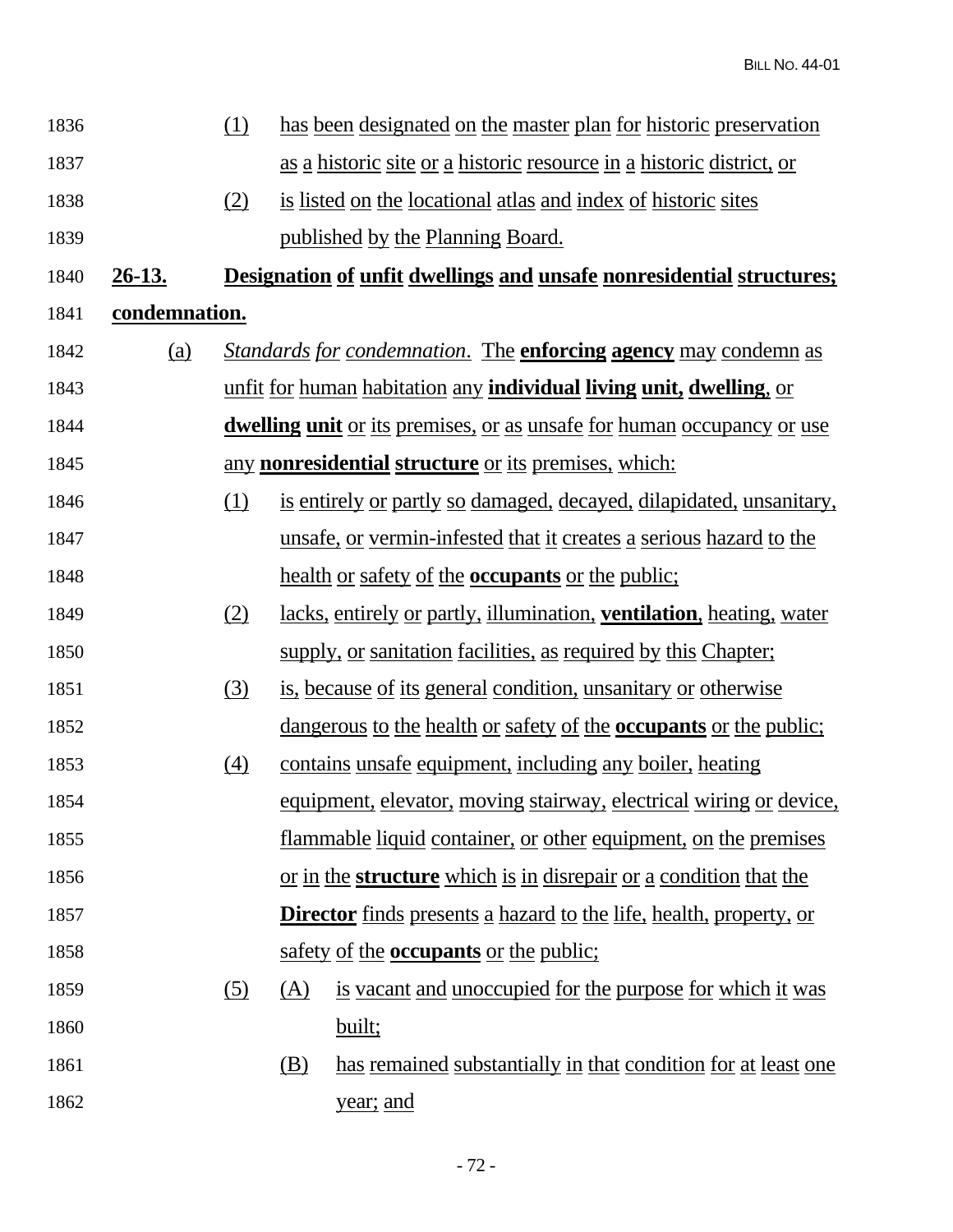| 1863 |            |                                                                      | (C)                                                                 | <u>has been cited for 5 or more violations of this Chapter,</u>                    |  |
|------|------------|----------------------------------------------------------------------|---------------------------------------------------------------------|------------------------------------------------------------------------------------|--|
| 1864 |            |                                                                      |                                                                     | <u>none of which has resulted in a 'not guilty' finding by a</u>                   |  |
| 1865 |            |                                                                      |                                                                     | court; or                                                                          |  |
| 1866 |            | (6)                                                                  |                                                                     | is a <b>public</b> nuisance.                                                       |  |
| 1867 | <u>(b)</u> |                                                                      |                                                                     | <i>Notice required.</i> The <b>enforcing agency</b> must attempt to notify the     |  |
| 1868 |            | owner of each individual living unit, dwelling or dwelling unit, and |                                                                     |                                                                                    |  |
| 1869 |            |                                                                      |                                                                     | <b>nonresidential structure</b> condemned for human habitation, occupancy,         |  |
| 1870 |            |                                                                      |                                                                     | <u>or use. The <b>enforcing agency</b> also must post a warning placard on the</u> |  |
| 1871 |            | property.                                                            |                                                                     |                                                                                    |  |
| 1872 | <u>(c)</u> |                                                                      |                                                                     | <u>Vacating condemned property.</u>                                                |  |
| 1873 |            | <u>(1)</u>                                                           |                                                                     | <u>Any person occupying an individual living unit, dwelling, or</u>                |  |
| 1874 |            |                                                                      |                                                                     | <b>dwelling unit</b> when it is condemned as unfit for human                       |  |
| 1875 |            |                                                                      |                                                                     | <u>habitation must vacate the condemned premises within a</u>                      |  |
| 1876 |            |                                                                      |                                                                     | <u>reasonable time ordered by the enforcing agency.</u>                            |  |
| 1877 |            | (2)                                                                  |                                                                     | Any person occupying or using a <b>nonresidential structure</b> when               |  |
| 1878 |            |                                                                      |                                                                     | <u>it is condemned as unsafe for human use or occupancy must</u>                   |  |
| 1879 |            |                                                                      | vacate the building or <b>structure</b> immediately after a warning |                                                                                    |  |
| 1880 |            |                                                                      | placard is posted.                                                  |                                                                                    |  |
| 1881 |            | (3)                                                                  |                                                                     | <u>A person must not occupy or use, and an <b>owner</b> must not allow a</u>       |  |
| 1882 |            |                                                                      |                                                                     | <u>person to occupy or use, an individual living unit, dwelling,</u>               |  |
| 1883 |            |                                                                      |                                                                     | <u>dwelling unit, or nonresidential structure which has been</u>                   |  |
| 1884 |            |                                                                      |                                                                     | condemned as unfit for human habitation or unsafe for human                        |  |
| 1885 |            |                                                                      |                                                                     | <u>occupancy or use until the enforcing agency approves the</u>                    |  |
| 1886 |            |                                                                      |                                                                     | <u>occupancy or use and removes the placard. The enforcing</u>                     |  |
| 1887 |            | <b>agency</b> may remove the placard if all defects on which the     |                                                                     |                                                                                    |  |
| 1888 |            |                                                                      |                                                                     | condemnation was based have been eliminated.                                       |  |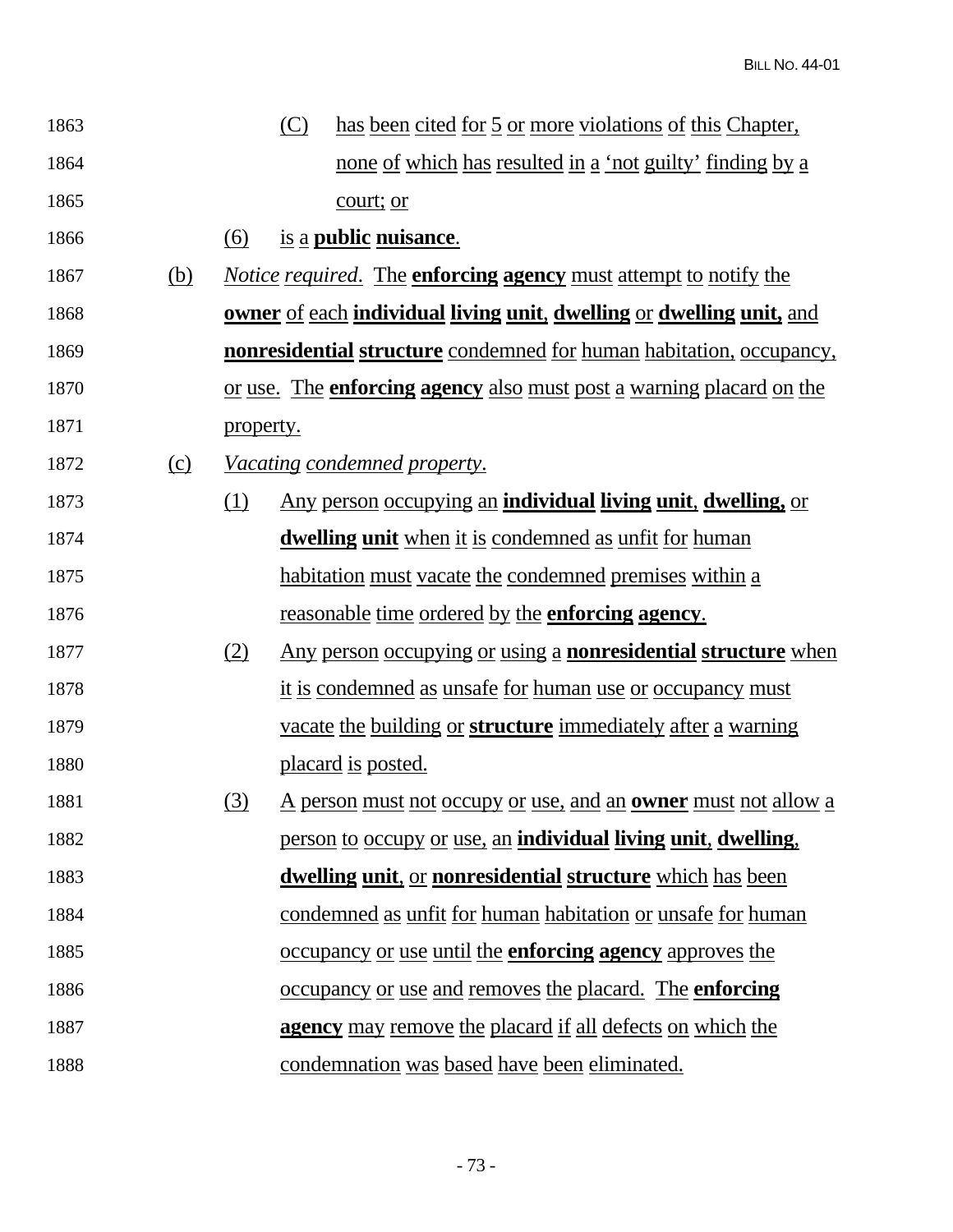| 1889 | (d)           | Removal of placard. A person must not deface or remove a placard                              |  |  |  |
|------|---------------|-----------------------------------------------------------------------------------------------|--|--|--|
| 1890 |               | <u>from any individual living unit, dwelling, dwelling unit, or</u>                           |  |  |  |
| 1891 |               | <b>nonresidential structure, except as authorized by the enforcing</b>                        |  |  |  |
| 1892 |               | agency.                                                                                       |  |  |  |
| 1893 | <u>(e)</u>    | <b>Secure from entry.</b> Each <b>owner</b> of a condemned or abandoned                       |  |  |  |
| 1894 |               | structure must:                                                                               |  |  |  |
| 1895 |               | secure all windows and doors which are accessible from the<br><u>(1)</u>                      |  |  |  |
| 1896 |               | <u>ground, from an adjacent structure, or by the reasonably</u>                               |  |  |  |
| 1897 |               | <u>foreseeable use of a ladder, table, or other device, and</u>                               |  |  |  |
| 1898 |               | <u>keep them secured against unauthorized entry.</u><br>(2)                                   |  |  |  |
| 1899 | <u>26-14.</u> | Repair or removal of condemned buildings or structures.                                       |  |  |  |
| 1900 | (a)           | <i><u>Order of demolition.</u></i> If the <b>owner</b> of any building, <b>structure</b> , or |  |  |  |
| 1901 |               | premises condemned under this Chapter does not bring the building,                            |  |  |  |
| 1902 |               | structure, or premises into full compliance with this Chapter, or                             |  |  |  |
| 1903 |               | <u>demolish and remove it, during the time specified by the enforcing</u>                     |  |  |  |
| 1904 |               | agency in the order of condemnation or any extension, the enforcing                           |  |  |  |
| 1905 |               | <b>agency</b> may, after 30 days' written notice to the <b>owner</b> , order the              |  |  |  |
| 1906 |               | <u>building or structure to be demolished, any excavation to be filled, and</u>               |  |  |  |
| 1907 |               | the property cleared so that it will be in a safe condition.                                  |  |  |  |
| 1908 | (b)           | Cost charged to <b>owner</b> . The County may charge the cost of any action                   |  |  |  |
| 1909 |               | <u>taken under subsection (a) to the <b>owner</b> of the property and collect it as</u>       |  |  |  |
| 1910 |               | taxes on real property or other debts are collected. The charge is a lien                     |  |  |  |
| 1911 |               | <u>on the property.</u>                                                                       |  |  |  |
| 1912 | $26 - 15.$    | <b>Severe conditions and corrective actions.</b>                                              |  |  |  |
| 1913 | <u>(a)</u>    | <i>Severe conditions.</i> If the <b>enforcing agency</b> finds that immediate action          |  |  |  |
| 1914 |               | is needed to protect the public health and safety as a result of a violation                  |  |  |  |
| 1915 |               | of this Chapter, Chapter 22, Chapter 8, or Chapter 17, the <b>enforcing</b>                   |  |  |  |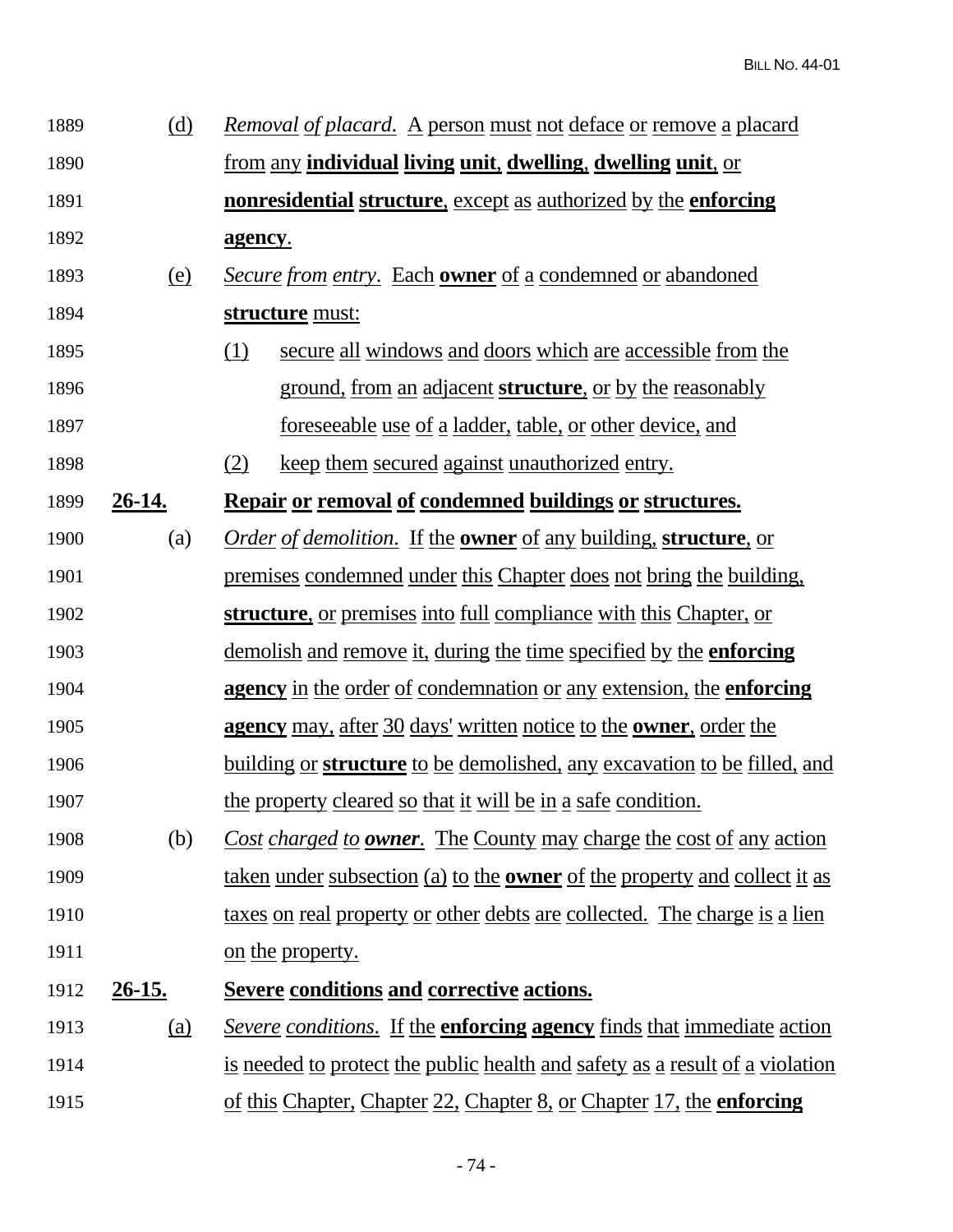| 1916 |            | <b>agency</b> may, without notice, conference, or hearing, order the <b>owner</b> to |                                                                                            |  |
|------|------------|--------------------------------------------------------------------------------------|--------------------------------------------------------------------------------------------|--|
| 1917 |            |                                                                                      | correct or abate the violation.                                                            |  |
| 1918 |            | (1)                                                                                  | The order must be hand-delivered to the <b>owner</b> . If the order                        |  |
| 1919 |            |                                                                                      | cannot be hand-delivered, the order must be posted on the                                  |  |
| 1920 |            |                                                                                      | property in a conspicuous location on or near each <b>dwelling</b> or                      |  |
| 1921 |            |                                                                                      | <b>nonresidential structure</b> affected by the order.                                     |  |
| 1922 |            | (2)                                                                                  | If the <b>owner</b> does not abate or correct the violation as directed                    |  |
| 1923 |            |                                                                                      | <u>after the order is delivered or posted, the enforcing agency may</u>                    |  |
| 1924 |            |                                                                                      | take any action reasonably necessary to abate or correct the                               |  |
| 1925 |            |                                                                                      | condition or may contract to have the necessary action taken.                              |  |
| 1926 |            | (3)                                                                                  | If an <b>enforcing agency</b> proposes to take any action under this                       |  |
| 1927 |            |                                                                                      | subsection that would directly affect any building or structure                            |  |
| 1928 |            |                                                                                      | which has been designated on the master plan for historic                                  |  |
| 1929 |            |                                                                                      | <u>preservation as a historic site or a historic resource in a historic</u>                |  |
| 1930 |            |                                                                                      | <u>district, the enforcing agency must make its best effort to consult</u>                 |  |
| 1931 |            |                                                                                      | with the Chair of the Planning Board or the Chair's designee                               |  |
| 1932 |            |                                                                                      | <u>before the enforcing agency removes the building or structure.</u>                      |  |
| 1933 |            |                                                                                      | <u>substantially alters any exterior feature, or contracts to do either.</u>               |  |
| 1934 | <u>(b)</u> |                                                                                      | <i>Violation, affect on adjacent property.</i> If an <b>enforcing agency</b> finds         |  |
| 1935 |            |                                                                                      | that any violation of this Chapter affects neighboring properties or the                   |  |
| 1936 |            |                                                                                      | <u>health or safety of the <b>occupants</b> or the public, the <b>enforcing agency</b></u> |  |
| 1937 |            |                                                                                      | may order necessary actions by notice and service under subsection (a).                    |  |
| 1938 |            |                                                                                      | If the actions are not taken in the time and manner prescribed, the                        |  |
| 1939 |            |                                                                                      | enforcing agency may authorize an officer, agent or employee of the                        |  |
| 1940 |            |                                                                                      | <u>County, or a contractor, to execute the order.</u>                                      |  |
| 1941 | $\Omega$   |                                                                                      | Costs charged to <b>owner</b> . The <b>owner</b> is liable to the County for all           |  |
| 1942 |            |                                                                                      | reasonable and necessary costs the County incurs as a result of an action                  |  |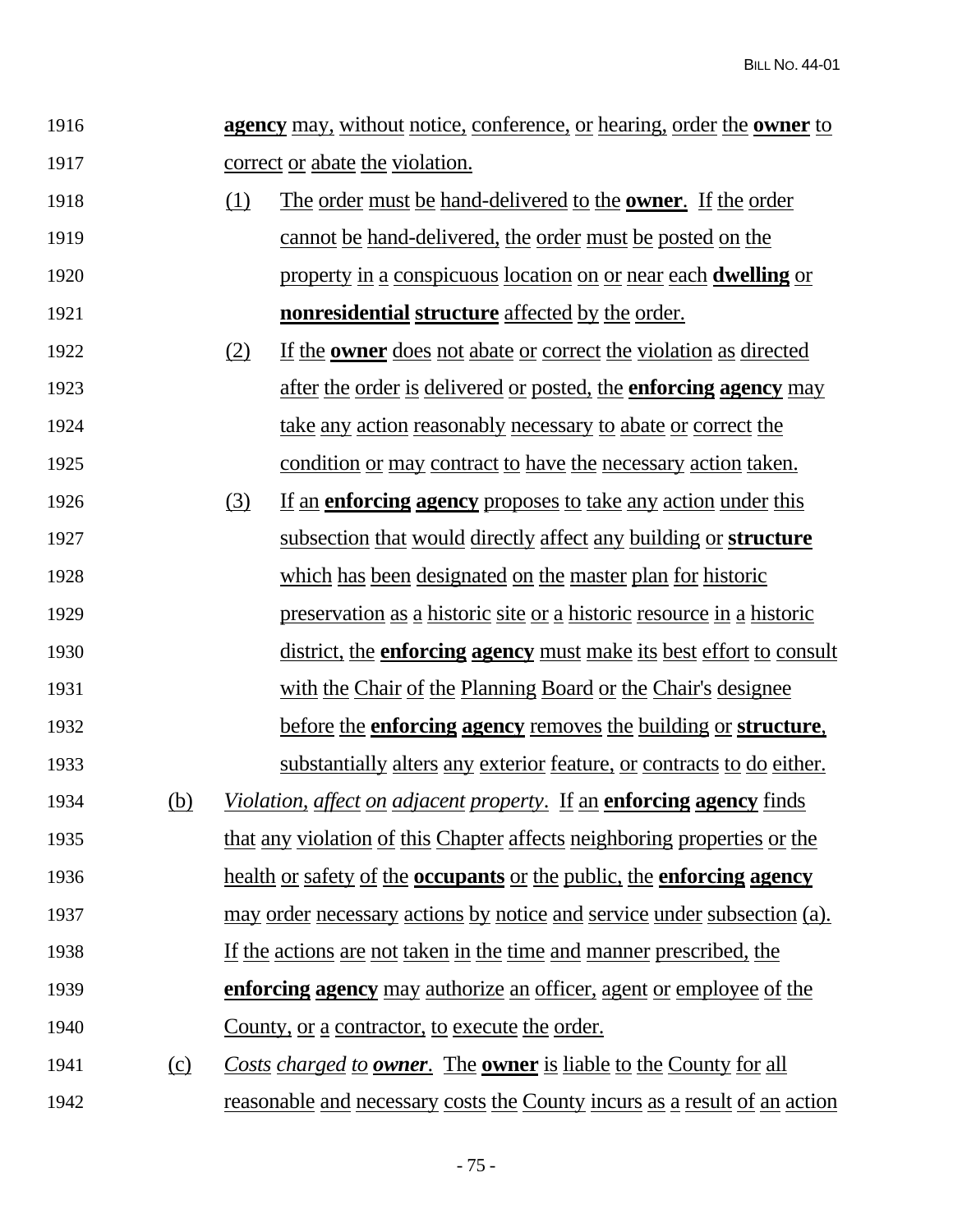| 1943 |               | <u>taken under subsection (a) or (b). The costs constitute a debt owed the</u>      |     |                                                                                   |  |  |
|------|---------------|-------------------------------------------------------------------------------------|-----|-----------------------------------------------------------------------------------|--|--|
| 1944 |               | <u>County and may be placed on the tax bill as a lien on the property and</u>       |     |                                                                                   |  |  |
| 1945 |               | collected as ordinary taxes are collected, or collected as any other debt.          |     |                                                                                   |  |  |
| 1946 | <u>26-16.</u> | <b>Penalty for violation of Chapter.</b>                                            |     |                                                                                   |  |  |
| 1947 |               | <u>Any violation of this Chapter or any regulation issued under it is a class A</u> |     |                                                                                   |  |  |
| 1948 |               |                                                                                     |     | violation. Each day a violation exists is a separate offense.                     |  |  |
| 1949 | <u>26-17.</u> | <b>Waivers.</b>                                                                     |     |                                                                                   |  |  |
| 1950 | <u>(a)</u>    |                                                                                     |     | <b>Conditions for waiver.</b> An <b>enforcing agency</b> may waive any provision  |  |  |
| 1951 |               |                                                                                     |     | <u>of this Chapter with respect to an owner occupied <b>dwelling unit</b> if:</u> |  |  |
| 1952 |               | (1)                                                                                 |     | no violation presents an immediate danger to the health, safety, or               |  |  |
| 1953 |               |                                                                                     |     | <u>welfare of an <b>occupant</b> of a</u> <b>dwelling</b> or the public; and      |  |  |
| 1954 |               | (2)                                                                                 | (A) | the property <b>owner</b> is experiencing extreme financial                       |  |  |
| 1955 |               |                                                                                     |     | hardship, has insufficient resources, and cannot obtain                           |  |  |
| 1956 |               |                                                                                     |     | <u>financing to rehabilitate the <b>dwelling</b> to comply with this</u>          |  |  |
| 1957 |               |                                                                                     |     | Chapter;                                                                          |  |  |
| 1958 |               |                                                                                     | (B) | physical conditions of the site or other conditions beyond                        |  |  |
| 1959 |               |                                                                                     |     | the <b>owner's</b> control make it impossible to bring the                        |  |  |
| 1960 |               |                                                                                     |     | dwelling into compliance with this Chapter; or                                    |  |  |
| 1961 |               |                                                                                     | (C) | <u>legal or other unusual constraints, such as unclear title or a</u>             |  |  |
| 1962 |               |                                                                                     |     | probate dispute, prevent or delay the <b>owner</b> from bringing                  |  |  |
| 1963 |               |                                                                                     |     | the <b>dwelling</b> into compliance with this Chapter.                            |  |  |
| 1964 | (b)           |                                                                                     |     | <i>Revocation of waiver.</i> An <b>enforcing agency</b> may revoke a waiver if:   |  |  |
| 1965 |               | (1)                                                                                 |     | <u>a danger to health, safety or welfare is presented or would be</u>             |  |  |
| 1966 |               |                                                                                     |     | presented if the waiver continued; or                                             |  |  |
| 1967 |               | (2)                                                                                 |     | the circumstances that justified the waiver change.                               |  |  |
| 1968 | $\Omega$      |                                                                                     |     | <i>Limit of waiver.</i> Nothing in this Section prevents the reasonable           |  |  |
| 1969 |               |                                                                                     |     | enforcement of this Chapter or alleviates the requirement to maintain             |  |  |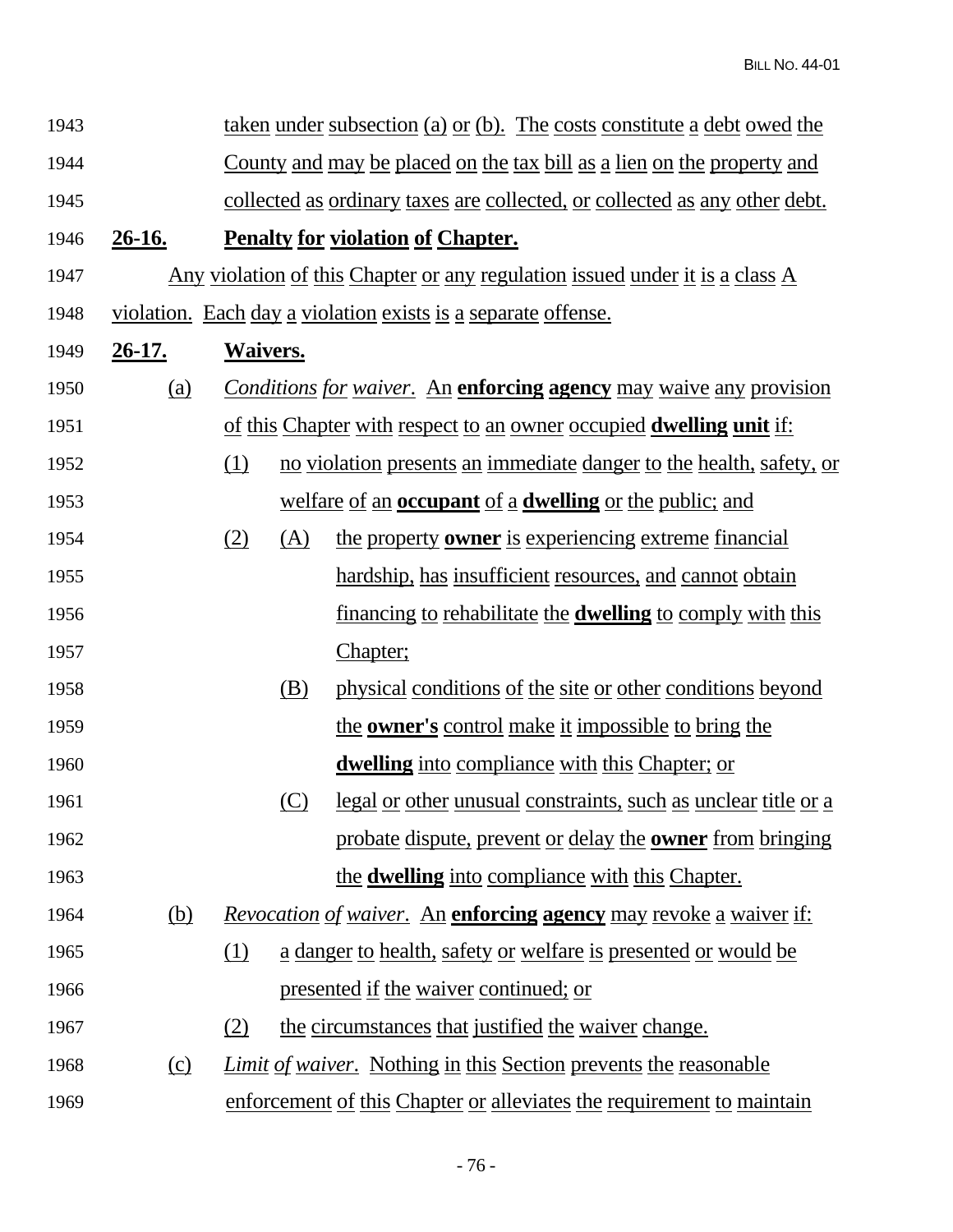| 1970 |                                                                                           | each dwelling, dwelling unit, and nonresidential structure in as                 |                                  |        |        |                                             |  |
|------|-------------------------------------------------------------------------------------------|----------------------------------------------------------------------------------|----------------------------------|--------|--------|---------------------------------------------|--|
| 1971 |                                                                                           | sanitary and healthful condition as possible.                                    |                                  |        |        |                                             |  |
| 1972 | <u>26-18.</u>                                                                             | <b>Regulations.</b>                                                              |                                  |        |        |                                             |  |
| 1973 |                                                                                           | <u>The County Executive may adopt regulations under method (2) to administer</u> |                                  |        |        |                                             |  |
| 1974 |                                                                                           | this Chapter and adopt standards for materials and equipment.                    |                                  |        |        |                                             |  |
| 1975 |                                                                                           | Sec. 2. Section 2-112 is amended as follows:                                     |                                  |        |        |                                             |  |
| 1976 | $2-112.$                                                                                  | Jurisdiction.                                                                    |                                  |        |        |                                             |  |
| 1977 |                                                                                           |                                                                                  | $\ast$                           | $\ast$ | $\ast$ |                                             |  |
| 1978 | (c)                                                                                       | The Board has the following appellate jurisdiction.                              |                                  |        |        |                                             |  |
| 1979 |                                                                                           | The board must hear and decide each appeal taken under: Those appeals involve:   |                                  |        |        |                                             |  |
| 1980 |                                                                                           |                                                                                  | $\ast$                           | $\ast$ | $\ast$ |                                             |  |
| 1981 |                                                                                           | [Section 26-14]                                                                  |                                  |        |        | Housing and building maintenance standards] |  |
| 1982 |                                                                                           |                                                                                  | $\ast$                           | $\ast$ | $\ast$ |                                             |  |
| 1983 |                                                                                           | [[Section $55-2$ ]                                                               | Dangerous buildings]]            |        |        |                                             |  |
| 1984 |                                                                                           |                                                                                  | $\ast$                           | $\ast$ | $\ast$ |                                             |  |
| 1985 |                                                                                           | Sec. 3. Chapter 55 is repealed as follows:                                       |                                  |        |        |                                             |  |
| 1986 |                                                                                           |                                                                                  | [[CHAPTER 55, UNSAFE BUILDINGS]] |        |        |                                             |  |
| 1987 | $[[55-1.$                                                                                 | Notice to repair or vacate generally.                                            |                                  |        |        |                                             |  |
| 1988 | If the County Fire Marshal finds, after due investigation, that any building or           |                                                                                  |                                  |        |        |                                             |  |
| 1989 | structure in the County is unsafe for use of occupancy because it constitutes a           |                                                                                  |                                  |        |        |                                             |  |
| 1990 | violation of the County fire code, or if the Director of Permitting Services finds, after |                                                                                  |                                  |        |        |                                             |  |
| 1991 | due investigation, that any building or structure in the County is unfit for use or       |                                                                                  |                                  |        |        |                                             |  |
| 1992 | occupancy for any of the following reasons:                                               |                                                                                  |                                  |        |        |                                             |  |
| 1993 | (a)                                                                                       | Absence of water supply; or contaminated water supply; or unsafe                 |                                  |        |        |                                             |  |
| 1994 |                                                                                           | plumbing which may contaminate the water supply; or                              |                                  |        |        |                                             |  |
| 1995 | (b)                                                                                       | Absence of excreta disposal facilities; or absence of an indoor waste            |                                  |        |        |                                             |  |
| 1996 |                                                                                           | water receptacle connected to a proper disposal facility; or excreta             |                                  |        |        |                                             |  |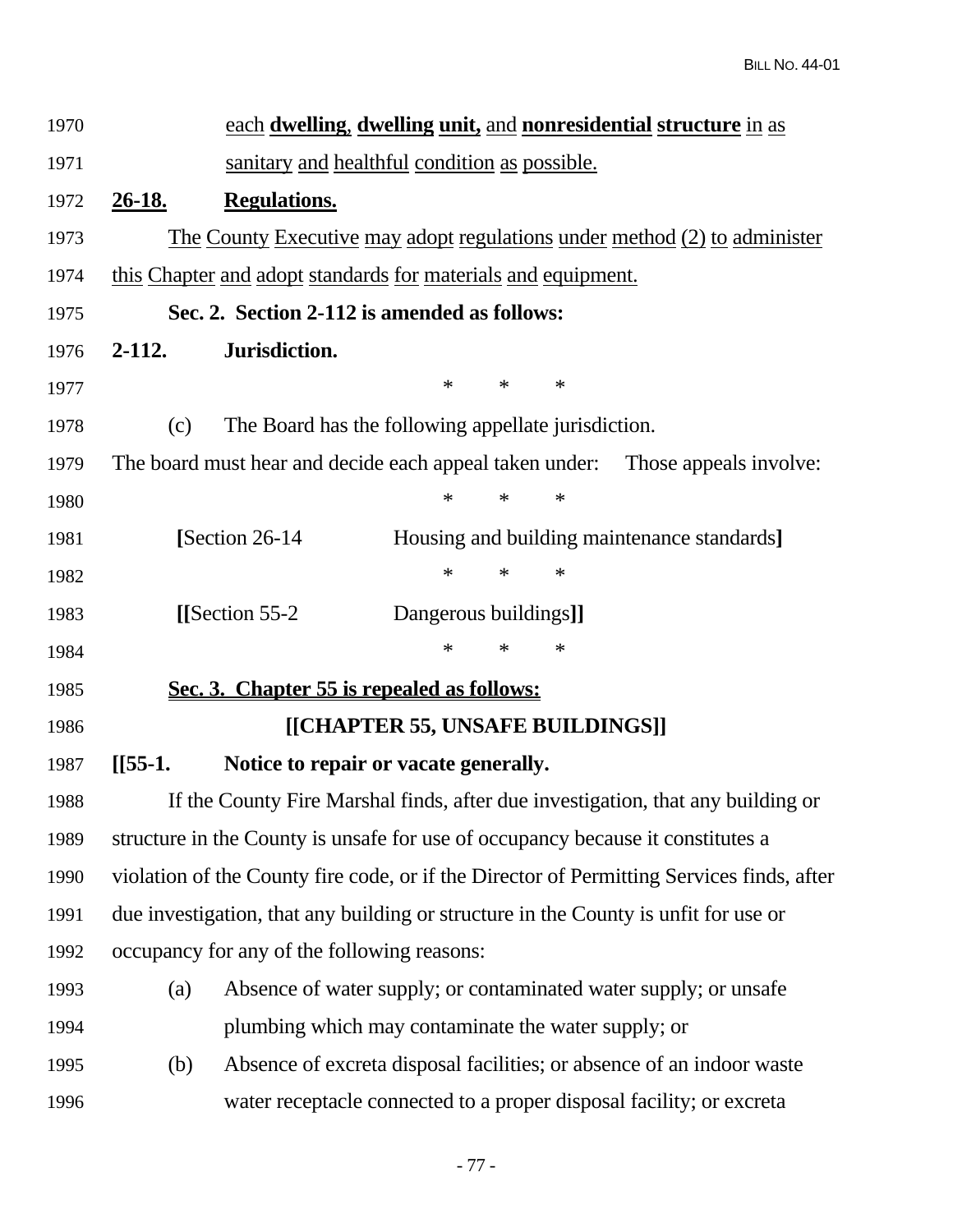BILL NO. 44-01

| 1997 |           | disposal or drainage facilities which do not meet the standards required    |
|------|-----------|-----------------------------------------------------------------------------|
| 1998 |           | by any applicable laws, ordinances or regulations; or                       |
| 1999 | (c)       | Absence of or inadequate provision for garbage storage and disposal; or     |
| 2000 | (d)       | Vermin or rodent infestation; or                                            |
| 2001 | (e)       | Accumulation of filth or debris; or                                         |
| 2002 | (f)       | Undue exposure of the occupants to the elements; or                         |
| 2003 | (g)       | Porches, balconies or openings in outside walls or floors which are         |
| 2004 |           | unprotected so as to be unsafe or unsafe interior or exterior stairways; or |
| 2005 | (h)       | In any building containing 3 or more dwelling units, the absence of an      |
| 2006 |           | inside toilet and lavatory for each dwelling unit; the Fire Marshal or the  |
| 2007 |           | Director, as the case may be, must immediately after a finding under        |
| 2008 |           | this Section serve on the owner, agent, lessee, occupant or any other       |
| 2009 |           | person with control over the building or structure, a written notice        |
| 2010 |           | describing the premises, a statement of the particulars in which the        |
| 2011 |           | premises are unsafe or unfit for use or occupancy including the repairs     |
| 2012 |           | and improvements necessary to correct the conditions, and an order          |
| 2013 |           | directing that corrective repairs and improvements be made. Where           |
| 2014 |           | necessary, the Fire Marshal or Director may order a building or             |
| 2015 |           | structure vacated if previously ordered corrective repairs and              |
| 2016 |           | improvements have not been made. In cases of extreme and immediate          |
| 2017 |           | danger to life or health, the Fire Marshal or Director may require that a   |
| 2018 |           | building or structure be vacated immediately.]                              |
| 2019 | $[[55-2.$ | Hearing before county board of appeals.                                     |

2020 Any person aggrieved by any order issued pursuant to the authority of this 2021 chapter may, within ten (10) days of the receipt of such order, petition the county 2022 board of appeals in writing for a hearing thereon. Within thirty (30) days from the 2023 receipt of such petition, the board shall hold such a hearing after which the board in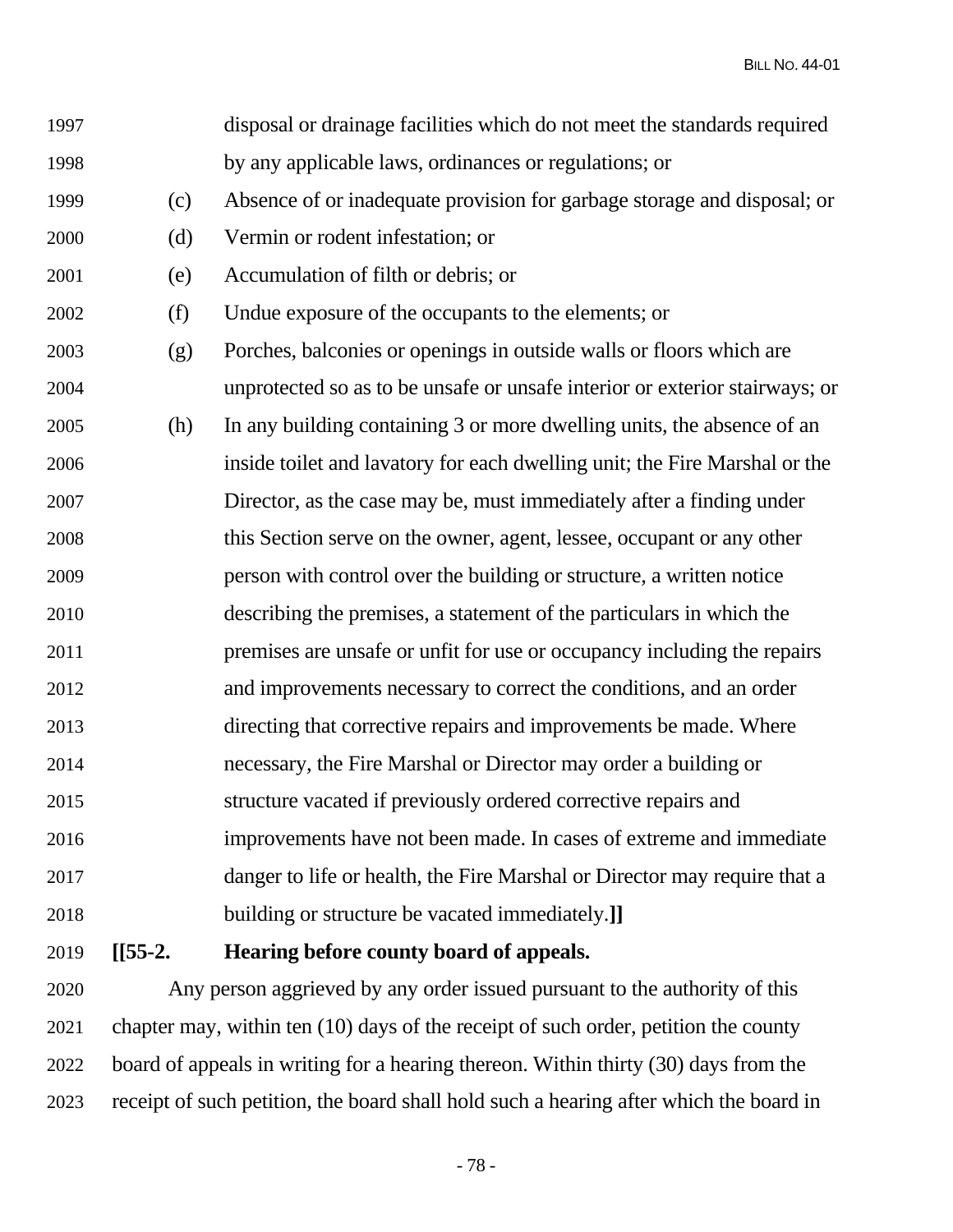BILL NO. 44-01

2024 its discretion may either affirm, modify or rescind the order. The board is authorized 2025 to waive its filing fee upon request of applicant and evidence of economic hardship. 2026 No official of the county government shall take any measures to close or vacate any 2027 building or enforce any order issued hereunder until after such hearing by the board 2028 has been held and decision thereon or until after the time to petition for such hearing 2029 has expired without such a petition having been filed.**]]**

## 2030 **[[55-3. County to enforce compliance with orders.**

2031 Upon the failure of any person to comply with the provisions of any order 2032 issued under this chapter within the time specified therein, the county shall take such 2033 action as may be necessary to vacate and close the building or structure and shall 2034 cause a notice to be posted thereon stating that the premises are not safe for human 2035 habitation or occupancy.**]]**

## 2036 **[[55-4. Notice or orders to be in writing, etc.; service.**

2037 Any notice or order issued pursuant to the provisions of this chapter shall be in 2038 writing and shall be served upon the person to whom directed either by personal 2039 delivery or by registered mail. If the owner of the building or structure, or his agent, 2040 is not known to reside in or cannot be found within the county, such service shall be 2041 made by publication of such order or notice once in a newspaper of general 2042 circulation published in the county and by posting the same on the premises which 2043 are the subject of such notice or order in a conspicuous manner. Service by 2044 publication and posting shall be deemed to be made on the day publication and 2045 posting of such order or notice are complete.**]]**

2046 **[[55-5. Penalties and enforcement.** 

2047 Any person who fails to comply with any notice or order issued pursuant to the 2048 authority of this chapter or who violates any other provision hereof shall be subject to 2049 punishment for a class A violation as set forth in section 1-19 of chapter 1 of the 2050 County Code. Each day of violation shall be deemed a separate violation hereof.**]]**

- 79 -